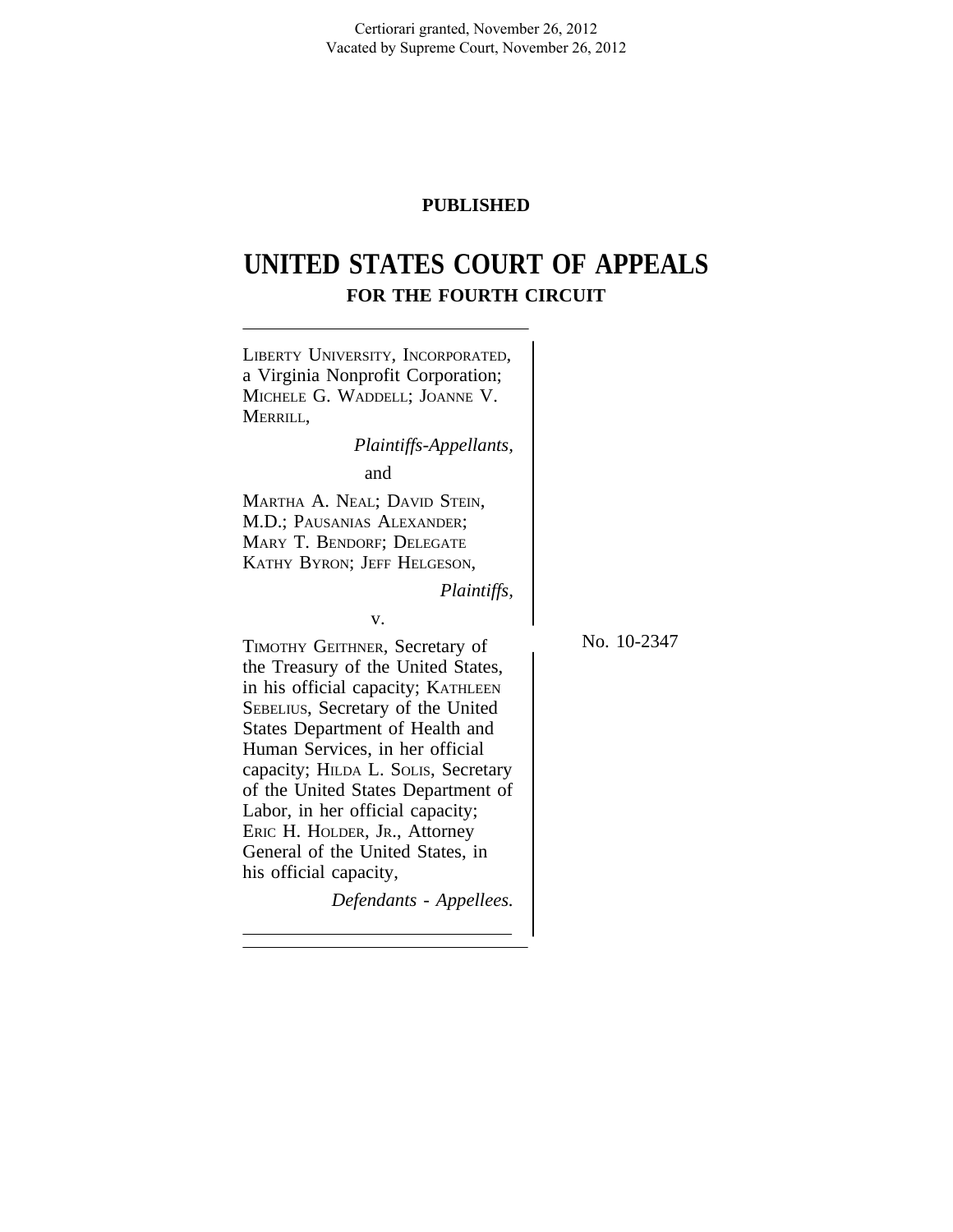<sup>M</sup>OUNTAIN STATES LEGAL FOUNDATION; REVERE AMERICA FOUNDATION,

*Amici Supporting Appellants,*

AMERICAN CIVIL LIBERTIES UNION; AMERICAN CIVIL LIBERTIES UNION OF VIRGINIA, INCORPORATED; AMERICAN NURSES ASSOCIATION; AMERICAN ACADEMY OF PEDIATRICS, INCORPORATED; AMERICAN MEDICAL STUDENT ASSOCIATION; CENTER FOR AMERICAN PROGRESS, d/b/a Doctors for America; NATIONAL HISPANIC <sup>M</sup>EDICAL ASSOCIATION; NATIONAL PHYSICIANS ALLIANCE; HARRY REID, Senate Majority Leader; NANCY PELOSI, House Democratic Leader; DICK DURBIN, Senator, Assistant Majority Leader; CHARLES SCHUMER, Senator, Conference Vice Chair; PATTY MURRAY, Conference Secretary; MAX BAUCUS, Senator, Committee on Finance Chair; TOM HARKIN, Senator, Committee on Health, Education, Labor and Pensions Chair;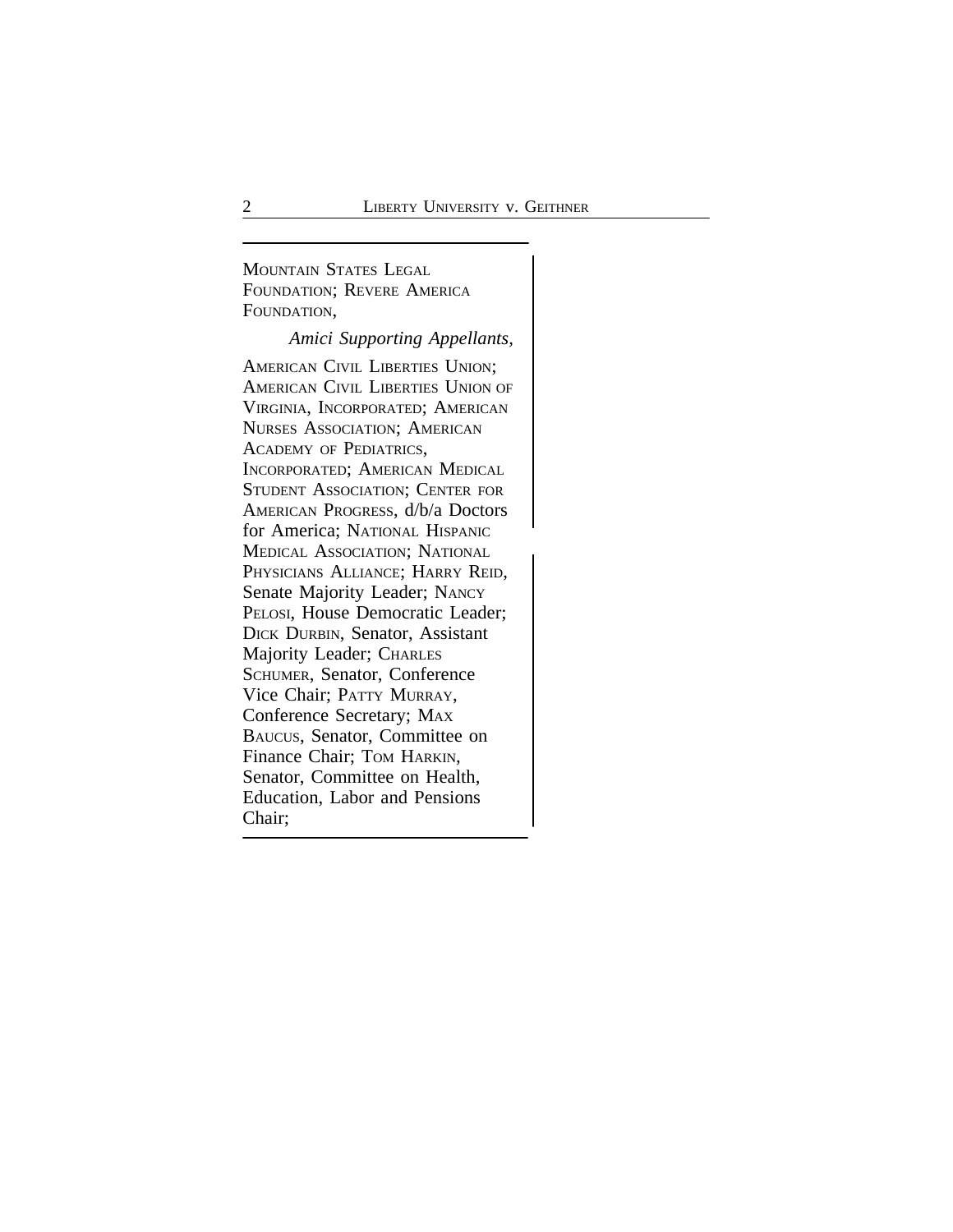PATRICK LEAHY, Senator,  $\vert$ Committee on the Judiciary Chair; BARBARA MIKULSKI, Senator, HELP Subcommittee on Retirement and Aging Chair; JOHN D. ROCKEFELLER, IV, Senator, Committee on Commerce Chair; STENY HOYER, Representative, House Democratic Whip; JAMES E. CLYBURN, Representative, Democratic Assistant Leader; JOHN B. LARSON, Representative, Chair of Democratic Caucus; XAVIER BECERRA, Representative, Vice Chair of Democratic Caucus; JOHN D. DINGELL, Representative, Sponsor of House Health Care Reform Legislation; HENRY A. WAXMAN, Representative, Ranking Member, Committee on Energy and Commerce; FRANK PALLONE , J R., Representative, Ranking Member, Commerce Subcommittee on Health; SANDER M. LEVIN, Representative, Ranking Member, Committee on Ways and Means; FORTNEY PETE STARK, Representative, Ranking Member, Ways and Means Subcommittee on Health;  $\int$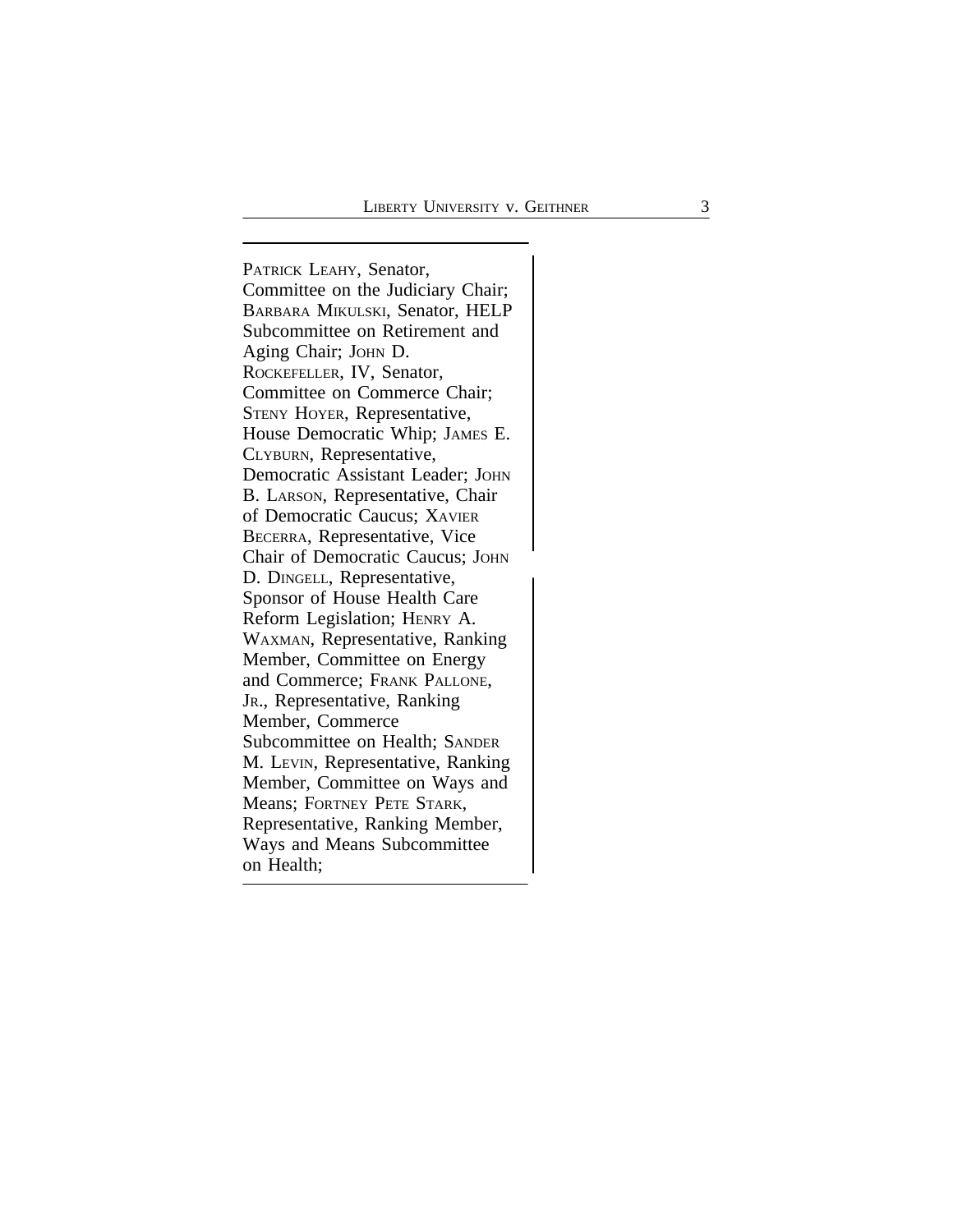<sup>R</sup>OBERT E. ANDREWS, Representative, Ranking Member, Education and Workforce Subcommittee on Health; JERROLD NADLER, Representative, Ranking Member, Subcommittee on Constitution; GEORGE MILLER, Representative, Ranking Member, Education and the Workforce Committee; JOHN CONYERS, JR., Representative, Ranking Member, Committee on the Judiciary; JACK M. BALKIN, Knight Professor of Constitutional Law and the First Amendment, Yale Law School; GILLIAN E. METZGER, Professor of Law, Columbia Law School; <sup>T</sup>REVOR W. MORRISON, Professor of Law, Columbia Law School; AMERICAN ASSOCIATION OF PEOPLE WITH DISABILITIES; THE ARC OF THE UNITED STATES; BREAST CANCER ACTION; FAMILIES USA; FRIENDS OF CANCER RESEARCH; MARCH OF DIMES FOUNDATION; MENTAL HEALTH AMERICA; NATIONAL BREAST CANCER COALITION; NATIONAL ORGANIZATION FOR RARE DISORDERS; NATIONAL PARTNERSHIP FOR WOMEN AND FAMILIES; NATIONAL SENIOR CITIZENS LAW CENTER; NATIONAL WOMEN'S HEALTH NETWORK; THE OVARIAN CANCER NATIONAL <sup>A</sup>LLIANCE;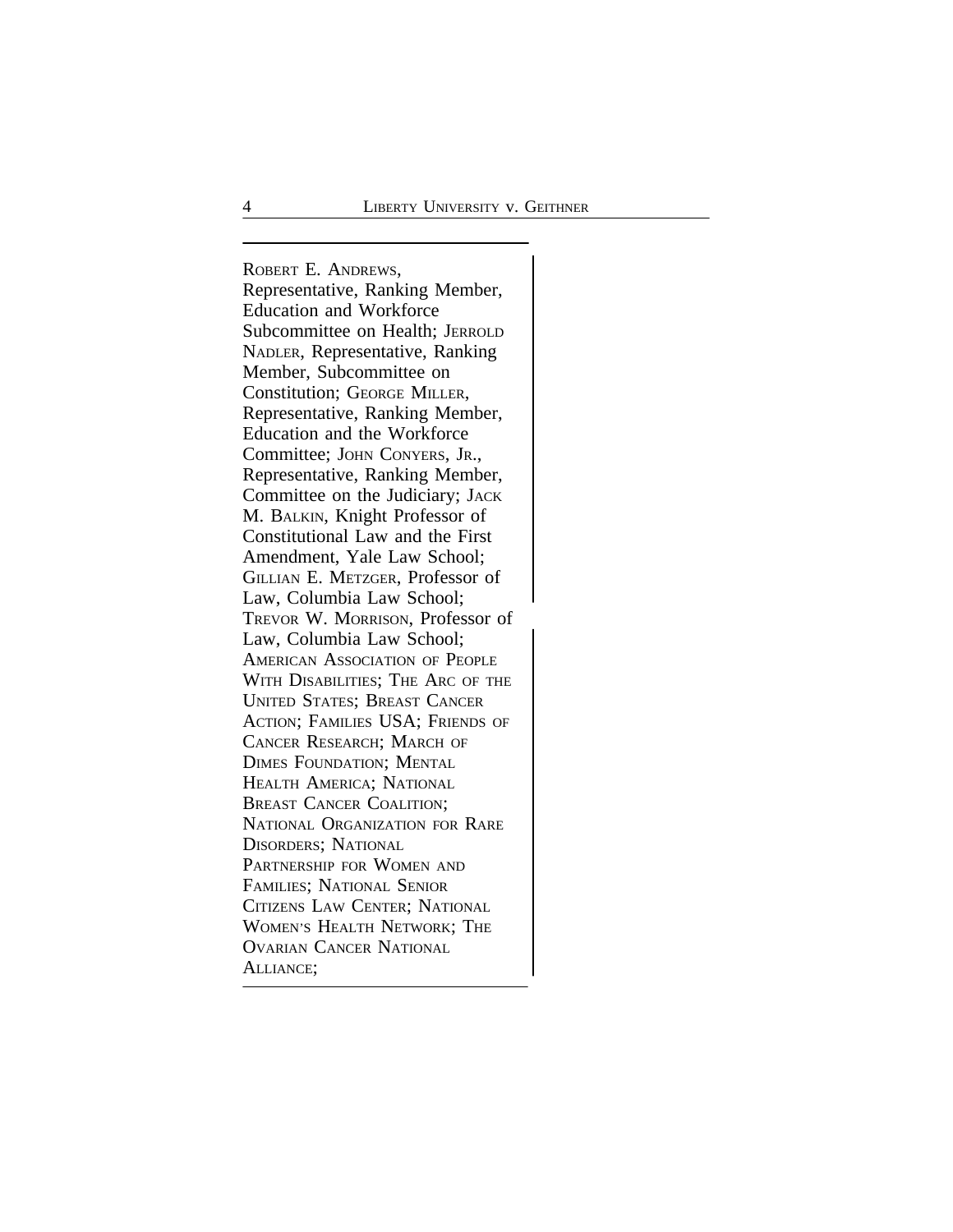<sup>A</sup>MERICAN HOSPITAL ASSOCIATION; ASSOCIATION OF AMERICAN MEDICAL COLLEGES; FEDERATION OF AMERICAN HOSPITALS; NATIONAL ASSOCIATION OF PUBLIC HOSPITALS AND HEALTH SYSTEMS; CATHOLIC HEALTH ASSOCIATION OF THE UNITED STATES; NATIONAL ASSOCIATION OF CHILDREN'S HOSPITALS; CHRISTINE O. GREGOIRE, Governor; DR. DAVID CUTLER, Deputy, Otto Eckstein Professor of Applied Economics, Harvard University; DR. HENRY AARON, Senior Fellow, Economic Studies Bruce and Virginia MacLaury Chair, The Brookings Institution; <sup>D</sup>R. GEORGE AKERLOF, Koshland Professor of Economics, University of California-Berkeley, 2001 Nobel Laureate; DR. STUART ALTMAN, Sol C. Chaikin Professor of National Health Policy, Brandeis University; DR. KENNETH ARROW, Joan Kenney Professor of Economics and Professor of Operations Research, Stanford University 1972 Nobel Laureate; DR. SUSAN ATHEY, Professor of Economics, Harvard University, 2007 Recipient of the John Bates Clark Medal for the most influential American economist under age 40;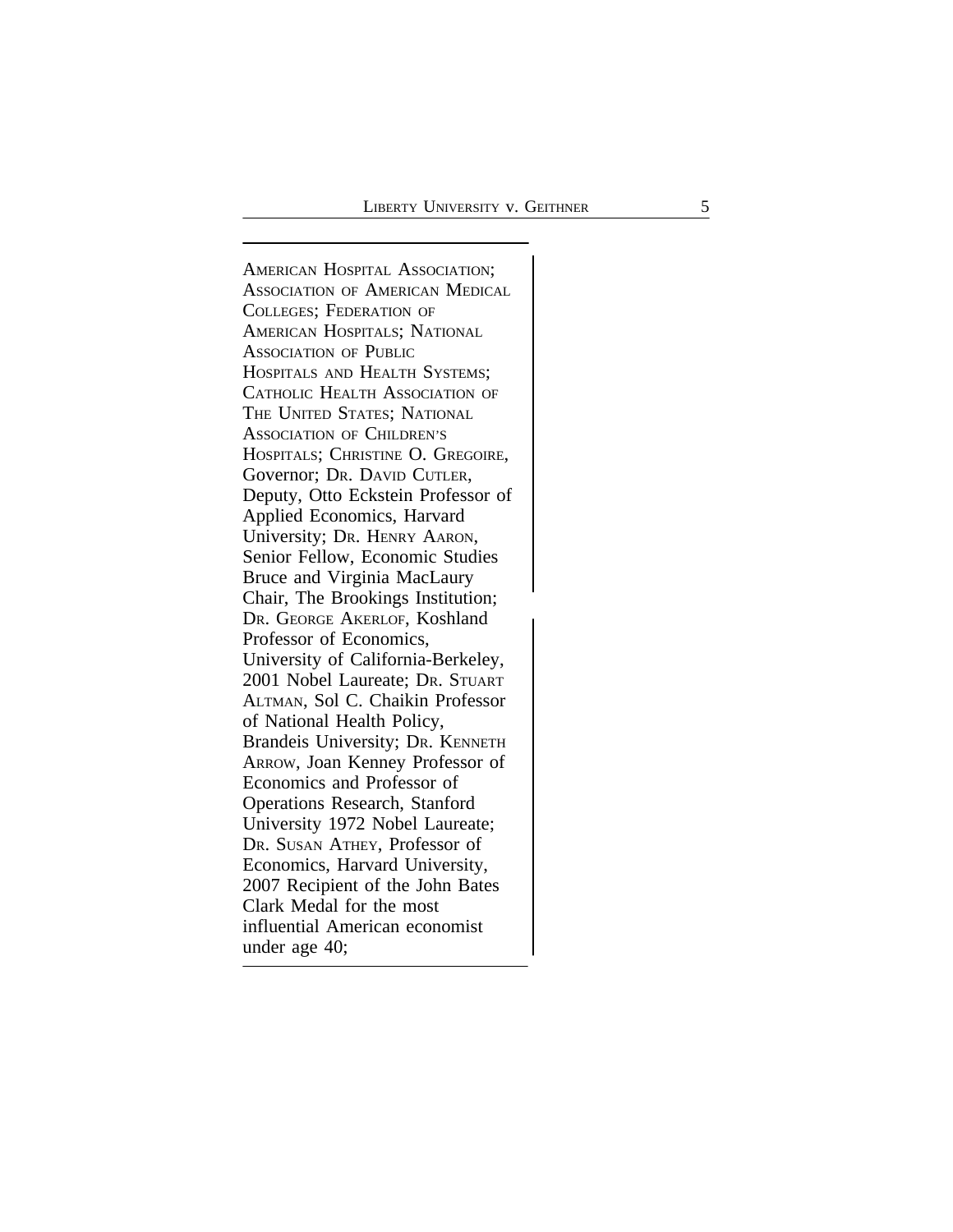<sup>D</sup>R. LINDA J. BLUMBERG, Senior Fellow, The Urban Institute, Health Policy Center; DR. LEONARD E. BURMAN, Daniel Patrick Moynihan Professor of Public Affairs at the Maxwell School, Syracuse University; DR. AMITABH CHANDRA, Professor of Public Policy Kennedy School of Government, Harvard University; DR. MICHAEL CHERNEW, Professor, Department of Health Care Policy, Harvard Medical School; DR. PHILIP COOK, ITT/Sanford Professor of Public Policy, Professor of Economics, Duke University; DR. CLAUDIA GOLDIN, Henry Lee Professor of Economics, Harvard University; DR. TAL GROSS, Department of Health Policy and Management, Mailman School of Public Health, Columbia University; DR. JONATHAN GRUBER, Professor of Economics, MIT; DR. JACK HADLEY, Associate Dean for Finance and Planning, Professor and Senior Health Services Researcher, College of Health and Human Services, George Mason University;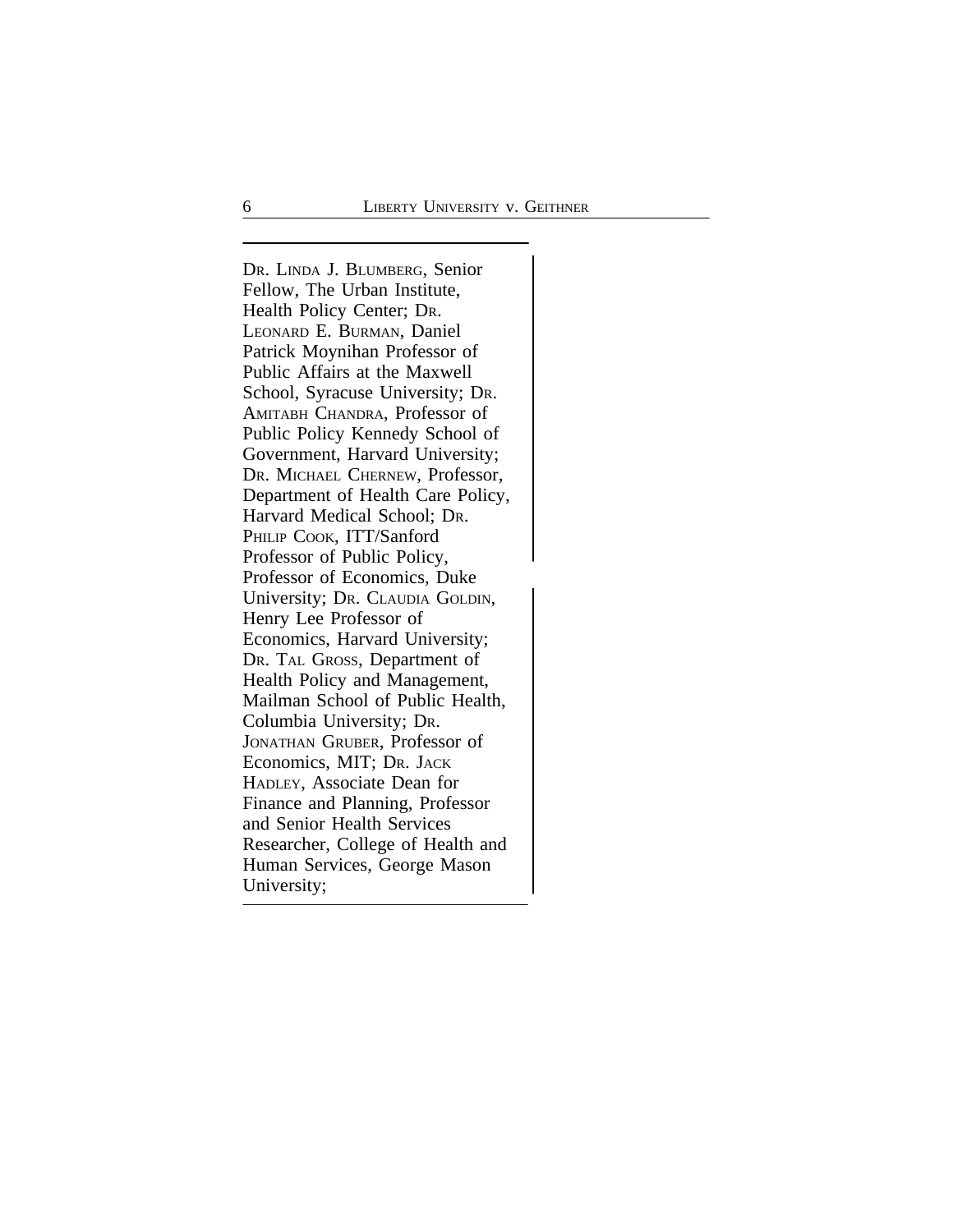D R. VIVIAN H O, Baker Institute  $\vert$ Chair in Health Economics and Professor of Economics, Rice University; Dr. JOHN F. HOLAHAN, Director, Health Policy Research Center, The Urban Institute; D R . JILL HORWITZ, Professor of Law and Co-Director of the Program in Law & Economics, University of Michigan School of Law; D R . LAWRENCE KATZ, Elisabeth Allen Professor of Economics, Harvard University; D R. FRANK LEVY, Rose Professor of Urban Economics, Department of Urban Studies and Planning, MIT; D R. PETER  $\left\{ \right.$ LINDERT, Distinguished Research Professor of Economics, University of California, Davis; DR. ERIC MASKIN, Albert O. Hirschman Professor of Social Science at the Institute for Advanced Study, Princeton University, 2007 Nobel Laureate; DR. ALAN C. MONHEIT, Professor of Health Economics, School of Public Health, University of Medicine & Dentistry of New Jersey; D R. MARILYN MOON, Vice President and Director Health Program, American Institutes for Research;  $\int$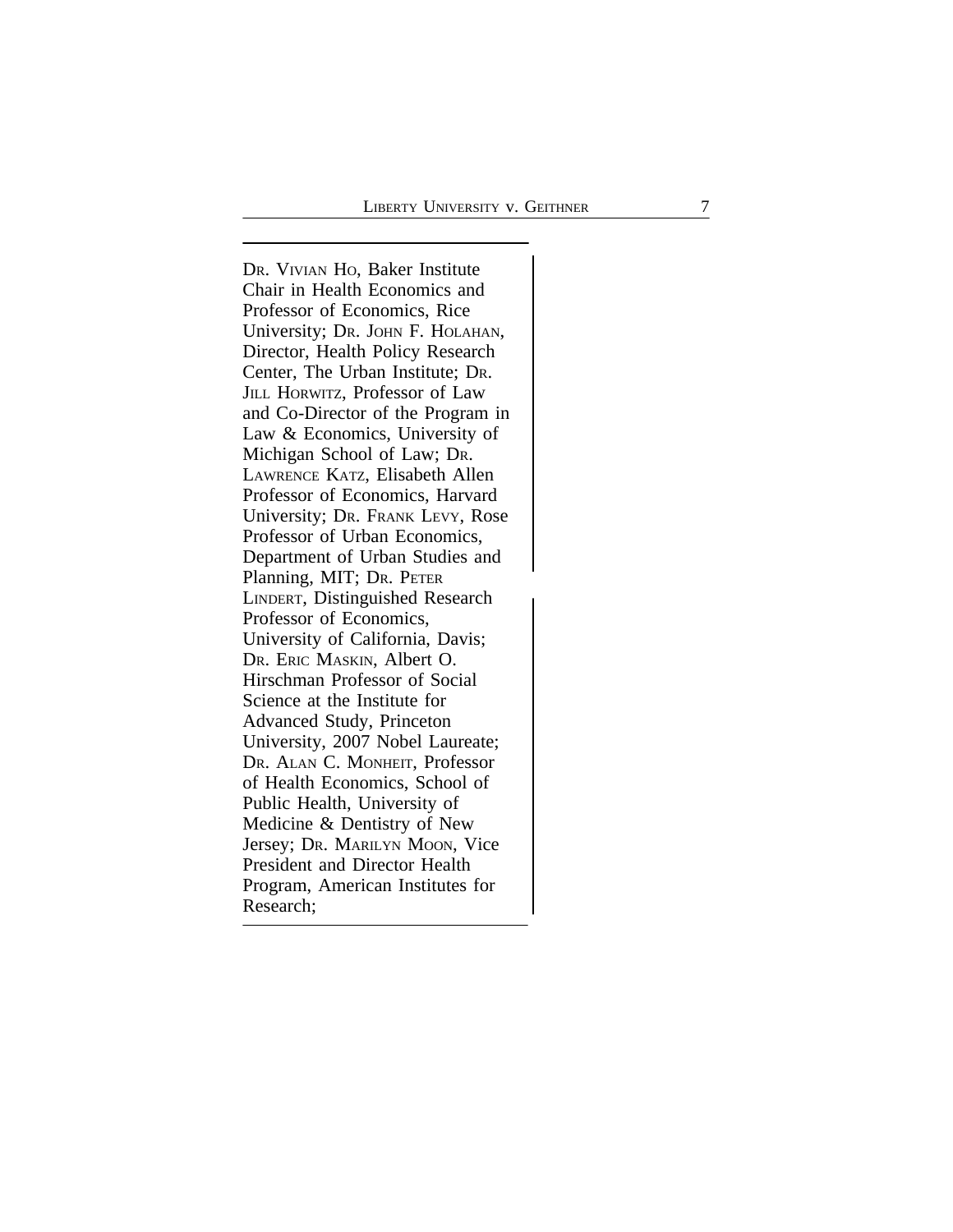<sup>D</sup>R. RICHARD J. MURNANE, Thompson Professor of Education and Society, Harvard University; DR. LEN M. NICHOLS, George Mason University; DR. HAROLD POLLACK, Helen Ross Professor of Social Service Administration, University of Chicago; DR. MATTHEW RABIN, Edward G. and Nancy S. Jordan Professor of Economics, University of California-Berkeley, 2001 Recipient of the John Bates Clark Medal for the most influential American economist under age 40; DR. JAMES B. REBITZER, Professor of Economics, Management, and Public Policy, Boston University School of Management; DR. MICHAEL REICH, Professor of Economics, University of California at Berkeley; DR. THOMAS RICE, Professor, UCLA School of Public Health; DR. MEREDITH ROSENTHAL, Department of Health Policy and Management, Harvard University, Harvard School of Public Health;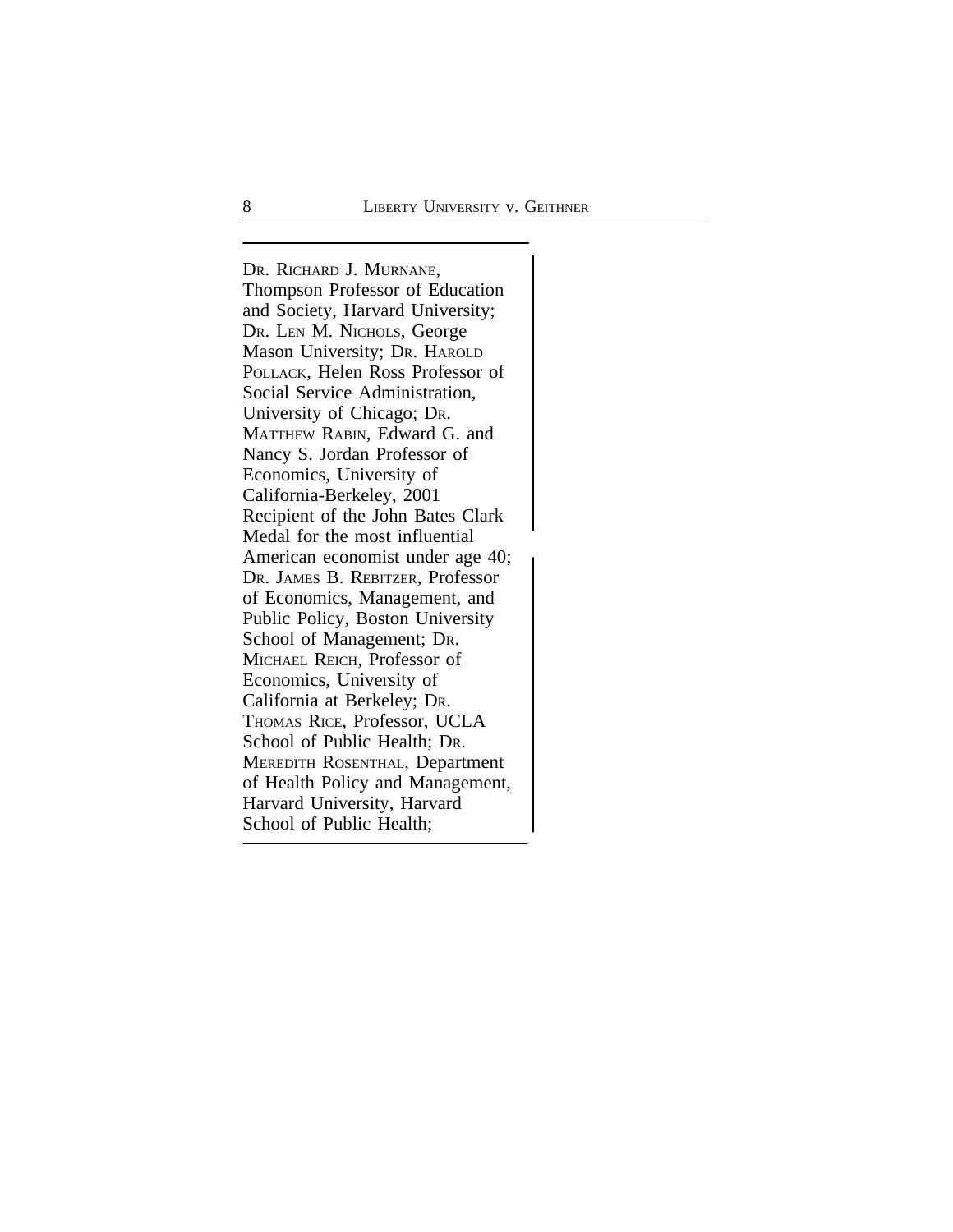D R. CHRISTOPHER RUHM, Professor  $\vert$ of Public Policy and Economics, Department of Economics, University of Virginia; D R . JONATHAN SKINNER, Professor of Economics, Dartmouth College, and Professor of Community and Family Medicine, Dartmouth Medical School; D R. KATHERINE SWARTZ, Professor, Department of Health Policy and Management, Harvard School of Public Health; DR. KENNETH WARNER, Dean of the School of Public Health and Avedis Donabedian Distinguished University Professor of Public  $\left\{ \right.$ Health, University of Michigan; DR. PAUL N. VAN DE WATER, Senior Fellow, Center on Budget and Policy Priorities; D R. STEPHEN ZUCKERMAN, Senior Fellow, The Urban Institute; NATIONAL WOMEN'S LAW CENTER; AMERICAN ASSOCIATION OF UNIVERSITY WOMEN; AMERICAN FEDERATION OF STATE, COUNTY AND MUNICIPAL EMPLOYEES; AMERICAN MEDICAL WOMEN'S ASSOCIATION; ASIAN & PACIFIC ISLANDER AMERICAN HEALTH FORUM; BLACK WOMEN'S HEALTH IMPERATIVE;  $\int$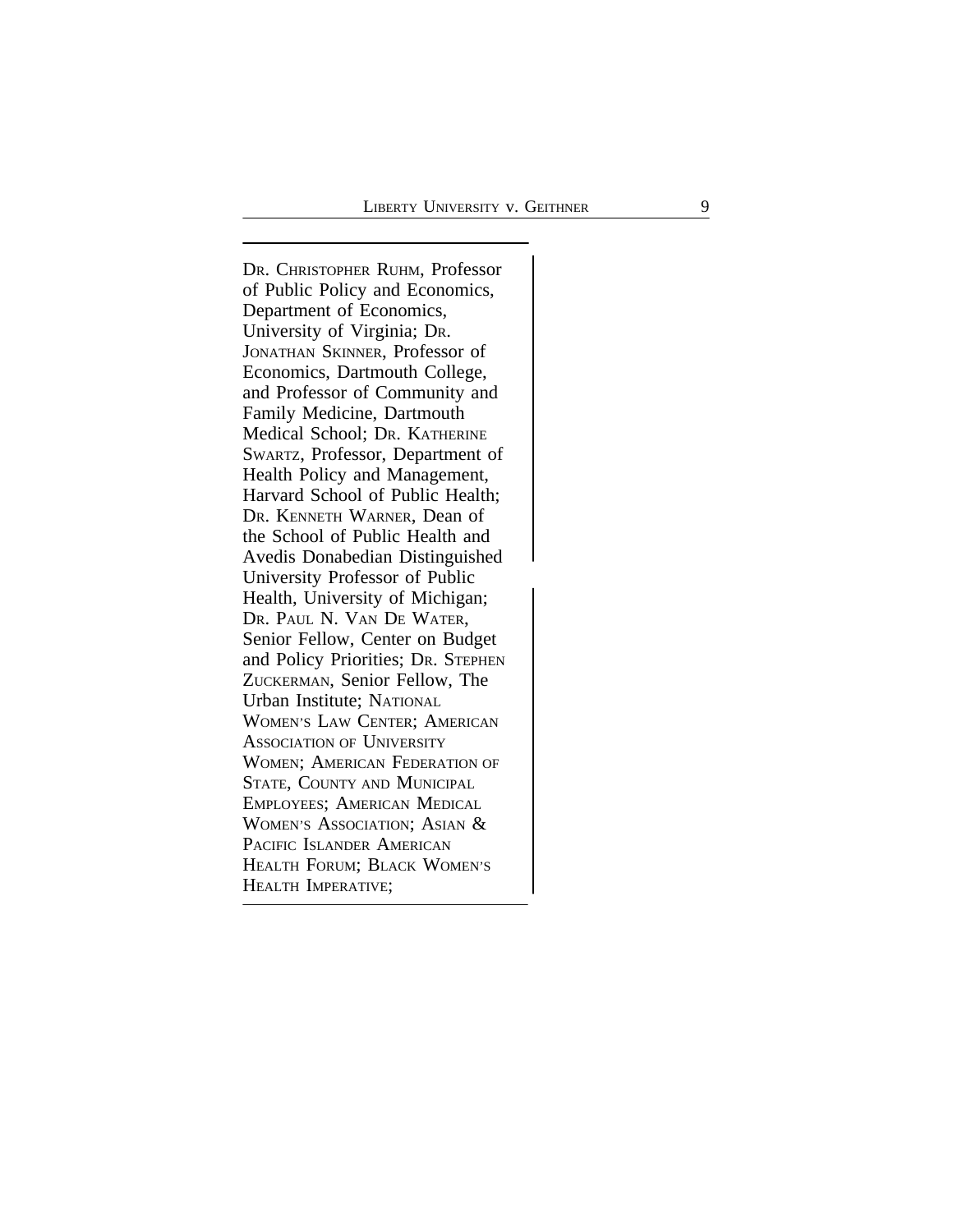<sup>C</sup>HILDBIRTH CONNECTION; IBIS REPRODUCTIVE HEALTH; INSTITUTE OF SCIENCE AND HUMAN VALUES; MARYLAND WOMEN'S COALITION FOR HEALTH CARE REFORM; MENTAL HEALTH AMERICA; NATIONAL ASIAN PACIFIC AMERICAN WOMEN'S FORUM; NATIONAL ASSOCIATION OF SOCIAL WORKERS; NATIONAL COALITION FOR LGBT HEALTH; NATIONAL COUNCIL OF JEWISH WOMEN; NATIONAL COUNCIL OF WOMEN'S ORGANIZATIONS; <sup>N</sup>ATIONAL EDUCATION ASSOCIATION; NATIONAL LATINA INSTITUTE FOR REPRODUCTIVE HEALTH; OLDER WOMEN'S LEAGUE; PHYSICIANS FOR REPRODUCTIVE CHOICE AND HEALTH; RAISING WOMEN'S VOICES; SARGENT SHRIVER NATIONAL CENTER ON POVERTY LAW; SOUTHWEST WOMEN'S LAW CENTER; WIDER OPPORTUNITIES FOR WOMEN; WOMEN'S LAW CENTER OF MARYLAND, INCORPORATED; WOMEN'S LAW PROJECT,

*Amici Supporting Appellees.*

Appeal from the United States District Court for the Western District of Virginia, at Lynchburg. Norman K. Moon, Senior District Judge. (6:10-cv-00015-nkm-mfu)

Argued: May 10, 2011

Decided: September 8, 2011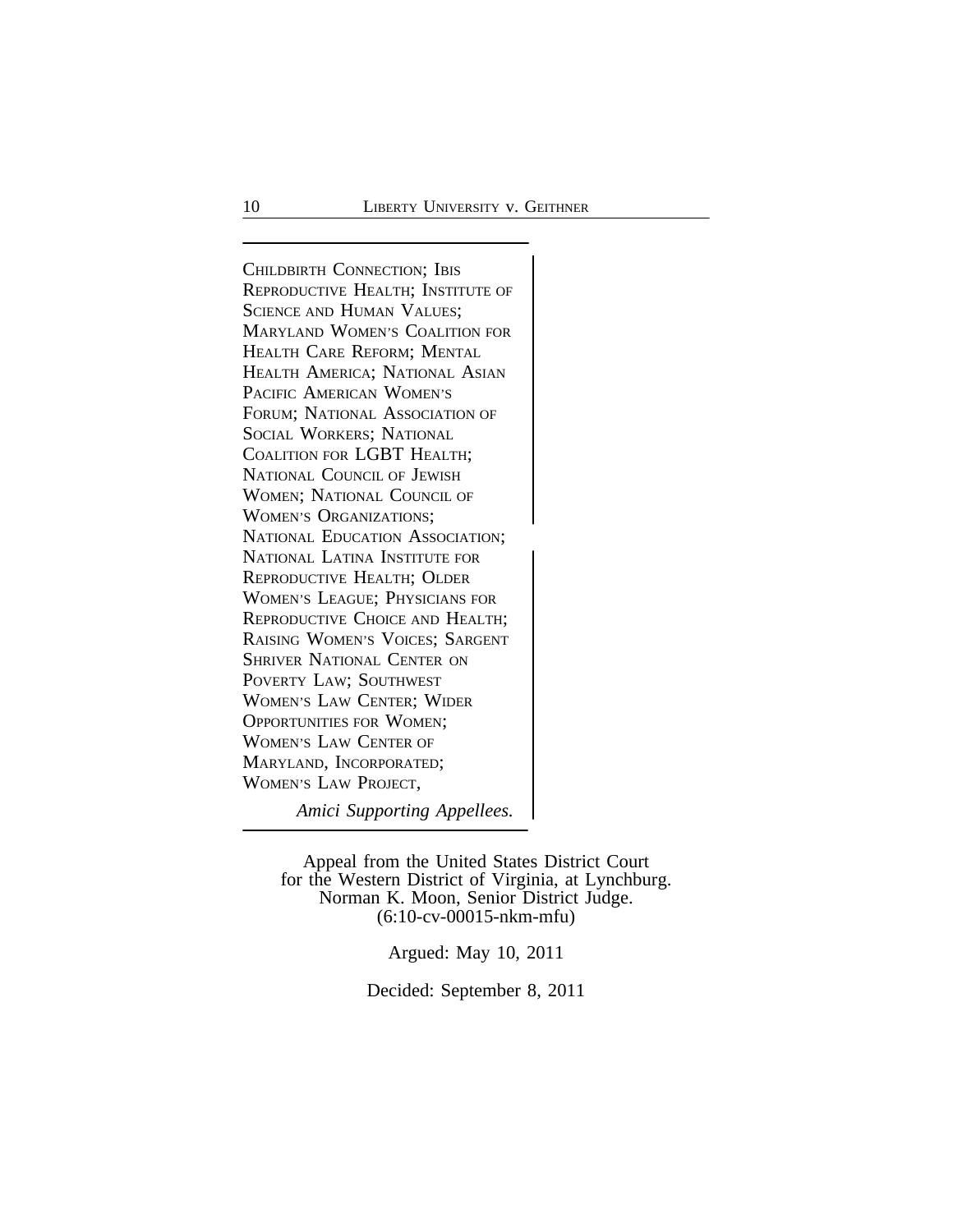Before MOTZ, DAVIS, and WYNN, Circuit Judges.

Vacated and remanded by published opinion. Judge Motz wrote the opinion, in which Judge Wynn concurred. Judge Wynn wrote a concurring opinion. Judge Davis wrote a dissenting opinion.

#### **COUNSEL**

**ARGUED:** Mathew D. Staver, LIBERTY COUNSEL, Orlando, Florida, for Appellants. Neal Kumar Katyal, UNITED STATES DEPARTMENT OF JUSTICE, Washington, D.C., for Appellees. **ON BRIEF:** Anita L. Staver, LIB-ERTY COUNSEL, Orlando, Florida; Stephen M. Crampton, Mary E. McAlister, LIBERTY COUNSEL, Lynchburg, Virginia, for Appellants. Tony West, Assistant Attorney General, Beth S. Brinkmann, Deputy Assistant Attorney General, Mark B. Stern, Alisa B. Klein, Samantha L. Chaifetz, UNITED STATES DEPARTMENT OF JUSTICE, Washington, D.C.; Timothy J. Heaphy, United States Attorney, Roanoke, Virginia, for Appellees. Joel Spector, MOUNTAIN STATES LEGAL FOUNDATION, Lakewood, Colorado, for Mountain States Legal Foundation, Amicus Supporting Appellants. Brian S. Koukoutchos, Mandeville, Louisiana; Charles J. Cooper, David H. Thompson, COOPER & KIRK, PLLC, Washington, D.C., for Revere America Foundation, Amicus Supporting Appellants. Rebecca Glenberg, AMERICAN CIVIL LIBERTIES UNION OF VIRGINIA, Richmond, Virginia; Daniel Mach, Heather L. Weaver, AMERICAN CIVIL LIBERTIES UNION, Washington, D.C.; Andrew D. Beck, Brigitte Amiri, AMERICAN CIVIL LIBERTIES UNION, New York, New York, for American Civil Liberties Union and American Civil Liberties Union of Virginia, Incorporated, Amici Supporting Appellees. Ian Millhiser, CENTER FOR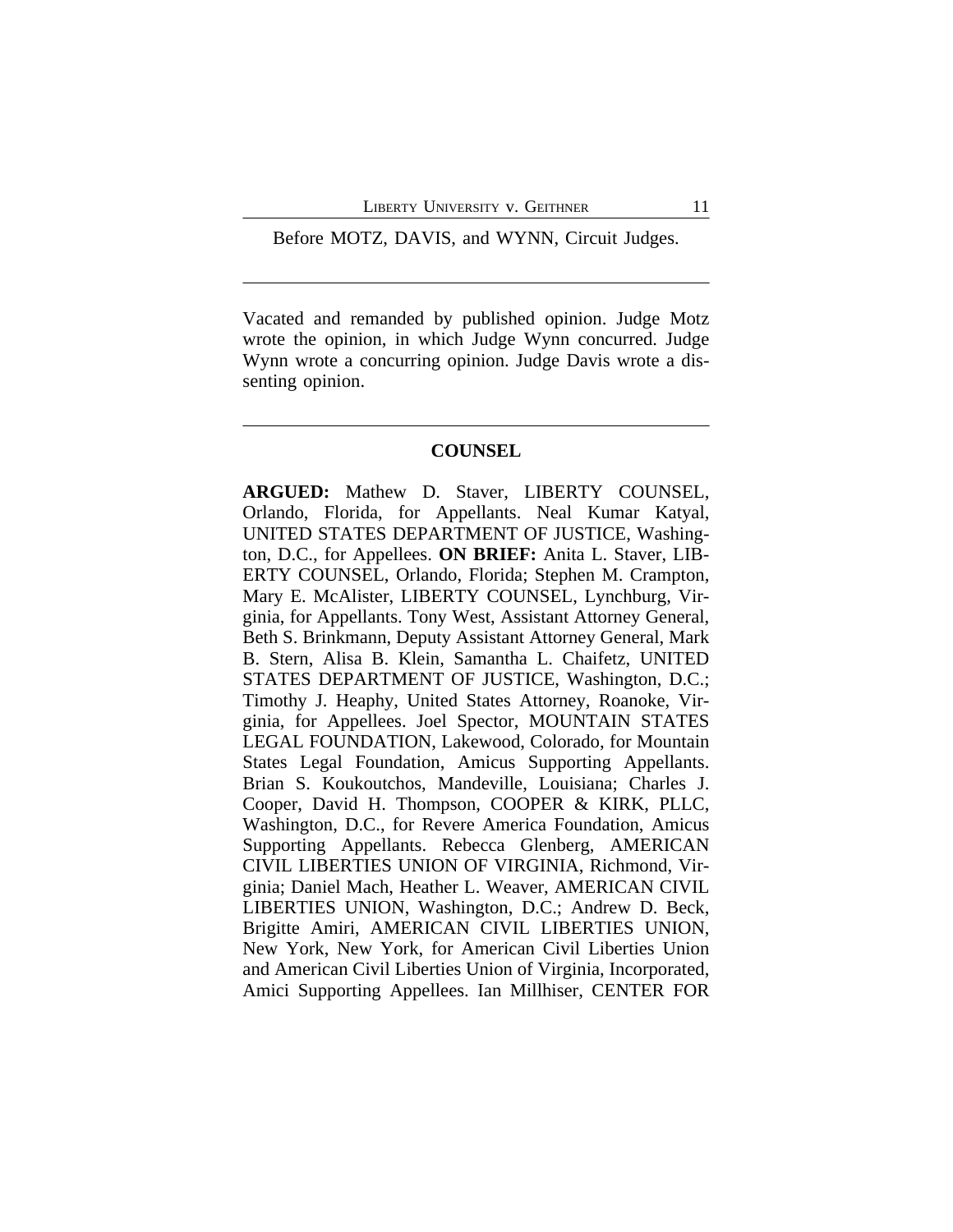AMERICAN PROGRESS, Washington, D.C., for American Nurses Association, American Academy of Pediatrics, Incorporated, American Medical Student Association, Center for American Progress, d/b/a Doctors for America, National Hispanic Medical Association, and National Physicians Alliance, Amici Supporting Appellees. Professor Walter Dellinger, Washington, D.C.; Professor H. Jefferson Powell, GEORGE WASHINGTON UNIVERSITY LAW SCHOOL, Washington, D.C., for Senate Majority Leader Harry Reid, House Democratic Leader Nancy Pelosi, and Congressional Leaders and Leaders of Committees of Relevant Jurisdiction, Amici Supporting Appellees. Gillian E. Metzger, Trevor W. Morrison, New York, New York; Andrew J. Pincus, Charles A. Rothfeld, Paul W. Hughes, Michael B. Kimberly, MAYER BROWN LLP, Washington, D.C., for Constitutional Law Professors, Amici Supporting Appellees. Rochelle Bobroff, Simon Lazarus, NATIONAL SENIOR CITIZENS LAW CENTER, Washington, D.C., for American Association of People with Disabilities, The ARC of the United States, Breast Cancer Action, Families USA, Friends of Cancer Research, March of Dimes Foundation, Mental Health America, National Breast Cancer Coalition, National Organization for Rare Disorders, National Partnership for Women and Families, National Senior Citizens Law Center, National Women's Health Network, and The Ovarian Cancer National Alliance, Amici Supporting Appellees. Sheree R. Kanner, Catherine E. Stetson, Dominic F. Perella, Michael D. Kass, Sara A. Kraner, HOGAN LOVELLS US LLP, Washington, D.C.; Melinda Reid Hatton, Maureen D. Mudron, AMERI-CAN HOSPITAL ASSOCIATION, Washington, D.C.; Ivy Baer, Karen Fisher, ASSOCIATION OF AMERICAN MEDI-CAL COLLEGES, Washington, D.C.; Jeffrey G. Micklos, FEDERATION OF AMERICAN HOSPITALS, Washington, D.C.; Larry S. Gage, President, NATIONAL ASSOCIATION OF PUBLIC HOSPITALS AND HEALTH SYSTEMS, Washington, D.C.; Lisa Gilden, Vice President, General Counsel/Compliance Officer, THE CATHOLIC HEALTH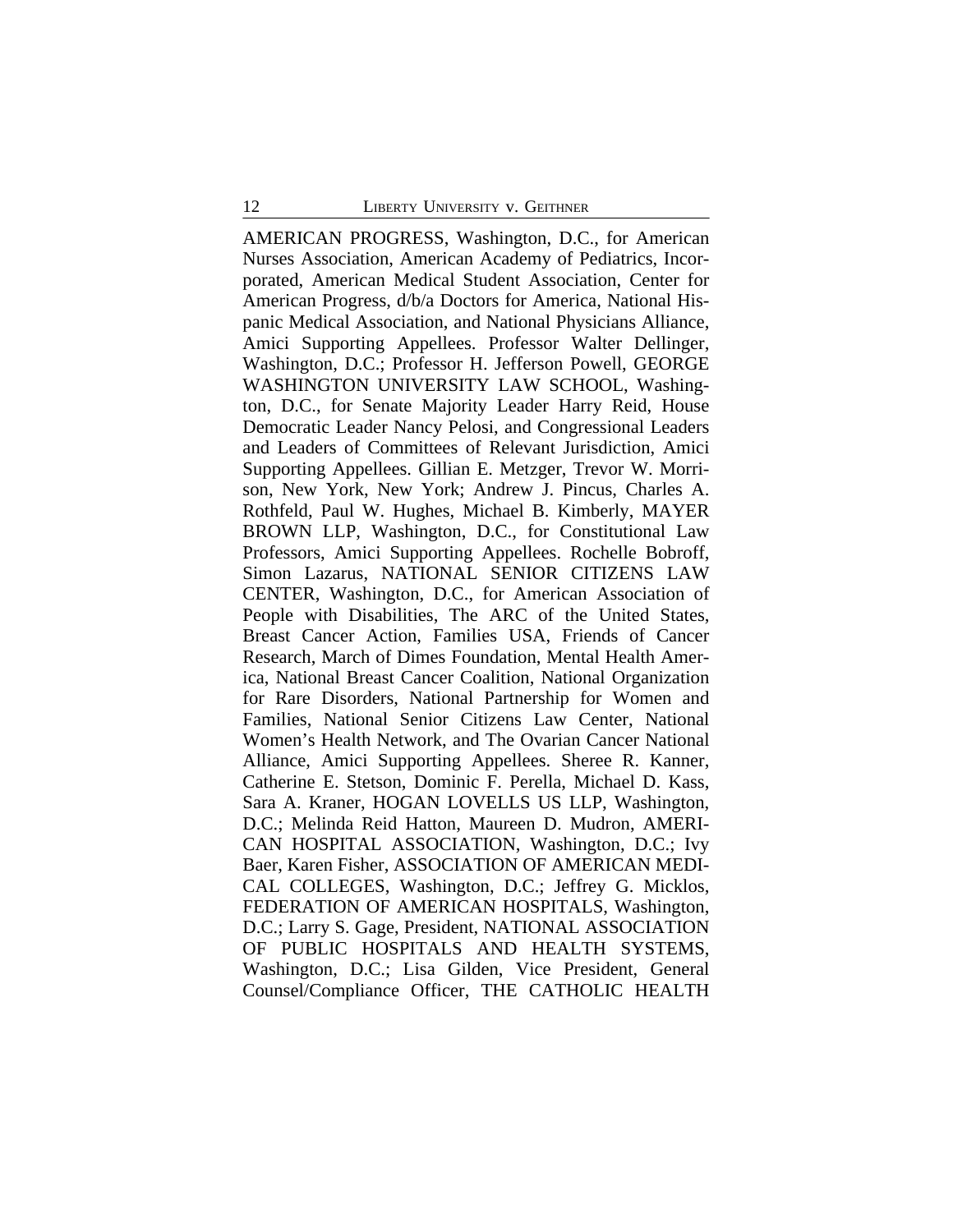ASSOCIATION OF THE UNITED STATES, Washington, D.C.; Lawrence A. McAndrews, President and Chief Executive Officer, NATIONAL ASSOCIATION OF CHILDREN'S HOSPITALS, Alexandria, Virginia, for American Hospital Association, Association of American Medical Colleges, Federation of American Hospitals, National Association of Public Hospitals and Health Systems, Catholic Health Association of the United States, and National Association of Children's Hospitals, Amici Supporting Appellees. Kristin Houser, Adam Berger, Rebecca J. Roe, William Rutzick, SCHRO-ETER, GOLDMARK & BENDER, Seattle, Washington, for Christine O. Gregoire, Governor of Washington, Amicus Supporting Appellees. Richard L. Rosen, ARNOLD & PORTER LLP, Washington, D.C., for Economic Scholars, Amici Supporting Appellees. Marcia D. Greenberger, Emily J. Martin, Judith G. Waxman, Lisa Codispoti, NATIONAL WOMEN'S LAW CENTER; Melissa Hart, UNIVERSITY OF COLO-RADO LAW SCHOOL, Boulder, Colorado, for National Women's Law Center, American Association of University Women, Amerian Federation of State, County and Municipal Employees, American Medical Women's Association, Asian & Pacific Islander American Health Forum; Black Women's Health Imperative, Childbirth Connection, Ibis Reproductive Health, Institute of Science and Human Values, Maryland Women's Coalition for Health Care Reform, Mental Health America, National Asian Pacific American Women's Forum, National Association of Social Workers, National Coalition for LGBT Health, National Council of Jewish Women, National Council of Women's Organizations, National Education Association, National Latina Institute for Reproductive Health, Older Women's League, Physicians for Reproductive Choice and Health, Raising Women's Voices, Sargent Shriver National Center on Poverty Law, Southwest Women's Law Center, Wider Opportunities for Women, Women's Law Center of Maryland, Incorporated, and Women's Law Project, Amici Supporting Appellees.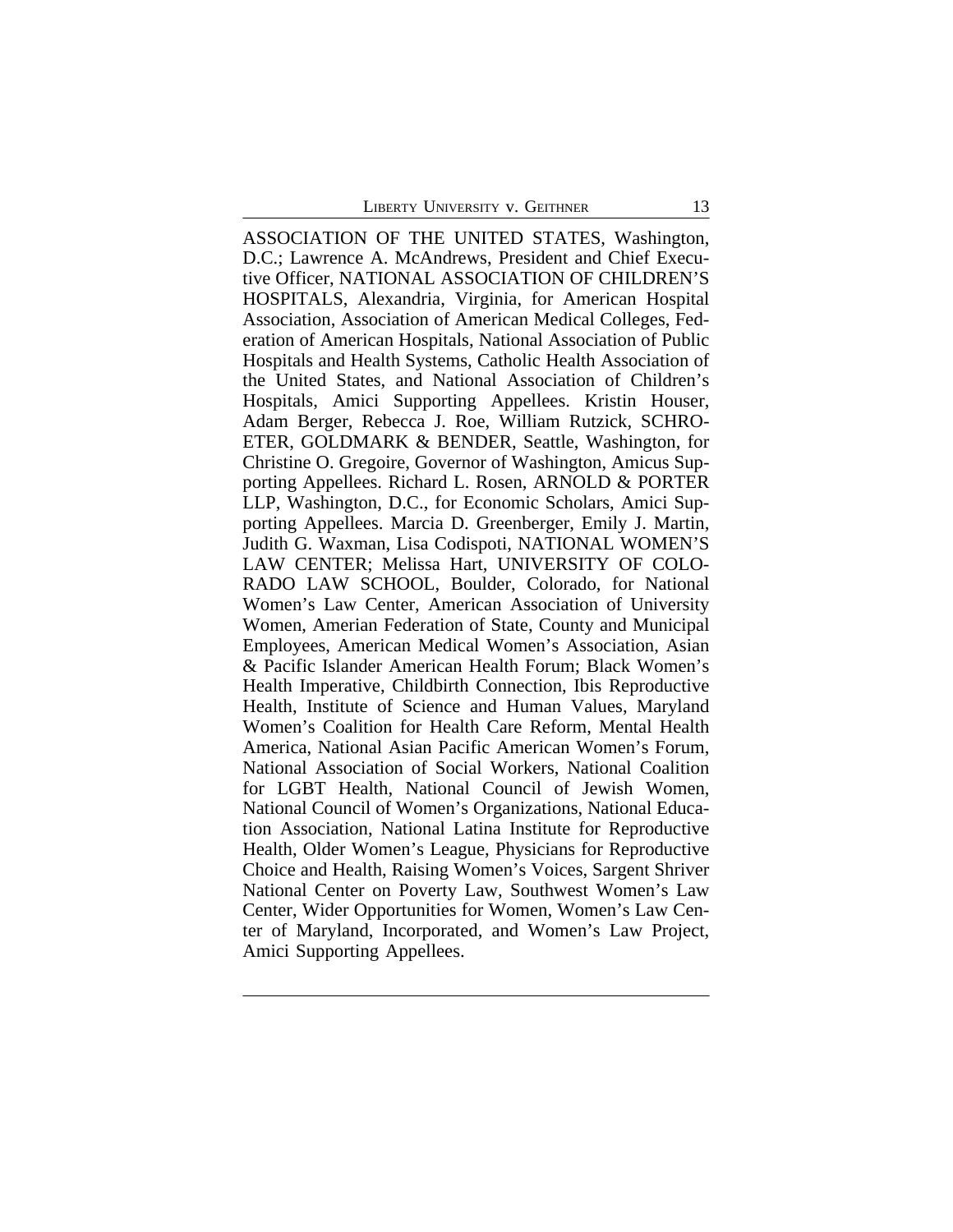#### **OPINION**

# DIANA GRIBBON MOTZ, Circuit Judge:

Liberty University and certain individuals brought this suit to enjoin, as unconstitutional, enforcement of two provisions of the recently-enacted Patient Protection and Affordable Care Act. The challenged provisions amend the Internal Revenue Code by adding: (1) a "penalty" payable to the Secretary of the Treasury by an individual taxpayer who fails to maintain adequate health insurance coverage and (2) an "assessable payment" payable to the Secretary of the Treasury by a "large employer" if at least one of its employees receives a tax credit or government subsidy to offset payments for certain health-related expenses. The district court upheld these provisions, ruling that both withstood constitutional challenge. Because this suit constitutes a pre-enforcement action seeking to restrain the assessment of a tax, the Anti-Injunction Act strips us of jurisdiction. Accordingly, we must vacate the judgment of the district court and remand the case with instructions to dismiss for lack of jurisdiction.

#### I.

#### A.

On March 23, 2010, the President signed into law the Affordable Care Act, a comprehensive bill spanning 900 pages, which institutes numerous changes to the financing of health care in the United States. *See* Pub. L. No. 111-148. Liberty and some individuals (collectively "plaintiffs") challenge only two provisions of the Act.

# 1.

The first amends the Internal Revenue Code (sometimes "the Code") by adding § 5000A ("the individual mandate").**<sup>1</sup>**

<sup>&</sup>lt;sup>1</sup>The Affordable Care Act itself refers to the provision as the "Requirement to maintain minimum essential coverage." Pub. L. No. 111-148,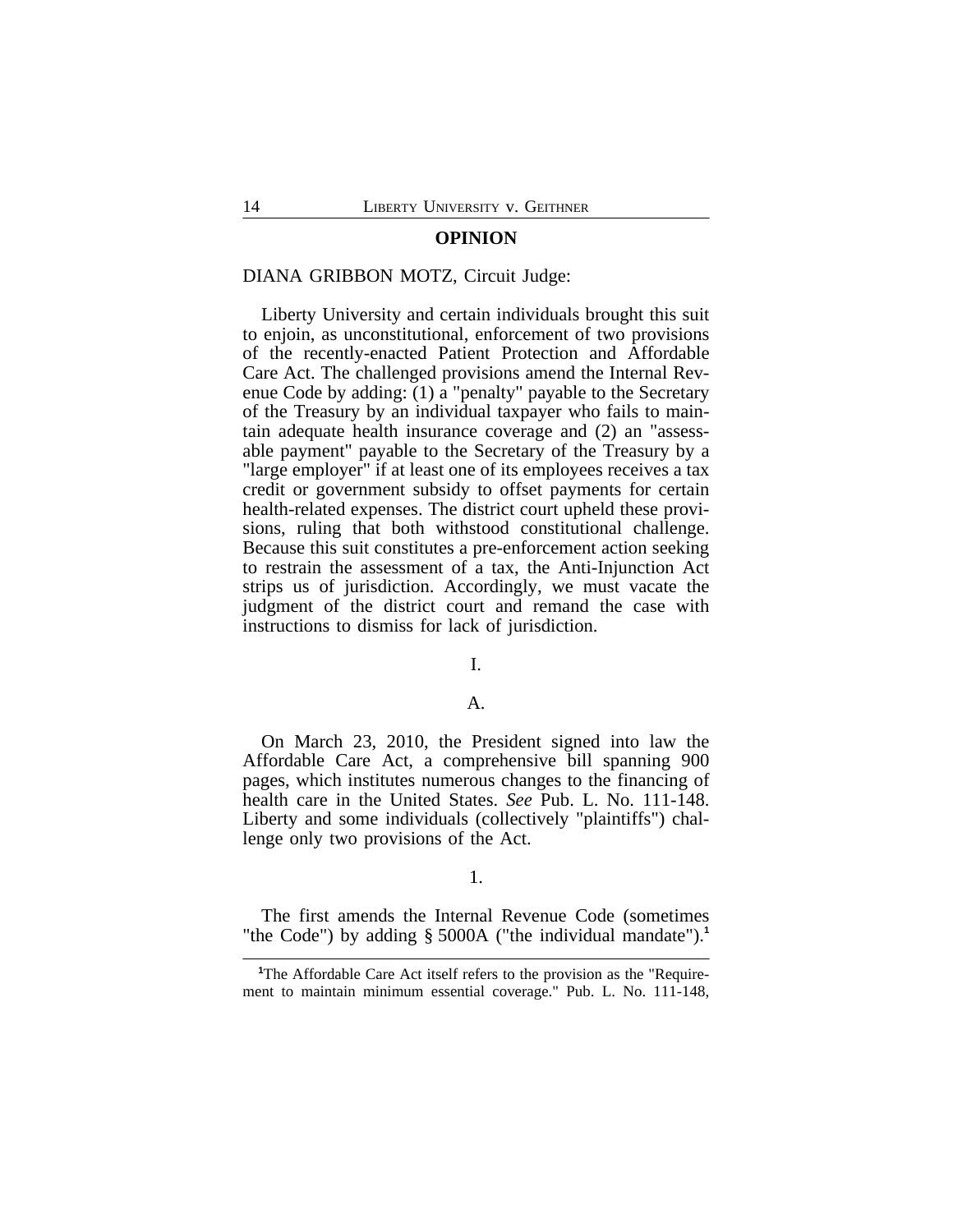*See id.*, § 1501(b). The individual mandate requires an "applicable individual" to "ensure" that beginning after 2013, the individual "is covered under minimum essential coverage." I.R.C. § 5000A(a). The individual mandate lists a number of health insurance programs that qualify for "minimum essential coverage": government- and employer-sponsored plans, individual market plans, and other health plans recognized as adequate.  $§$  5000A(f)(1). If an individual "taxpayer" fails to obtain the required coverage, the "taxpayer" is subject to a "penalty." § 5000A(b)(1).

The Affordable Care Act uses the Internal Revenue Code's existing tax collection system to implement the penalty. Only a "taxpayer" is subject to the penalty, *id.*, and the Code defines a "taxpayer" as "any person subject to any internal revenue tax." *Id.* § 7701(a)(14). A taxpayer must include the penalty payment with his regularly-filed income tax return. § 5000A(b)(2). The taxpayer owes the penalty only if he fails to maintain minimum coverage for a continuous period of three months or longer.  $\S$  5000A(e)(4)(A). The individual mandate also makes a taxpayer liable for a penalty imposed on his "dependent," as defined in § 152 of the Code. § 5000A(b)(3)(A). Akin to the joint liability of spouses for income taxes, I.R.C.  $\S 6013(d)(3)$ , a taxpayer is also jointly liable for a spouse's penalty if filing a joint income tax return.  $§$  5000A(b)(3)(B).

A taxpayer subject to the penalty owes the greater of: (1) a "flat dollar amount" equal to \$95 for the taxable year beginning 2014, \$325 for 2015, \$695 for 2016, and \$695 indexed to inflation for every year thereafter; or (2) a graduated percentage (1% in 2014, 2% in 2015, and 2.5% every year thereafter) of the amount by which the "taxpayer's household income," as defined by the Code, exceeds "gross income

<sup>§</sup> 1501. Because plaintiffs refer to it as the individual mandate throughout their complaint and briefs, we often do so as well.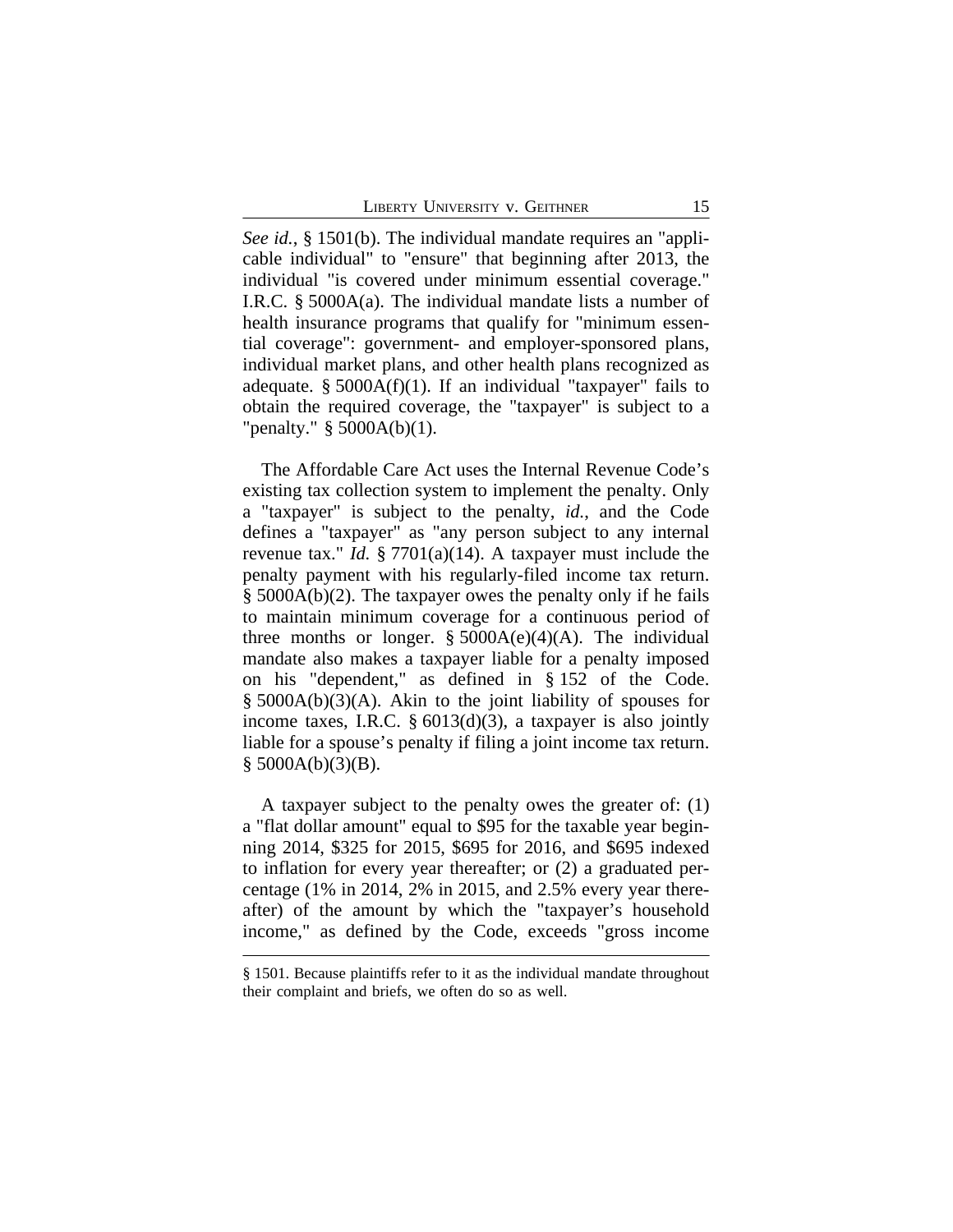specified in" I.R.C.  $\S 6012(a)(1)$  (the amount of income triggering the requirement to file a tax return). *See* § 5000A(c)(2), (3). But the penalty may not exceed the cost of the "national average premium for qualified health plans" of a certain level of coverage.  $\S$  5000A(c)(1).

Section  $5000A(g)(1)$  authorizes the Secretary of the Treasury ("the Secretary") to assess and collect the penalty "in the same manner as an assessable penalty under subchapter B of chapter 68" of the Internal Revenue Code, which in turn contains penalties that the Secretary is to "assess[ ] and collect[ ] in the same manner as taxes." *Id.* § 6671(a). Accordingly, the Affordable Care Act provides the Secretary with all the civil enforcement tools of the Internal Revenue Code subject to only one express limitation: the Secretary may not seek collection of the penalty by "fil[ing] [a] notice of lien with respect to any property" or "levy[ing] on [a taxpayer's] property."  $\S$  5000A(g)(2)(B).

2.

The other provision of the Act challenged by plaintiffs amends the Internal Revenue Code by adding § 4980H (the "employer mandate"). Pub. L. No. 111-148, § 1513. That provision imposes an "assessable payment" on "any applicable large employer" if a health exchange notifies the employer that at least one "full-time employee" obtains an "applicable premium tax credit or cost-sharing reduction." I.R.C. § 4980H(a), (b). An "applicable premium tax credit or costsharing reduction" consists of either (1) a tax credit to assist a low-income individual with financing premiums for qualified health plans or (2) a government subsidy to help finance an individual's share of out-of-pocket health care costs, as provided by the Affordable Care Act.  $\S$  4980H(c)(3).

Section 4980H calculates the assessable payment differently depending on whether the employer offers adequate health insurance coverage to its employees. If the employer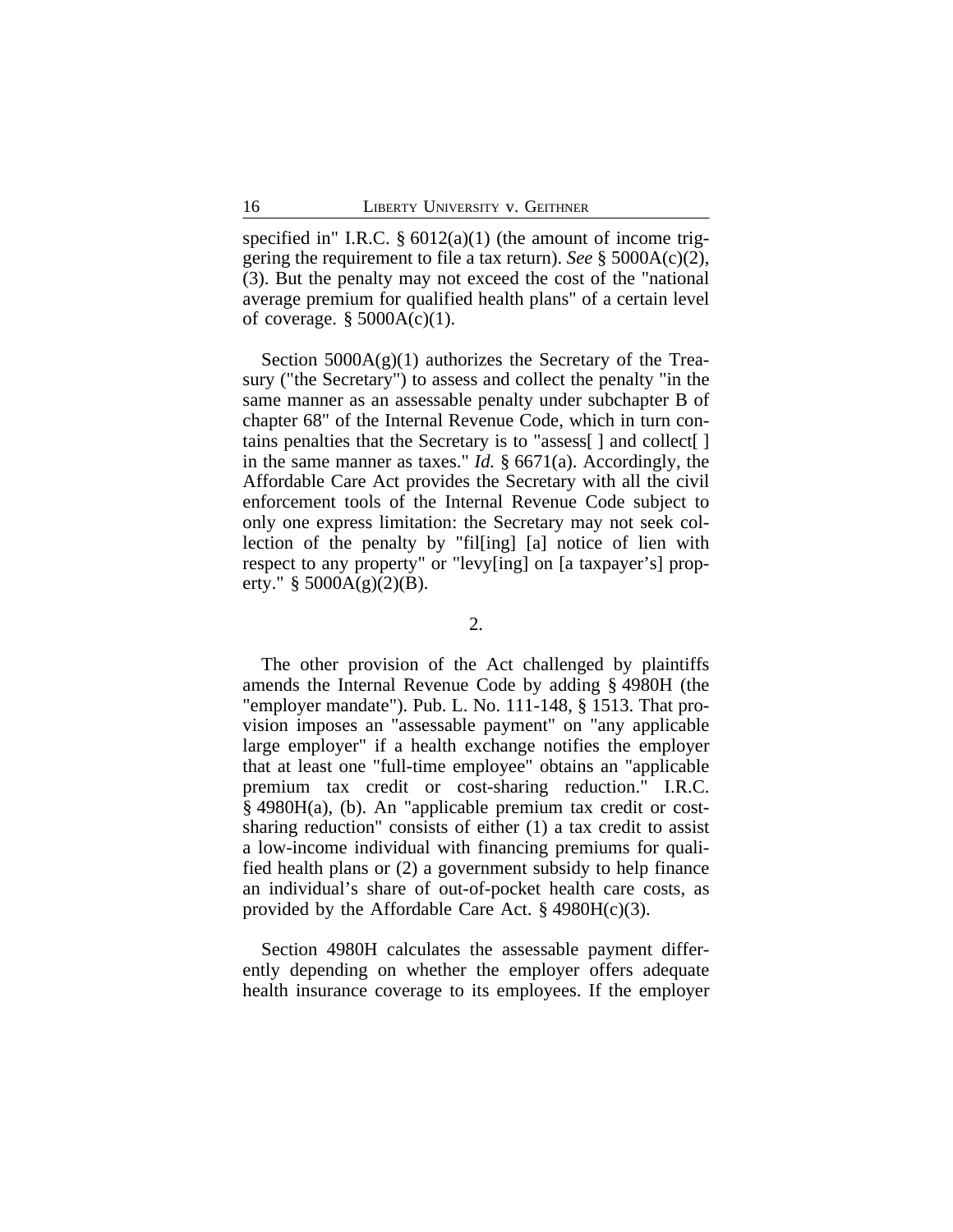fails to offer adequate coverage to its full-time employees, the "assessable payment" is calculated by multiplying \$2,000 (increased yearly by the rate of inflation), by the number of total full-time employees, prorated over the number of months an employer is liable.  $\S$  4980H(a), (c)(1), (c)(5). If, however, the employer does offer adequate insurance coverage, the "assessable payment" is calculated by multiplying \$3,000 by the number of employees receiving the "applicable premium tax credit or cost-sharing reduction," prorated on a monthly basis and subject to a cap.  $\frac{6}{7}$  4980H(b)(1), (2).

A large employer must pay these assessments "upon notice and demand by the Secretary." § 4980H(d)(1). The Secretary has the authority to assess and collect the exaction in the "same manner as an assessable penalty" provided by subchapter B of Chapter 68 of the Code. *Id.*

#### B.

On March 23, 2010, the day the President signed the Affordable Care Act into law, plaintiffs filed this action to enjoin the Secretary and other government officials from enforcing the Act. In their complaint, plaintiffs allege the following facts.

One of the individual plaintiffs, Michele G. Waddell, asserts that she "has made a personal choice not to purchase health insurance coverage" and does not want to do so in the future. Waddell maintains that she pays for needed health care services as she uses them. Another individual plaintiff, Joanne V. Merill, asserts that she too has "elected not to purchase health insurance coverage" and does not want to do so. Both Waddell and Merill contend that the individual mandate requires them "to either pay for health insurance coverage" or "face significant penalties."

They seek to enjoin the Secretary from assessing or collecting the exaction prescribed for failure to comply with the indi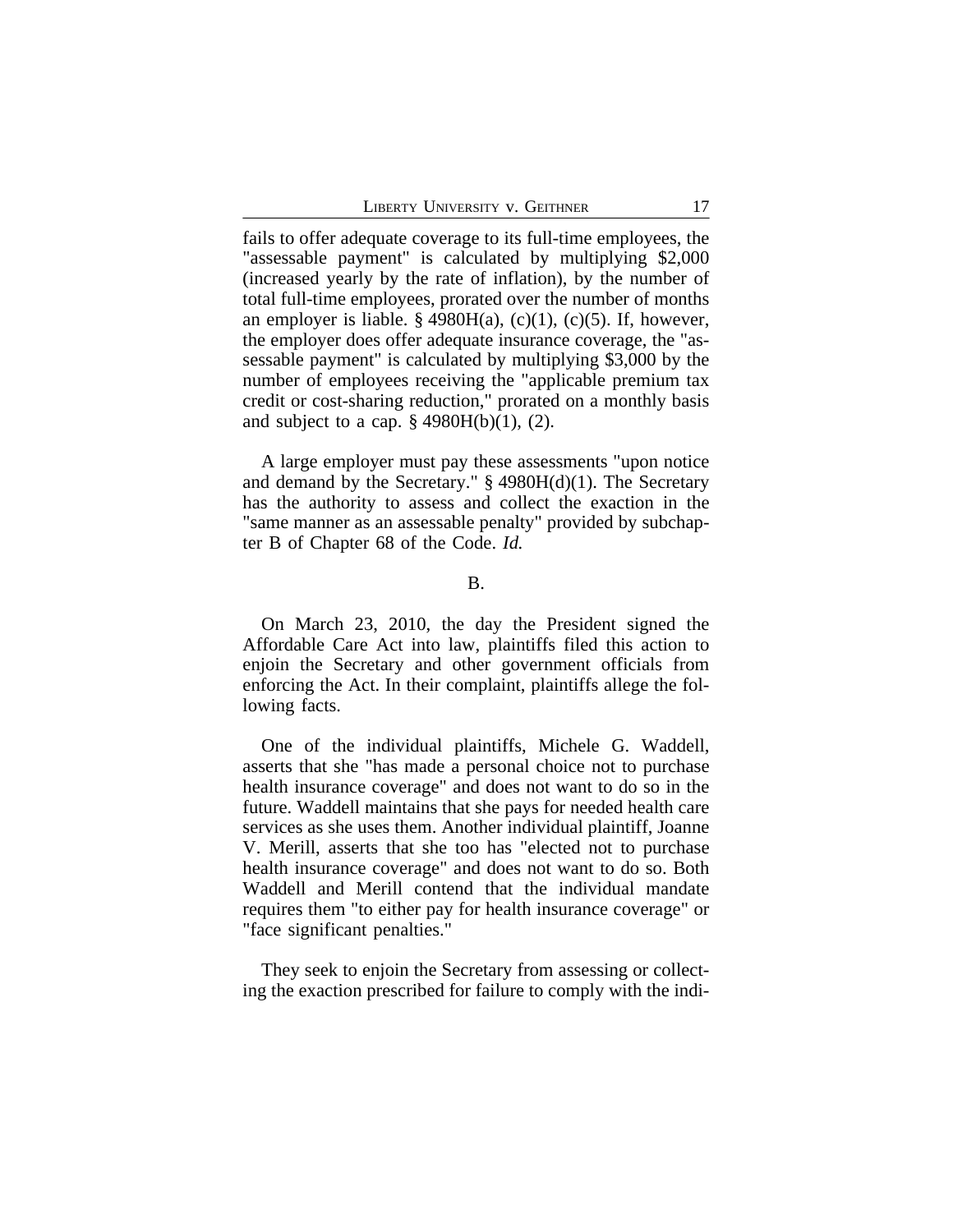vidual mandate. Waddell and Merill assert that, "as part of his oversight of the Internal Revenue Service," the Secretary has the "power to collect" the penalties "as part of an individual- ['s] income tax return." They describe the individual mandate as imposing a "penalty in the form of a tax . . . on any taxpayer" who fails to maintain minimum essential coverage. They further allege that the "Taxing and Spending Clause . . . only grants Congress the power to impose taxes upon certain purchases, not to impose taxes upon citizens who choose not to purchase something such as health insurance." Similarly, Waddell and Merrill repeatedly assert that the individual mandate assesses "a direct tax that is not apportioned according to Census data or other population-based measurement," in violation of Congress's Taxing Power. Accordingly, they ask to be "free from improper taxation [that] is likely to cause significant financial hardships." They also contend that the individual mandate exceeds Congress's authority under the Commerce Clause of the Constitution.

Liberty, a private Christian university located in Lynchburg, Virginia, challenges the "employer mandate" as a tax that will impose "tax penalties" on it because it has employees who will likely receive a tax credit or cost-sharing reduction. Liberty alleges that these "significant penalties" will cause it to suffer "substantial financial hardship." According to Liberty, the employer mandate constitutes an "unapportioned direct tax upon employers in violation of" the Constitution, and "[i]mposition of the tax infringes upon Liberty University's rights to be free from improper taxation." Liberty also asserts that the employer mandate exceeds Congress's authority under the Commerce Clause.

For relief, plaintiffs ask for an injunction restraining all defendants, including the Secretary of the Treasury, from "acting in any manner to implement, enforce, or otherwise act under the authority" of the Affordable Care Act. They seek a declaration that the Act is unconstitutional and assert that they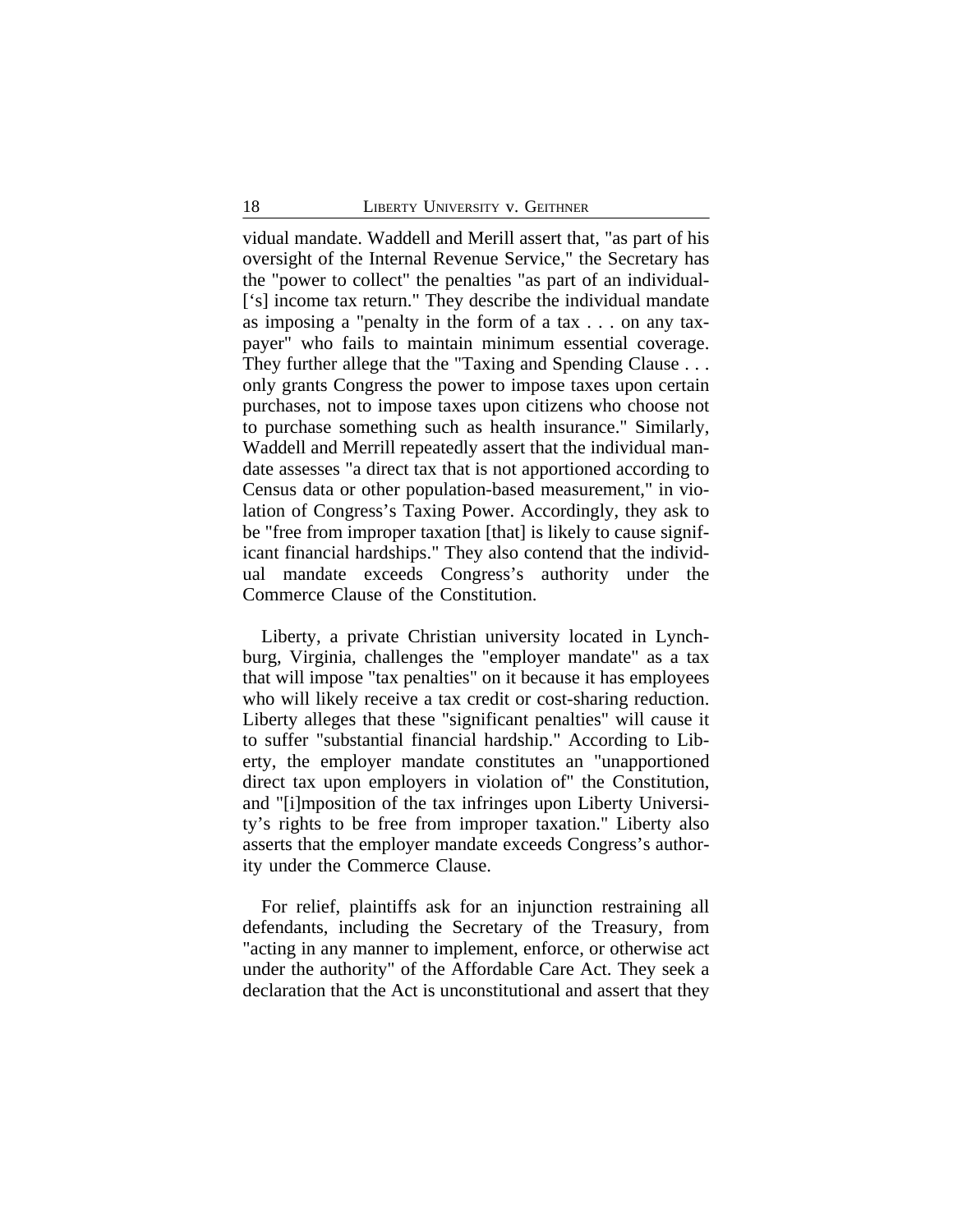have no "adequate remedy at law to correct" the continuing constitutional violation.

Before the district court, the Secretary moved to dismiss the case, contending *inter alia* that the federal tax Anti-Injunction Act (AIA), I.R.C. § 7421(a), barred the district court from reaching the merits because the challenged penalty is to "be assessed and collected" in the same manner as a tax and other penalties to which the AIA clearly applies. The court rejected this argument, holding that Congress did not intend to "convert the[se] penalties into taxes for purposes of the Anti-Injunction Act." The court reasoned that (1) Congress did not specifically extend the term "tax" in the AIA to include the challenged exactions; and (2) the exactions did not qualify as a "tax" for purposes of the AIA because they "function as regulatory penalties." After rejecting the AIA argument and the Secretary's other jurisdictional contentions, the district court concluded that the challenged exactions are "valid exercise[s] of federal power under the Commerce Clause" and dismissed the complaint for failure to state a claim upon which relief can be granted.

Plaintiffs then filed this appeal, asserting that the district court erred as a matter of law in upholding the Affordable Care Act. The Secretary argued to the contrary, specifically declining to attack the district court's "threshold determination[ ]" as to "the applicability of the Anti-Injunction Act." The Secretary did, however, maintain that Congress's Taxing Power under Article I, § 8, cl. 1 of the Constitution authorized the exactions imposed by the challenged mandates because those mandates "operate as taxes." Because the Secretary's contention as to the constitutionality of the mandates under the Taxing Power suggested that the AIA bar might apply to this suit, we ordered the parties to file supplemental briefs to address the applicability of the AIA. In these briefs, both the Secretary and plaintiffs contend that the AIA does not bar this action. We disagree.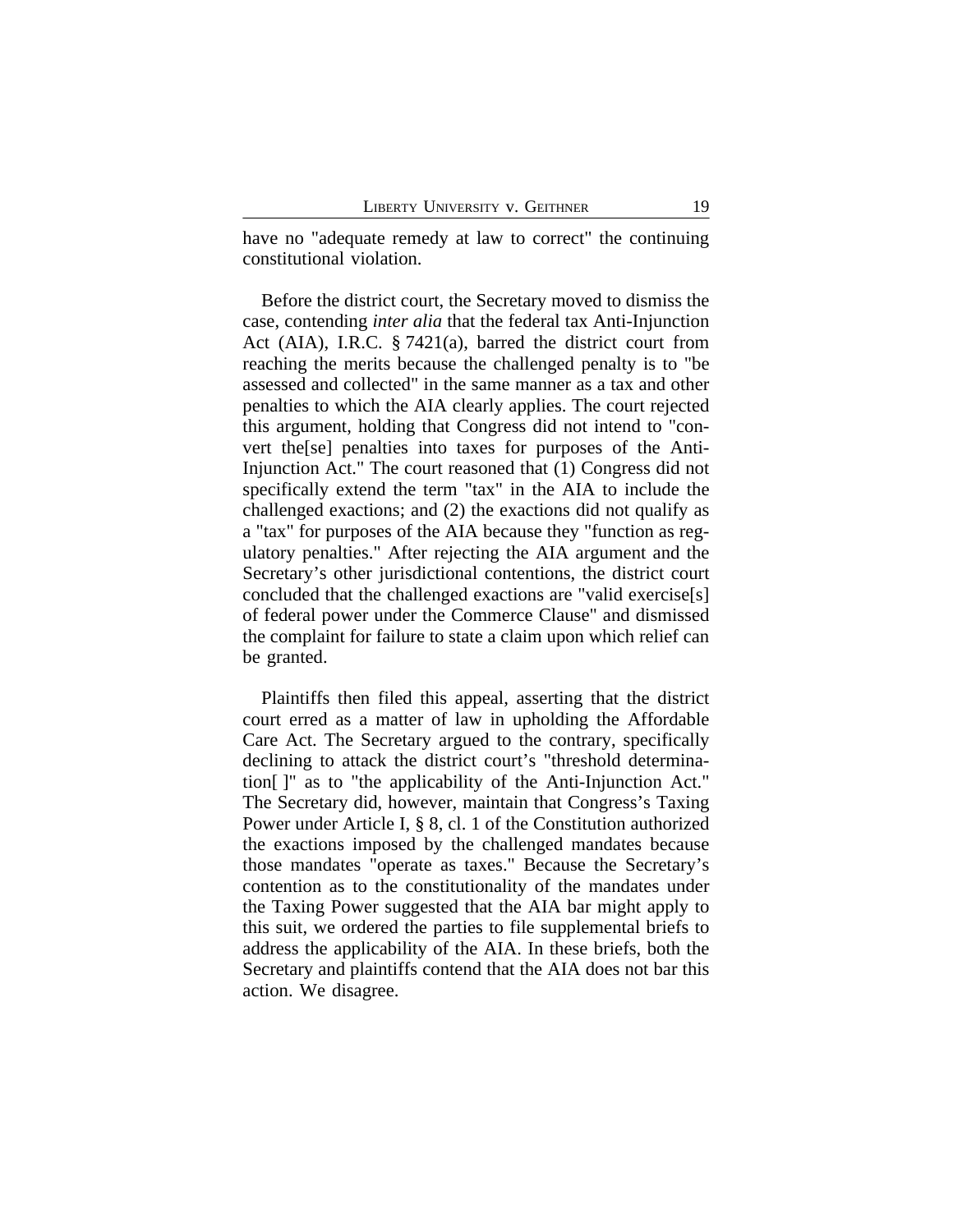We initially explain why we believe that the plain language of the AIA bars our consideration of this challenge. We then address the parties' contrary arguments: first those offered by the Secretary (and largely adopted by the dissent), then those advanced by plaintiffs.

#### II.

# A.

We note at the outset the inescapable fact that federal courts are courts of limited jurisdiction. They possess "only that power authorized by Constitution and statute, which is not to be expanded by judicial decree." *See Kokkonen v. Guardian Life Ins. Co. of Am.*, 511 U.S. 375, 377 (1994) (internal citations omitted). Accordingly, a federal court has an "independent obligation" to investigate the limits of its subject-matter jurisdiction. *See Arbaugh v. Y&H Corp.*, 546 U.S. 500, 514 (2006). This is so even when the parties "either overlook or elect not to press" the issue, *Henderson v. Shinseki*, 131 S. Ct. 1197, 1202 (2011), or attempt to consent to a court's jurisdiction, *see Sosna v. Iowa*, 419 U.S. 393, 398 (1975). Our obligation to examine our subject-matter jurisdiction is triggered whenever that jurisdiction is "fairly in doubt." *Ashcroft v. Iqbal*, 129 S. Ct. 1937, 1945 (2009).

As part of the Internal Revenue Code, the AIA provides that "no suit for the purpose of restraining the assessment or collection of any tax shall be maintained in any court by any person." I.R.C. § 7421(a).**<sup>2</sup>** The parties concede, as they must, that, when applicable, the AIA divests federal courts of

**<sup>2</sup>**The Declaratory Judgment Act authorizes a federal court to issue a declaratory judgment "except with respect to Federal taxes." 28 U.S.C. § 2201(a). In *Bob Jones Univ. v. Simon*, 416 U.S. 725, 732 n.7 (1974), the Court held that "the federal tax exception to the Declaratory Judgment Act is at least as broad as the Anti-Injunction Act." Accordingly, our holding as to the Anti-Injunction Act applies equally to plaintiffs' request for declaratory relief.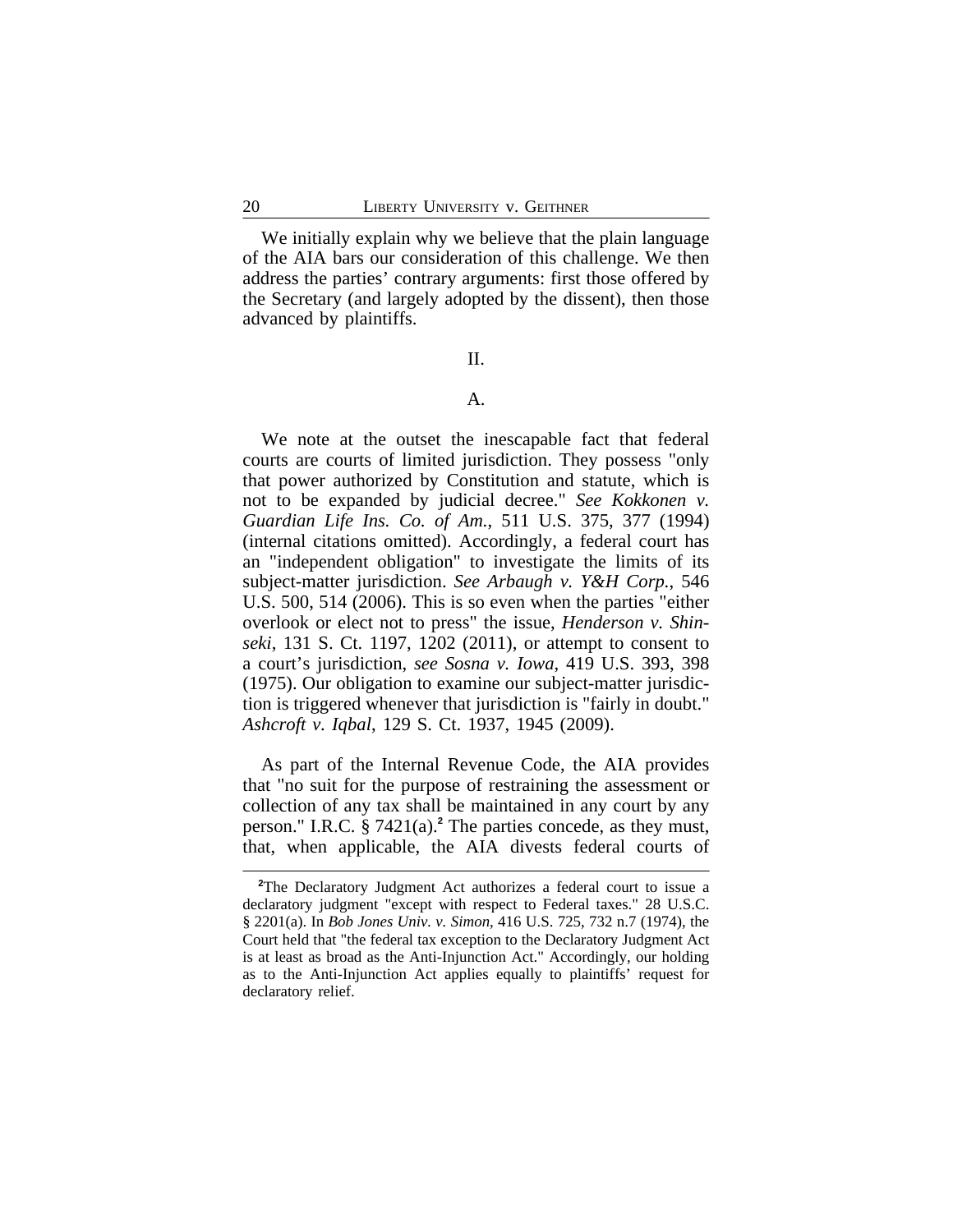subject-matter jurisdiction. The Supreme Court has explicitly so held. *See Enochs v. Williams Packing & Navigation Co.*, 370 U.S. 1, 5 (1962).

By its terms the AIA bars suits seeking to *restrain* the assessment or collection of a tax. Thus, the AIA forbids only pre-enforcement actions brought *before* the Secretary of the Treasury or his delegee, the Internal Revenue Service (IRS), has assessed or collected an exaction. A taxpayer can always pay an assessment, seek a refund directly from the IRS, and then bring a refund action in federal court. *See United States v. Clintwood Elkhorn Mining Co.*, 553 U.S. 1, 4-5 (2008).

The parties recognize that plaintiffs here have brought a pre-enforcement action. Moreover, although Congress has provided numerous express exceptions to the AIA bar, *see* I.R.C. § 7421(a), the parties do not claim that any of these exceptions applies here. Resolution of the case at hand therefore turns on whether plaintiffs' suit seeks to restrain the assessment or collection of "any tax."

A "tax, in the general understanding of the term," is simply "an exaction for the support of the government." *United States v. Butler*, 297 U.S. 1, 61 (1936). An exaction qualifies as a tax even when the exaction raises "obviously negligible" revenue and furthers a revenue purpose "secondary" to the primary goal of regulation. *United States v. Sanchez*, 340 U.S. 42, 44 (1950); *see also Bob Jones*, 416 U.S. at 741 n.12. Thus, the term "tax" can describe a wide variety of exactions. *See Trailer Marine Transp. Corp. v. Rivera Vazquez*, 977 F.2d 1, 5 (1st Cir. 1992) (surveying cases that have regularly "applied the label 'tax'" to a "range of exactions," even those that "might not be commonly described as taxes").

The Supreme Court has concluded that the AIA uses the term "tax" in its broadest possible sense. This is so because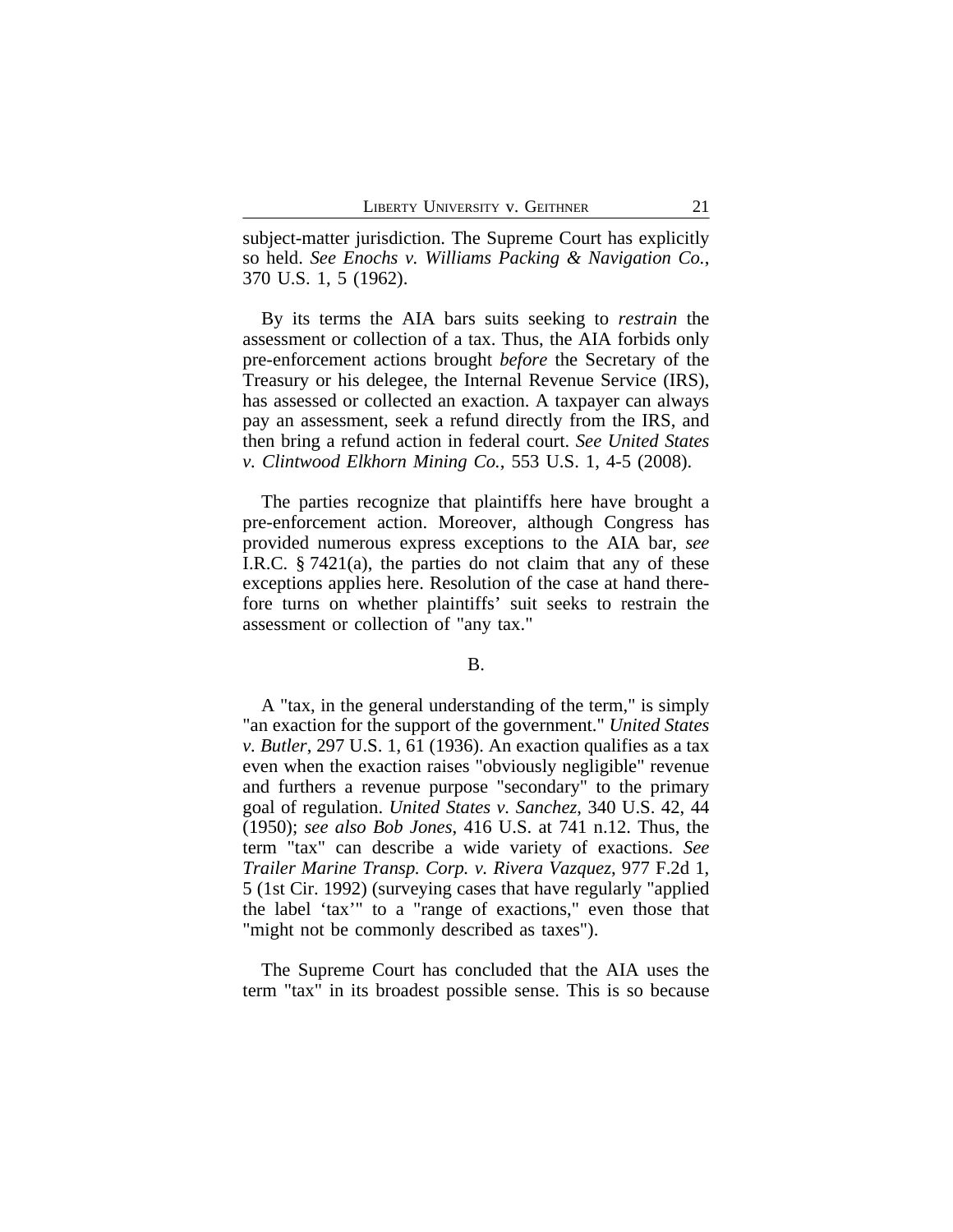the AIA aims to ensure "prompt collection of . . . lawful revenue" by preventing taxpayers from inundating tax collectors with pre-enforcement lawsuits over "disputed sums." *Williams Packing*, 370 U.S. at 7-8. Thus, an exaction constitutes a "tax" for purposes of the AIA so long as the method prescribed for its assessment conforms to the process of tax enforcement. *See Snyder v. Marks*, 109 U.S. 189, 192 (1883) (defining a "tax" in the AIA as any exaction "in a condition [of being] collected as a tax"). Specifically, the AIA prohibits a pre-enforcement challenge to any "exaction [that] is made under color of their offices by revenue officers charged with the general authority to assess and collect the revenue." *Phillips v. CIR*, 283 U.S. 589, 596 (1931) (citing *Snyder*, 109 U.S. at 192); *see also Bob Jones*, 416 U.S. at 740 (applying the AIA bar when IRS action is authorized by "requirements of the [Internal Revenue Code]").

The Supreme Court has steadfastly adhered to this broad construction, notably in holding that the AIA bars preenforcement challenges to exactions that do *not* constitute "taxes" under the Constitution. *Compare Bailey v. George*, 259 U.S. 16 (1922) *with Bailey v. Drexel Furniture Co.*, 259 U.S. 20 (1922). In *Bailey v. Drexel Furniture*, a *refund* action, the Court held unconstitutional as beyond Congress's Taxing Power a "so-called tax," finding it was in truth "a mere penalty, with the characteristics of regulation and punishment." 259 U.S. at 38. Yet the Court held the very same provision a "tax" for purposes of the AIA and so dismissed a preenforcement challenge to the exaction. *See Bailey v. George*, 259 U.S. at 20. In recent years, the Court has expressly affirmed these holdings, reiterating that the term "tax" in the AIA encompasses penalties that function as mere "regulatory measure[s] beyond the taxing power of Congress" and Article I of the Constitution. *Bob Jones*, 416 U.S. at 740.

The Court's broad interpretation of the AIA to bar interference with the assessment of any exaction imposed by the Code entirely accords with, and indeed seems to be mandated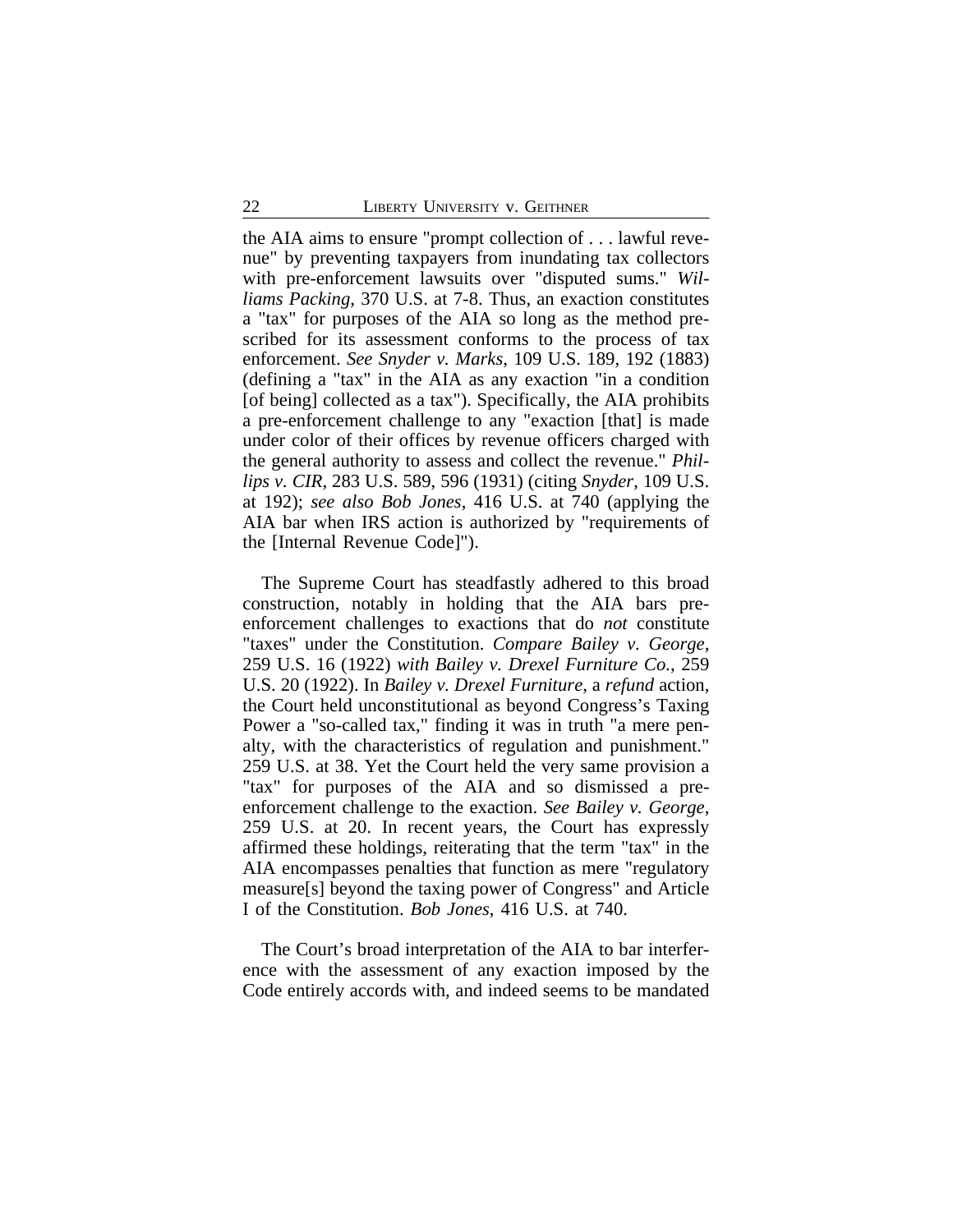by, other provisions of the Internal Revenue Code. The AIA does not use the term "tax" in a vacuum; rather, it protects from judicial interference the "*assessment* . . . of any tax." I.R.C. § 7421(a) (emphasis added). The Secretary's authority to make such an "assessment . . . of any tax" derives directly from another provision in the Code, which charges the Secretary with making "assessments of all taxes (*including* interest, additional amounts, additions to the tax, and assessable *penalties*) imposed by this title." § 6201(a) (emphases added); *see also* § 6202 ("assessment of any internal revenue tax" includes assessment of "penalties"). Thus, for purposes of the very assessment authority that the AIA protects, Congress made clear that "penalties" (as well as "interest, additional amounts, [and] additions to the tax") count as "taxes." Congress must have intended the term "tax" in the AIA to refer to this same broad range of exactions. *See Erlenbaugh v. United States*, 409 U.S. 239, 243 (1972) ("[A] legislative body generally uses a particular word with a consistent meaning in a given context.").

In sum, the AIA forbids actions that seek to restrain the Secretary from exercising his statutory authority to assess exactions imposed by the Internal Revenue Code. *See, e.g.*, *Bob Jones*, 416 U.S. at 740 (holding AIA barred suit challenging IRS regulatory action when action was authorized by "requirements of the [Internal Revenue Code]"); *Mobile Republican Assembly v. United States*, 353 F.3d 1357, 1362 & n.5 (11th Cir. 2003) (holding AIA barred suits challenging "penalties imposed" for violating disclosure conditions of taxexempt status); *In re Leckie Smokeless Coal Co.*, 99 F.3d 573, 583 & n.12 (4th Cir. 1996) (holding AIA applied to "premiums" assessed and collected by the Secretary under color of the Internal Revenue Code); *cf. Fed. Energy Admin. v. Algonquin SNG, Inc.*, 426 U.S. 548, 558 n.9 (1976) (holding AIA did not bar challenge to "fees" because fees not "assessed under" the Internal Revenue Code). The exaction imposed for failure to comply with the individual mandate constitutes a "tax[ ]" as defined in the Code's assessment provisions. *See*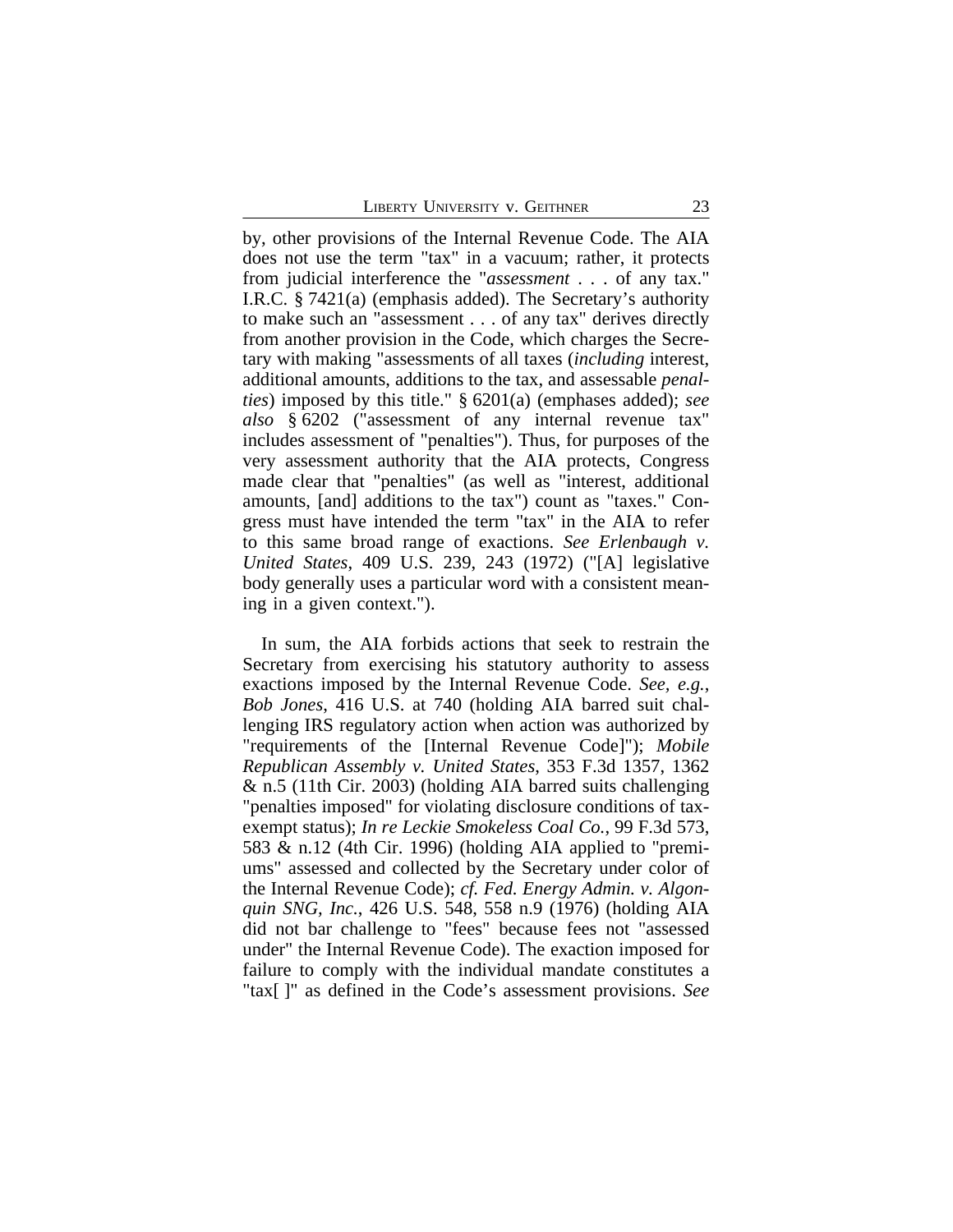I.R.C. §§ 6201(a), 6202, 5000A(g)(1). For these reasons, the AIA bars this action.**<sup>3</sup>**

# III.

The Secretary's contrary contention primarily relies on the fact that the individual mandate labels the imposed exaction a "penalty," not a "tax." § 5000A(b). For the Secretary, the Sixth Circuit, *see Thomas More Law Center v. Obama*, \_\_\_ F.3d \_\_\_(6th Cir. 2011) [No. 10-2388], and now our friend in dissent, this "penalty" label renders the AIA inapplicable.

A.

Indisputably, the AIA bars pre-enforcement challenges even when Congress has "exhibit[ed] its intent" that a challenged exaction function as a "penalty." *Compare Bailey v. Drexel*, 259 U.S. at 38, *with Bailey v. George*, 259 U.S. at 20. The term "penalty" therefore describes a category of exaction to which the Supreme Court has *already applied* the AIA.**<sup>4</sup>**

**<sup>3</sup>**Although both parties generally contend that the AIA does not bar this suit, neither offers any reason why the challenge to the *employer* mandate escapes the AIA bar. There is good reason for that. Because Congress placed the employer mandate in the Internal Revenue Code, triggering the Secretary's authority to assess and collect payment, all of the reasons set forth in the text as to why the AIA bars a pre-enforcement challenge to the individual mandate also apply to the employer mandate. We additionally note that Congress waived none of the Secretary's collection tools in imposing the employer mandate and labeled the exaction a "tax" in certain subsections. *See* § 4980H(b)(2), (c)(7), (d)(1). Accordingly, the AIA clearly bars Liberty's challenge to the employer mandate.

<sup>&</sup>lt;sup>4</sup>This is not to elide the general distinction between taxes and penalties. We agree with the Sixth Circuit's general observation that there are "contexts" in which "the law treats 'taxes' and 'penalties' as mutually exclusive." *Thomas More*, \_\_\_ F.3d at \_\_\_ (slip op. at 11) (citing one bankruptcy and two constitutional cases). The question here is whether the AIA is one of these "contexts." Neither the Secretary nor the Sixth Circuit cites a single case suggesting that it is. The dissent relies on some bankruptcy cases in an attempt to import the distinction between a revenue-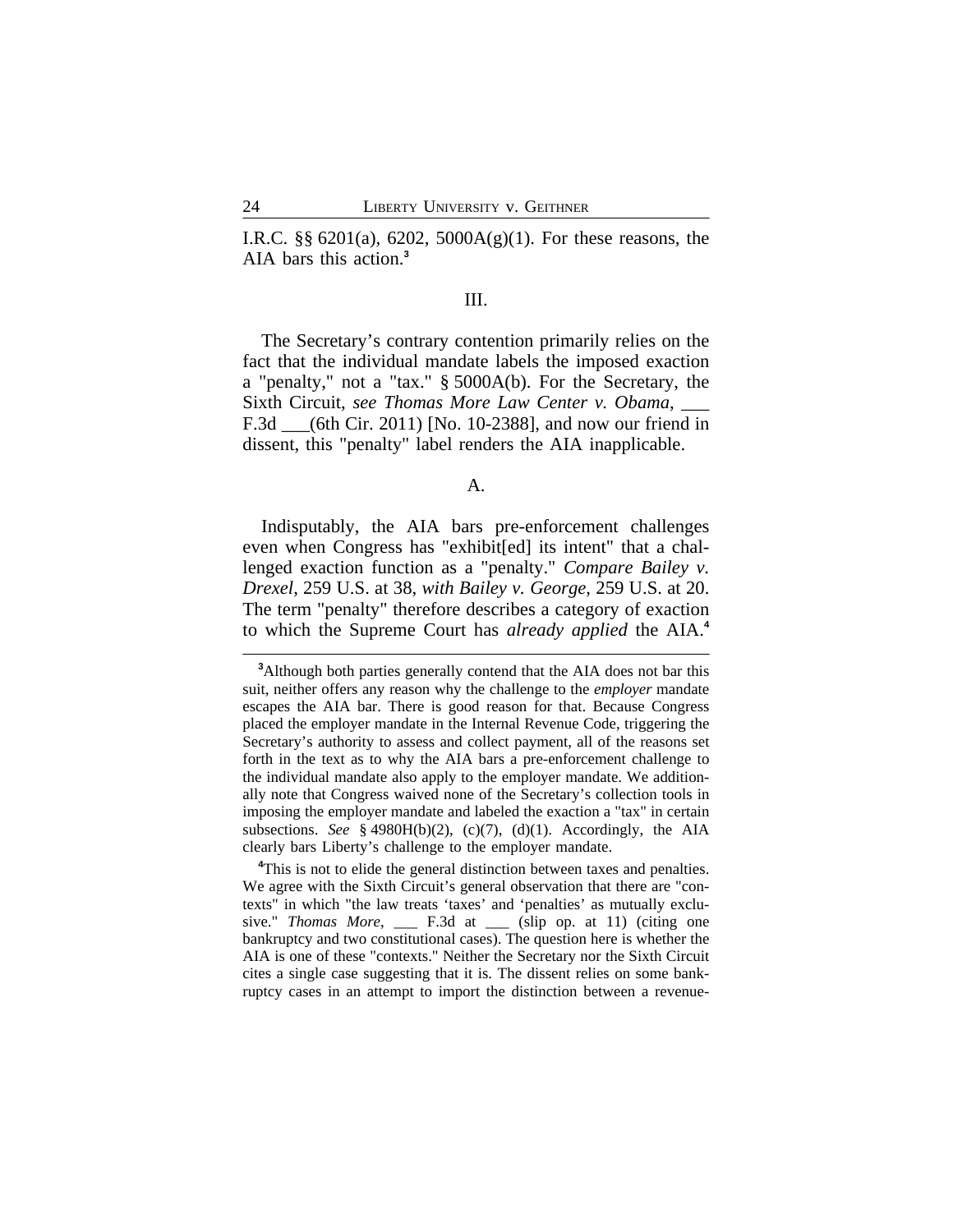Given this history, it seems inconceivable that Congress would intend to exclude an exaction from the AIA merely by describing it as a "penalty."

To be sure, Congress called the penalty at issue in the *Bailey* cases a "tax." That fact, however, only aids the Secretary if there is something talismanic about the *label* "penalty" that removes a challenged exaction from the scope of the AIA. The Secretary has cited no case even remotely supporting such a proposition. In fact, the Supreme Court has repeatedly instructed that congressional labels have little bearing on whether an exaction qualifies as a "tax" for statutory purposes. *See, e.g., Helwig v. United States*, 188 U.S. 605, 613 (1903) (holding "use of words" does not "change the nature and character of the enactment" in the context of the revenue laws);**<sup>5</sup>** *see also United States v. Reorganized CF & I Fabricators of Utah, Inc.*, 518 U.S. 213, 220 (1996) (requiring a court to look "behind the label placed on the exaction and rest[ ] its

raising "tax" and a regulatory "penalty" from that context. To accept the dissent's view would place us at odds with the Supreme Court's explicit holding, in the context *of the AIA*, that the distinction between "regulatory and revenue-raising" exactions has been "abandoned." *Bob Jones*, 416 U.S. at 741 & n.12.

**<sup>5</sup>***Helwig* does not, as the dissent contends, support its view that an exaction's label controls. The Court in *Helwig* acknowledged that Congress may expressly classify an exaction as a "penalty or in the nature of one, *with reference to* the further action of the officers of the government, or *with reference to* the distribution of the moneys thus paid, or *with reference to* its effect upon the individual," and that "it is the duty of the court to be governed by such statutory direction." 188 U.S. at 613 (emphasis added). The Court then identified statute after statute illustrating the various ways in which Congress has historically directed a "duty," "additional duty," or "penalty" to be treated "with reference to" a specified governmental action. *Id.* at 614-19. Congress has provided no such direction "with reference to" the AIA, and *Helwig* makes clear that a mere label describing an exaction does *not* constitute such direction. *See id.* at 613 (explaining that "describing" an exaction "as 'a further sum' or 'an additional duty' will not work a statutory alteration of the nature of the imposition").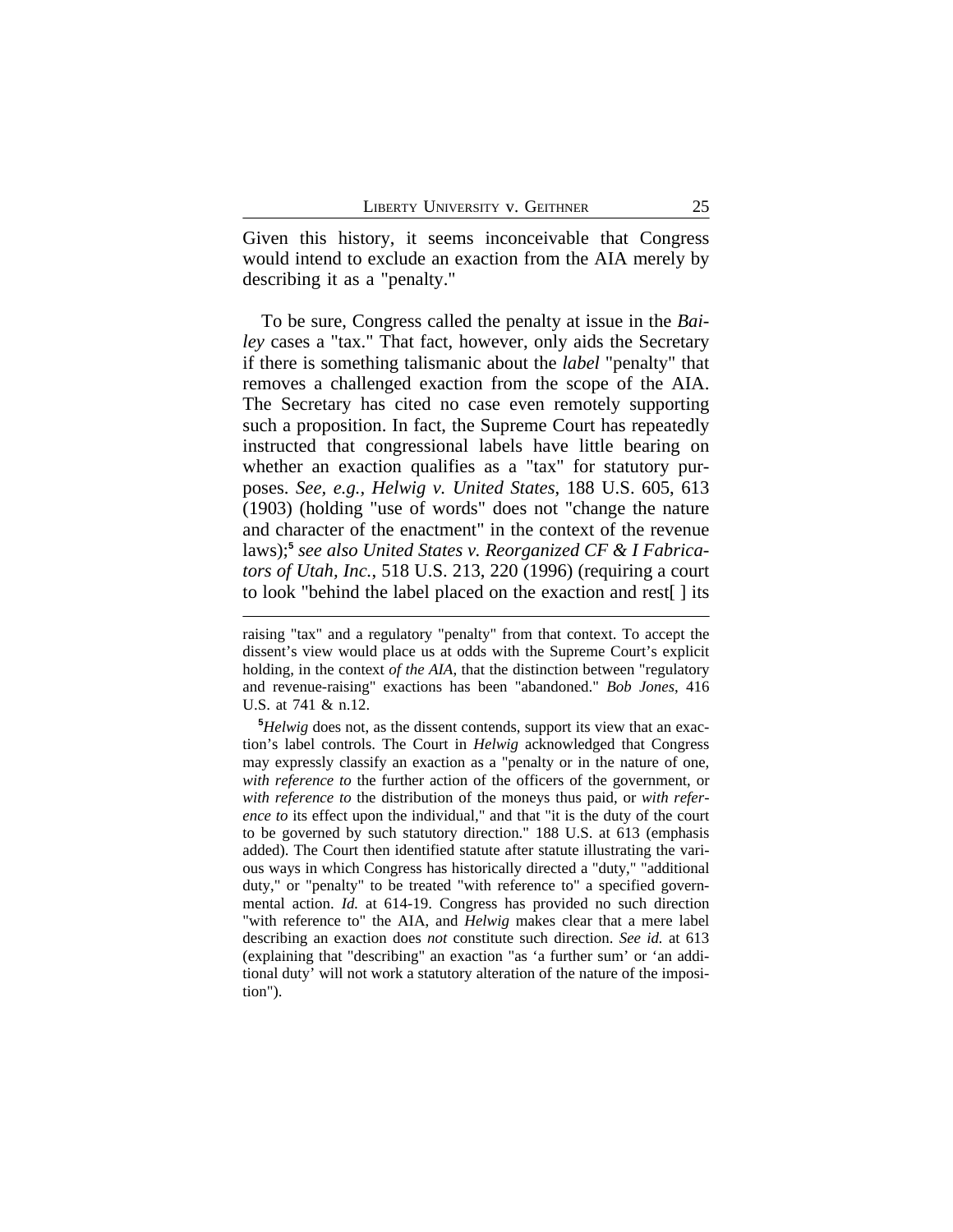answer directly on the operation of the provision"); *United States v. Sotelo*, 436 U.S. 268, 275 (1978) (holding exaction's "penalty" label not dispositive, but its "essential character" controls, in determining whether exaction is a tax for bankruptcy purposes); *United States v. New York*, 315 U.S. 510, 515-16 (1942) (stressing that the term "tax" includes "any pecuniary burden laid upon individuals . . . for the purpose of supporting the government, *by whatever name* it may be called" (internal quotation omitted and emphasis added)).

Indeed, the Court has specifically found an exaction's label immaterial to the applicability of the AIA. *See Lipke*, 259 U.S. 557 (1922). In *Lipke*, the Supreme Court held that the "mere use of [a] word" to describe a challenged exaction was "not enough to show" whether a "tax was laid." *Id.* at 561. The Court concluded that one of the challenged exactions, although labeled a "tax," functioned in reality to "suppress crime" and so fell outside the AIA bar. *Id.* Moreover, notwithstanding the "penalty" and "special penalty" labels of the other challenged exactions, neither the majority nor Justice Brandeis in dissent gave these labels any import in determining the applicability of the AIA. *Compare id.* at 561-62 *with id.* at 563-65 (Brandeis, J., dissenting).

In light of this history, it is not surprising that no federal appellate court, except the Sixth Circuit in *Thomas More*, has ever held that the label affixed to an exaction controls, or is even relevant to, the applicability of the AIA.**<sup>6</sup>** Nonetheless, the Secretary and the dissent insist that the label of an exaction does control in determining if the AIA bar applies. We

**<sup>6</sup>**We certainly respect the views of the courts, trumpeted by the dissent, that have held the AIA inapplicable to suits like the one at hand. We note, however, that even unanimity among the lower courts is not necessarily predictive of the views of the Supreme Court. *See CBOCS West, Inc. v. Humphries*, 553 U.S. 442, 472 (2008) (Thomas, J., dissenting) (collecting cases where the Supreme Court has "reject[ed]" a "view uniformly held by the courts of appeals").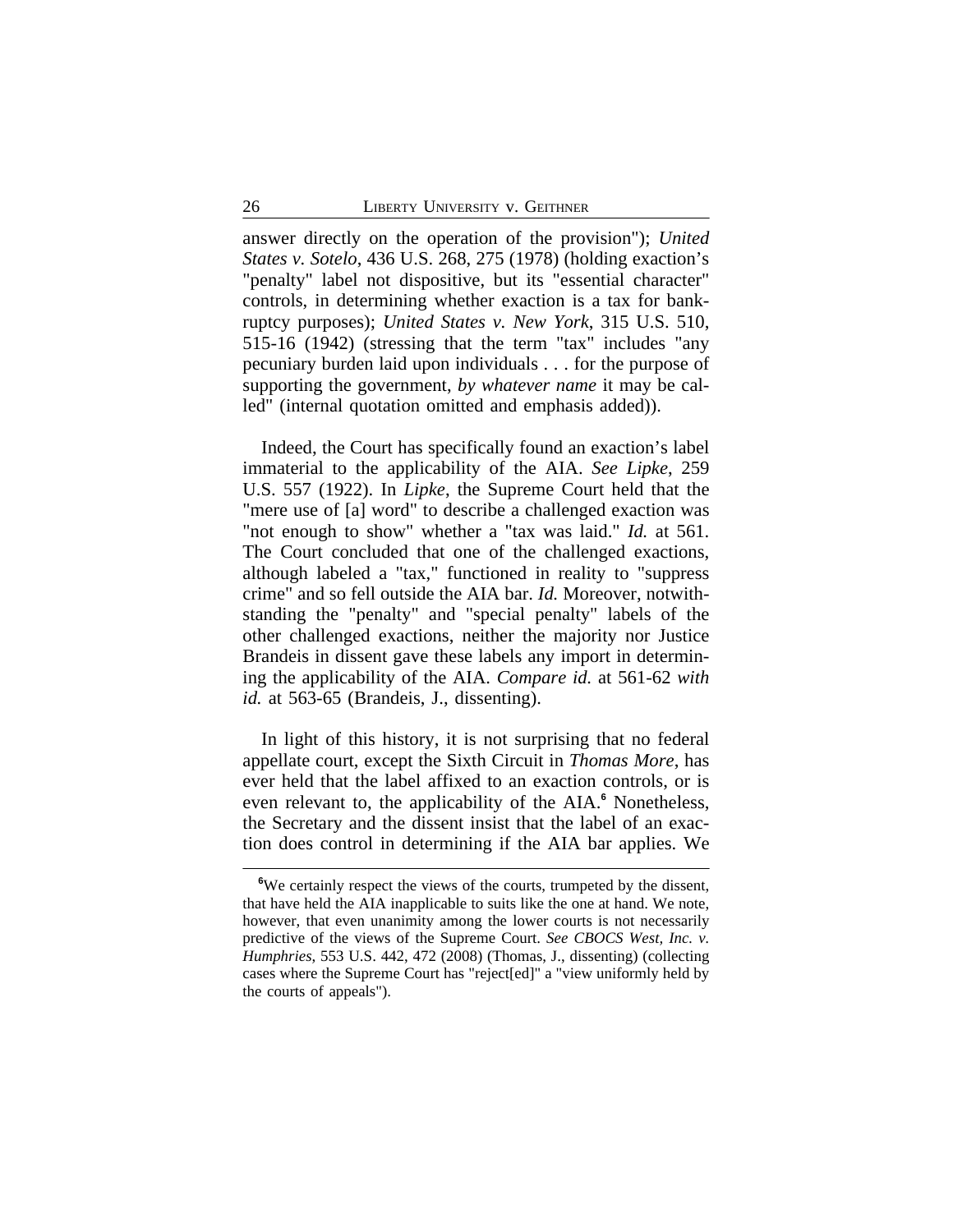first address the Secretary's argument on this point and then the dissent's.

The Secretary acknowledges that when "passing on the *constitutionality* of a tax law," a court places no weight on the "precise form of descriptive words" attached to the challenged exaction. *Nelson v. Sears, Roebuck & Co.*, 312 U.S. 359, 363 (1941) (internal quotation omitted) (emphasis added). But citing the twin *Bailey* cases as authority, the Secretary contends that the opposite rule must apply for purposes of the AIA, i.e. that for purposes of the AIA, the "precise form of descriptive words" given an exaction becomes dispositive.

The Secretary's reliance on the twin *Bailey* cases is mystifying. In fact, they provide no support for his position. In *Bailey v. Drexel Furniture*, 259 U.S. at 38, a refund action, the Court held that an exaction exceeded Congress's constitutional taxing authority, while on the same day, in *Bailey v. George*, 259 U.S. at 16, it dismissed a pre-enforcement challenge to the same exaction, characterizing it as a "taxing statute" for purposes of the AIA. When dismissing the preenforcement action, the Court did not state or suggest that it classified the challenged statute as a "taxing statute" because Congress labeled it as such. Nor does it seem plausible that the Court implicitly relied on that label, given that it had never before and has never since found an exaction's label controlling for statutory purposes. *See, e.g., Reorganized CF & I*, 518 U.S. at 220; *Sotelo*, 436 U.S. at 275; *Lipke*, 259 U.S. at 561; *Helwig*, 188 U.S. at 613. Rather, only one explanation of the twin *Bailey* cases coheres with the Court's precedents: the term "tax" in the AIA reaches any exaction assessed by the Secretary pursuant to his authority under the Internal Revenue Code—even one that constitutes a "penalty" for constitutional purposes.

The dissent's contention that the Supreme Court's reliance on the statutory label in *Bailey v. George* is so "obvious" that it required no explanation by the Court strikes us as unsound.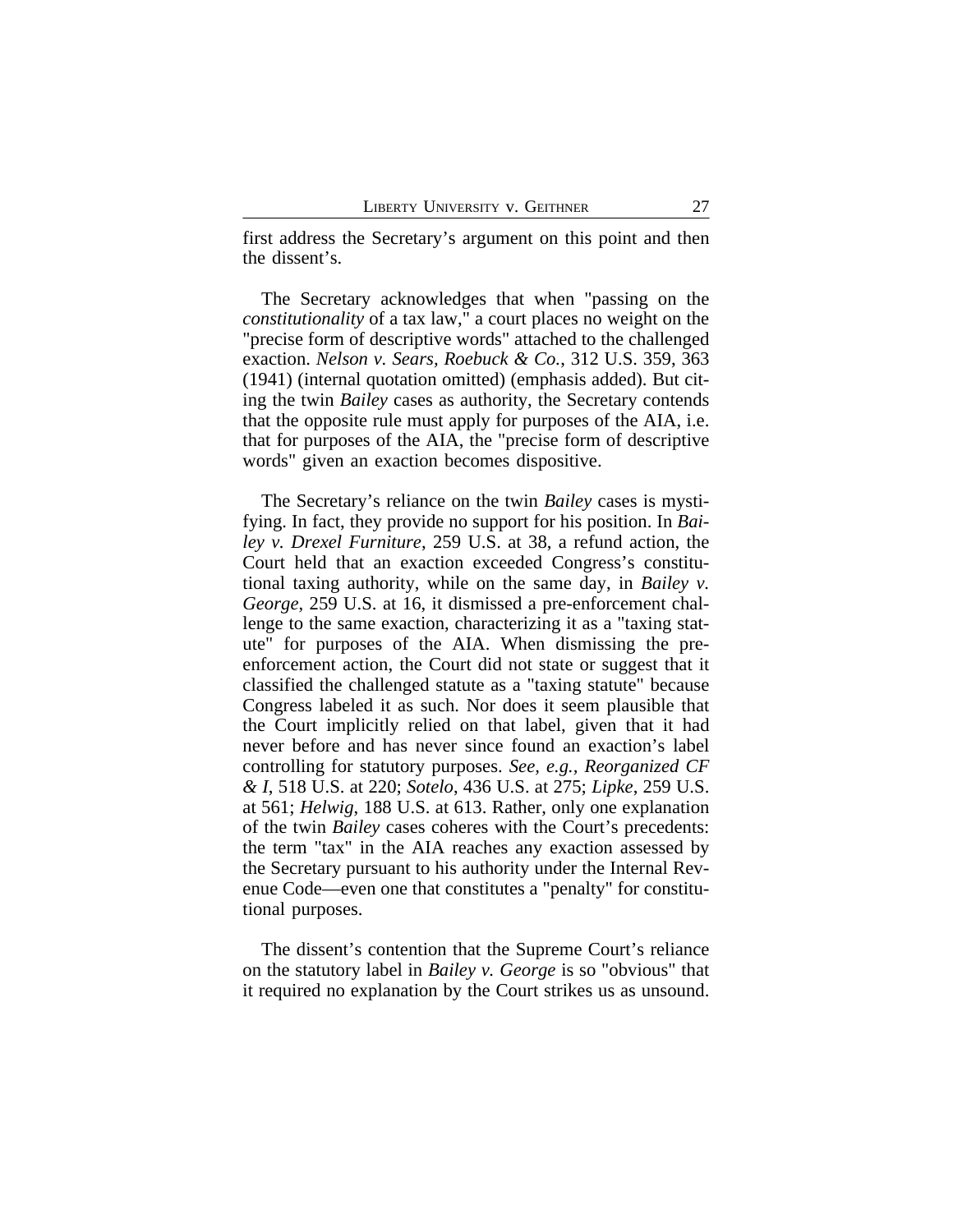It seems doubtful that the Court departed from its normal practice of ignoring statutory labels without explaining why it was doing so. Instead, the more likely—and just as "straightforward"—explanation is that the Court described the exaction as a "taxing statute" because Congress had charged the tax collector with assessing the challenged exaction. *See* Snyder, 109 U.S. at 192.<sup>7</sup> Contrary to the dissent's belief, this holding did not require the Court to perform any elaborate "functional analysis," but rather to recognize simply that the challenged exaction formed part of the general revenue laws.

The dissent's related contention—that our interpretation of *Bailey v. George* brings that case into conflict with *Lipke*, in which the Supreme Court held that the AIA did not bar a certain pre-enforcement challenge—also misses the mark. In *Lipke*, the Court faced a challenge to the Secretary's assessment of an exaction imposed pursuant to the National Prohibition Act, a statute "primarily designed to define and suppress *crime*." 259 U.S. at 561 (emphasis added). Congress had enacted the statute to "prohibit intoxicating beverages" and authorized the tax collector to enforce a "tax" against persons who in violation of this criminal statute illegally manufactured or sold liquor. 41 Stat. 318. The National Prohibition Act, however, did not authorize the collector to make an

**<sup>7</sup>**The dissent argues that the statement in *Snyder*, 109 U.S. at 192-93, that the term "tax" in the AIA refers to those exactions "claimed by the proper public officers to be a tax," makes relevant the Secretary's present litigation position that the AIA does not bar this lawsuit. The most fundamental problem with this argument is that the Secretary still does "claim" that the challenged exaction is a "tax," albeit one authorized by the Constitution's Taxing Clause. *See* Appellee's Br. at 58. We cannot hold that the AIA does not apply to this "tax" merely because the Secretary has changed his stance on the AIA and now contends that the exaction is a tax *only* for constitutional purposes. To give the Secretary's lawyers such a veto over the AIA bar would abdicate our "independent obligation" to assure ourselves of our own jurisdiction. *Arbaugh*, 546 U.S. at 514. Moreover, Congress called the exaction in the employer mandate a "tax." *See* 26 U.S.C.  $§$  4980H(b)(2), (c)(7), (d)(1). The argument is for this reason, too, fatally flawed.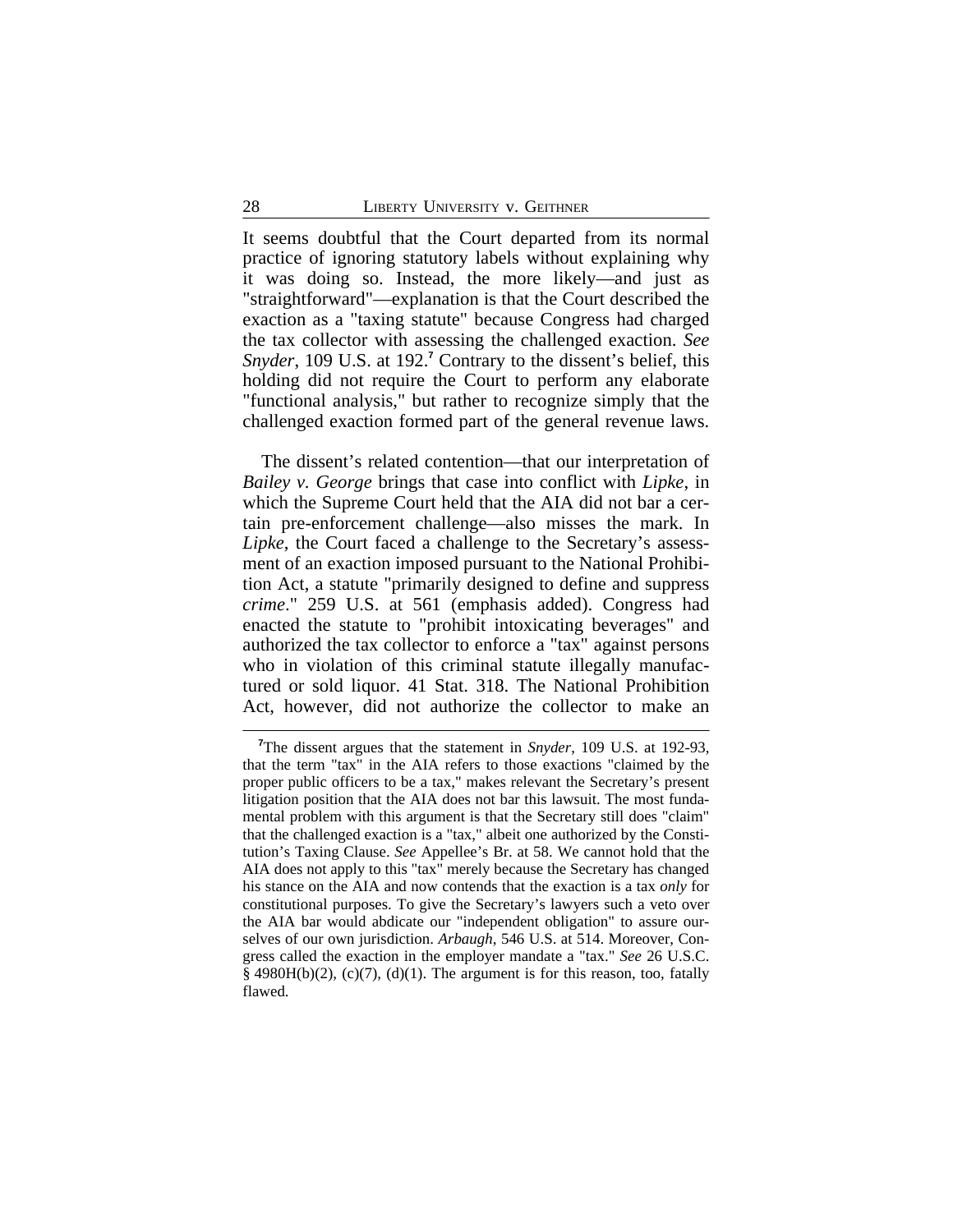assessment under his general revenue authority; rather, it converted him into a federal prosecutor. Specifically, it (1) conferred upon the collector an array of prosecutorial powers, subject to the control of the Attorney General, and (2) predicated the enforcement of the challenged tax on proof of *criminal* guilt. 41 Stat. 305, 317-18. The *Lipke* Court held that the AIA did not bar a pre-enforcement challenge to this exaction because "guarantees of due process" required pre-enforcement review of "penalties for crime." 262 U.S. at 562.

*Lipke* thus casts no doubt on our conclusion that the term "tax" in the AIA reaches any exaction imposed by the Code *and* assessed by the tax collector pursuant to his general revenue authority. *Lipke* held only that when Congress converts the tax assessment process into a vehicle for *criminal* prosecution, the Due Process Clause prohibits courts from applying the AIA. *See United States v. One Ford Coupe Auto.*, 272 U.S. 321, 329 (1926) (characterizing *Lipke* as "merely" a "due process" case); *see also Bob Jones*, 416 U.S. at 743 (describing *Lipke* as permitting pre-enforcement review of "tax statutes" that function as "adjuncts to the criminal law"); *Lynn v. West*, 134 F.3d 582, 594-95 (4th Cir. 1998) (citing *Lipke* for proposition that courts possess jurisdiction to enjoin "a tax that is in reality a criminal penalty"). Of course, the individual mandate imposes no such *criminal* penalty, and thus presents no constitutional impediment to applying the AIA.

In sum, the Supreme Court has itself emphasized that *Lipke* creates only a narrow constitutional limitation, not applicable here, on the holding of the twin *Bailey* cases that the AIA reaches a *broader* range of exactions than does the term "tax" in the Constitution. *See Bob Jones*, 416 U.S. at 741 n.12 (citing *Lipke* and noting, in the context of the AIA, that the Court has since "abandoned" any distinction between "revenueraising" taxes and "regulatory" penalties). Yet the theory propounded by the Secretary and the dissent—that a label transforms a constitutional "tax" into a "penalty" for AIA purposes — would yield an AIA that reaches *fewer* exactions than does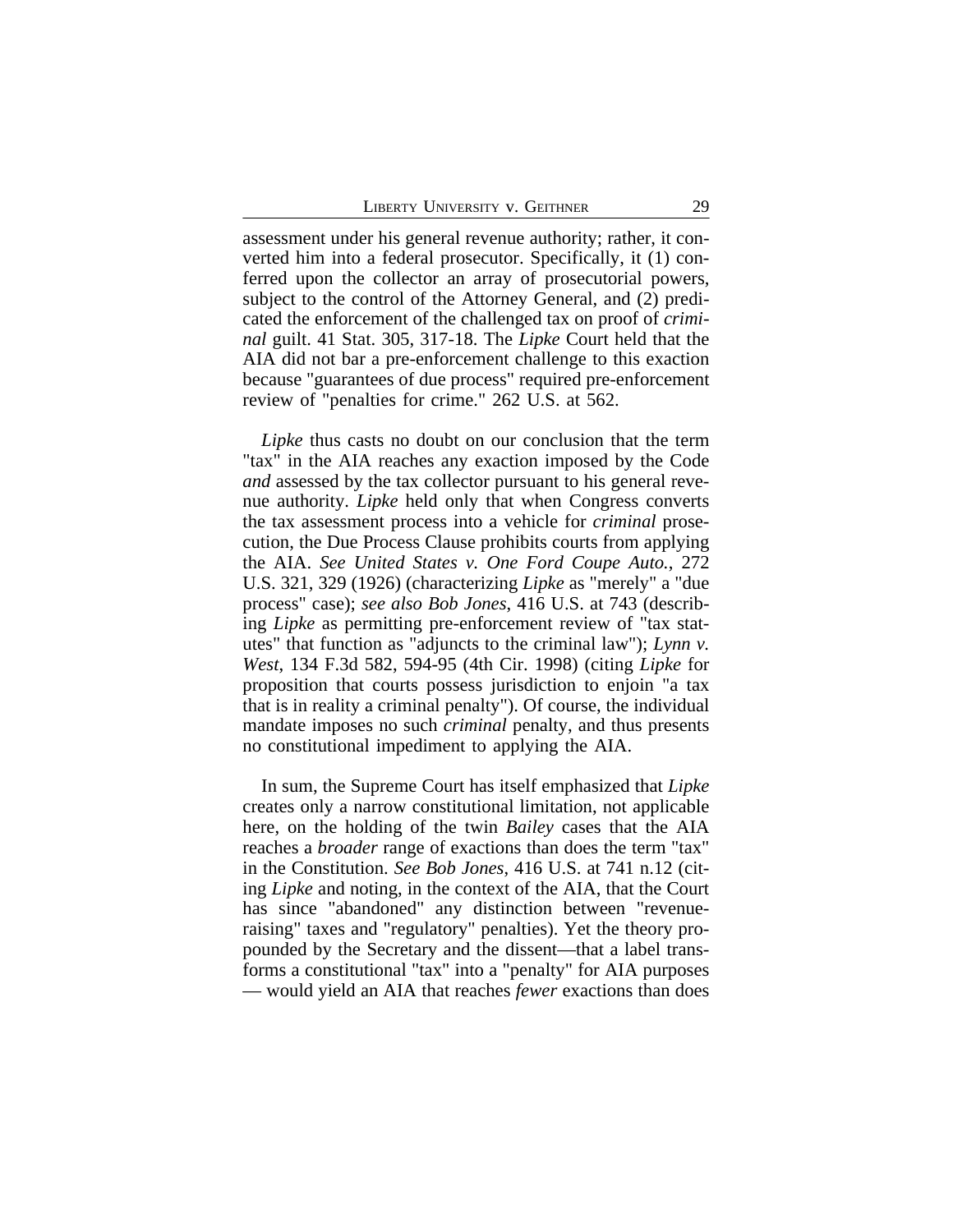the Constitution. As former Commissioners of the IRS noted in criticizing this argument, this is the "opposite of what the Supreme Court held" in the twin *Bailey* cases. *See* Brief for Mortimer Caplin & Sheldon Cohen as Amici Curiae Supporting Appellees at 24, *Seven-Sky v. Holder*, No. 11-5047 (D.C. Cir. July 1, 2011). The Secretary all but acknowledges this fact, admitting that the *Bailey* cases show only the "converse" of the position that he now propounds. We cannot upend the Supreme Court's settled framework for determining if an exaction is a tax for statutory purposes on the basis of a theory for which the Secretary musters only cases that hold the "converse."

B.

Perhaps in recognition of the dearth of case law supporting their argument, the Secretary and the dissent rely heavily on an inference they draw from the structure of the Internal Revenue Code to support their position.

Section  $6665(a)(2)$  provides the starting point for this inference; it states that "any reference in this title to 'tax' imposed by this title shall be deemed also to refer to the . . . penalties provided by *this chapter*," i.e. Chapter 68. *See* § 6665(a)(2)(emphasis added); *see also* § 6671(a) (redundantly stating the same for "penalties and liabilities provided by" subchapter B of Chapter 68). According to the Secretary and the dissent,  $\S 6665(a)(2)$  necessarily implies that any "penalty" outside of Chapter 68 does not qualify as a "tax" for purposes of the Code. Because Congress codified the individual mandate in Chapter 48 of the Code (entitled "Miscellaneous Excise Taxes") rather than Chapter 68 (entitled "Assessable Penalties"), the Secretary and the dissent urge us to infer that Congress did not intend the individual mandate to constitute a "tax" for purposes of the AIA.

The fundamental difficulty with this argument is that § 6665(a)(2) merely clarifies that the term "tax" encompasses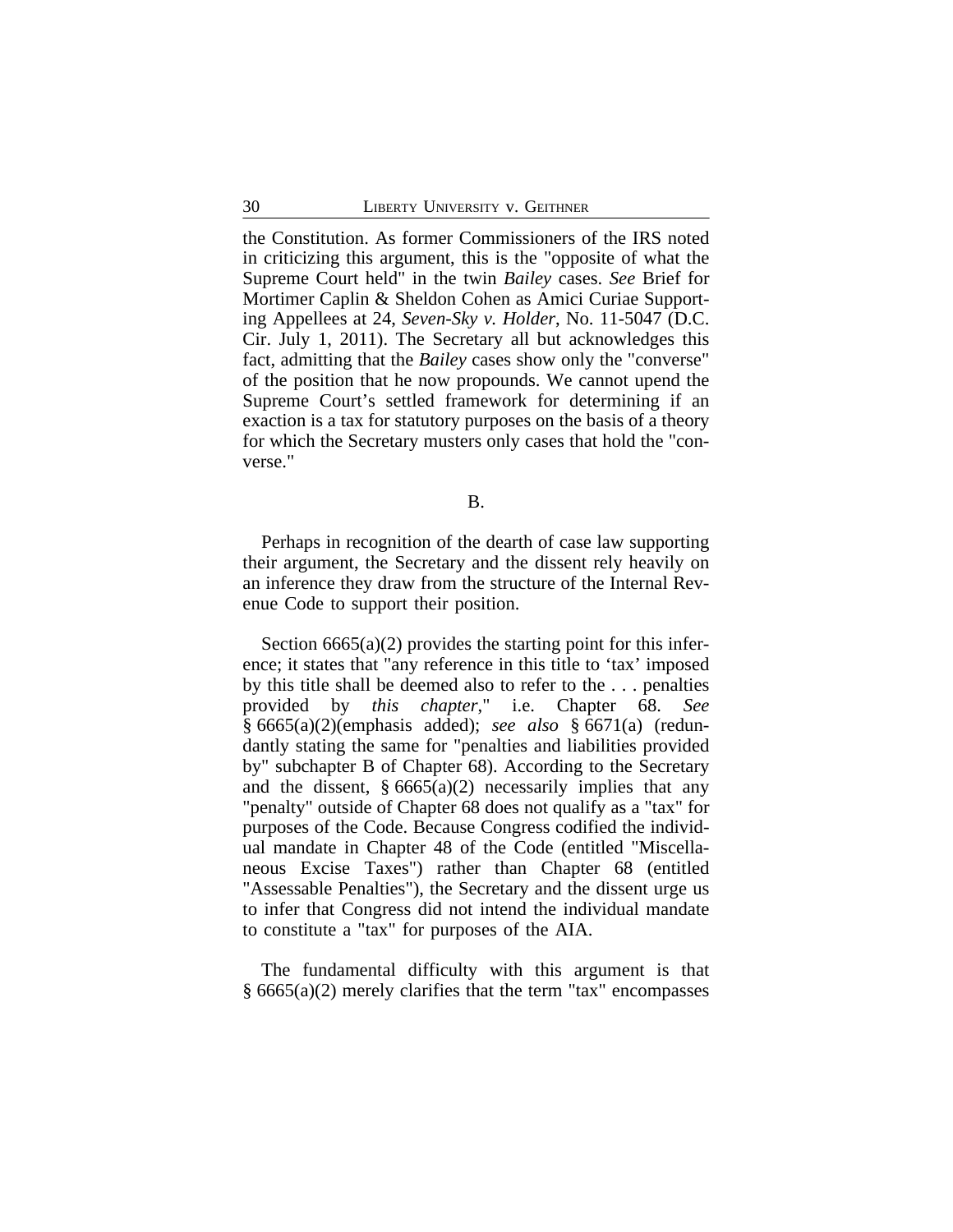the penalties contained in Chapter 68; it does not limit the term "tax" to *only* these penalties. Nor can we imply such an limitation, for courts must not "read the enumeration of one case to exclude another unless it is fair to suppose that Congress considered the unnamed possibility and meant to say no to it." *Barnhart v. Peabody Coal Co.*, 537 U.S. 149, 168 (2003). There is no evidence that in enacting the clarifying language of  $§ 6665(a)(2)$ , Congress intended to exclude a "penalty" codified outside of Chapter 68 from also qualifying as a "tax." *See United States v. Sischo*, 262 U.S. 165, 169 (1923) (holding no inference can be made to imply an exclusion when Congress enacts an "extension," rather than "restriction," of a term).

Furthermore, the suggestion that we infer from § 6665(a)(2) a categorical exclusion from the term "tax" of all non-Chapter 68 penalties violates Congress's express instructions. In § 7806(b) of the Code, Congress has forbidden courts from deriving any "inference" or "implication" from the "location or grouping of any particular section or provision or portion of this title." I.R.C. § 7806(b). The argument of the Secretary and the dissent demands that we draw precisely such a forbidden "inference," for under their theory, the character of a penalty turns entirely on the Chapter in which it is "locat[ed]."**<sup>8</sup>**

Moreover, the Secretary's newly-minted position that Congress has implicitly excluded any "penalty" codified outside of Chapter 68 from qualifying as a "tax" contradicts his previous interpretation of the AIA. In *Mobile Republican Assem-*

**<sup>8</sup>**Contrary to the dissent's contention, this conclusion does not "reject the legal force" of  $\S$  6665(a)(2). When Congress expressly directs that the location of a provision matters, as it has in  $\S$  6665(a)(2), then a court need not *infer* anything and Congress's direction controls. But to adopt the position of the Secretary and the dissent, a court would have to *infer* that an exaction is not to be treated as a tax from the exaction's place in the Code (here Chapter 48 rather than Chapter 68). It is this *inference* that the Code forbids.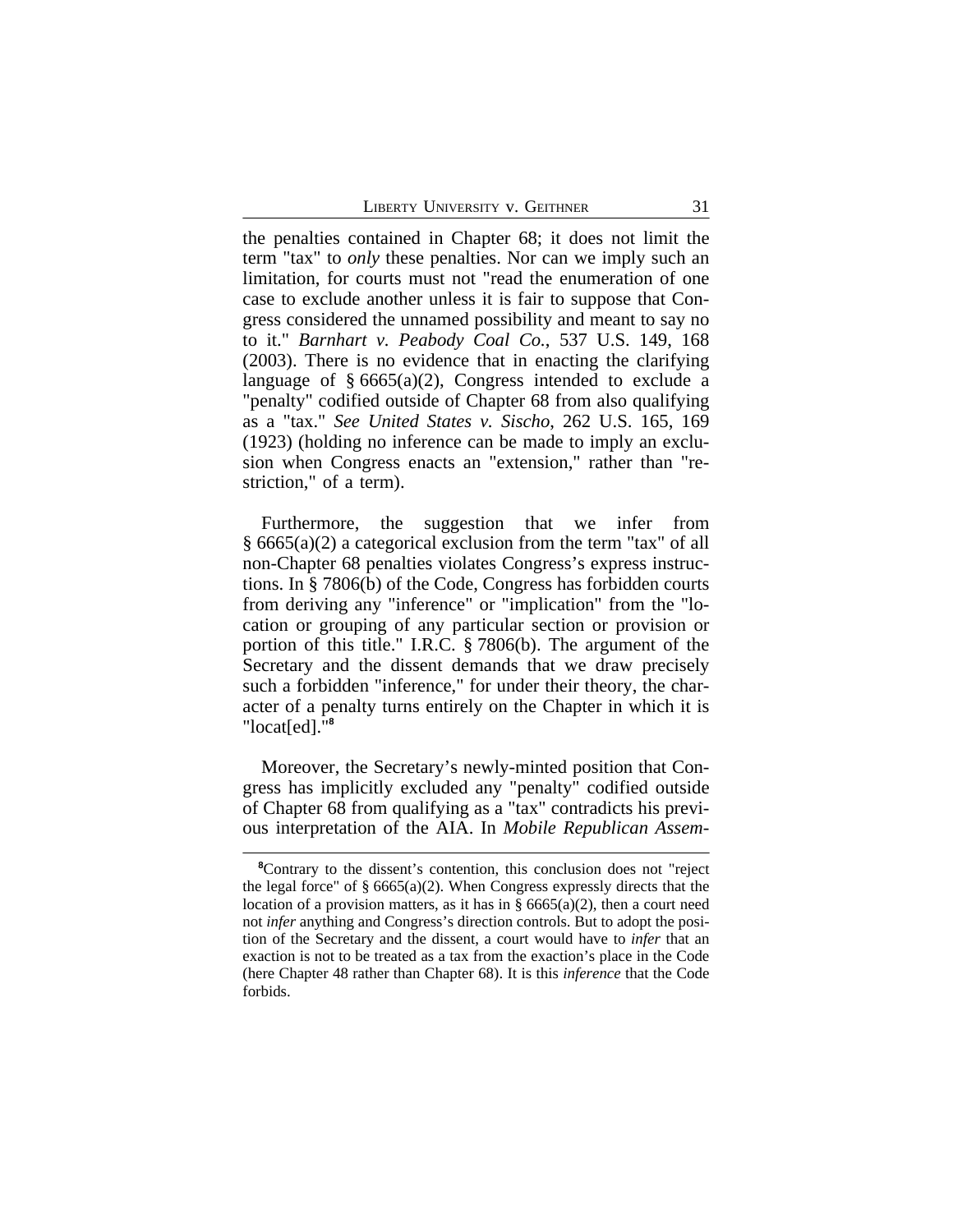*bly*, 353 F.3d 1357, the Secretary defended against a preenforcement challenge to an exaction imposed by I.R.C. § 527(j), for failure to comply with the conditions attached to tax-exempt status. The district court held the AIA inapplicable for precisely the reasons that the Secretary now espouses, i.e. because Congress had labeled the exaction a "penalty" and codified it outside of Chapter 68. *See National Federation of Republican Assemblies v. United States*, 148 F. Supp. 2d 1273, 1280 (S.D. Ala. 2001). But the Secretary appealed, insisting that the AIA *did* apply because the challenged "penalty" was to be "assessed and collected in the same manner as taxes." Br. of Appellant at 32, *Mobile Republican Assembly*, 353 F.3d 1357 (Feb. 18, 2003) (No. 02-16283), 2003 WL 23469121. The Eleventh Circuit agreed and dismissed the suit because the exaction was based "squarely upon the explicit language of the Internal Revenue Code" and "form[ed] part of the overall tax subsidy scheme." 353 F.3d at 1362 n.5.

The Secretary fails to explain his change in position or even refer to the Eleventh Circuit's holding that the AIA applies to "penalties" codified outside of Chapter 68. Instead, the Secretary's argument boils down to his intuition, accepted by the Sixth Circuit and the dissent, that "Congress said one thing in sections  $6665(a)(2)$  and  $6671(a)$ , and something else in section 5000A [the individual mandate], and we should respect the difference." *Thomas More*, \_\_\_ F.3d at \_\_\_ [No. 10-2388, slip op. at 12].

But we can easily "respect the difference" in congressional wording without holding plaintiffs' challenge exempt from the AIA bar. The legislative history of  $\S 6665(a)(2)$  makes clear that Congress inserted that provision in the course of reorganizing and codifying the revenue laws in 1954, and did so merely to declare explicitly what had been implicit—that the term "tax" for purposes of the Code also refers to "penalties" imposed by the Code. *See* H.R. Rep. No. 83-1337, at A420 (1954) (noting that predecessor to  $\S 6665(a)(2)$  "conforms to the rules under existing law" and "contain[s] no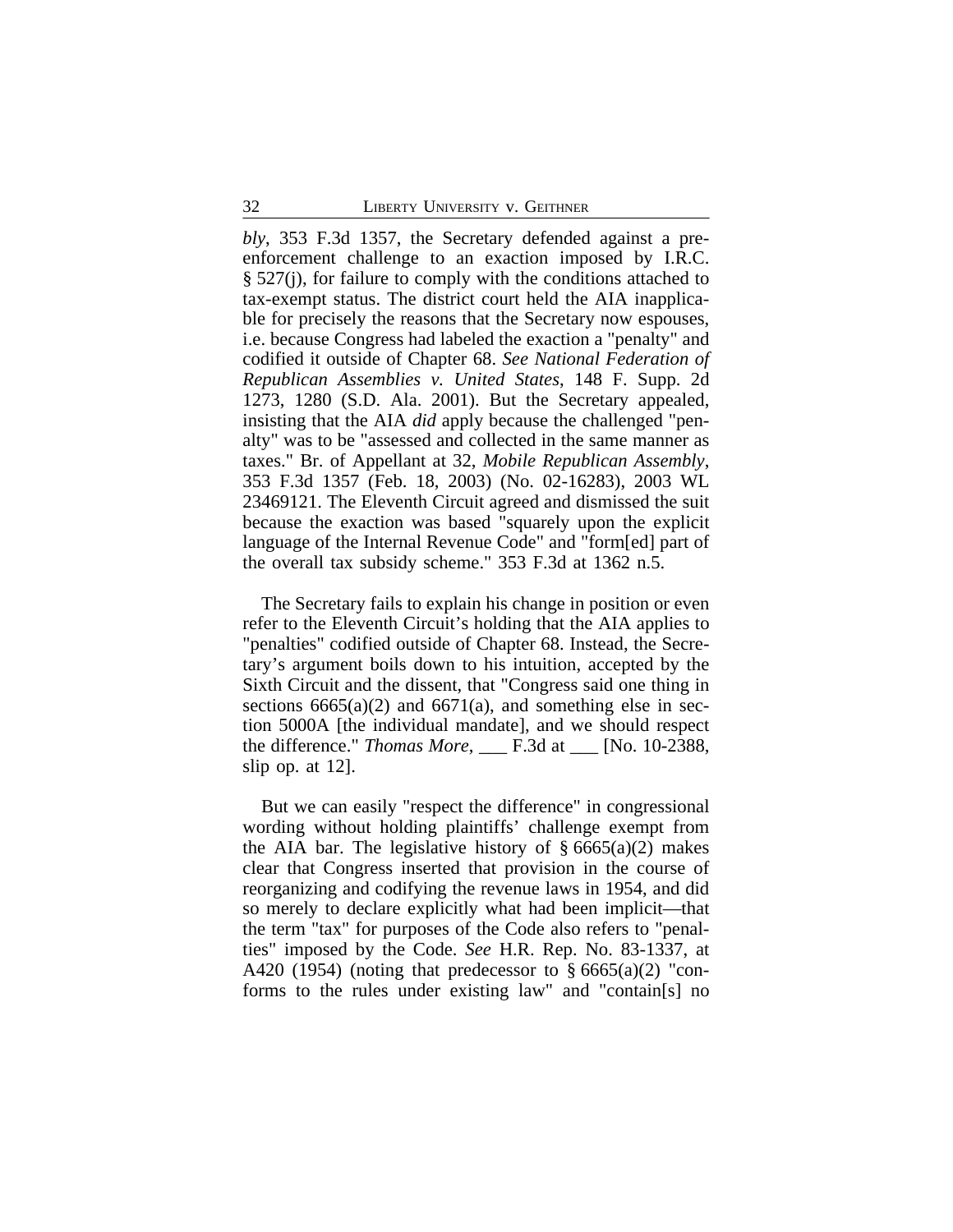material changes to existing law"); S. Rep. No. 83-1622, at 595-96 (1954) (same).**<sup>9</sup>** Given this history, we cannot interpret § 6665(a)(2) as working any substantive change to the Code; rather, it simply "mak[es] explicit what" was already "implied" by the Code. *Sischo*, 262 U.S. at 169; *see also Walters v. Nat'l Ass'n of Radiation Survivors*, 473 U.S. 305, 317-18 (1985). That Congress did not repeat this clarifying language when it enacted the individual mandate, which is not part of any reorganization or recodification of the Code, demonstrates nothing.**<sup>10</sup>**

Rather, Congress well knew that the Code had for decades expressly provided that for purposes of the Secretary's assessment power, the term "tax" "includ[es] . . . penalties." I.R.C. § 6201(a). Specific direction that the term "tax" in the AIA encompass the individual mandate "penalty" was therefore unnecessary. *Cf. Bob Jones*, 416 U.S. at 741-42 (noting that Congress intended AIA to adapt to evolving "complexity of federal tax system"). Put another way, § 6201 specifically provides the Secretary with authority to make "assessments of all taxes (including . . . penalties)," and the AIA specifically bars judicial interference with the Secretary's power to make "assessment . . . of any tax." Given that Congress has not provided to the contrary, these two provisions taken together

<sup>&</sup>lt;sup>9</sup>Congress originally inserted the text of § 6665 as § 6659 of the 1954 Code, *see* Internal Revenue Code of 1954, Pub. L. No. 83-289, § 6659(a)(2), 68A Stat. 1, 827 (1954), but relocated it to § 6665 in 1989 without making any changes to it, *see* Omnibus Reconciliation Act of 1989, Pub. L. No. 101-239, tit. VII, § 7721(a), (c)(2), 103 Stat. 2106, 2399 (1989) (codified at I.R.C. § 6665(a)).

<sup>&</sup>lt;sup>10</sup>This does not mean that §  $6665(a)(2)$ , which includes Chapter 68 penalties within the term "tax" *throughout* the Code, serves no purpose. For example, § 6665(a)(2) may well be necessary to authorize a taxpayer to pursue a civil suit for the illegal "collection of Federal tax" against a collector who intentionally misinterprets the Code in collecting a Chapter 68 "penalty." *See* I.R.C. § 7433(a); *cf. Sylvester v. United States*, 978 F. Supp. 1186, 1189 (E.D. Wis. 1997); *Le Premier Processors, Inc. v. United States*, 775 F. Supp. 897, 902 n.6 (E.D. La. 1990).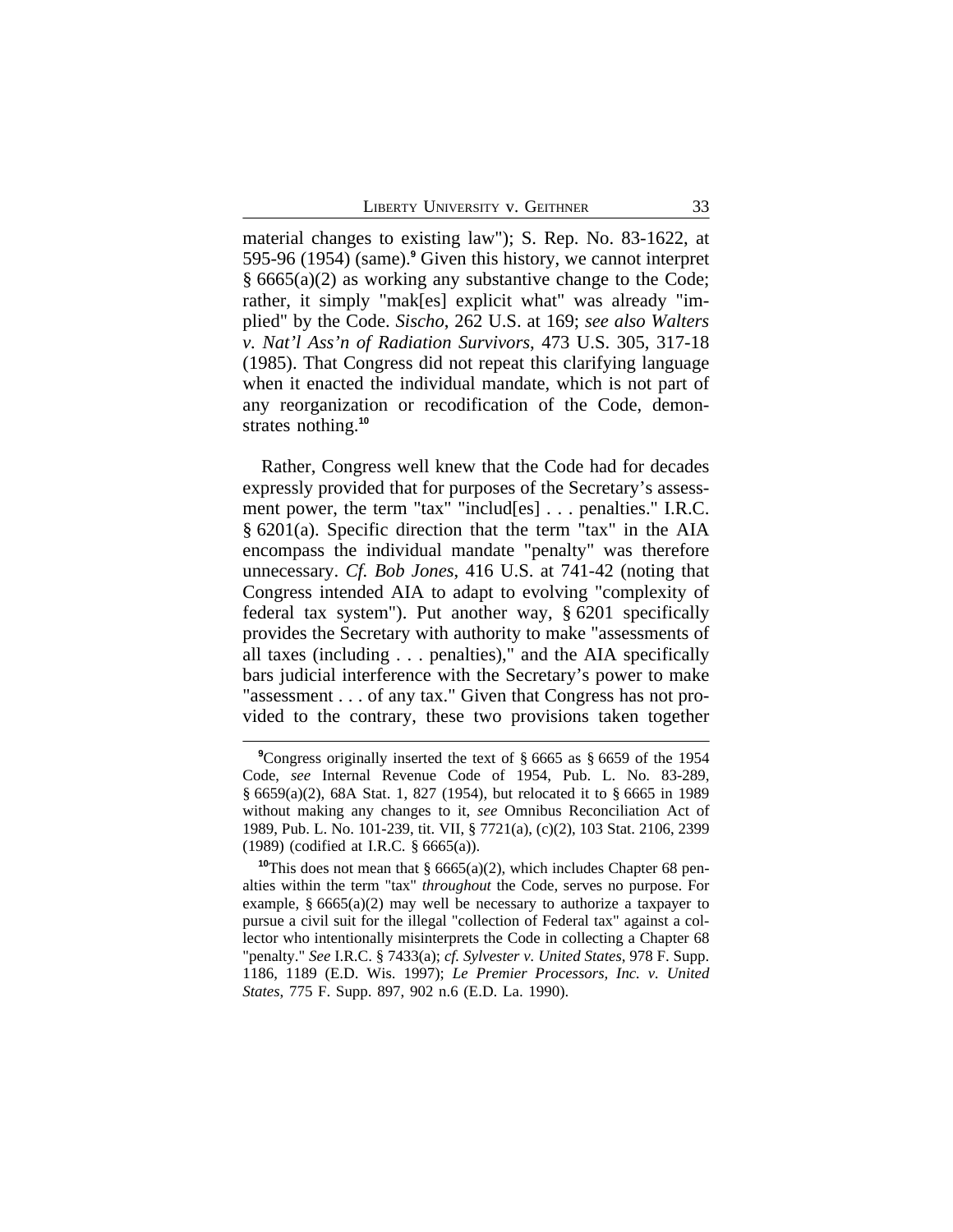mandate the conclusion that the AIA bars this suit seeking to "restrain" an "assessment" of the exaction challenged here, regardless of the exaction's label.

The Secretary's contrary "label" argument not only fails to persuade, it also requires a strained interpretation of the Code. The Secretary urges us to take the view that Congress intended the individual mandate to constitute the *only* exaction imposed by the lengthy Internal Revenue Code that does not qualify as a "tax."**11** The consequences of this counterintuitive argument extend well beyond the AIA. For example, accepting the Secretary's contention that the label "penalty" exempts the individual mandate from provisions applicable to "taxes" would inexplicably eliminate a host of procedural safeguards against abusive tax collection. *See, e.g.*, §§ 7217(a) (prohibiting executive branch officials from requesting IRS officials to "conduct or terminate an audit . . . with respect to the tax liability" of any particular taxpayer), 7433(a) (providing civil damages for unauthorized "collection of Federal tax"), 7435 (providing civil damages for unauthorized enticement of disclosure concerning the "collection of any tax"). We will not presume that Congress intended such an anomalous result, and we certainly cannot infer this intent on the basis of a mere label.

C.

The Secretary's remaining contentions, some of which are

**<sup>11</sup>**The Secretary yet again employs faulty reasoning to reach this remarkable conclusion. He contends that three other exactions labeled as penalties and codified *outside* Chapter 68 — I.R.C. §§ 5114(c)(3),  $5684(b)$ ,  $5761(e)$  — constitute "taxes" for purposes of the AIA because they shall be "assessed, collected, and paid in the same manner as taxes, as provided in section 6665(a)." But the only meaningful difference between these provisions and the individual mandate is the addition of the phrase, "as provided in section 6665(a)," which refers only to the previous clause and does not incorporate the separate, unreferenced parts of  $§ 6665(a).$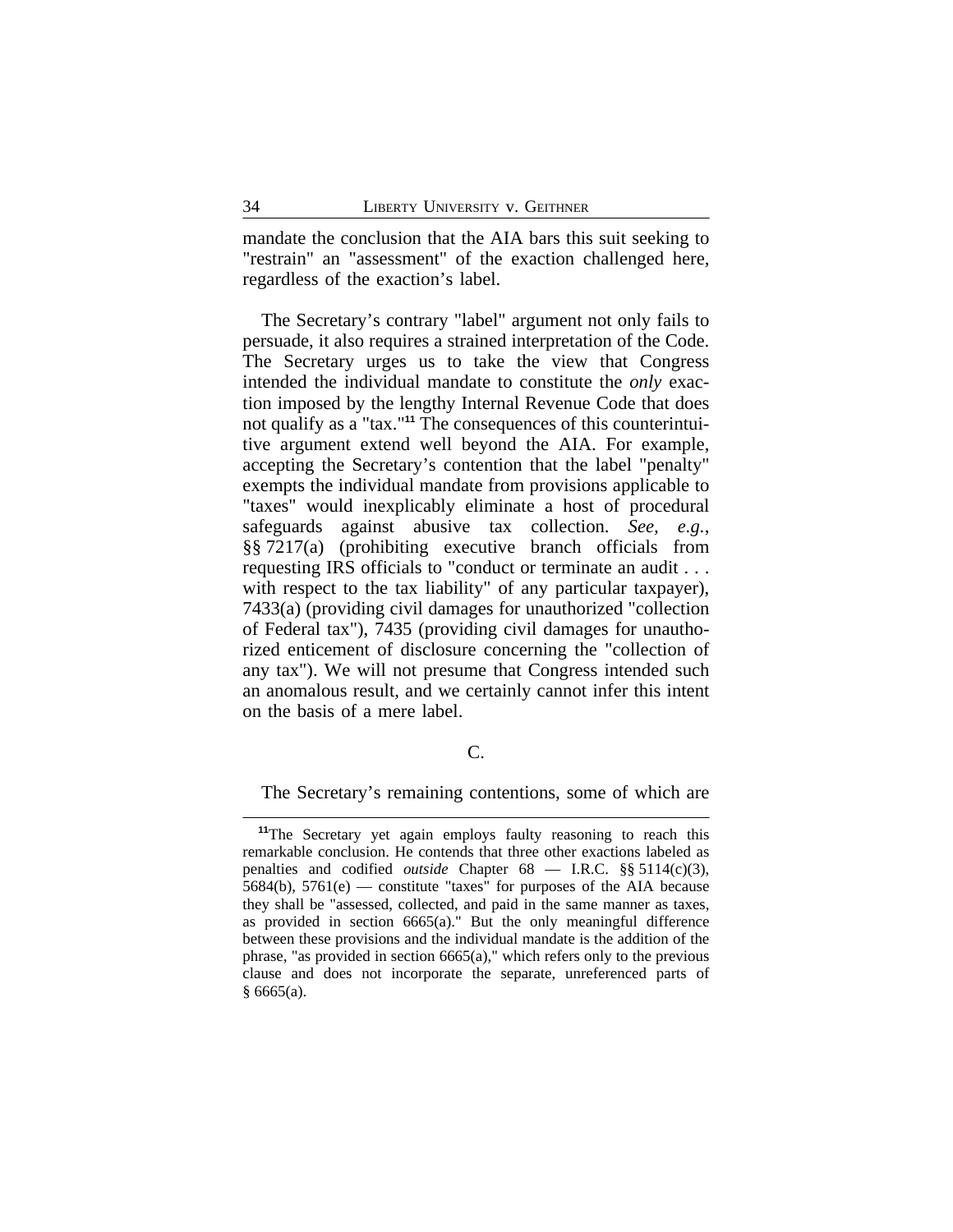adopted by the dissent, are brief and unsupported by any statute or case law. All are policy arguments, relying on the Secretary's view of what the 2010 Congress, in enacting the individual mandate, assertedly "would regard" as "mak[ing] sense," or "would not have wanted," or as the dissent would have it, what the 2010 Congress "intended." According to the Secretary and the dissent, these policy concerns demonstrate that the 2010 Congress could not have wanted the AIA to bar pre-enforcement challenges to the individual mandate.

The most fundamental difficulty with this contention is its focus on the "intent" of the 2010 Congress in enacting the individual mandate. Our task is not to divine the intent of the 2010 Congress but simply to determine whether the term "tax" in the AIA encompasses the exaction challenged here. To resolve this question, we must look to the text of the AIA and the intent *of the Congresses that enacted and re-enacted that statute*, just as the Supreme Court has done in its AIA cases. *See, e.g.*, *South Carolina v. Regan*, 465 U.S. 367, 375 (1984); *Bob Jones*, 416 U.S. at 741-42; *Snyder*, 109 U.S. at 191.

Once we conclude that the term "tax" in the AIA does encompass a challenged exaction, we can go no further. For the terms of the AIA declare that courts, save for specific statutory exceptions, not applicable here, may entertain "*no* suit for the purpose of restraining the assessment or collection of *any* tax." 26 U.S.C. § 7421(a) (emphasis added). This expansive language leaves no room for a court to carve out exceptions based on the policy ramifications of a particular preenforcement challenge. The Supreme Court said as much in *Bob Jones*, repudiating its old cases that had embraced a "departure from the literal reading of the Act" based on "exceptional circumstances." 416 U.S. at 743. In doing so, the Court instructed that courts must give the AIA "literal force, without regard to the . . . nature of the pre-enforcement challenge." *Id.* at 742.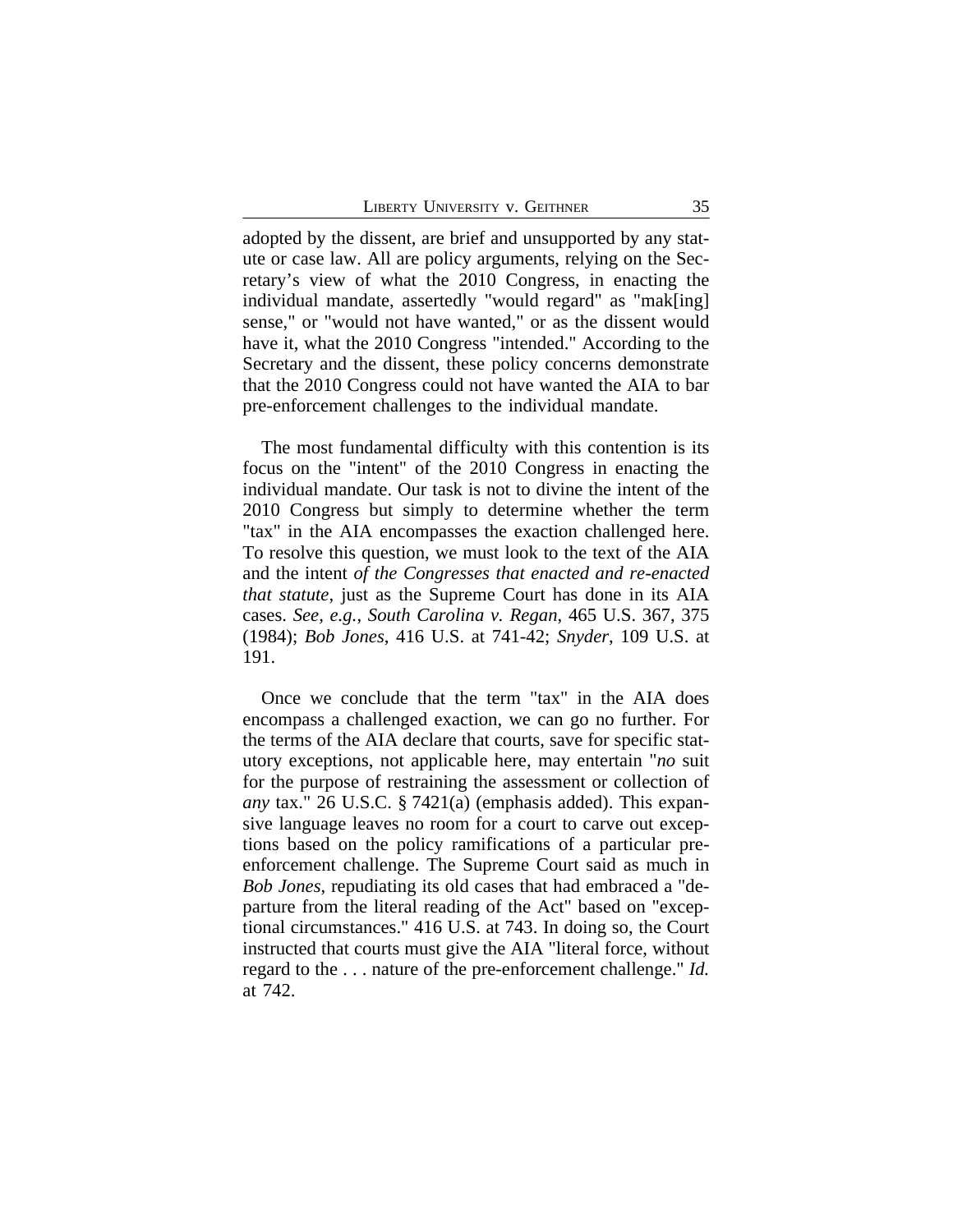Of course, the 2010 Congress could have exempted the individual mandate from the AIA. But to date it has not provided for such an exemption, and surely we cannot hold it has *implicitly* done so. To infer an intent on the part of the 2010 Congress to exempt this pre-enforcement challenge from the otherwise-applicable AIA bar would be tantamount to finding an implicit repeal of that bar; such an approach would violate the "cardinal rule" that "repeals by implication are not favored." *TVA v. Hill*, 437 U.S. 153, 189 (1978) (applying the implicit "repeal" doctrine to the TVA's argument that "the Act cannot reasonably be interpreted as applying to [the challenged] federal project"); *see also United States v. United Continental Tuna Corp.*, 425 U.S. 170, 169 (1976) (holding that courts must be "hesitant to infer that Congress," in enacting a later statute, "intended to authorize evasion of a [prior] statute"). Given that the terms of the AIA encompass the exaction imposed by § 5000A(b), the "only permissible justification" for exempting that exaction is if the individual mandate is "irreconcilable" with the AIA. *Hill*, 437 U.S. at 189. Obviously, it is not.

Accordingly, it is simply irrelevant what the 2010 Congress would have thought about the AIA; all that matters is whether the 2010 Congress imposed a tax. If it did, then the AIA bars pre-enforcement challenges to that tax. After all, were we to embrace the argument pressed by the Secretary and the dissent that the AIA applies only when a subsequent Congress has exhibited an intent for it to apply, we would impermissibly render the AIA little more than a non-binding suggestion to future Congresses, devoid of independent legal force. *See Tuna Corp.*, 425 U.S. at 169 (holding that courts must require explicit "expression by Congress" that it intends the "compromise or abandonment of previously articulated policies"). The Supreme Court has rejected this very view, holding that the AIA establishes a nearly irrebuttable presumption that no tax may be challenged in any pre-enforcement action. *See Bob Jones*, 416 U.S. at 743-46.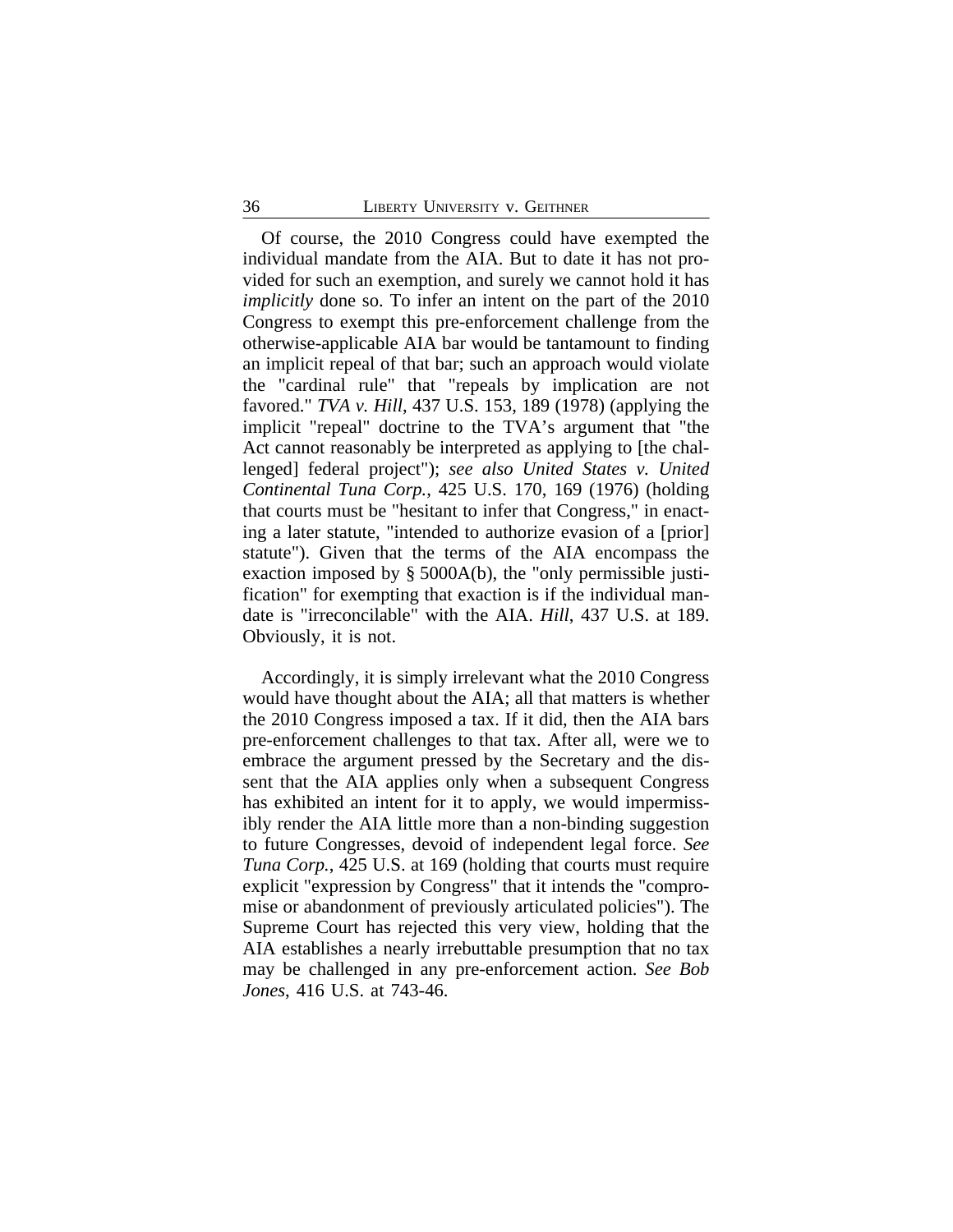Even taken on their own terms, however, the proffered policy arguments fail. Neither the Secretary nor the dissent has identified any persuasive evidence that the 2010 Congress in fact intended to permit pre-enforcement challenges to the individual mandate.**<sup>12</sup>** The best evidence of what Congress intended, of course, is the legislation it actually enacted. *See Carcieri v. Salazar*, 129 S. Ct. 1058, 1066-67 (2009). Congress could have enacted an exemption from the AIA bar; it did so in other instances. *See, e.g.*, I.R.C. §§ 4961(c)(1) (second-tier tax exempt from AIA),  $6703(c)(1)$  (penalty exempt from AIA upon satisfying statutory conditions), 7421(a) (listing several exactions and procedures exempt

**<sup>12</sup>**The Secretary offers only congressional floor statements as evidence of this supposed congressional intent. In those statements, two Senators contemplated a potential onslaught of challenges to the individual mandate but, as the Secretary puts it, "never suggested that the only way for an individual to obtain review would be . . . [through] a refund action." The Supreme Court has long held that such statements are of little assistance in ascertaining congressional intent. *See, e.g.*, *Grove City College v. Bell*, 465 U.S 555, 567 (1984). Moreover, the floor statements relied on here are irrelevant, because at most they signal an acknowledgment of potential lawsuits, not an endorsement of challenges seeking pre-enforcement injunctive relief.

The dissent goes even a step further than the Secretary, inferring an AIA exception because drafts of what became the Affordable Care Act had previously called the challenged exaction a "tax." The Supreme Court has warned against such an approach, cautioning courts not to read much into Congress's unexplained decision to change wording in a final bill. *See Trailmobile Co. v. Whirls*, 331 U.S. 40, 61 (1947) (noting that the "interpretation of statutes cannot safely be made to rest upon mute intermediate legislative maneuvers"). Moreover, the dissent errs in suggesting that our holding "ignores" this wording change; rather, we simply hold that change irrelevant *to the AIA bar*. Congress's decision to call the challenged exaction a "penalty" may affect its treatment under sections of the Code that expressly distinguish "taxes" from "penalties," e.g. those pertaining to the timing of interest accrual. *See Latterman v. United States*, 872 F.2d 564, 569-70 (3d Cir. 1989). Or Congress's wording change may have simply carried political benefits. *See Florida v. HHS*, 716 F. Supp. 2d 1120, 1142- 43 (N.D. Fla. 2010). No evidence, however, indicates that the change was intended to exempt the individual mandate from the AIA.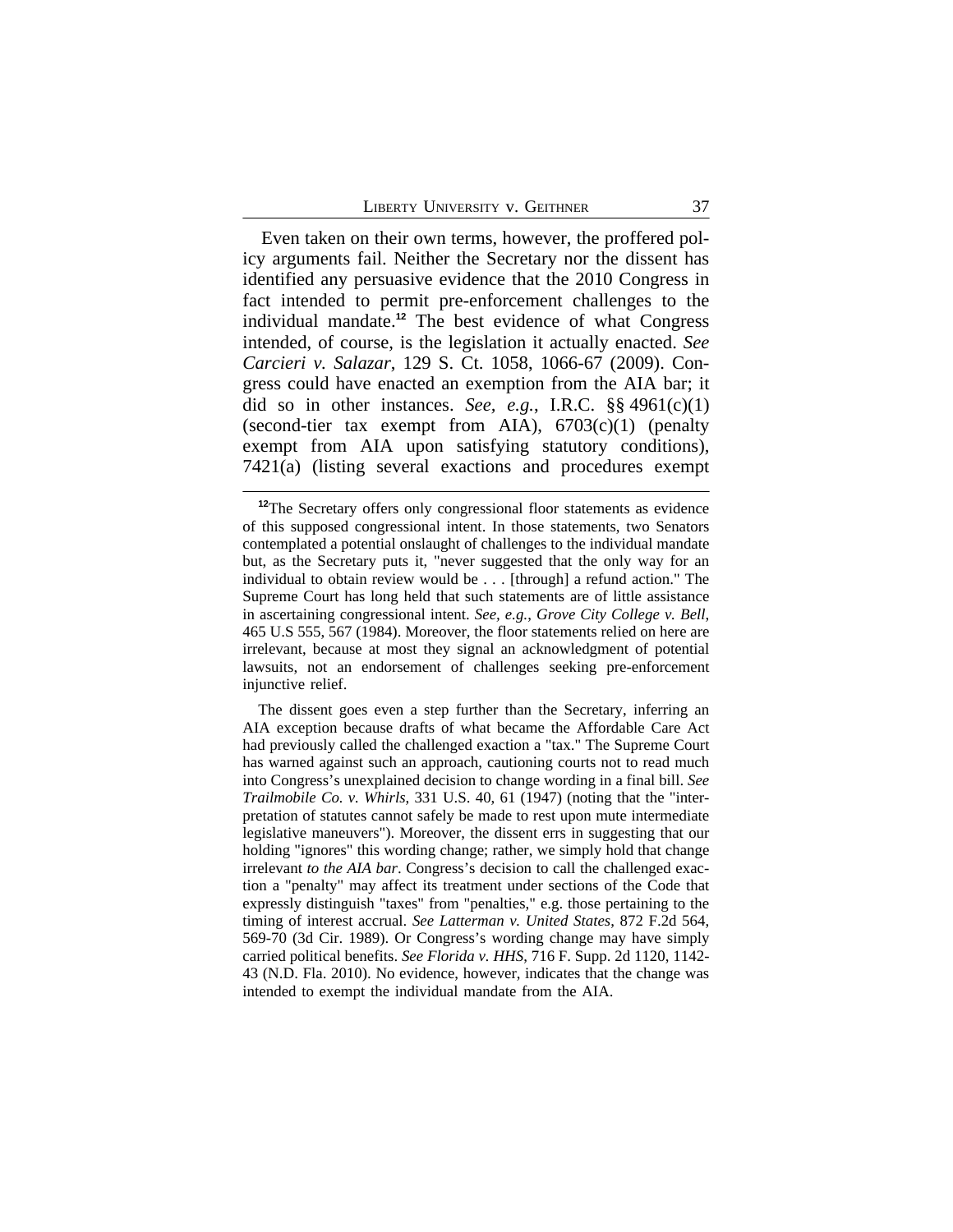from AIA). But Congress has provided so such exemption here. Alternatively, Congress could have crafted a specific route to pre-enforcement judicial review. *See Sigmon Coal Co. v. Apfel,* 226 F.3d 291, 301 (4th Cir. 2000); *see also Clinton v. City of New York*, 524 U.S. 417, 428-29 (1998). Again, it did not do so here. Thus, Congress knows how to exempt a specific exaction from the AIA bar, and that it did not do so here strongly undermines the contention that Congress intended such an exemption.

Nor do the Secretary's policy arguments, which the dissent embraces, demonstrate that the AIA should not apply here. The Secretary contends that "it makes sense that Congress would regard it as unnecessary to apply the AIA bar" to the individual mandate because, in the mandate, Congress prohibited the Secretary from using his "principal tools" to "collect unpaid taxes." Maybe so. But the Secretary's argument ignores the fact that the AIA bars challenges seeking to restrain the "assessment *or* collection of any tax." I.R.C. § 7421(a) (emphasis added). Congress's intent to waive *some* of the Secretary's *collection* tools does not in any way evidence that it would want to invite pre-enforcement challenges to the Secretary's remaining collection powers or all of his assessment authority. And the Supreme Court has left no doubt that restraining even "one method of collection" triggers the AIA's prohibition on injunctive suits. *United States v. Am. Friends Serv. Comm.*, 419 U.S. 7, 10 (1974).

Alternatively, the Secretary argues that because the individual mandate "is 'integral' to the [Affordable Care Act's] guaranteed-issue and community-rating provisions" and has a "delayed . . . effective date," Congress would have "wanted" early resolution of challenges to it and "did not intend the AIA to prohibit pre-enforcement challenges." This argument ignores that any holding that the AIA bar does not apply to the individual mandate might have serious long-term consequences for the Secretary's revenue collection. The Congressional Budget Office projects that 34 million people will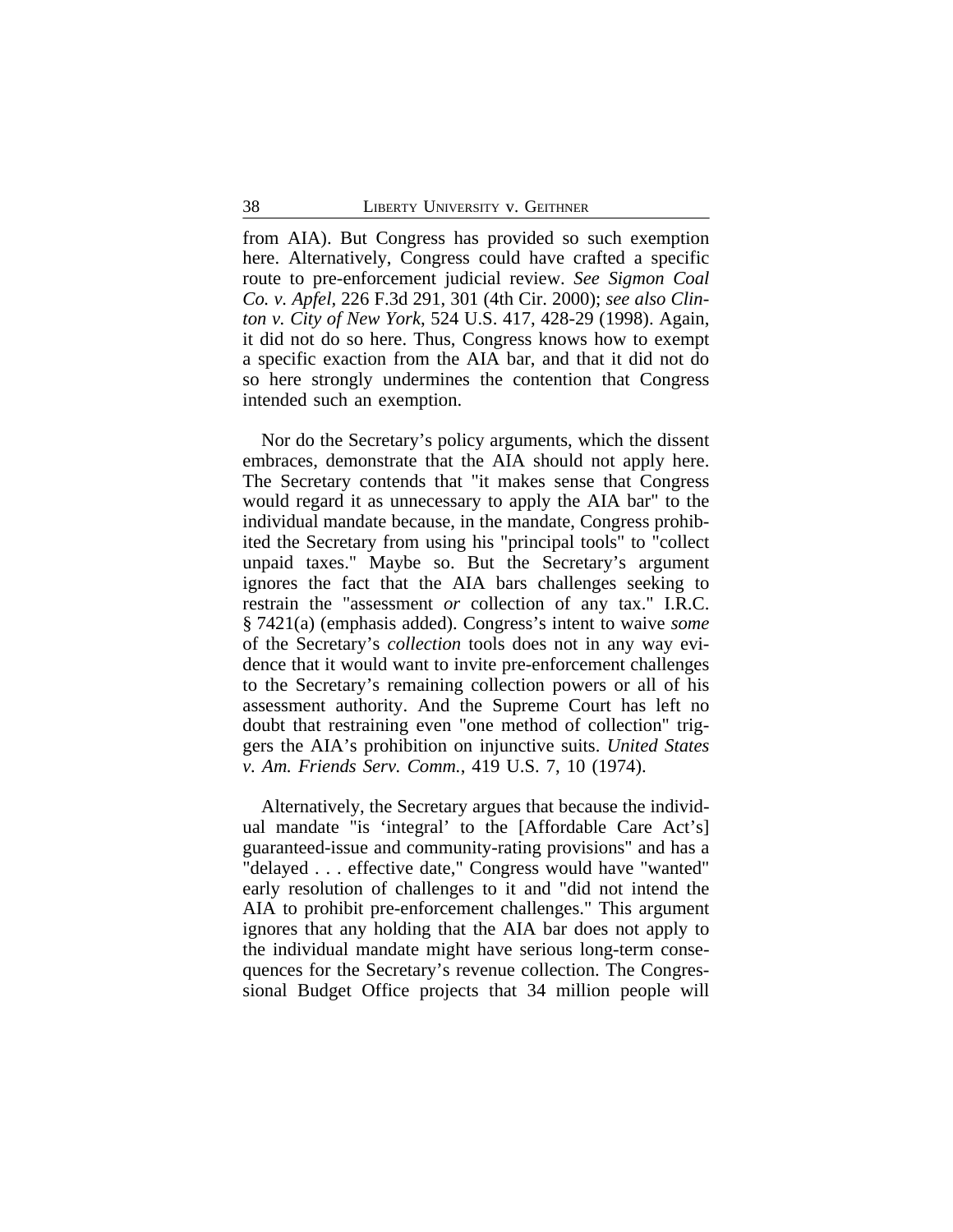remain uninsured in 2014 and thus potentially subject to the challenged "penalty." Letter from Douglas W. Elmendorf, CBO Director, to Hon. Harry Reid, Senate Majority Leader, at table 4 (Dec. 19, 2009). To exempt the individual mandate from the AIA would invite millions of taxpayers—each and every year—to refuse to pay the § 5000A(b) exaction and instead preemptively challenge the IRS's assessment.

Moreover, some of those taxpayers will undoubtedly possess a host of non-constitutional, individual grounds upon which to challenge the assessment of the § 5000A(b) exaction. As former IRS Commissioners warned in a recent brief, allowing these suits would severely hamper IRS collection efforts. *See* Brief for Mortimer Caplin & Sheldon Cohen as Amici Curiae Supporting Appellees at 12-15, *Seven-Sky v. Holder*, No. 11-5047 (D.C. Cir. July 1, 2011). This would threaten to interrupt the IRS's collection of \$4 billion annually from the challenged exaction. *See* Letter from Elmendorf to Reid at table 4. Moreover, those challenges could impede the collection of other income taxes by preemptively resolving—in litigation over the exaction imposed by § 5000A(b)—issues basic to all tax collection, such as a taxpayer's adjusted gross income.**<sup>13</sup>** *See* I.R.C. § 5000A(c)(2)(B); *C.I.R. v. Sunnen*, 333 U.S. 591, 597-98 (1948) (issue preclusion "applicable in the federal income tax field").

Thus, while the Secretary and the dissent may be correct that we could resolve this one lawsuit with few adverse revenue consequences, the holding necessary to reach the merits here could, in the long-run, wreak havoc on the Secretary's ability to collect revenue. If Congress is persuaded by the

**<sup>13</sup>**Other issues raised by the individual mandate that are common to many taxes include certain deductions from income taxes  $(\S 5000A(c)(4)(C)(i))$ , child dependency determinations  $(\S 5000A(b)(3)(A))$ , joint liability for spouses  $(\S 5000A(b)(3)(B))$ , the income level triggering a taxpayer's duty to file a return  $(\S 5000A(c)(2)(B))$ , and family size for deduction purposes  $($5000A(c)(4)(A)).$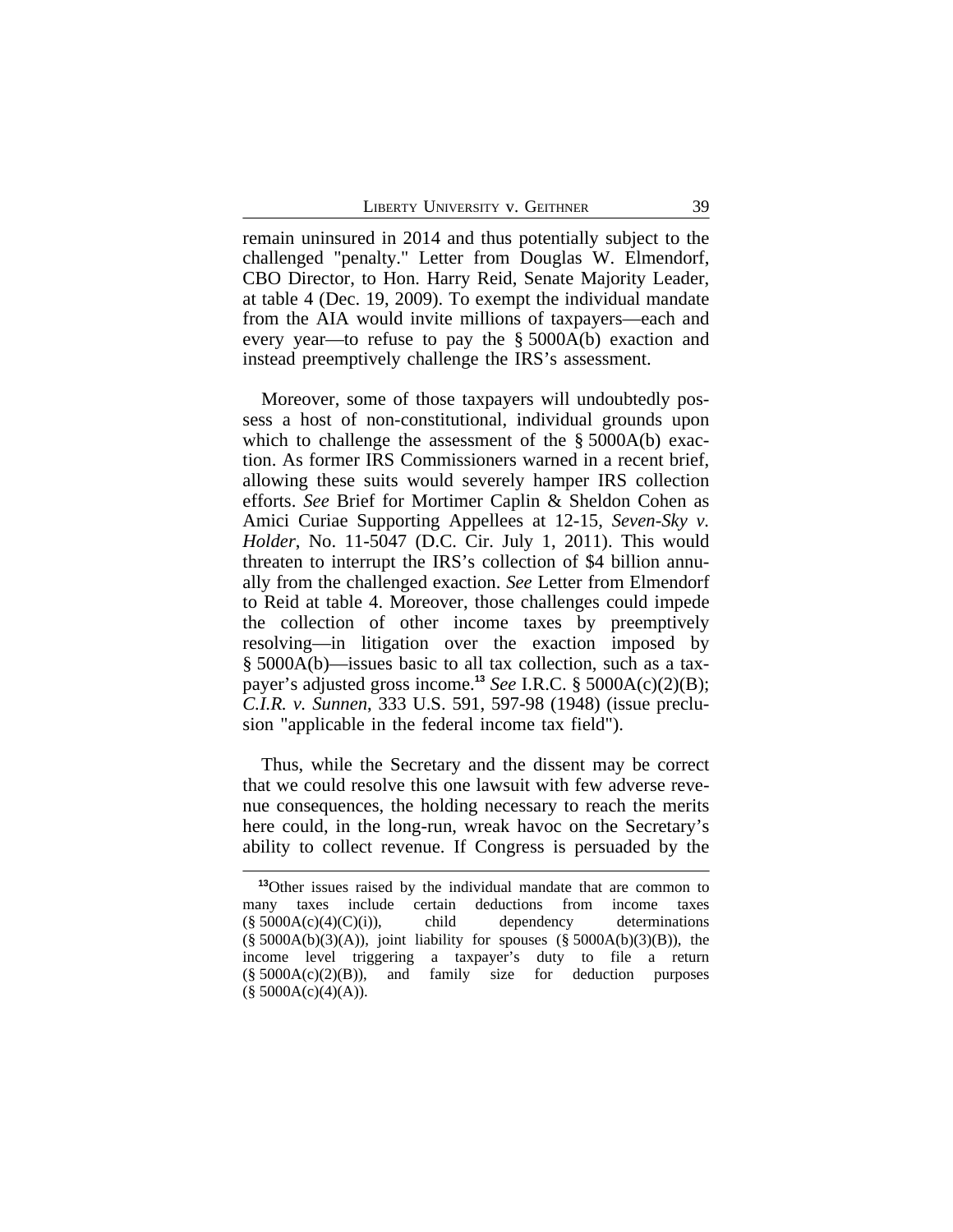Secretary's present litigation position, it can craft a specific AIA exception for constitutional challenges to the individual mandate. *See* I.R.C. § 7428(a) (inserting, after *Bob Jones*, an exemption for the exact sort of pre-enforcement challenge the *Bob Jones* Court had held barred by the AIA). Until it does so, however, we are bound by its directive that we entertain "no suit" restraining the assessment of "any tax." § 7421(a).

# IV.

Having dispensed with the Secretary's arguments, we turn finally to the arguments pressed by plaintiffs.

# A.

Plaintiffs initially contend that the AIA bar does not apply because this "case does not seek to restrain the assessment or collection of a tax." The plaintiff university in *Bob Jones* tendered precisely the same initial argument. Its "first" contention was that the AIA did not apply because its suit was not brought "for the purpose of restraining the assessment or collection of any tax." 416 U.S. at 738. The Supreme Court held that the university's complaint "belie[d] [this] notion." *Id.* So it is here. For, in their complaint, plaintiffs characterize the individual mandate as a "tax" and ask for a judicial invalidation of this "tax[ ] upon citizens who choose not to purchase something such as health insurance." They assert that the individual mandate provision, although labeled a "penalty," is a "tax" not apportioned as required by Article I of the Constitution, and a "tax" beyond the scope of congressional power under the Sixteenth Amendment of the Constitution. Thus, as in *Bob Jones*, plaintiffs' complaint belies their initial contention.**<sup>14</sup>**

**<sup>14</sup>**Moreover, *Bob Jones* forecloses an argument that the AIA allows a challenge to the requirement that an individual maintain insurance, i.e. § 5000A(a), separate from a challenge to the penalty for noncompliance with this requirement, i.e. § 5000A(b). Some district courts have accepted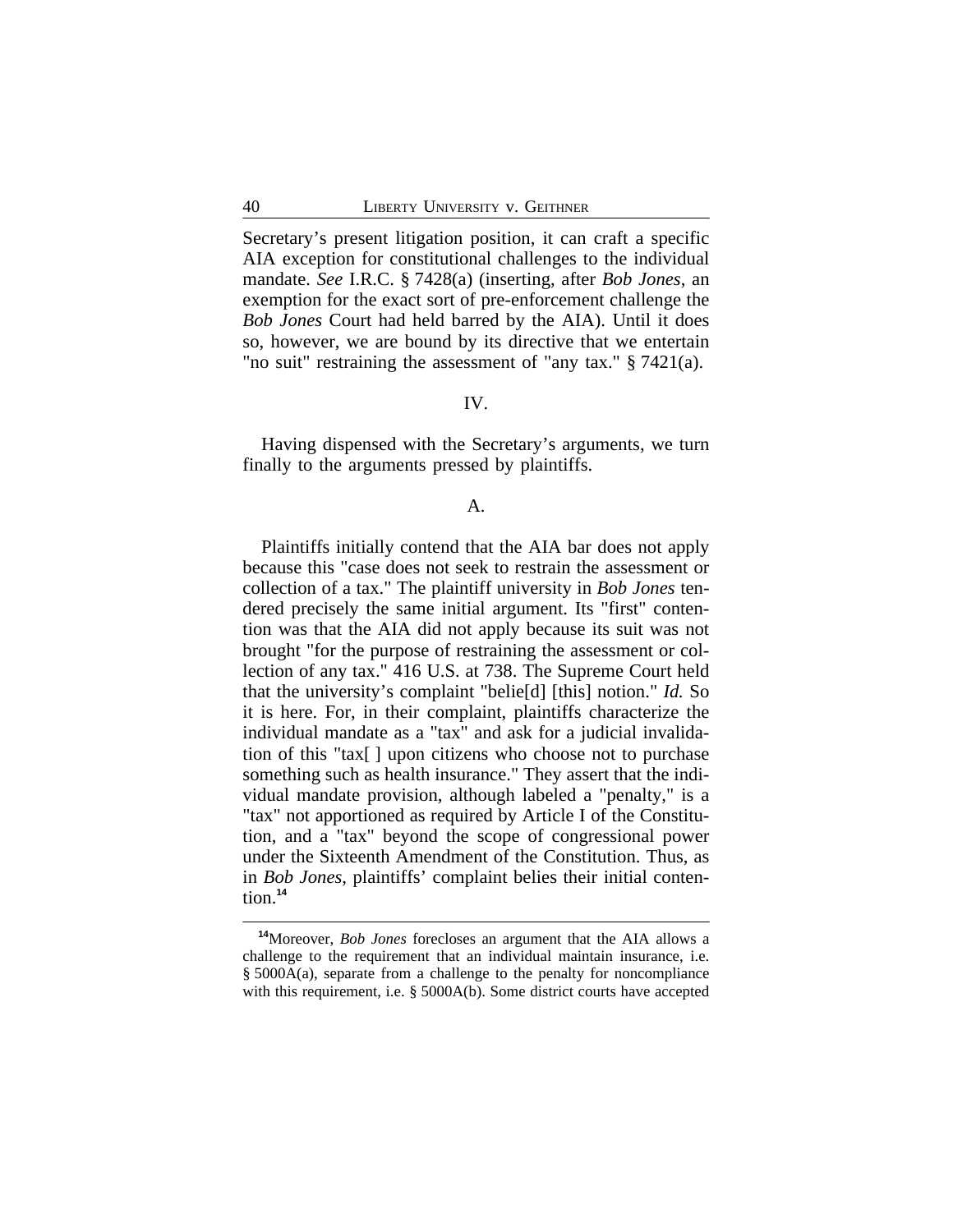Plaintiffs' remaining contention as to why the AIA does not bar their challenge to the individual mandate is that it imposes an unconstitutional regulatory penalty "not designed to raise revenue," which assertedly violates the Commerce Clause, the Taxing and Spending Clause, and unspecified "other constitutional rights." The problem with this argument is that a claim that an exaction is an unconstitutional regulatory penalty does not insulate a challenge to it from the AIA bar. Again, in *Bob Jones*, the Court confronted and rejected precisely this argument.

Like plaintiffs here, the university in *Bob Jones* asserted that the IRS's "threatened action" would "violate [its constitutional] rights." *Id.* at 736 (asserting various First and Fourteenth Amendment rights). In fact, in its brief to the Supreme Court, the university made an argument identical to that here. The university maintained that "what the government would have the University do . . . involves not revenue but rather unconstitutional compulsion," Brief for Petitioner at 28, *Bob Jones Univ. v. Simon*, 416 U.S. 725 (1973) (No. 72-1470), 1973 WL 172321. This mirrors the plaintiffs' contention here that the mandate is "not designed to raise revenue" but instead to unconstitutionally "compel[ ]" specific behavior. Just as the *Bob Jones* Court held the university's argument foreclosed by the twin *Bailey* cases, *see* 416 U.S. at 740-41, we must hold plaintiffs' identical argument foreclosed by those cases.

this argument. *See, e.g.*, *Goudy-Bachman v. U.S. Dep't of Health & Human Servs.*, 764 F. Supp. 2d 684, 695 (M.D. Pa. 2011); *Thomas More Law Center v. Obama*, 720 F. Supp. 2d 882, 891 (E.D. Mich. 2010). But invalidation of the individual mandate would necessarily preclude the Secretary from exercising his statutory authority to assess the accompanying penalty. Moreover, in *Bob Jones*, the Court held that the AIA barred a challenge to the IRS's interpretation of I.R.C.  $\S 501(c)(3)$ , even though that provision itself did not impose any tax; only when coupled with § 501(a) (making a 501(c)(3) organization exempt from income taxes) did tax consequences result. 416 U.S. at 738.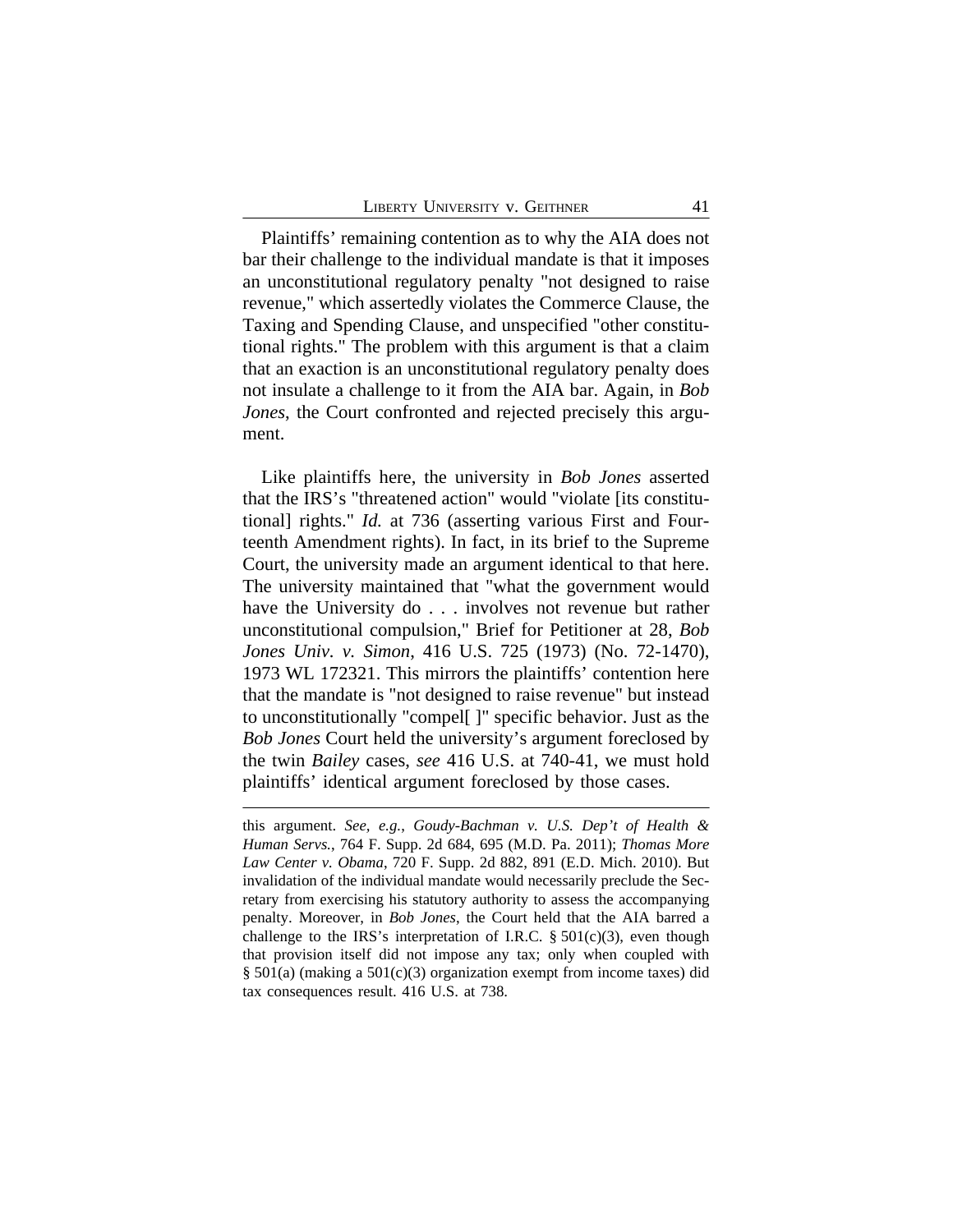For in *Bob Jones*, the Supreme Court not only reaffirmed the twin *Bailey* cases as setting forth the proper course by which a taxpayer could challenge an exaction but also explained that it had "abandoned . . . distinctions" between "regulatory and revenue-raising taxes." *Id.* at 741 n.12. The Court held that the AIA bar applied even to an exaction implementing a social policy unless a plaintiff could demonstrate that the IRS "has no legal basis" in the Code for assessing the exaction or seeks an objective "unrelated to the protection of the revenues." *Id.* at 740. Plaintiffs cannot and do not make any contention that the IRS has "no legal basis" in the Code for assessing the penalty in § 5000A or that this exaction is "unrelated to the protection of the revenues."

In sum, we find plaintiffs' argument that the AIA does not apply here wholly unpersuasive.

B.

Perhaps recognizing the weakness of their argument as to the inapplicability of the AIA, plaintiffs principally contend that a narrow judicially-created exception to the AIA permits pursuit of their action seeking a pre-enforcement injunction against enforcement of the individual mandate.

That exception allows a plaintiff to escape the AIA bar if he demonstrates that (1) equity jurisdiction otherwise exists, i.e. irreparable injury results if no injunction issues, *and* that (2) "it is clear that under no circumstances could the [Secretary] ultimately prevail." *Williams Packing*, 370 U.S. at 7.**<sup>15</sup>** When making the latter determination, a court must take "the most liberal view of the law and the facts" in favor of the Sec-

**<sup>15</sup>** The Court has carved out one other exception to the AIA for "aggrieved parties for whom [Congress] has not provided an alternative remedy." *See Regan*, 465 U.S. at 378. That exception clearly does not assist plaintiffs because, as the Secretary concedes, they may challenge the individual mandate in a refund action. *See Bob Jones*, 416 U.S. at 746.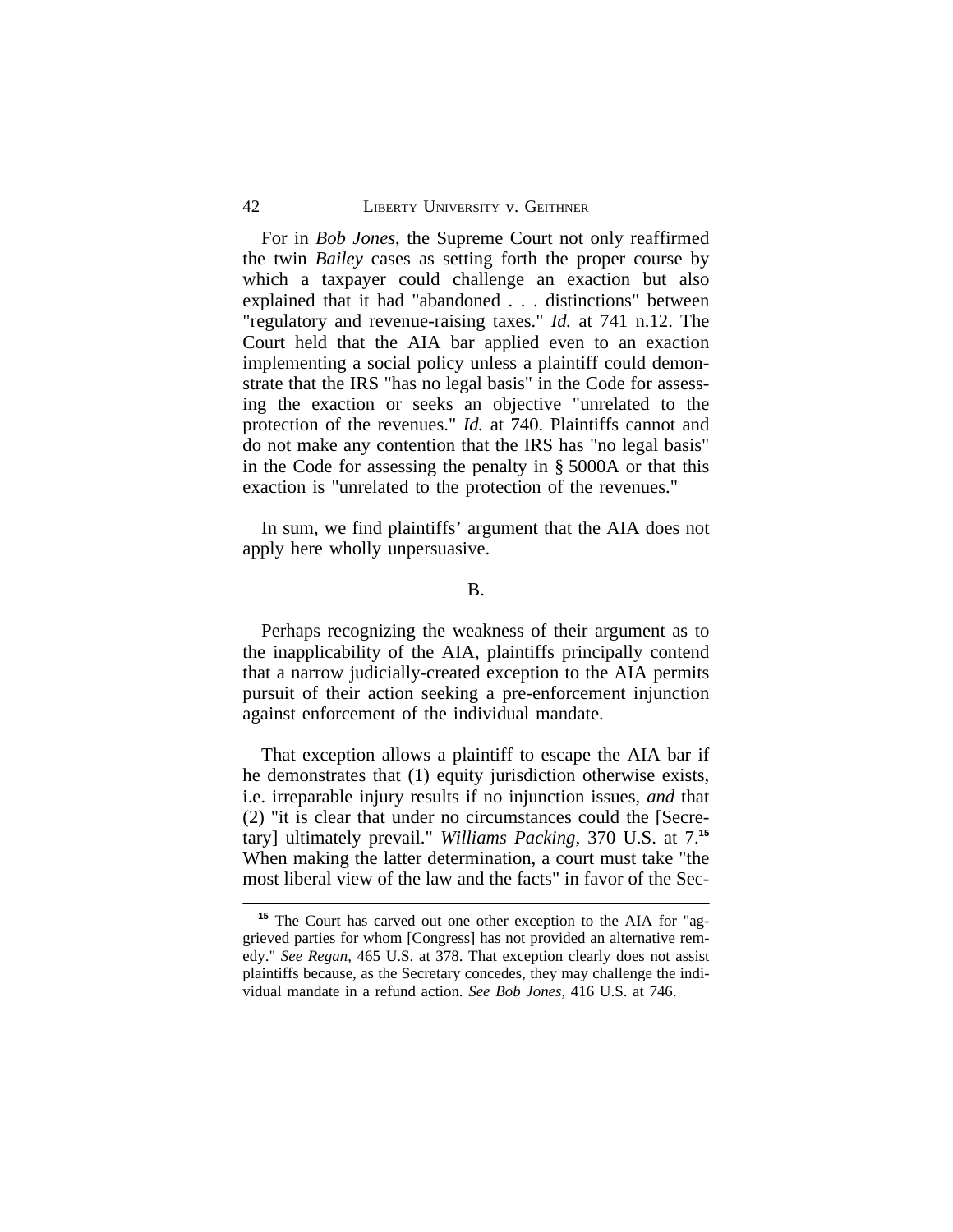retary. *Id.* It is difficult to see how any irreparable injury justifies the injunctive relief requested here. But even assuming equity jurisdiction does exist here, plaintiffs cannot meet the stringent standard of proving with certainty that the Secretary has "no chance of success on the merits." *Bob Jones*, 416 U.S. at 745.

In rejecting the university's contention that it would prevail on the merits, the *Bob Jones* Court explained that the sole case in which a plaintiff had met this exacting standard was *Miller v. Standard Nut Margarine Co.*, 284 U.S. 498 (1932). That case is a far cry from the case at hand. In *Standard Nut*, a tax collector attempted to assess a tax that federal courts had already held in a proper *post-enforcement* action did not apply to the plaintiff's product. *Id.* at 510. By contrast, to date, no court has even considered the validity of the individual mandate in a *post-enforcement* action, let alone held it invalid in such a proceeding. Moreover, in pre-enforcement actions, the courts of appeals have divided as to the constitutionality of the individual mandate. *Compare Florida v. HHS*, \_\_\_ F.3d \_\_\_ (11th Cir. 2011) (invalidating mandate) *with Thomas More*, \_\_\_ F.3d \_\_\_ (upholding mandate). Given this history and the presumption of constitutionality a federal court must afford every congressional enactment, *see United States v. Morrison*, 529 U.S. 598, 607 (2000), we can hardly hold that the Secretary has "no chance of success on the merits." *Bob Jones*, 416 U.S. at 745.

V.

In closing, we recognize "that Congress has imposed" a potentially "harsh regime" on some taxpayers. *Id.* at 749. However, as in *Bob Jones*, the question of whether these concerns "merit consideration" is a matter for Congress to weigh. *Id.* at 750. Unless and until Congress tells us otherwise, we must respect the AIA's bar to the "intrusion of the injunctive power of the courts into the administration of the revenue." *Regan*, 465 U.S. at 388 (O'Connor, J., concurring).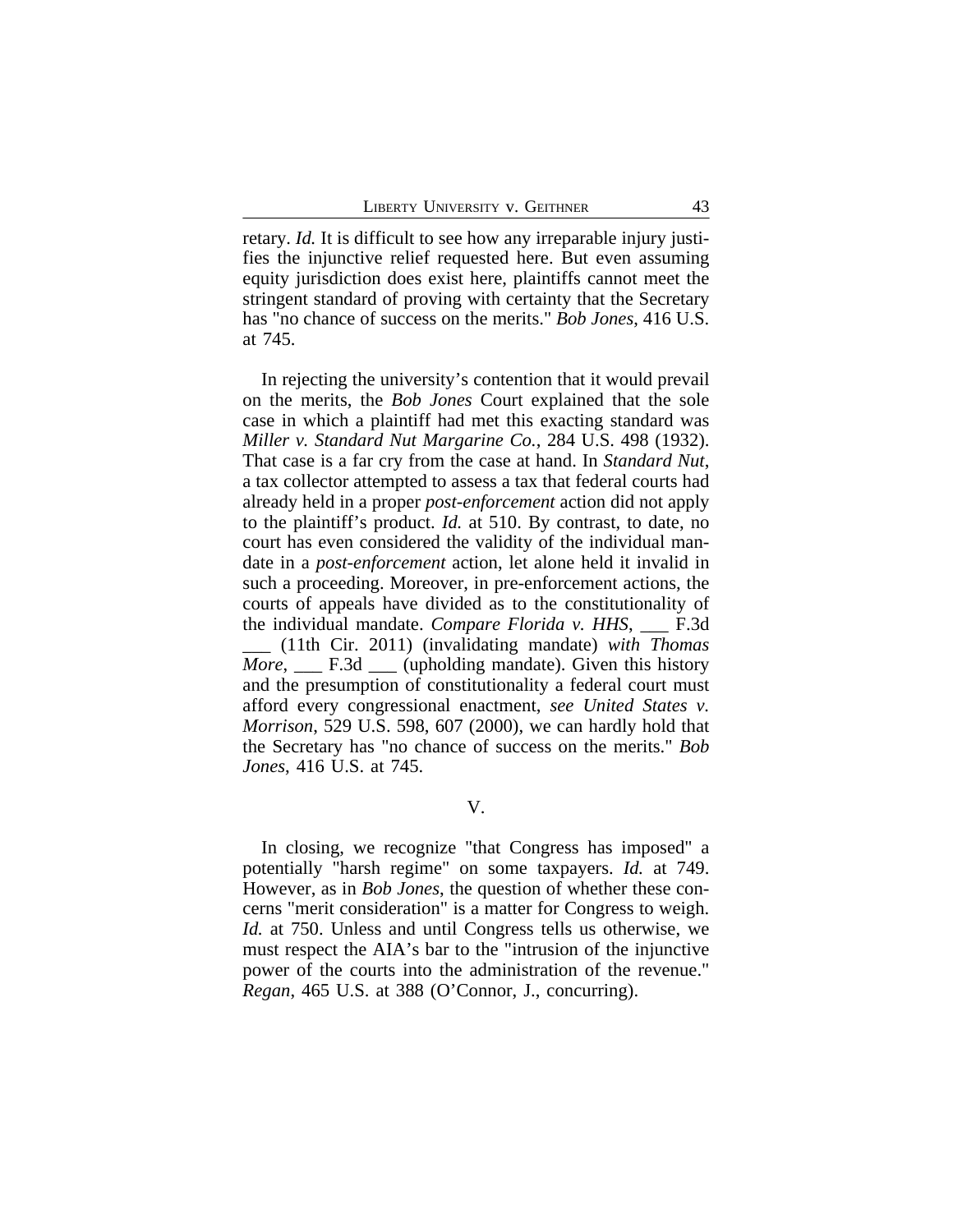For all these reasons, we vacate the judgment of the district court and remand the case to that court to dismiss for lack of subject-matter jurisdiction.

### *VACATED AND REMANDED*

WYNN, Circuit Judge, concurring:

I.

I concur in Judge Motz's fine opinion holding that the Anti-Injunction Act applies to this case. I therefore agree that it should be remanded to the district court for dismissal.

I note that my distinguished colleague, after vigorously dissenting from the majority's holding that the AIA applies, chose to exercise his prerogative to address the merits.**<sup>1</sup>** While I think that his position on the Commerce Clause is persuasive, were I to reach the merits, I would uphold the constitutionality of the Affordable Care Act on the basis that Congress had the authority to enact the individual and employer mandates under its plenary taxing power.**<sup>2</sup>** However,

<sup>&</sup>lt;sup>1</sup>The majority opinion vacates the district court's decision and remands plaintiffs' lawsuit for dismissal. Judge Davis dissents from the majority's dismissal of plaintiffs' suit on AIA grounds; nonetheless, on the merits, he, too, would dismiss plaintiffs' lawsuit.

**<sup>2</sup>** Justices and judges have previously spoken on the merits after stating that the court lacked jurisdiction; my approach today is therefore nothing new. *See Stolt-Nielsen S.A. v. AnimalFeeds Int'l Corp.*, 130 S. Ct. 1758, 1777 (2010) (Ginsburg, J., dissenting) ("The Court errs in addressing an issue not ripe for judicial review . . . . I would dismiss the petition as improvidently granted. Were I to reach the merits, I would adhere to the strict limitations the Federal Arbitration Act (FAA), 9 U.S.C. § 1 et seq., places on judicial review of arbitral awards. § 10. Accordingly, I would affirm the judgment of the Second Circuit, which rejected petitioners' plea for vacation of the arbitrators' decision."); *Pennzoil Co. v. Texaco, Inc.*, 481 U.S. 1, 23 (1987) (Marshall, J., concurring in the judgment) ("Were I to reach the merits I would reverse for the reasons stated in the concur-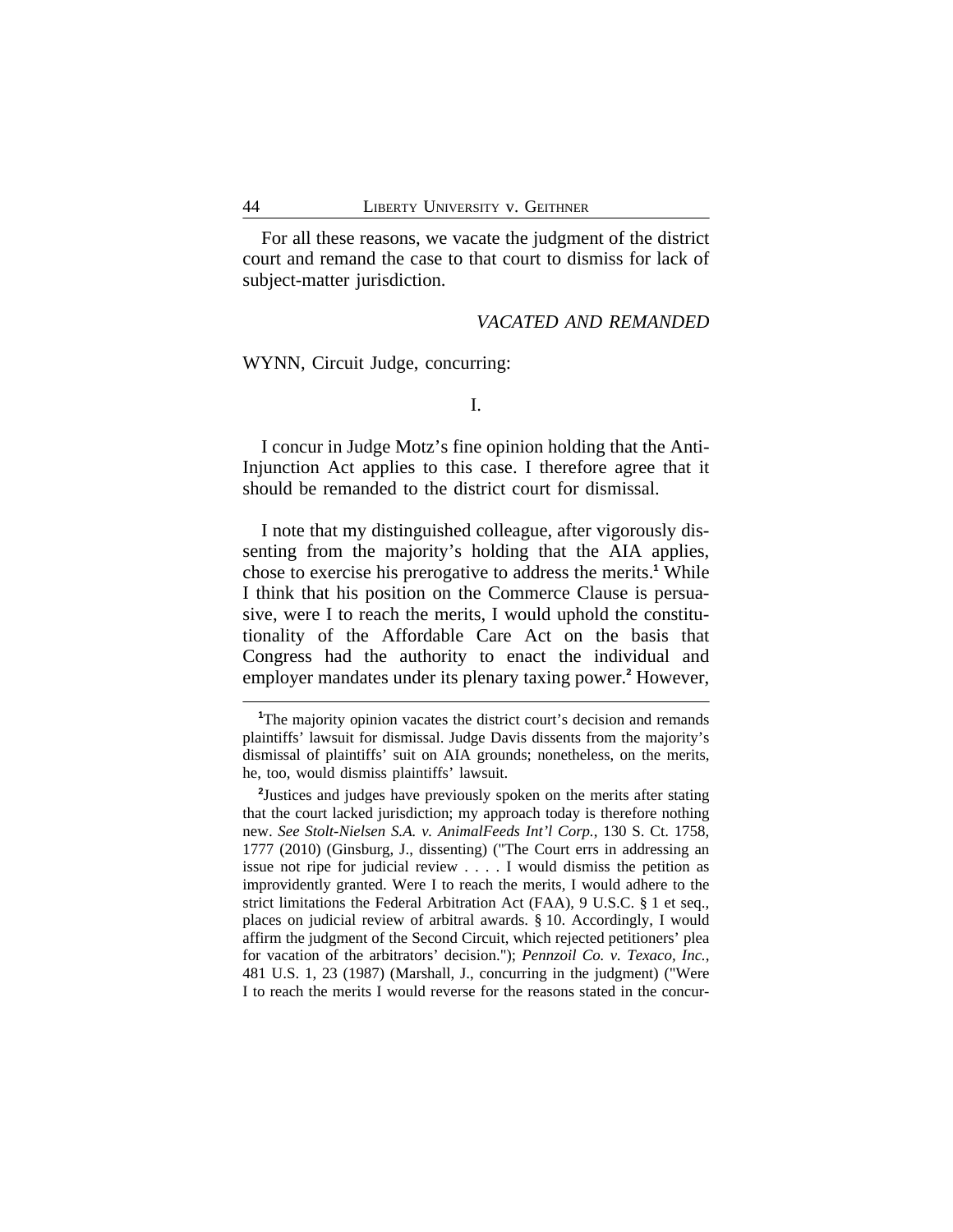my conclusion that the mandates are (constitutional) taxes inevitably leads back to the AIA's bar to this case.

# II.

# A.

Plaintiffs contend that "[t]he Taxing and Spending or General Welfare Clause does not vest Congress with the authority to enact the mandates." Opening Brief of Appellants Liberty University, Michele G. Waddell and Joanne J. Merrill at 40, *Liberty Univ. v. Geithner*, No. 10-2347. I disagree. The individual and employer mandate provisions are independently authorized by Congress's constitutional power to "lay and collect Taxes, Duties, Imposts and Excises, to pay the Debts and provide for the common Defence and general Welfare of the United States  $\dots$ ." U.S. Const. art. I, § 8, cl. 1.

"A tax, in the general understanding of the term, and as used in the Constitution, signifies an exaction for the support of the government." *United States v. Butler*, 297 U.S. 1, 61 (1936). Stated differently, a tax is a "pecuniary burden laid upon individuals or property for the purpose of supporting the government." *United States v. New York*, 315 U.S. 510, 515- 16 (1942) (quoting *New Jersey v. Anderson*, 203 U.S. 483, 492 (1906)).

ring opinions of Justices Brennan and Stevens, in which I join. But I can find no basis for the District Court's unwarranted assumption of jurisdiction over the subject matter of this lawsuit, and upon that ground alone I would reverse the decision below."); *Veterans for Common Sense v. Shinseki*, 644 F.3d 845, 900 (9th Cir. 2011) (Kozinski, J., dissenting) (determining that court lacked jurisdiction but also analyzing claims on their merits); *Patel v. Holder*, 563 F.3d 565, 569 (7th Cir. 2009) (majority opinion doing same); *cf. Helvering v. Davis*, 301 U.S. 619, 639-40 (1937) (noting the belief of Justices Cardozo, Brandeis, Stone, and Roberts that the case should be dismissed but nevertheless reaching the merits in an opinion authored by Justice Cardozo).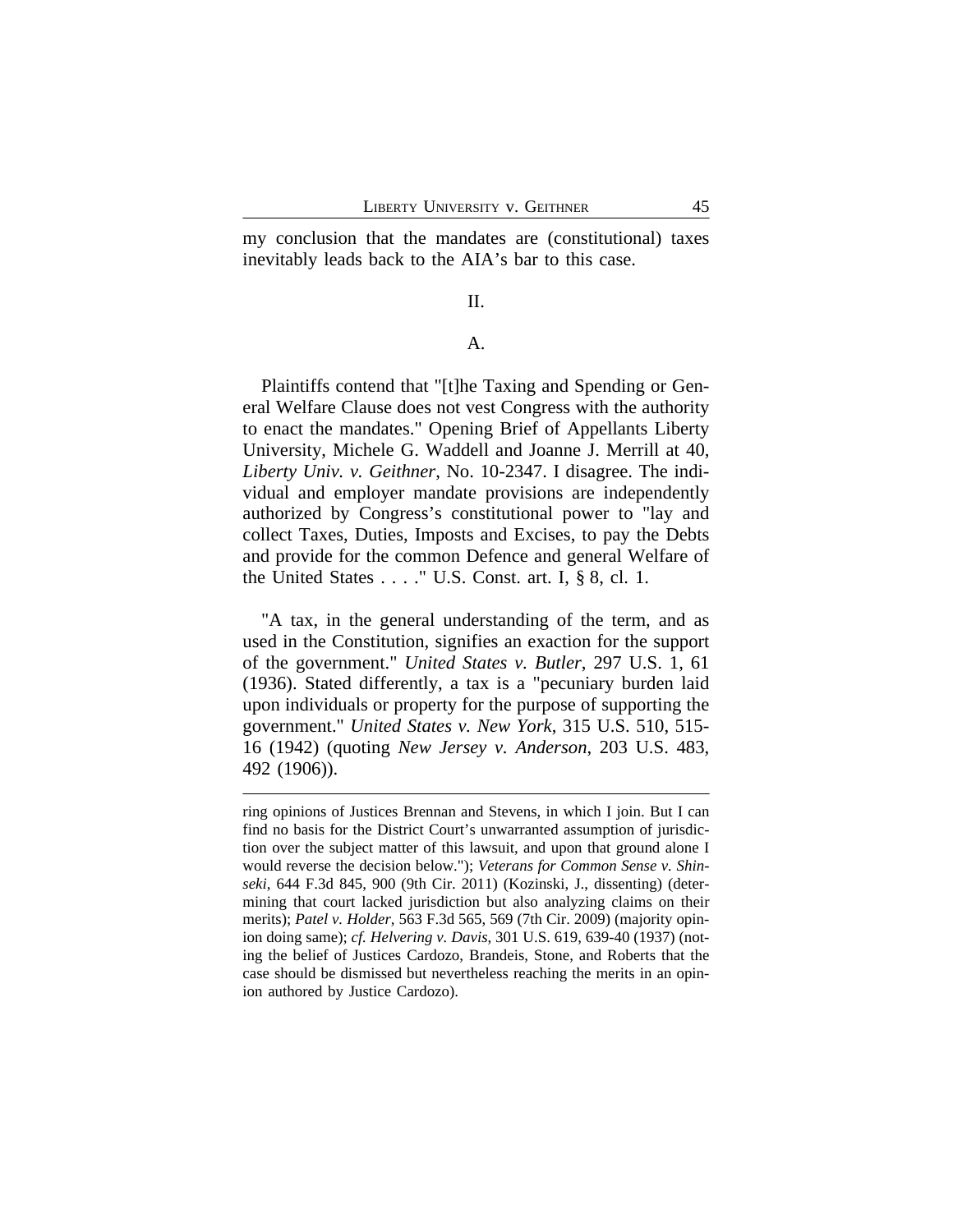Before analyzing whether the exactions in question were authorized under Congress's taxing power, it is useful first to clarify that neither an exaction's label nor its regulatory intent or effect is germane to the constitutional inquiry. To determine whether an exaction constitutes a tax, the Supreme Court has instructed us to look not at what an exaction is called but instead at what it does. *Nelson v. Sears, Roebuck & Co.*, 312 U.S. 359, 363 (1941) (stating that when "passing on the constitutionality of a tax law," a court is "'concerned only with its practical operation, not its definition or the precise form of descriptive words which may be applied to it'") (quoting *Lawrence v. State Tax Comm'n*, 286 U.S. 276, 280 (1932)); *see also United States v. New York*, 315 U.S. at 515- 16 (stating that an exaction meeting the definition of a tax will be construed as such regardless of "whatever name it may be called"). This makes sense, given that the Constitution itself uses four different terms to refer to the concept of taxation: taxes, imposts, duties, and excises. U.S. Const. art. I, § 8, cl. 1.**3**

Accordingly, the Supreme Court has characterized legislative acts as "taxes" without regard to the labels used by Congress. *See, e.g.*, *United States v. Sotelo*, 436 U.S. 268, 275 (1978) (deeming an exaction labeled a "penalty" in the Internal Revenue Code a tax for bankruptcy purposes); *License Tax Cases*, 72 U.S. (5 Wall.) 462, 470-71 (1866) (sustaining under the taxing power a federal statute requiring the purchase of a license before engaging in certain businesses and stating that "the granting of a license . . . must be regarded as nothing more than a mere form of imposing a tax"); *see also In re Leckie Smokeless Coal Co.*, 99 F.3d 573, 583 (4th Cir. 1996) (holding that, for purposes of the AIA, "premiums" constituted taxes).

**<sup>3</sup>**Congress also does not have to invoke the source of authority for its enactments. "The question of the constitutionality of action taken by Congress does not depend on recitals of the power which it undertakes to exercise." *Woods v. Cloyd W. Miller Co.*, 333 U.S. 138, 144 (1948).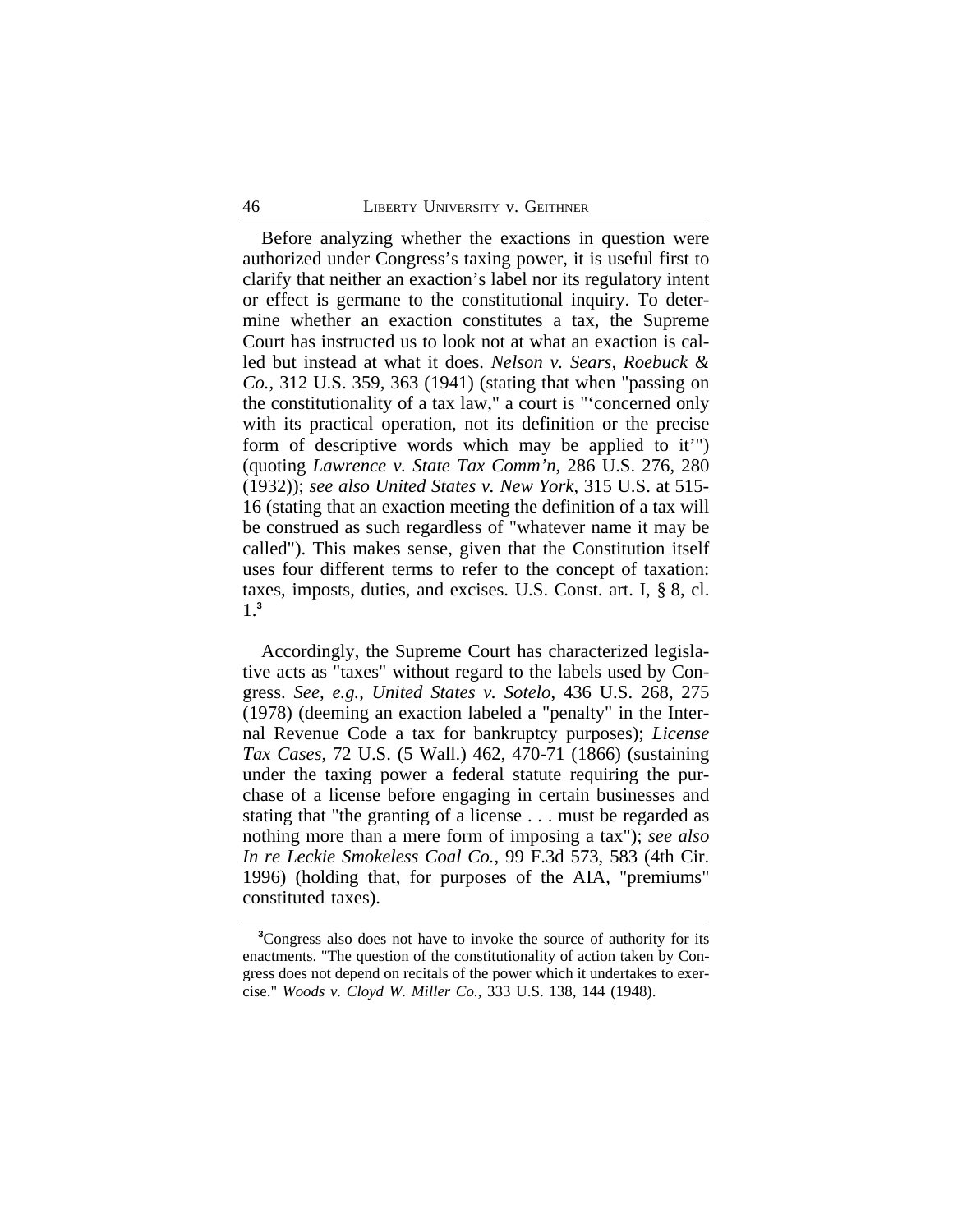Further, a tax—regardless of its label—"does not cease to be valid merely because it regulates, discourages, or even definitely deters the activities taxed." *United States v. Sanchez*, 340 U.S. 42, 44 (1950). As long as a statute is "productive of some revenue," Congress may exercise its taxing power without "collateral inquiry as to the measure of the regulatory effect [of the statute in question]." *Sonzinsky v. United States*, 300 U.S. 506, 514 (1937). And if "the legislation enacted has some reasonable relation to the exercise of the taxing authority conferred by the Constitution, it cannot be invalidated because of the supposed motives which induced it." *United States v. Doremus*, 249 U.S. 86, 93 (1919).

I recognize that some cases from the 1920s and 1930s suggest that taxes are either regulatory or revenue-raising and that the former are unconstitutional. *See, e.g.*, *Bailey v. Drexel Furniture Co.*, 259 U.S. 20, 37-44 (1922) (holding that a tax on goods made by child labor was an unconstitutional penalty). However, both older and newer opinions indicate that the revenue-versus-regulatory distinction was short-lived and is now defunct. *See, e.g.*, *United States v. Kahriger*, 345 U.S. 22, 28 (1953) (upholding tax on bookmakers and stating, "It is conceded that a federal excise tax does not cease to be valid merely because it discourages or deters the activities taxed."), *overruled in part on other grounds*, *Marchetti v. United States*, 390 U.S. 39 (1968); *Sonzinsky*, 300 U.S. at 514 (1937 case upholding a tax on firearm dealers despite registration provision and alleged regulatory effects); *Doremus*, 249 U.S. at 95 (1919 case upholding the Narcotic Drugs Act, which taxed and regulated sales of narcotics); *McCray v. United States*, 195 U.S. 27, 59 (1904) (upholding tax on colored margarine and stating, "Since . . . the taxing power conferred by the Constitution knows no limits except those expressly stated in that instrument, it must follow, if a tax be within the lawful power, the exertion of that power may not be judicially restrained because of the results to arise from its exercise.").

It is not surprising that this distinction did not endure, given that taxes can, and do, both regulate and generate revenue at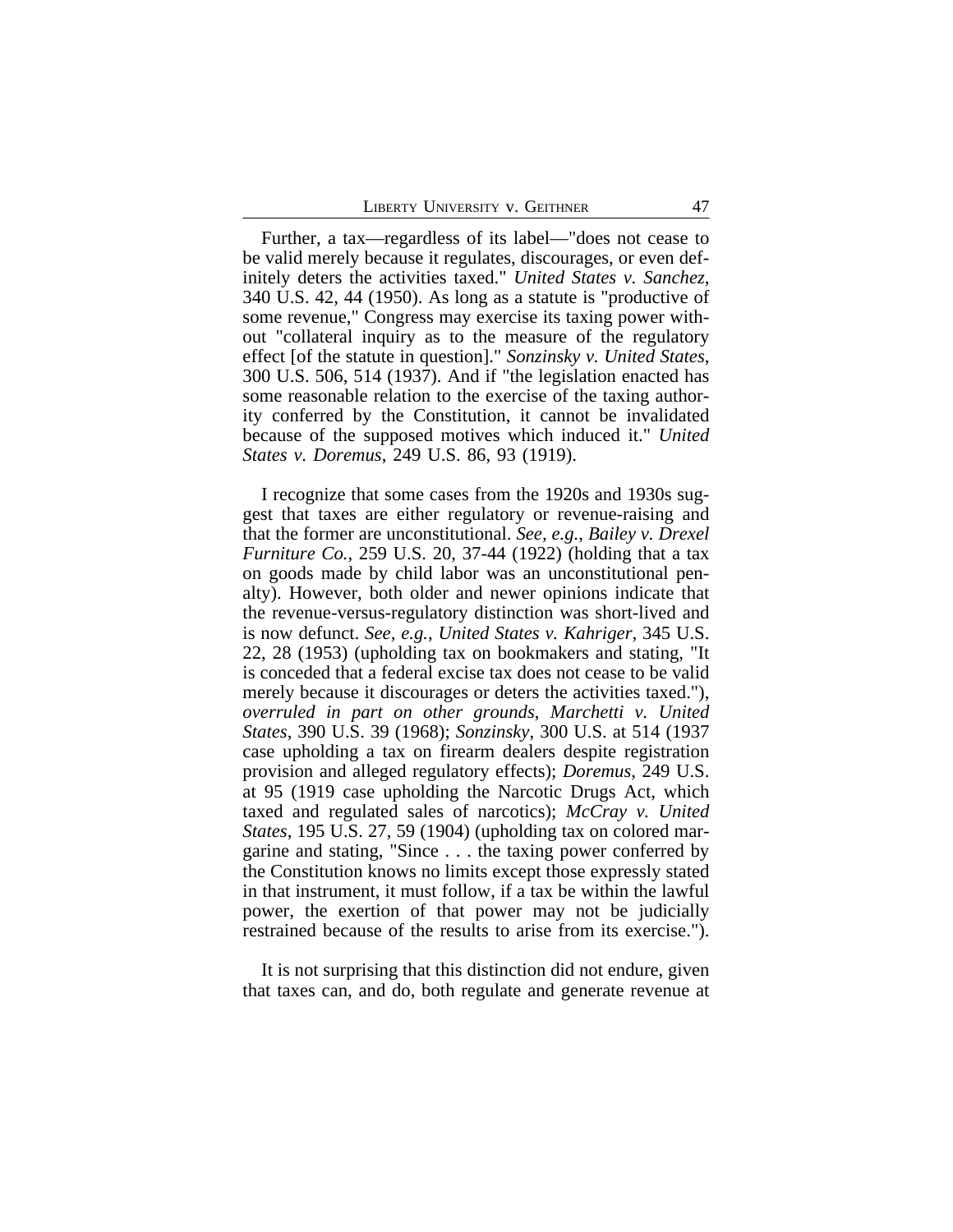the same time. Indeed, as the Supreme Court recognized in *Sonzinsky*, "[e]very tax is in some measure regulatory. To some extent it interposes an economic impediment to the activity taxed as compared with others not taxed. But a tax is not any the less a tax because it has a regulatory effect . . . ." 300 U.S. at 513. And "[i]n like manner every rebate from a tax when conditioned upon conduct is in some measure a temptation. But to hold that motive or temptation is equivalent to coercion is to plunge the law in endless difficulties." *Chas. C. Steward Mach. Co. v. Davis*, 301 U.S. 548, 589-90 (1937). Accordingly, in *Bob Jones University v. Simon*, 416 U.S. 725 (1974), the Supreme Court recognized that, while in some early cases it "drew what it saw at the time as distinctions between regulatory and revenue-raising taxes," the Court "subsequently abandoned such distinctions." *Id.* at 741 n.12, *overruled in part on other grounds by South Carolina v. Ragan*, 465 U.S. 367, 379 (1984).

Courts, therefore, do not look to labels, regulatory intent, or regulatory effect. Instead, we must consider whether something that operates as a tax is authorized under Congress's taxing power, which has been described as "very extensive," *License Tax Cases*, 72 U.S. at 471, and indeed "virtually without limitation." *United States v. Ptasynski*, 462 U.S. 74, 79 (1983). As Justice Cardozo recognized in *Helvering*,

The discretion [to tax and spend for the general welfare] belongs to Congress, unless the choice is clearly wrong, a display of arbitrary power, [or] not an exercise of judgment. This is now familiar law.

"When such a contention comes here we naturally require a showing that by no reasonable possibility can the challenged legislation fall within the wide range of discretion permitted to the Congress."

301 U.S. at 640-41 (quoting *Butler*, 297 U.S. at 67).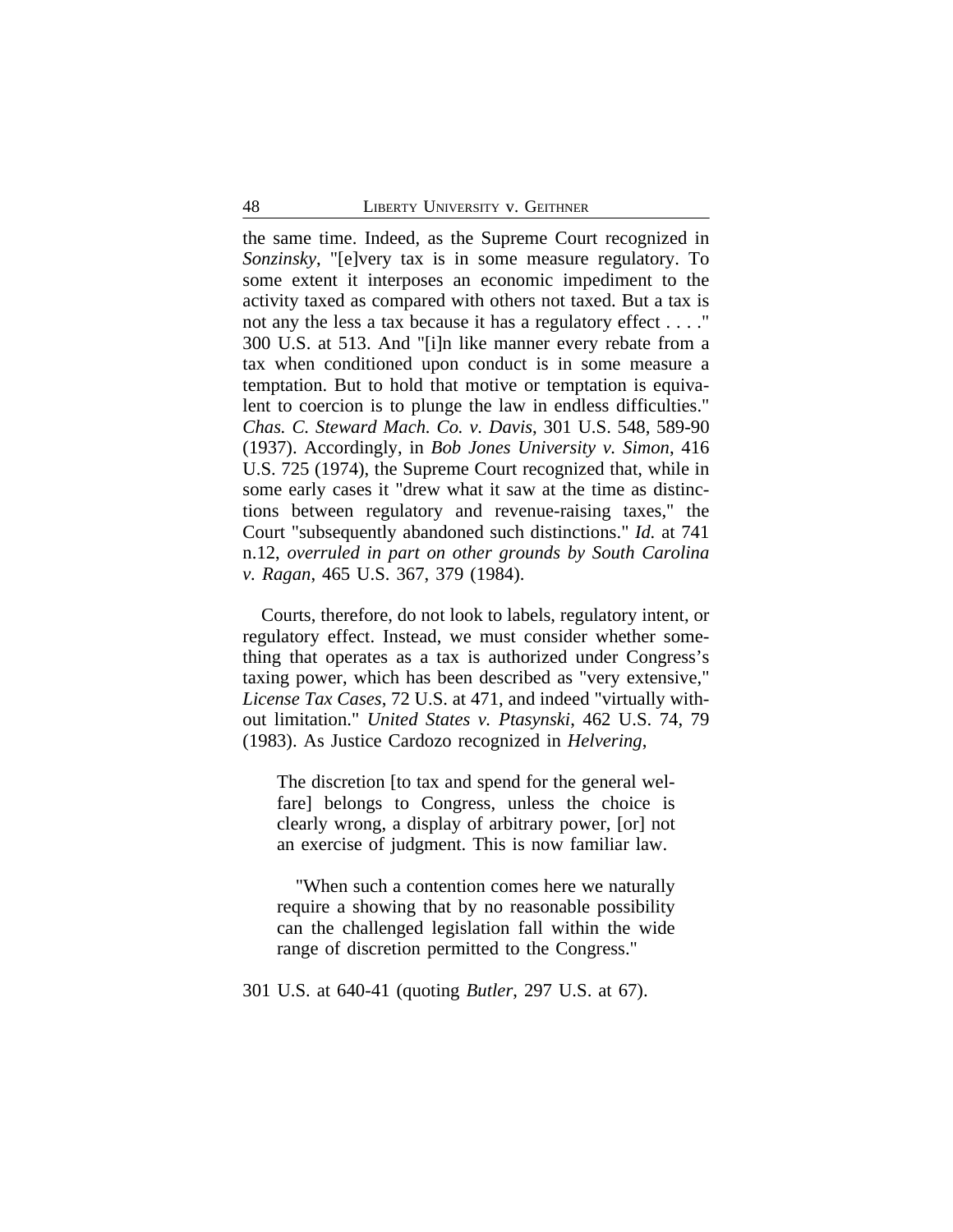There are essentially three features that a tax must exhibit to be constitutional. First, to pass constitutional muster, a tax must bear "some reasonable relation" to raising revenue. *Doremus*, 249 U.S. at 93. The amount of revenue raised is irrelevant: A tax does not cease to be one "even though the revenue obtained is obviously negligible, or the revenue purpose of the tax may be secondary." *Sanchez*, 340 U.S. at 44 (citations omitted). Instead, the measure must simply be "productive of some revenue." *Sonzinsky*, 300 U.S. at 514 (upholding tax that raised \$5,400 in revenue in 1934).

Second, to be constitutional, a tax must be imposed for the general welfare. Congress enjoys wide discretion regarding what is in the general welfare. "The discretion . . . is not confided to the courts. The discretion belongs to Congress, unless the choice is clearly wrong, a display of arbitrary power, not an exercise of judgment." *Helvering*, 301 U.S. at 640. Therefore, in determining whether a congressional enactment furthers the general welfare, "courts should defer substantially to the judgment of Congress." *South Dakota v. Dole*, 483 U.S. 203, 207 (1987).

Finally, even if an exaction is rationally related to raising revenue and furthers the general welfare, to be constitutional, it must not infringe upon another constitutional right. For example, a tax may not infringe on an individual's right to be free from double jeopardy by further punishing criminal conduct. *See Dep't of Revenue of Montana v. Kurth Ranch*, 511 U.S. 767, 780-83 (1994) (concluding that a drug tax was actually a criminal penalty based on its high rate, its deterrent purpose, and a criminal prohibition on the taxed activity and holding that the tax consequently violated the Double Jeopardy Clause of the Fifth Amendment).

#### B.

Turning now to the case at hand, the provisions at issue are the exaction provisions in the individual and employer man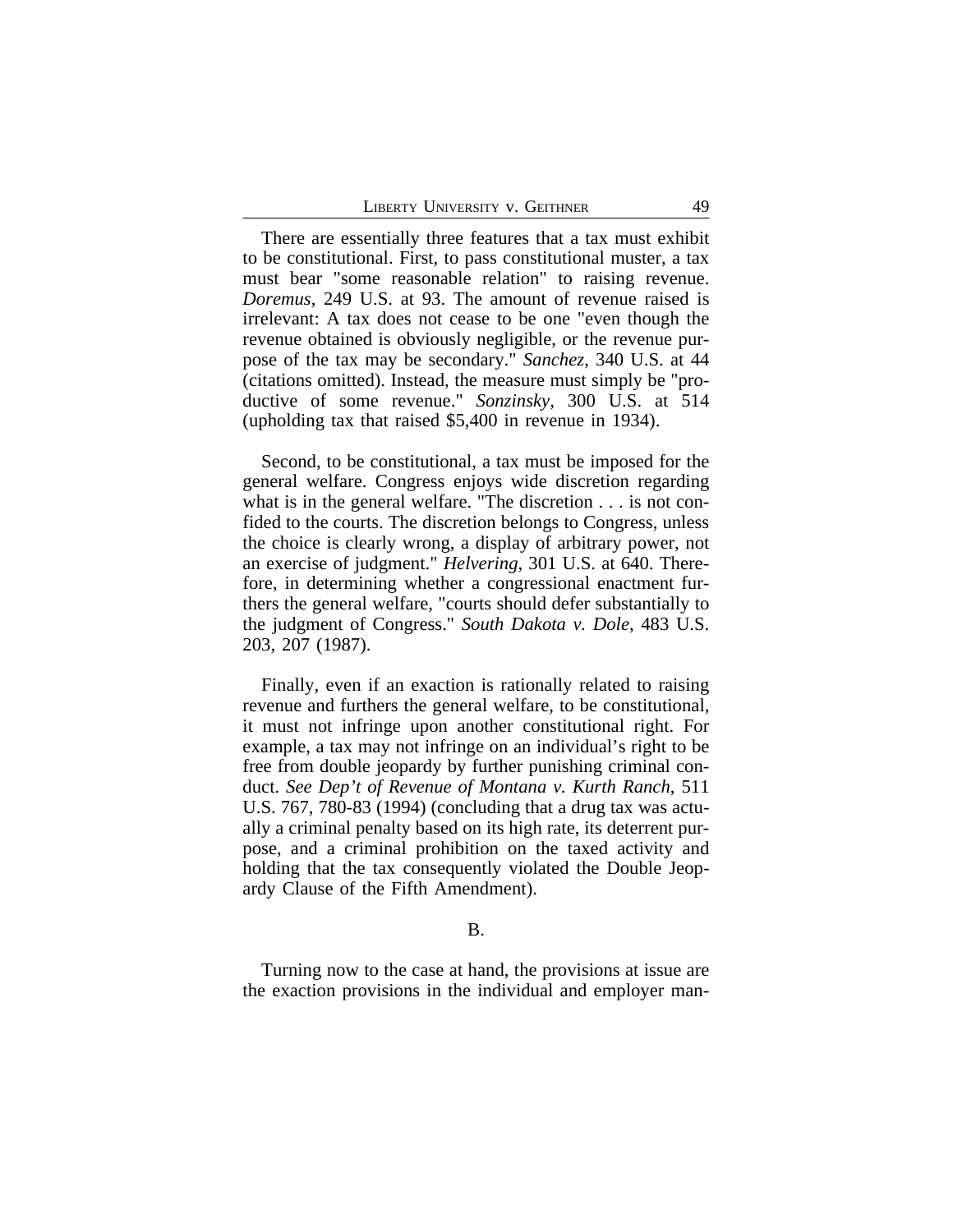dates. I would conclude, after examining their practical operation, that these provisions impose taxes.

The individual mandate exaction in 26 U.S.C. § 5000A(b) amends the Internal Revenue Code to provide that a nonexempted individual who fails to maintain a minimum level of insurance must pay a "penalty." Notably, while the individual mandate in some places uses the term "penalty," some form of the word "tax" appears in the statute over forty times. 26 U.S.C. § 5000A. For example, it references taxpayers and their returns, includes amounts due under the provision in the taxpayer's tax return liability, calculates the penalty by reference to household income for tax purposes, and allows the Secretary of the Treasury to enforce the provision like other taxes (with several procedural exceptions). *Id.* Yet, as explained above, the label applied to an exaction is irrelevant; instead, in assessing an exaction's constitutionality, we look to its practical operation.

The practical operation of the individual mandate provision is as a tax. Individuals who are not required to file income tax returns are not required to pay the penalty. *Id.* § 5000A(e)(2). The amount of any penalty owed is generally calculated by reference to household income and reported on an individual's federal income tax return. *Id.* § 5000A(b)-(c).**<sup>4</sup>** Taxpayers filing jointly are jointly liable for the penalty. *Id.*

<sup>&</sup>lt;sup>4</sup>The statute prescribes monthly penalties in an amount calculated by identifying a specified "percentage of the excess of the taxpayer's household income for the taxable year over the amount of gross income specified in section 6012(a)(1)" unless that calculation produces an amount that is less than certain statutorily defined thresholds. 26 U.S.C. § 5000A(c)(2). Ultimately, the penalty owed by a taxpayer is equal to the lesser of either the sum of the monthly penalties owed by the taxpayer or the cost of the "national average premium for qualified health plans which have a bronze level of coverage, provide coverage for the applicable family size involved, and are offered through Exchanges for plan years beginning in the calendar year with or within which the taxable year ends." *Id.*  $$5000A(c)(1).$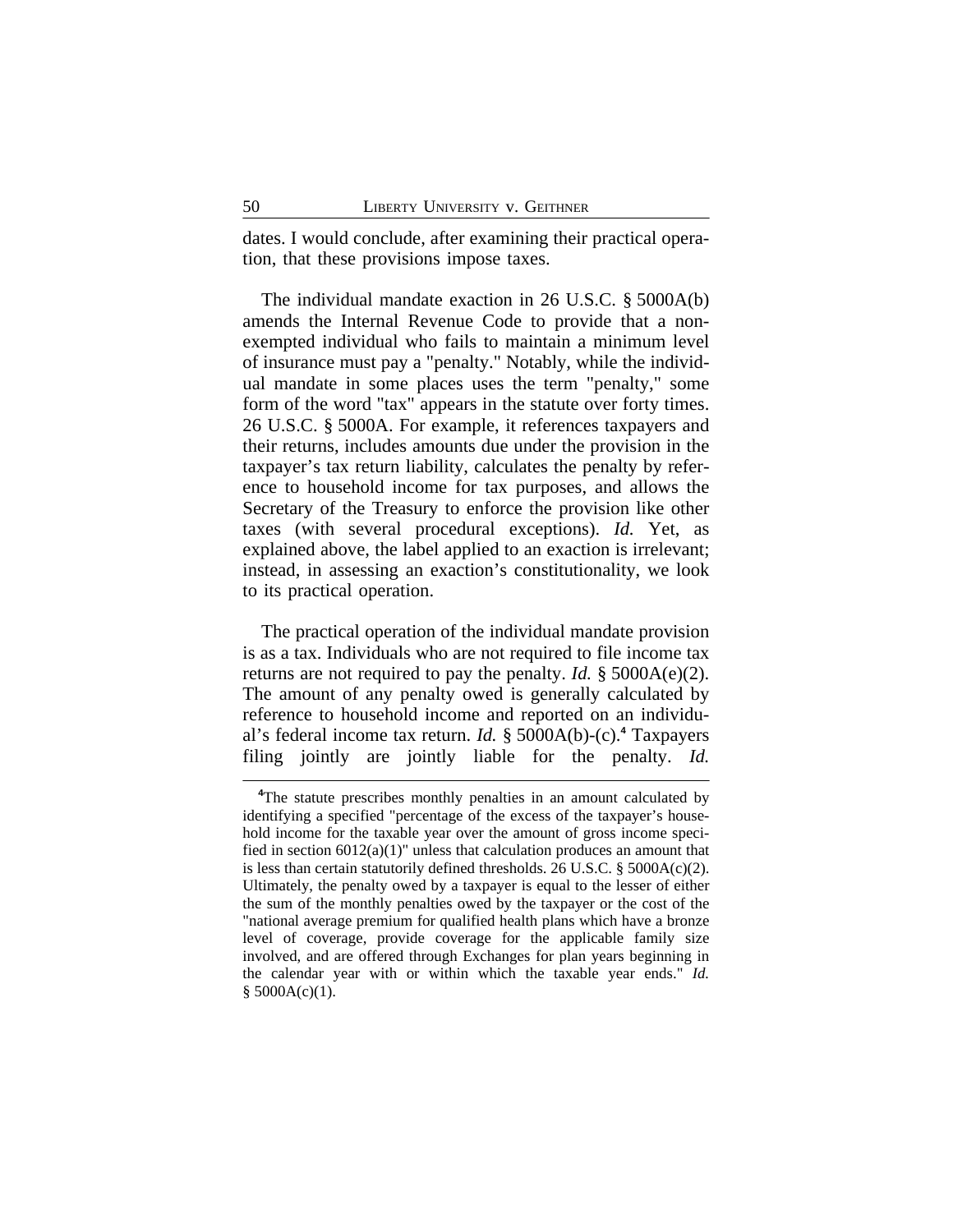§ 5000A(b)(3)(B). And the Secretary of the Treasury is empowered to enforce the provision like a tax, albeit with several procedural exceptions.**<sup>5</sup>** *Id.* § 5000A(g). The individual mandate exaction, codified in the Internal Revenue Code, therefore functions as a tax.

Looking next at the employer mandate exaction in 26 U.S.C. § 4980H, it amends the Internal Revenue Code to impose an "assessable payment" on large employers if a health exchange notifies the employer that at least one fulltime employee obtains a premium tax credit or cost-sharing reduction. *Id.* § 4980H(a)-(b). The amount of the assessable payment is calculated differently based on whether the employer offers adequate health insurance coverage to its employees. *Id.* § 4980H(a)-(c). And instead of the term "penalty," the employer mandate uses the terms "assessable payment" and "tax." *Id.* § 4980H(b). Like the individual mandate exaction, the practical operation of this provision is as a tax that is assessed and collected in the same manner as other Internal Revenue Code penalties treated as taxes.**<sup>6</sup>** *Id.*  $§$  4980H(d).

Having concluded that the individual and employer mandates operate as taxes,**<sup>7</sup>** to determine whether they are constitutional, I must consider whether they: 1) are reasonably

**<sup>5</sup>**The fact that Congress considered it necessary to exempt the individual mandate exaction from some traditional tax collection procedures like criminal liability and liens evidences that the exaction is a tax. 26 U.S.C.  $\S$  5000A(g)(2). Otherwise, there would be no need to except the exaction from some of the standard tax collection procedures, which otherwise apply.

**<sup>6</sup>**No exceptions to the standard collection procedures exist in the case of the employer mandate. 26 U.S.C. § 4980H(d).

<sup>&</sup>lt;sup>7</sup>Since the Supreme Court long ago established that Congress did not have to invoke the word "tax" to act within its taxing power, Congress's use of other verbiage in portions of the individual and employer mandates, and most notably in the "penalty" provision of the individual mandate, sheds little light on Congressional intent. *See Nelson*, 312 U.S. at 363.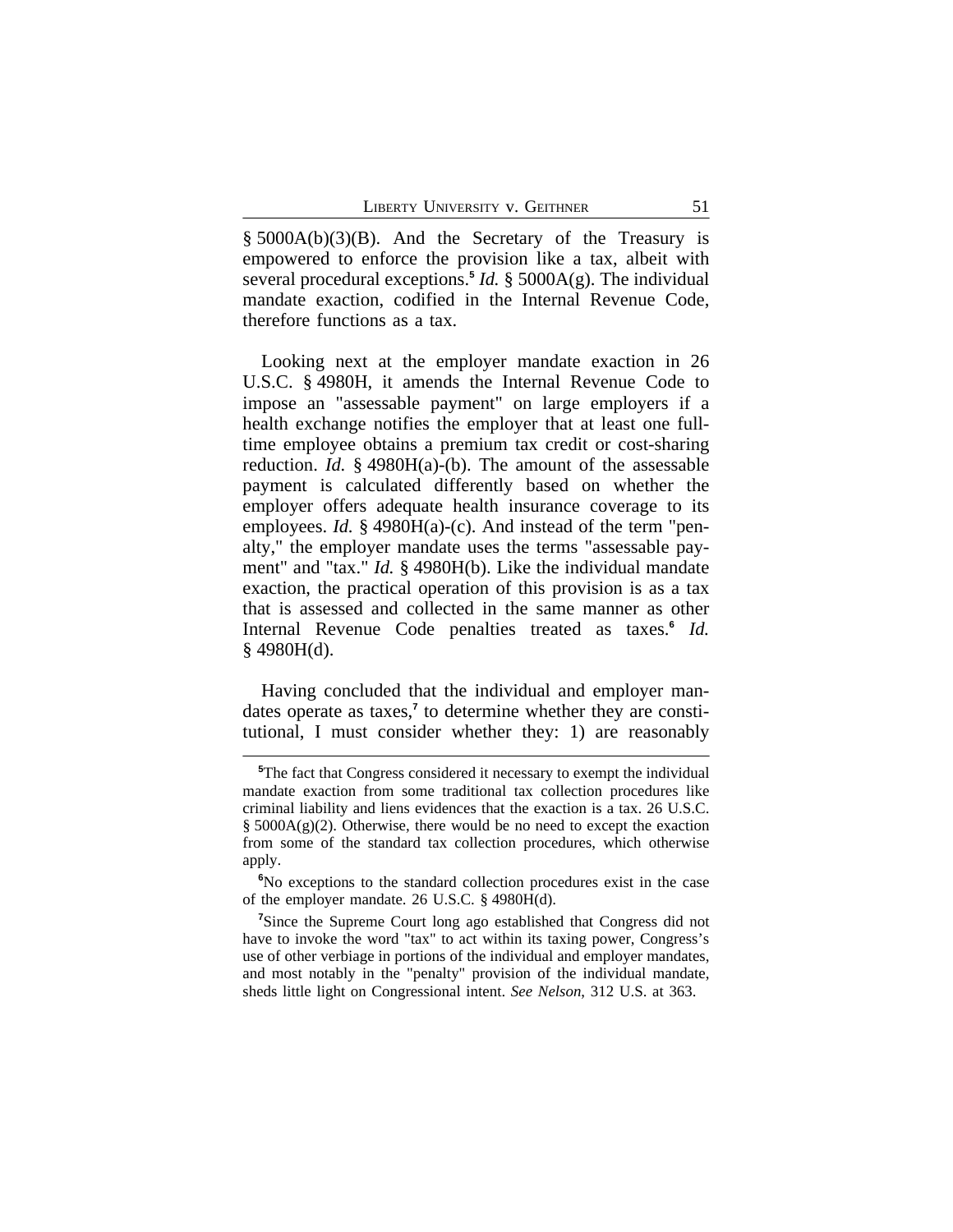related to raising revenue; 2) serve the general welfare; and 3) do not infringe upon any other right.

The individual and employer exactions are surely related to raising revenue. The Congressional Budget Office estimated that the individual mandate exaction will generate approximately \$4 billion annually, and the employer mandate exaction, \$11 billion annually, by 2019. Letter from Douglas W. Elmendorf, Dir., Cong. Budget Office, to Hon. Nancy Pelosi, Speaker, U.S. House of Representatives, tbl. 4 (Mar. 20, 2010), *available at* http://www.cbo.gov/ftpdocs/113xx/ doc11379/AmendReconProp.pdf; *see also* Patient Protection and Affordable Care Act, Pub. L. No. 111-148, § 1563(a), 124 Stat. 119, 270 (stating that the Affordable Care Act "will reduce the Federal deficit"). Not only will the exactions raise significant amounts of revenue, but the revenue raised can cover the "[h]igher government costs attributable to the uninsured . . . implicitly paid for by the insured . . . through increased taxes or reductions in other government services as money is spent on the uninsured." Brief Amici Curiae of Economic Scholars in Support of Defendants-Appellees at 13, *Liberty Univ. v. Geithner*, No. 10-2347. In other words, as Judge Davis notes in his opinion, "[b]ecause the uninsured effectively force the rest of the nation to insure them with respect to basic, stabilizing care, this penalty is something like a premium paid into the federal government, which bears a large share of the shifted costs as the largest insurer in the nation." *Post* at 98. Clearly, then, the exactions bear "some reasonable relation" to raising revenue. *Doremus*, 249 U.S. at 93. *See also Sonzinsky*, 300 U.S. at 514 (upholding tax that raised \$5,400 in revenue).

Further, the individual and employer mandate exactions serve the general welfare. The Affordable Care Act is aimed at, among other things, reducing the number of the uninsured as well as the cost of those who remain uninsured imposed on those who are insured. Congress found that, nationwide, hospitals provided \$43 billion in uncompensated care to the unin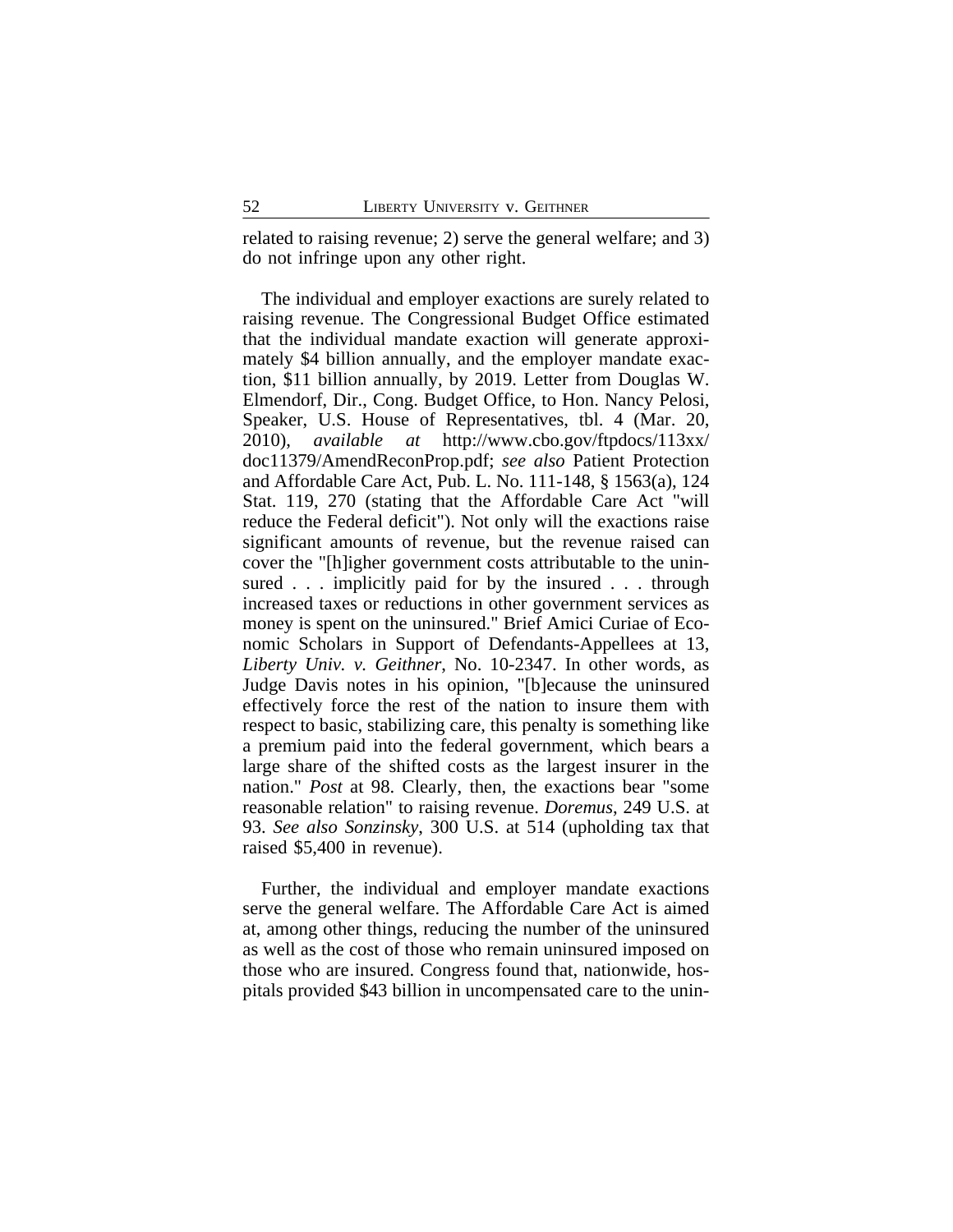sured in 2009 and that these costs were shifted onto insured individuals, "increas[ing] family premiums by on average over \$1,000 a year." 42 U.S.C. § 18091(a)(2)(F). It also found that "[b]y significantly reducing the number of the uninsured, the [individual mandate], together with the other provisions of th[e] Act, will lower health insurance premiums." *Id.* By encouraging individuals to purchase health insurance and employers to provide it, the individual and employer mandates alleviate the costs associated with providing uncompensated care to the uninsured and lower health insurance premiums. Such cost reductions and expansions in access to health insurance surely constitute contributions to the general welfare.

Finally, neither the exaction in the individual mandate nor that in the employer mandate infringes on other rights. The exactions do not, for example, operate to impose duplicative criminal penalties in violation of the prohibition against double jeopardy. *See Kurth Ranch*, 511 U.S. at 780-83 ("Taxes imposed upon illegal activities are fundamentally different from taxes with a pure revenue-raising purpose that are imposed *despite* their adverse effect on the taxed activity."). The provisions lack the punitive character of other measures the Supreme Court has held to be penalties. *Id.*; *see also, e.g.*, *Bailey*, 259 U.S. at 36. And the provisions do not appear to violate any other rights: No one has a right to be free from taxation.**<sup>8</sup>**

C.

It bears mention that the individual and employer mandate exactions do not run afoul of the constitutional requirement

**<sup>8</sup>**Additionally, any contention that the individual mandate violates either the First, Fifth, or Tenth Amendment is, in my opinion, meritless. *See post* at 105-109; *Florida ex rel. Atty. Gen. v. U.S. Dep't of Health & Human Servs.*, \_\_\_ F.3d \_\_\_, 2011 WL 3519178, at \*113-17 (11th Cir. Aug. 12, 2011) (Marcus, J., dissenting).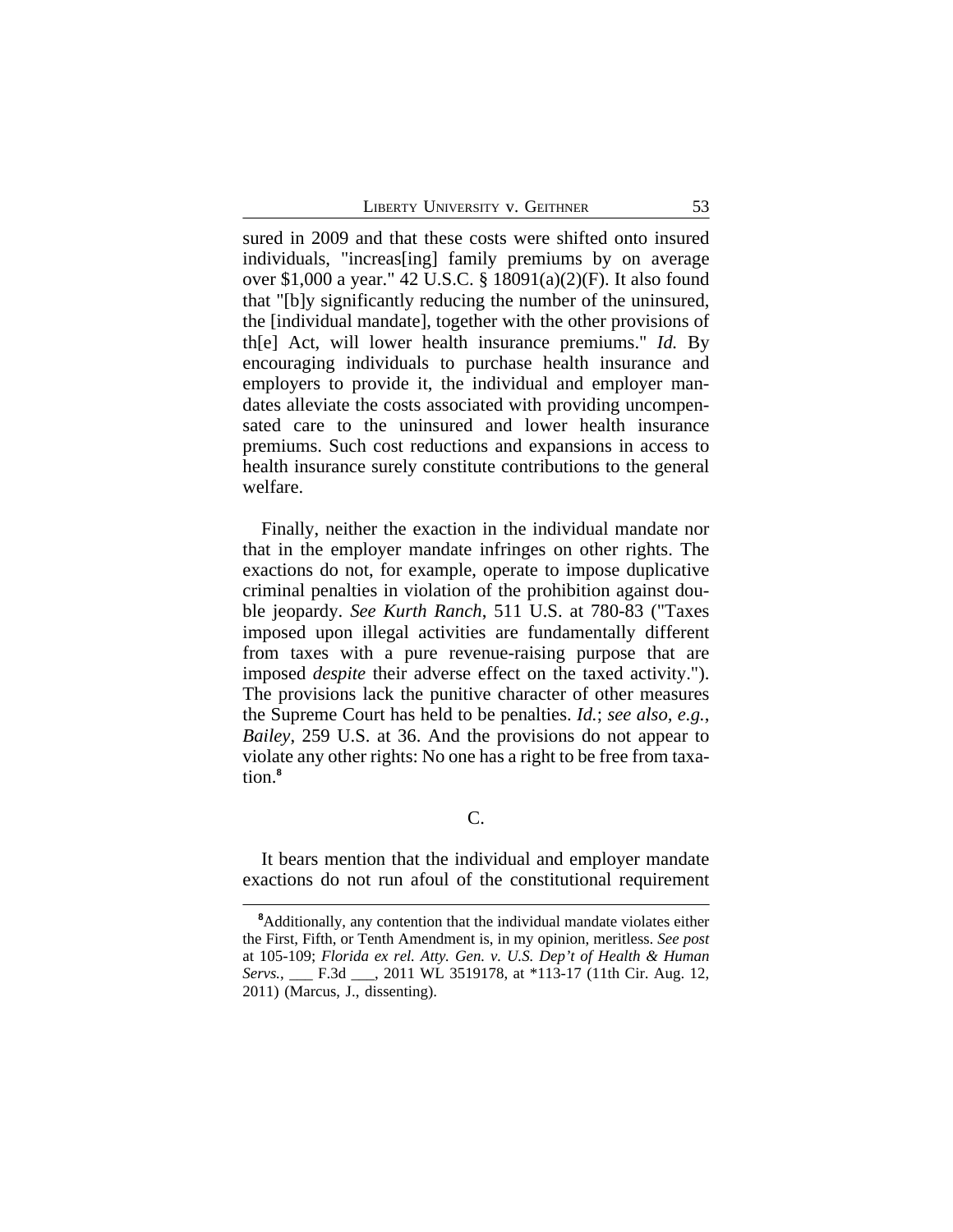that "[n]o Capitation, or other direct, Tax shall be laid, unless in Proportion to the Census or Enumeration herein before directed to be taken." U.S. Const. art. I, § 9, cl. 4. This clause has its origins in the Constitutional Convention's slavery debates. The Northern states consented to count a slave as three-fifths of a person for allocating representatives in Congress in exchange for a corresponding increase in the tax liability of Southern states. Brian Galle, *The Taxing Power, the Affordable Care Act, and the Limits of Constitutional Compromise*, 120 Yale L.J. Online 407, 414 (Apr. 5, 2011), http://yalelawjournal.org/2011/4/5/galle.html. Even at that time, the definition of "direct" tax was unclear. *Id.*; *Springer v. United States*, 102 U.S. 586, 596 (1880) ("It does not appear that an attempt was made by any one to define the exact meaning of the language employed.").

It is therefore understandable that the Supreme Court has demonstrated reluctance to strike a tax based solely on the direct/indirect distinction. *See Knowlton v. Moore*, 178 U.S. 41, 83 (1900) ("[I]t is no part of the duty of this court to lessen, impede, or obstruct the exercise of the taxing power by merely abstruse and subtle distinctions as to the particular nature of a specified tax, where such distinction rests more upon the differing theories of political economists than upon the practical nature of the tax itself." (*quoting Nicol v. Ames*, 173 U.S. 509, 515 (1899)). Indeed, the Supreme Court restricted the meaning of "direct" taxes to capitation, or head taxes, and taxes on the ownership of real property. *Springer*, 102 U.S. at 602; *Veazie Bank v. Fenno*, 75 U.S. (8 Wall.) 533, 544 (1869). Taxes on personal property have also been held to be direct. *Pollock v. Farmers' Loan & Trust Co.*, 158 U.S. 601, 637 (1895), *superseded on other grounds by constitutional amendment*, U.S. Const. amend. XVI, as recognized in *Brushaber*, 240 U.S. 1.

The Supreme Court has never struck down a federal tax as an unapportioned capitation tax. And the Supreme Court has repeatedly upheld a variety of federal taxes as indirect and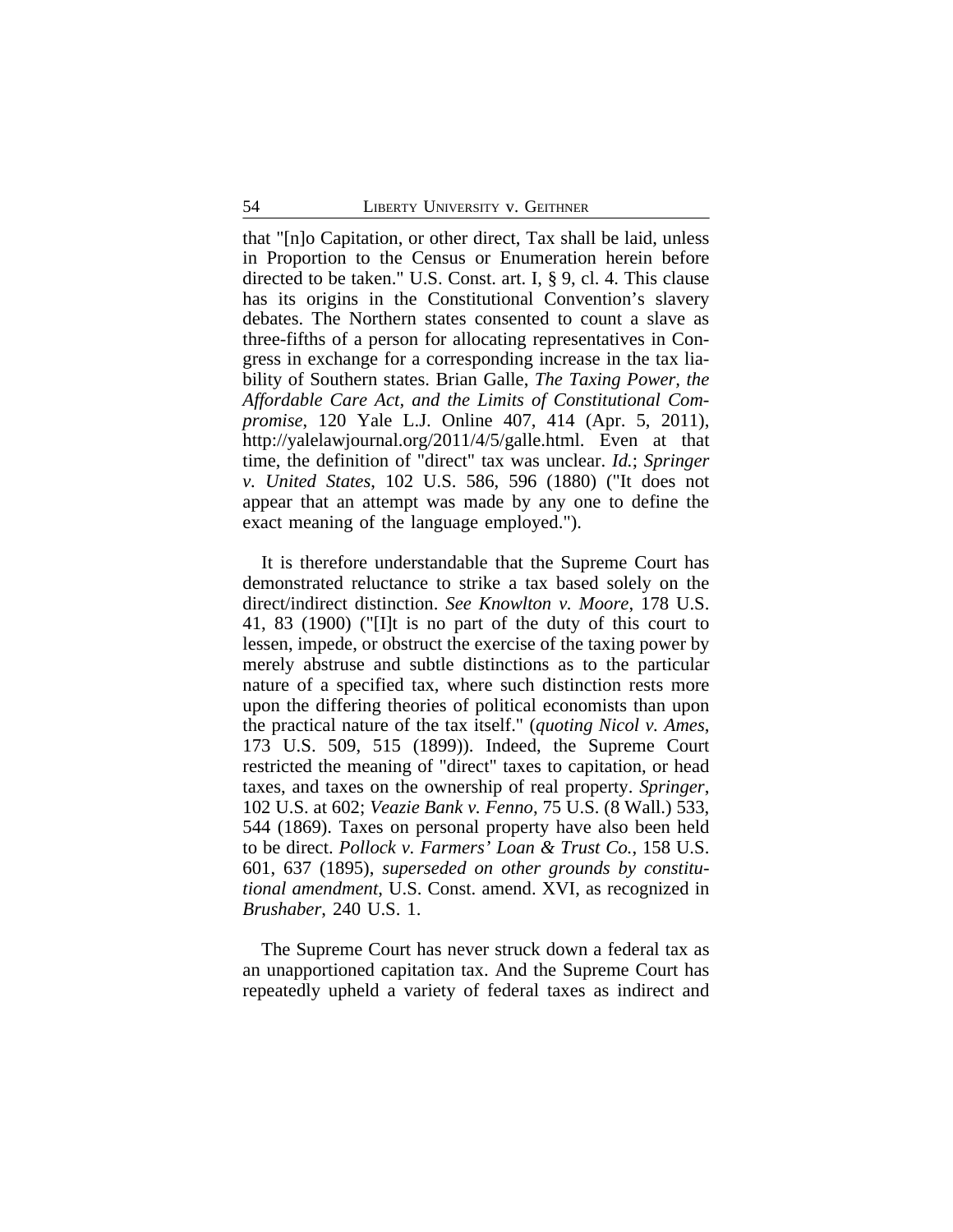therefore outside the apportionment requirement. *See Knowlton*, 178 U.S. at 83 (upholding a federal estate tax); *Bromley v. McCaughn*, 280 U.S. 124, 138 (1929) (upholding a federal gift tax); *United States v. Mfrs. Nat'l Bank of Detroit*, 363 U.S. 194, 199 (1960) (upholding a federal estate tax collected on an insurance policy). As the Supreme Court has explained, "[a] tax laid upon the happening of an event, as distinguished from its tangible fruits, is an indirect tax which Congress . . . undoubtedly may impose." *Tyler v. United States*, 281 U.S. 497, 502 (1930).

The individual and employer mandate exactions are not capitation taxes; nor are they direct taxes that must be apportioned. Far from being imposed without regard to circumstance, they will be imposed only upon taxpayers who can afford, but fail to maintain, health insurance, or upon employers who fail to provide adequate and affordable insurance. *See* 26 U.S.C. §§ 4980H, 5000A. As taxes "laid upon the happening of an event," the individual and employer mandate exactions are clearly indirect. *See Tyler*, 281 U.S. at 502. Nor are they property taxes, since they will not be assessed based on the ownership of property.

Indeed, the Supreme Court has so limited the application of the Direct Tax Clause that the Sixth Circuit concluded that it "relates solely to taxation generally for the purpose of revenue only, and not impositions made incidentally under the commerce clause exerted either directly or by delegation, as a means of constraining and regulating what may be considered by the Congress as pernicious or harmful to commerce." *Rodgers v. United States*, 138 F.2d 992, 995 (6th Cir. 1943). Since the individual and employer mandate exactions are neither capitation nor property taxes, the Direct Tax Clause is inapplicable, and the individual and employer mandate taxes stand.

### III.

In sum, I concur in Judge Motz's fine opinion holding that the AIA applies here. Our distinguished colleague vigorously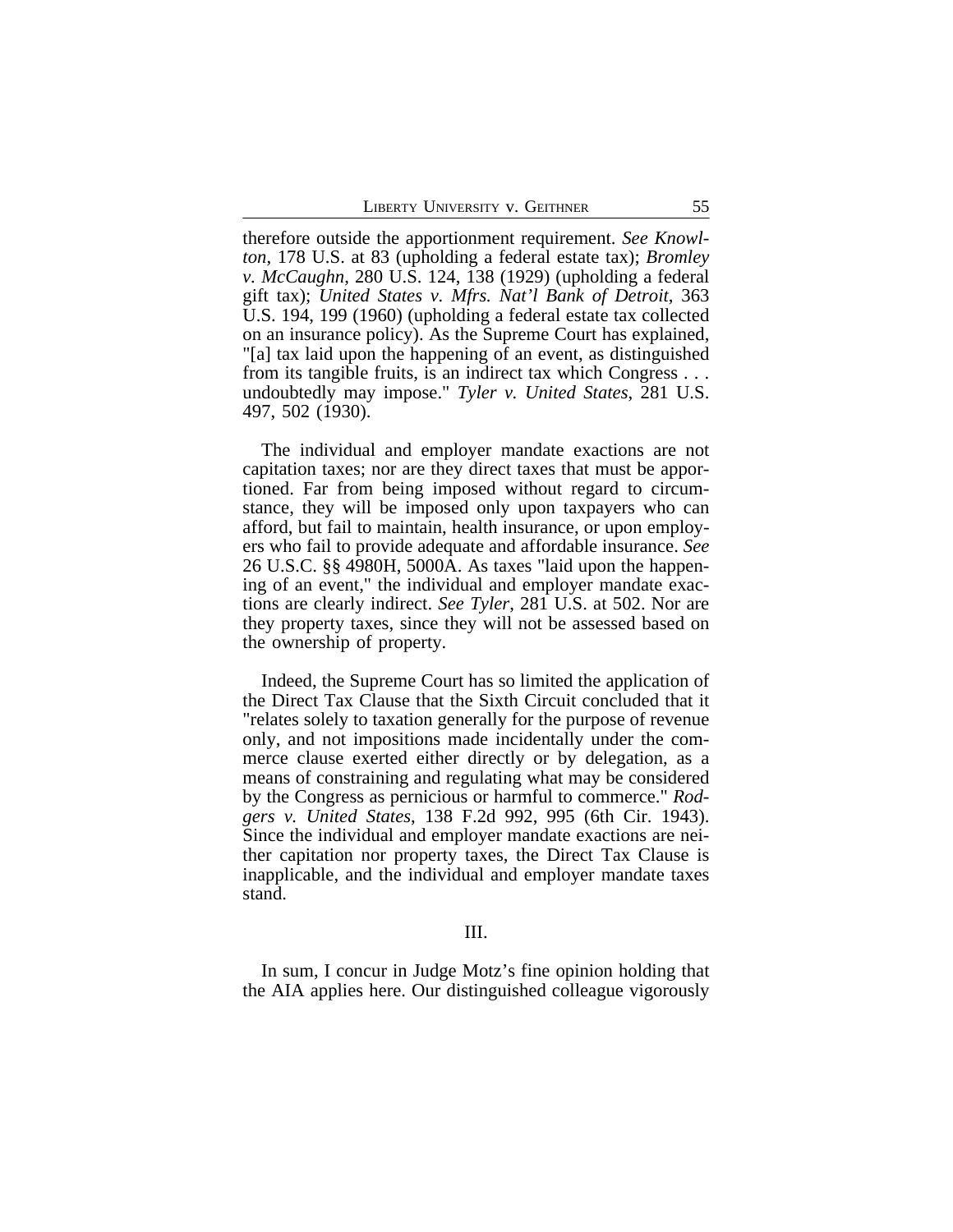dissents from our holding and presents a credible basis for upholding the constitutionality of the Affordable Care Act under the Commerce Clause. However, were I to rule on the merits, for the reasons given in this opinion, I would uphold the constitutionality of the Affordable Care Act on the basis that Congress had the authority to enact the individual and employer mandates, which operate as taxes, under its taxing power. Accordingly, I must agree with Judge Motz that the AIA bars this suit.

### DAVIS, Circuit Judge, dissenting:

Today we are asked to rule on the constitutionality of core provisions of the Patient Protection and Affordable Care Act. Appellants advance several arguments against the Act, chief among them their claim that Congress exceeded its power when it sought to require all individuals (with narrow exceptions) to obtain a certain minimum of health insurance coverage starting in 2014. 26 U.S.C. § 5000A. In particular, appellants urge that the Commerce Clause, which authorizes Congress "To regulate Commerce . . . among the several States," U.S. Const. art. I, § 8, cl. 3, allows only regulation of economic *activity*. Thus, they contend, Congress cannot regulate appellants' "decision not to purchase health insurance and to otherwise privately manage [their] own healthcare," which they characterize as "inactivity in commerce," Appellants' Br. 1. They also contend that upholding the Act under the Commerce Clause would "create an unconstitutional national police power that would threaten all aspects of American life," *id.* at 11, suggesting in particular that "Congress could require that people buy and consume broccoli at regular intervals" or that "everyone above a certain income threshold buy a General Motors automobile," Appellants' Reply Br. 9 (quoting *Florida ex rel. Bondi v. Dep't of Health and Human Servs.*, \_\_\_ F. Supp. 2d \_\_\_, \_\_\_, 2011 WL 285683, at \*24 (N.D. Fla. Jan. 31, 2011), *aff'd in part and rev'd in part sub nom. Florida v. U.S. Dept. of Health & Human Servs.,* F.3d \_\_\_, 2011 WL 3519178 (11th Cir. Aug. 12, 2011)).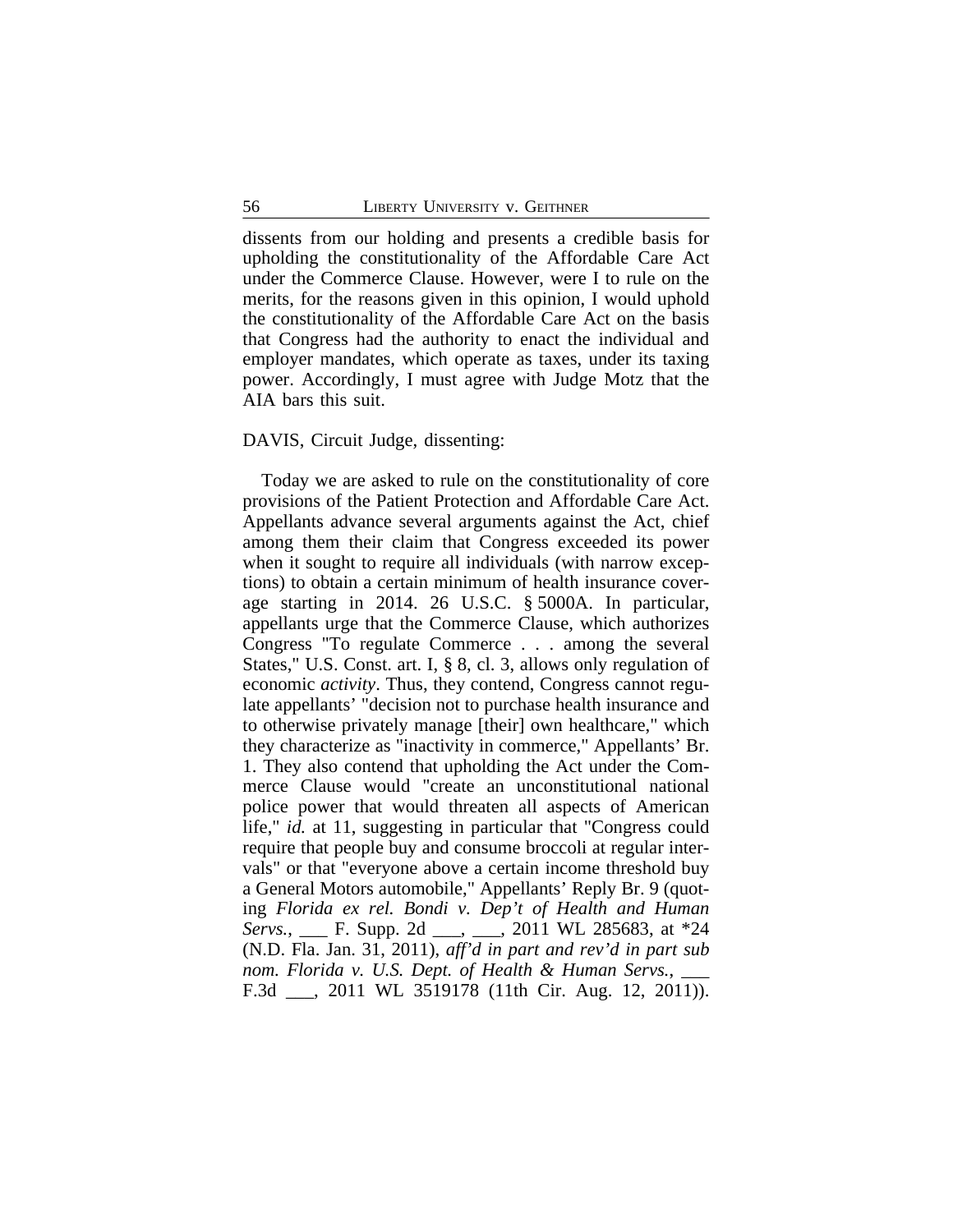Appellants bring a similar facial challenge to the Act's employer mandate, and they also assert Free Exercise, Establishment Clause, and Equal Protection claims against the Act.

My good colleagues in the majority hold that the Anti-Injunction Act strips us of jurisdiction in this case. For reasons I explain at length below, I disagree. As I reject the reasoning and the result of the majority's jurisdictional analysis, I am entitled to reach the merits of appellants' claims. Reaching the merits, I would hold that the challenged provisions of the Act are a proper exercise of Congress's authority under the Commerce Clause to regulate the interstate markets for health services and health insurance. I do not believe that constitutional review of the Act requires courts to decide whether the Commerce Clause discriminates between activity and inactivity. But even if I were to assume appellants were "inactive," I could not accept appellants' contention that a distinction between "activity" and "inactivity" is vital to Commerce Clause analysis. I would therefore affirm the district court's dismissal of appellants' suit.

Appellants raise two major concerns about upholding the Act: first, they believe that individual liberty is infringed when the federal government is permitted to regulate *involuntary* market participants; second, they fear that our liberty will be further eroded in the future, as a ruling sustaining the Act would permit Congress to establish arbitrary purchase mandates. Because I take these concerns very seriously, I explain at some length why the Act is a far more limited exercise of federal power than appellants fear.

#### I. Anti-Injunction Act

### A. My View

The majority concludes that the Anti-Injunction Act (AIA) applies to the challenged provisions of the Affordable Care Act, depriving us of subject-matter jurisdiction. Although the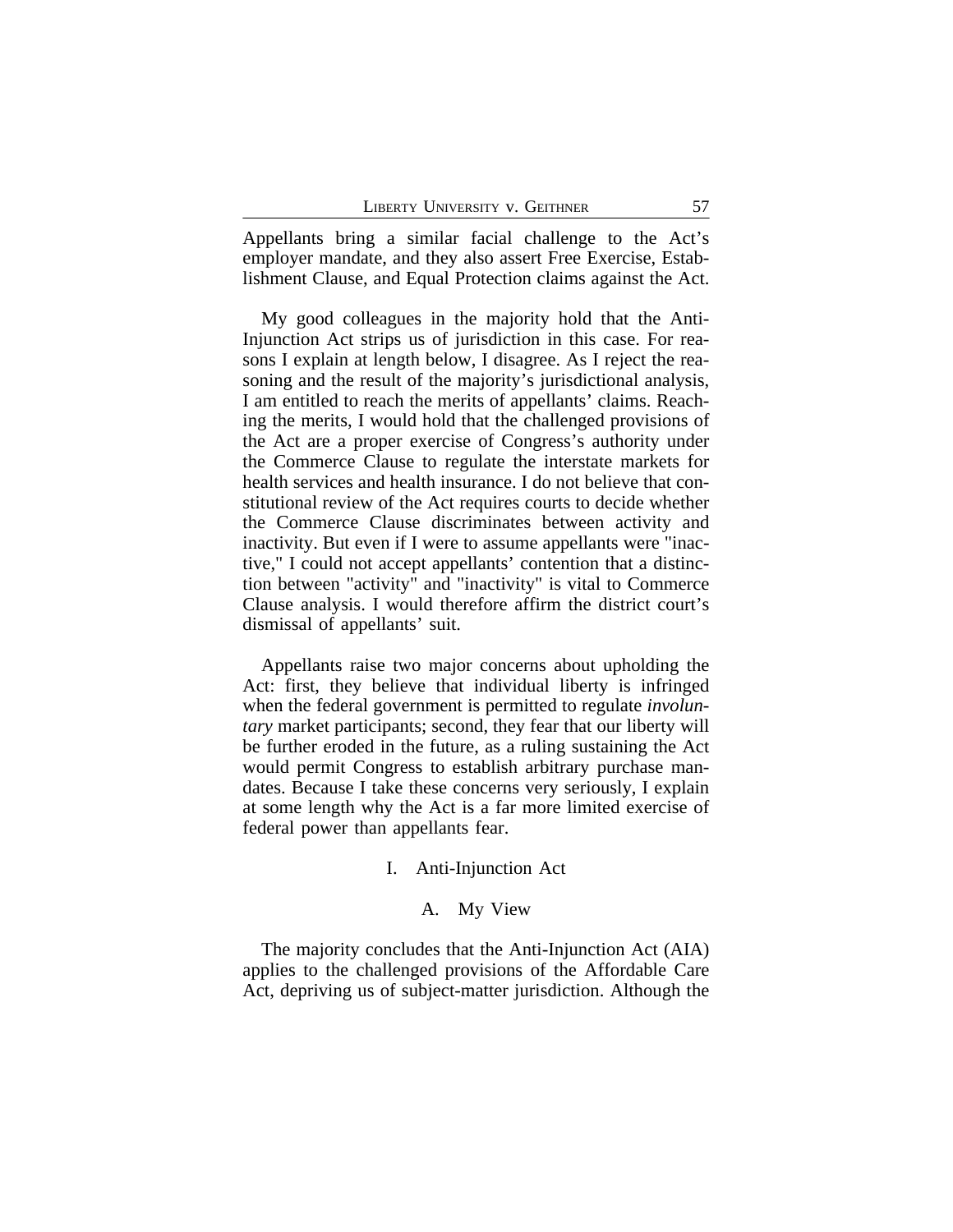parties argue that we have jurisdiction, "federal courts have an independent obligation to . . . raise and decide jurisdictional questions that the parties either overlook or elect not to press." *Henderson ex rel. Henderson v. Shinseki*, U.S.  $\ldots$ , 131 S. Ct. 1197, 1202 (2011).

Before today, nine federal judges had expressly considered the application of the Anti-Injunction Act, and all nine held it inapplicable to the Affordable Care Act's mandates. *See Thomas More Law Center v. Obama*, \_\_\_ F.3d \_\_\_, \_\_\_, 2011 WL 2556039, at \*6-\*8 (6th Cir. June 29, 2011); *Goudy-Bachman v. United States Dept. of Health & Human Servs.*, 764 F. Supp. 2d 684, 695-97 (M.D. Pa. 2011); *Liberty University, Inc. v. Geithner*, 753 F. Supp. 2d 611, 627-29 (W.D. Va. 2010); *United States Citizens Ass'n v. Sebelius*, 754 F. Supp. 2d 903, 909 (N.D. Ohio 2010); *Florida ex rel. McCollum v. United States Dept. of Health & Human Servs.*, 716 F. Supp. 2d 1120, 1130-44 (N.D. Fla. 2010); *Thomas More Law Center v. Obama*, 720 F. Supp. 2d 882, 890-91 (E.D. Mich. 2010); *Virginia ex rel. Cuccinelli v. Sebellius*, 702 F. Supp. 2d 598, 603-605 (E.D. Va. 2010). Although the two circuit courts that have considered challenges to the mandates have split, all six members of those panels agreed that the courts should reach the merits; only the Sixth Circuit panel thought it necessary to discuss the AIA. *Florida v. U.S. Dept. of Health & Human Servs.*, \_\_\_ F.3d \_\_\_, 2011 WL 3519178 (11th Cir. Aug. 12, 2011) (reaching the merits without raising the applicability of the AIA); *Thomas More Law Center*, \_\_\_ F.3d at  $\_\_\_\_$ , 2011 WL at  $*6-*8$  (expressly holding the AIA does not apply). For the following reasons, I agree with these judges and would hold that the AIA does not strip us of jurisdiction in this case.

The Anti-Injunction Act, originally enacted in 1867, directs that "no suit for the purpose of restraining the assessment or collection of any tax shall be maintained in any court by any person," certain enumerated exceptions aside. 26 U.S.C.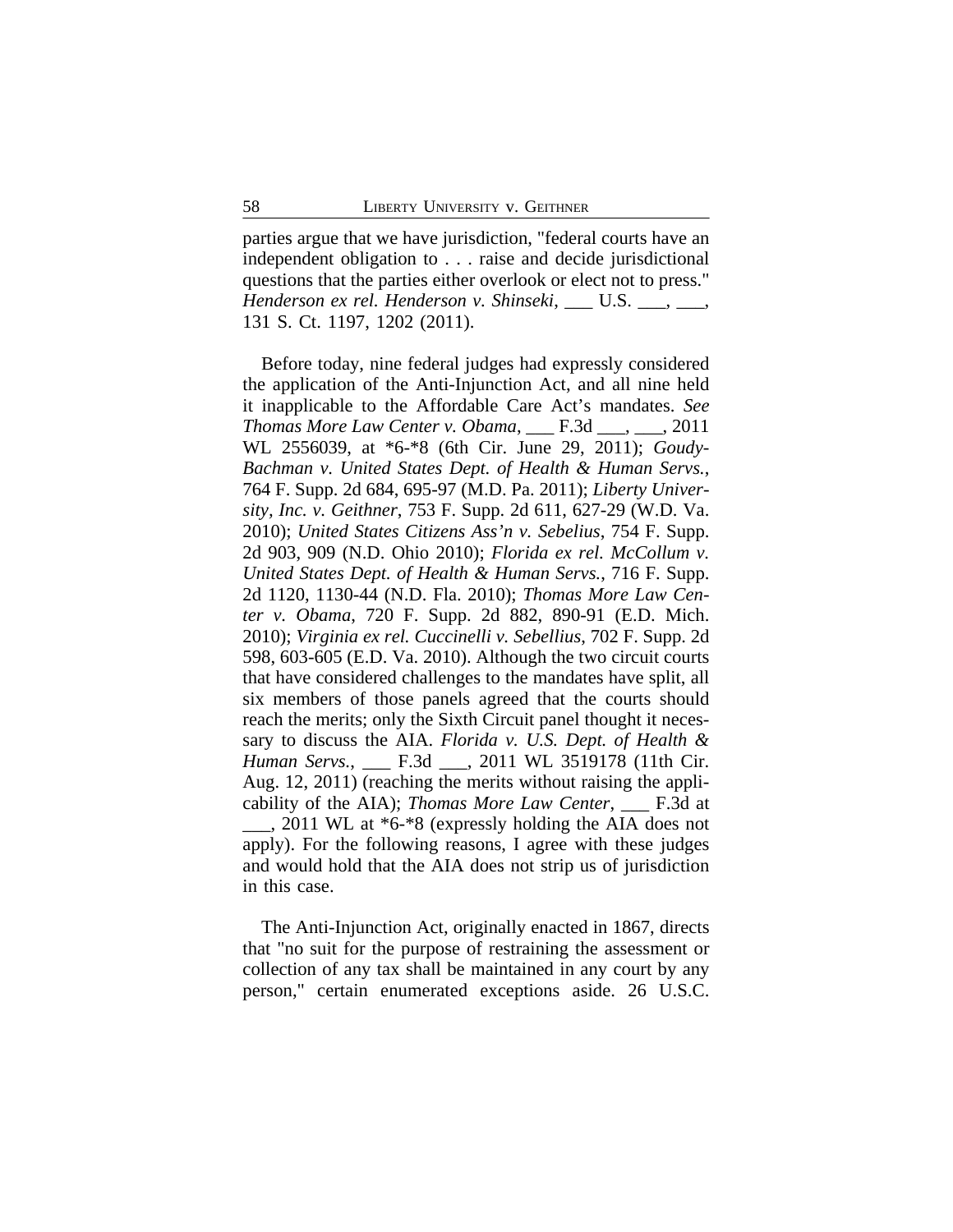§ 7421(a).<sup>1</sup> Thus, we have jurisdiction only if the penalty provisions attached to the challenged mandates do not constitute "tax[es]" for purposes of the AIA.**<sup>2</sup>**

The Sixth Circuit recently held that the individual mandate's penalty provision was not a "tax" within the meaning of the AIA. *Thomas More Law Center*, \_\_\_ F.3d at \_\_\_, 2011 WL at  $*6-*8$ . Its reasoning is straightforward: Congress spoke only of "tax[es]" in the Anti-Injunction Act, while it deemed the amount owed by those in violation of the individual mandate a "penalty." *See id.* at \*7; *compare* 26 U.S.C. § 7421(a) *with id.* § 5000A(b), (c), (e), (g). And Congress did not simply use the term "penalty" in passing: Congress refers to the exaction no fewer than seventeen times in the relevant provision, and each time Congress calls it a "penalty."

In fact, Congress considered earlier versions of the individual mandate that clearly characterized the exaction as a "tax" and referred to it as such more than a dozen times. *See* H.R. 3962, § 501, 111th Cong. (2009) ("impos[ing] a tax" in section entitled "Tax on individuals without acceptable health care coverage," and repeatedly referring to this exaction as a "tax"); H.R. 3200, § 401, 111th Cong. (2009) (same); S. 1796, § 1301, 111th Cong. (2009) ("impos[ing] a tax" in section

**<sup>2</sup>**This question of statutory interpretation is wholly distinct from the *constitutional* question concerning Congress's power under the Taxing and Spending Clause, U.S. Const. art. I, § 8, cl. 1, to enact these mandates. Because I would hold the Act constitutional under the Commerce Clause, I need not and do not reach the latter issue.

**<sup>1</sup>**Although appellants also requested declaratory relief, the Declaratory Judgment Act "enlarged the range of remedies available in the federal courts but did not extend their jurisdiction." *Skelly Oil Co. v. Phillips Petroleum Co.*, 339 U.S. 667, 671 (1950); *In re Leckie Smokeless Coal Co.*, 99 F.3d 573, 582 (4th Cir. 1996). In any case, the Declaratory Judgment Act expressly excludes claims "with respect to Federal taxes." 28 U.S.C. § 2201(a). The Supreme Court has held this exclusion to be "at least as broad as the Anti-Injunction Act." *Bob Jones Univ. v. Simon*, 416 U.S. 725, 732 n.7 (1974).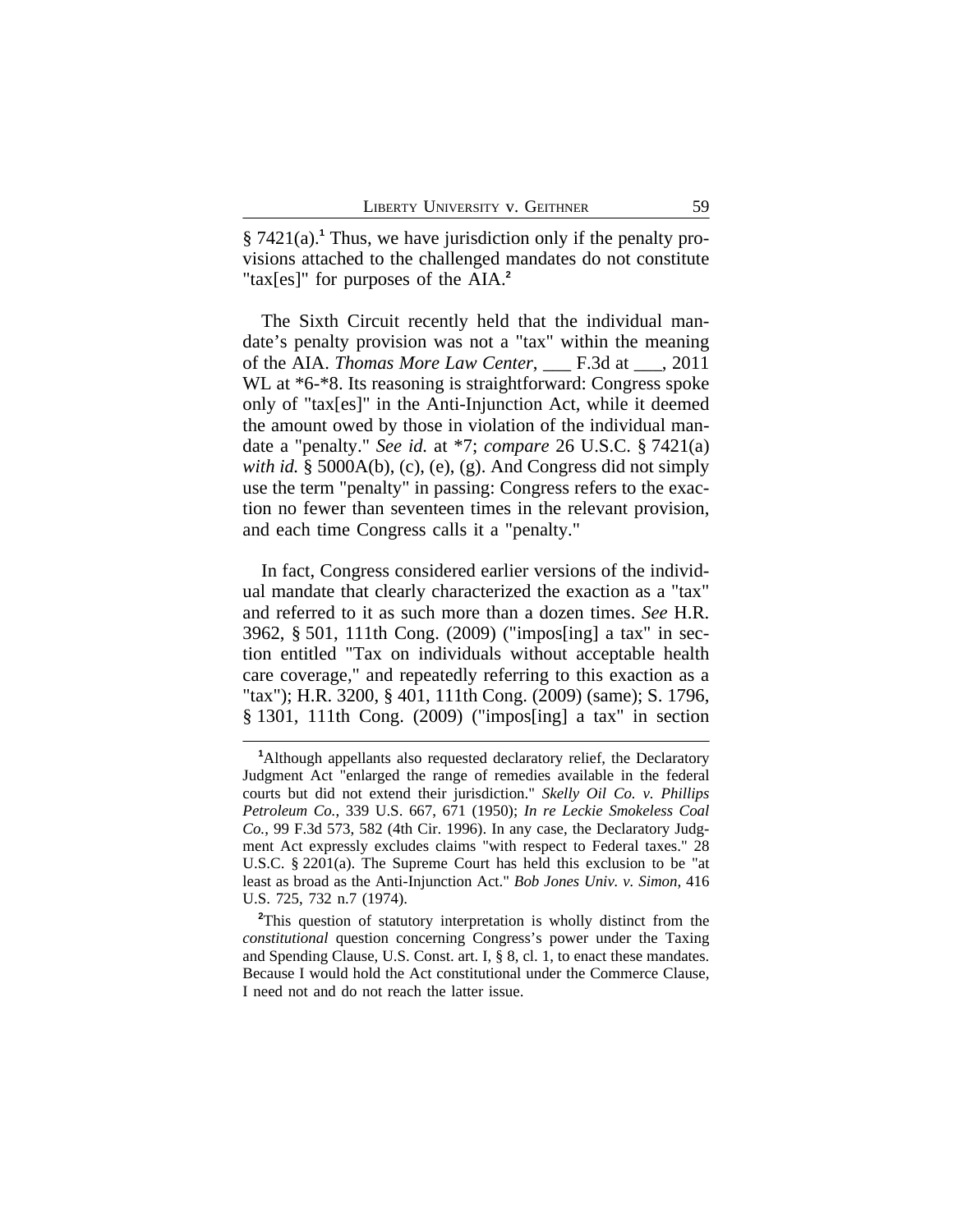entitled "Excise tax on individuals without essential health benefits coverage," and repeatedly referring to exaction as a "tax"). Congress deliberately deleted all of these references to a "tax" in the final version of the Act and instead designated the exaction a "penalty." As the Supreme Court noted in *INS v. Cardoza-Fonseca*, "[f]ew principles of statutory construction are more compelling than the proposition that Congress does not intend *sub silentio* to enact statutory language that it has earlier discarded in favor of other language." 480 U.S. 421, 442-43 (1987). Thus, it seems odd for the majority to ignore Congress's deliberate drafting decision to call the exaction a "penalty" rather than a "tax."

When Congress has wished "penalties" to be treated as "taxes," it has said so expressly. In Subchapter A of Chapter 68 of the Internal Revenue Code, Congress directed that "any reference in this title [Title 26 of the United States Code (the Internal Revenue Code)] to 'tax' imposed by this title shall be deemed also to refer to the additions to the tax, additional amounts, and penalties provided by this chapter." *Id.* § 6665(a)(1). Likewise, in Subchapter B of that chapter, Congress instructed that "any reference in this title to 'tax' imposed by this title shall be deemed also to refer to the penalties and liabilities provided by this subchapter." *Id.* § 6671(a). Yet, Congress chose to place the individual mandate and its "penalty" provisions not in Chapter 68 but in Chapter 48, which contains no such instructions. Though Congress did provide that this penalty "be assessed and collected in the same manner as an assessable penalty under subchapter B of chapter 68," and Chapter 68 "penalties" are treated as "taxes," the term "assessment and collection like a tax" does not imply that the penalty should be treated as a tax for any and all other purposes. *Id.* § 5000A(g)(1). As the Sixth Circuit recently observed, "Congress said one thing in sections  $665(a)(2)$  and  $6671(a)$ , and something else in section 5000A, and we should respect the difference." *Thomas More*, 2011 WL at \*7.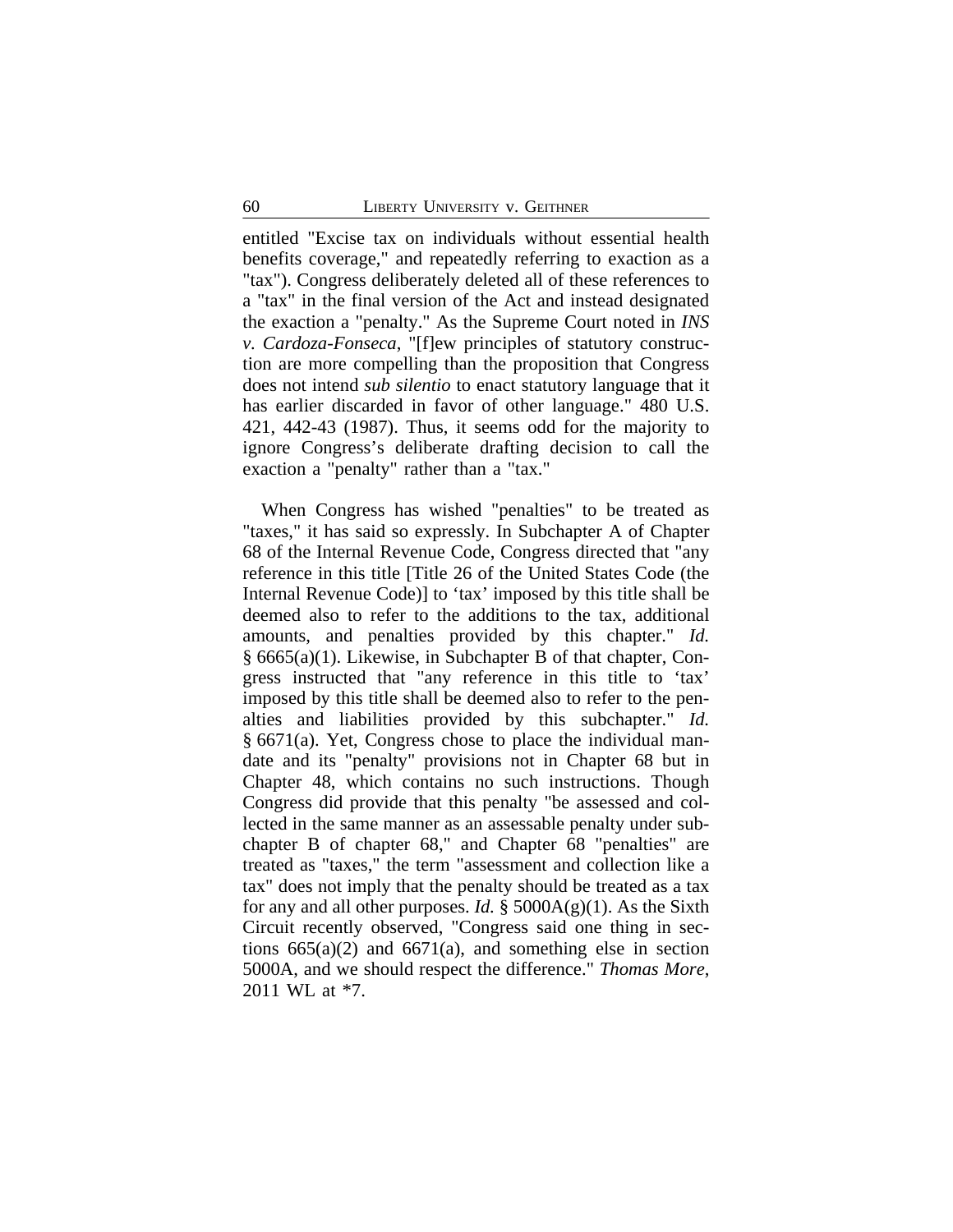"Where, as here, resolution of federal law turns on a statute and the intention of Congress, we look first to the statutory language and then to the legislative history if the statutory language is unclear." *Blum v. Stenson*, 465 U.S. 886, 896 (1984). Courts look to legislative history first to see whether it indicates that Congress intended a particular result and then, if not, to find evidence of the purposes of the statute. *Cf. Dolan v. United States Postal Service*, 546 U.S. 481, 486 (2006) ("Interpretation of a word or phrase depends upon reading the whole statutory text, considering the purpose and context of the statute . . . ."). Even if the statutory text were unclear here, legislative history indicates that the AIA should not apply.

Legislative history of the Affordable Care Act reveals that Congress never considered application of the Anti-Injunction Act. Nowhere in the Act's voluminous legislative history can I find a single reference to the AIA. And when members of Congress discussed the inevitable judicial review of the Affordable Care Act, no one appears to have contemplated that the AIA might bar such review for the five years, postenactment, that would have to elapse before a tax refund suit could be brought.

Looking, then, to legislative purpose, it appears that immediate judicial review of the individual mandate would do little to frustrate the aims of the AIA. The Anti-Injunction Act was intended to "protect[ ] the expeditious collection of revenue." *South Carolina v. Regan*, 465 U.S. 367, 376 (1984). Revenue from the individual mandate's penalty provision will not be assessed and collected until the year after the mandate becomes operative—2015. Judicial review of the mandate in 2011 most assuredly will not frustrate "the expeditious collection of revenue" four years later. I also note that Congress forbid the Internal Revenue Service from employing its primary enforcement mechanisms to collect this penalty: the IRS may not seek the institution of criminal prosecutions by the Justice Department or impose a lien or levy on an individual's prop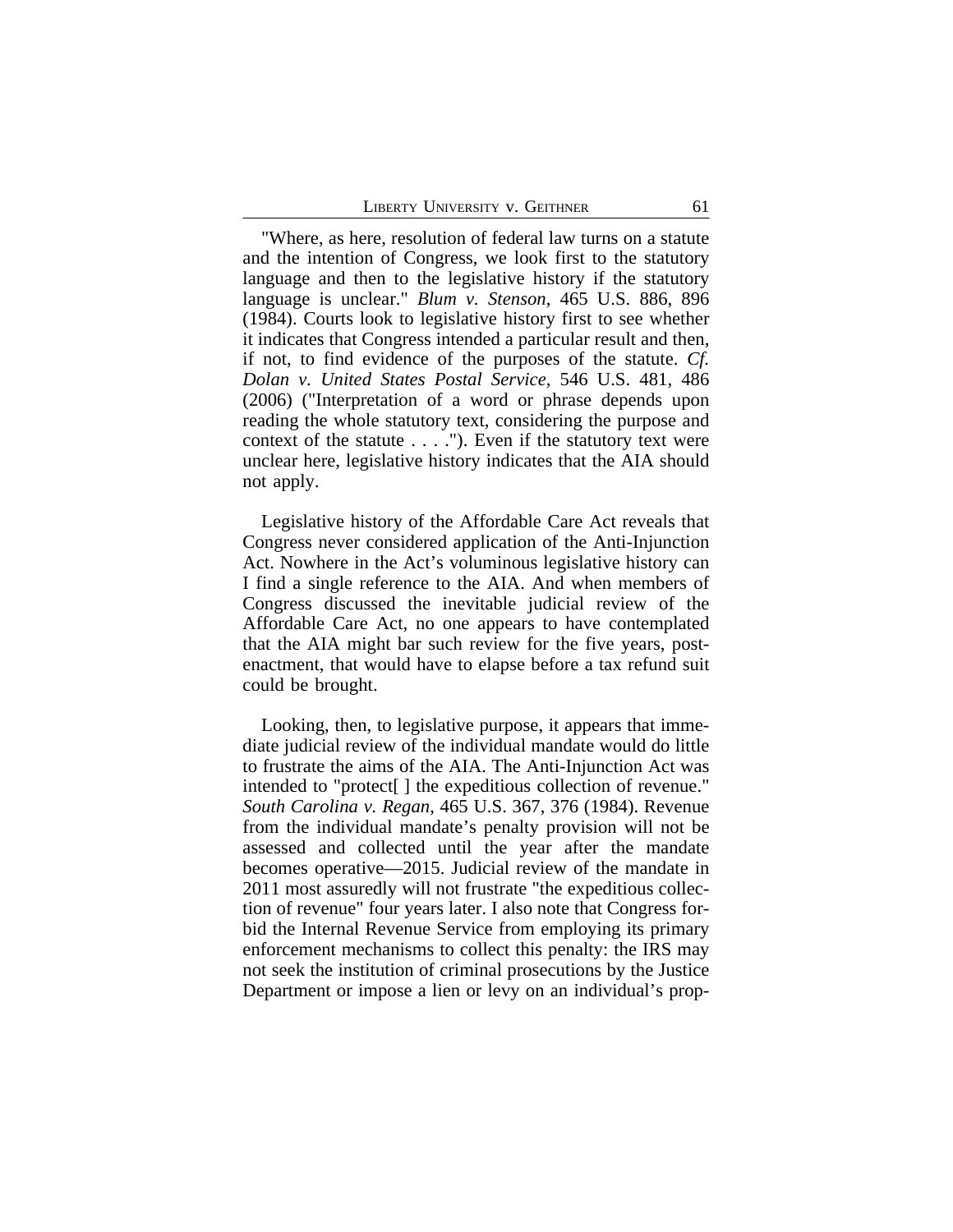erty for failure to pay the penalty. 26 U.S.C.  $\S$  5000A(g)(2). This indicates that Congress had scant concern for "the expeditious collection of revenue" from the penalty provision.

A failure to provide immediate judicial review in reliance on a rather strained construction of the AIA, on the other hand, might undermine the core purpose of the Affordable Care Act. In the absence of a conclusive ruling from the federal courts, some individuals may well decide for themselves that the Act is unconstitutional and thus can be ignored. In the case of an ordinary tax this would simply result in some lost revenue and the costs of tax prosecutions; here, it would push the nation farther from Congress's goal of attaining nearuniversal health insurance coverage. And, as leaving the constitutionality of the Act unsettled would seem likely to create uncertainty in the health insurance and health care industries, which might depress these major sectors of the economy, it seems that application of the AIA would be at cross-purposes with the Act's reforms. Thus, I believe that there is ample reason for me to conclude that Congress had no design that the Anti-Injunction Act might apply to the individual mandate's penalty provisions.

The question of our jurisdiction over appellants' challenge to the analogous penalty attached to the employer mandate presents a closer question. That exaction is termed "an assessable payment" in the provision that imposes it, but it is then twice referred to as a "tax" in later, qualifying provisions. *Compare Id.* § 4980H(a) *with id.* § 4980H(b)(2), (c)(7). "The . . . ambiguity of statutory language is determined by reference to the language itself, the specific context in which that language is used, and the broader context of the statute as a whole." *Robinson v. Shell Oil Co.*, 519 U.S. 337, 341 (1997). Given these mixed references, and mindful of the Supreme Court's warning in *United States v. Am. Trucking Ass'ns*, 310 U.S. 534, 542 (1940), that "[t]o take a few words from their context and with them thus isolated to attempt to determine their meaning, certainly would not contribute greatly to the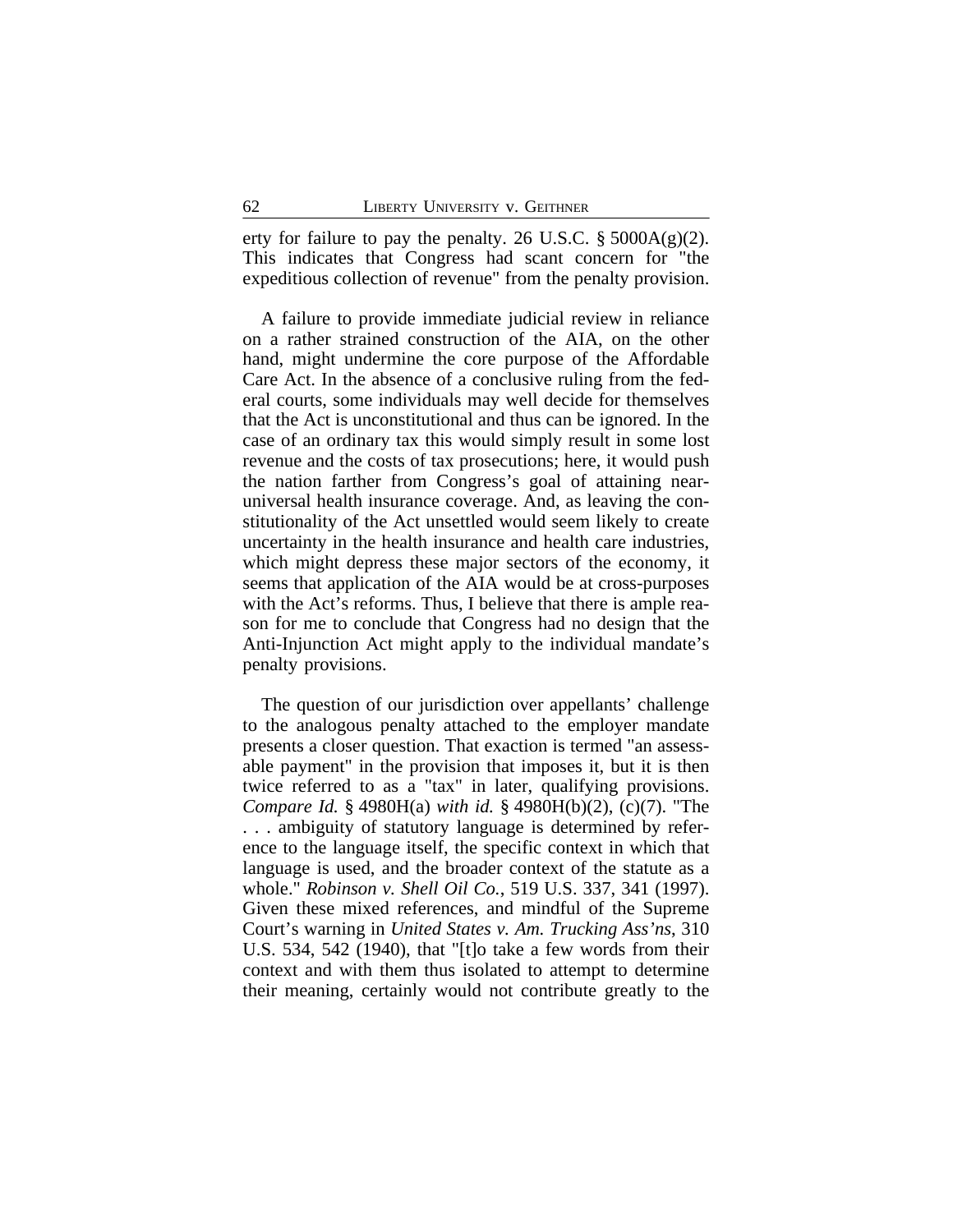discovery of the purpose of the draftsmen of a statute," I find the text of the employer mandate provision ambiguous on the application of the Anti-Injunction Act.

Thus, I would again look to legislative history and Congressional purpose. *Cf. SEC v. C.M. Joiner Leasing Corp.*, 320 U.S. 344, 350-51 (1943) (Jackson, J.) (explaining that our canons of statutory construction "long have been subordinated to the doctrine that courts will construe the details of an act in conformity with its dominating general purpose, will read text in the light of context and will interpret the text so far as the meaning of the words fairly permits so as to carry out in particular cases the generally expressed legislative policy"). For the reasons stated above, I would hold that Congress did not intend the Anti-Injunction Act to block timely judicial review of the employer mandate provisions. Accordingly, I would hold that we have jurisdiction to consider all of appellants' claims.

## B. Majority's View

The majority's contrary conclusion relies on two arguments, neither of which I find convincing. First, the majority contends that "the Supreme Court has repeatedly instructed that congressional labels have little bearing on whether an exaction qualified as a 'tax' for statutory purposes" and that "the Court has specifically found an exaction's label immaterial to the applicability of the AIA," displacing the ordinary methods of statutory interpretation with a functional analysis of the challenged exactions. *Ante* pp. 25-26. Thus, in the majority's view, "it is simply irrelevant what the 2010 Congress would have thought about the AIA; all that matters is whether the 2010 Congress imposed a tax." *Ante* p. 36. Second, the majority asserts that "[t]he Supreme Court has concluded that the AIA uses the term 'tax' in its broadest possible sense" and thus that this functional analysis sweeps quite broadly: the majority holds that "the AIA prohibits a preenforcement challenge to any exaction that is made under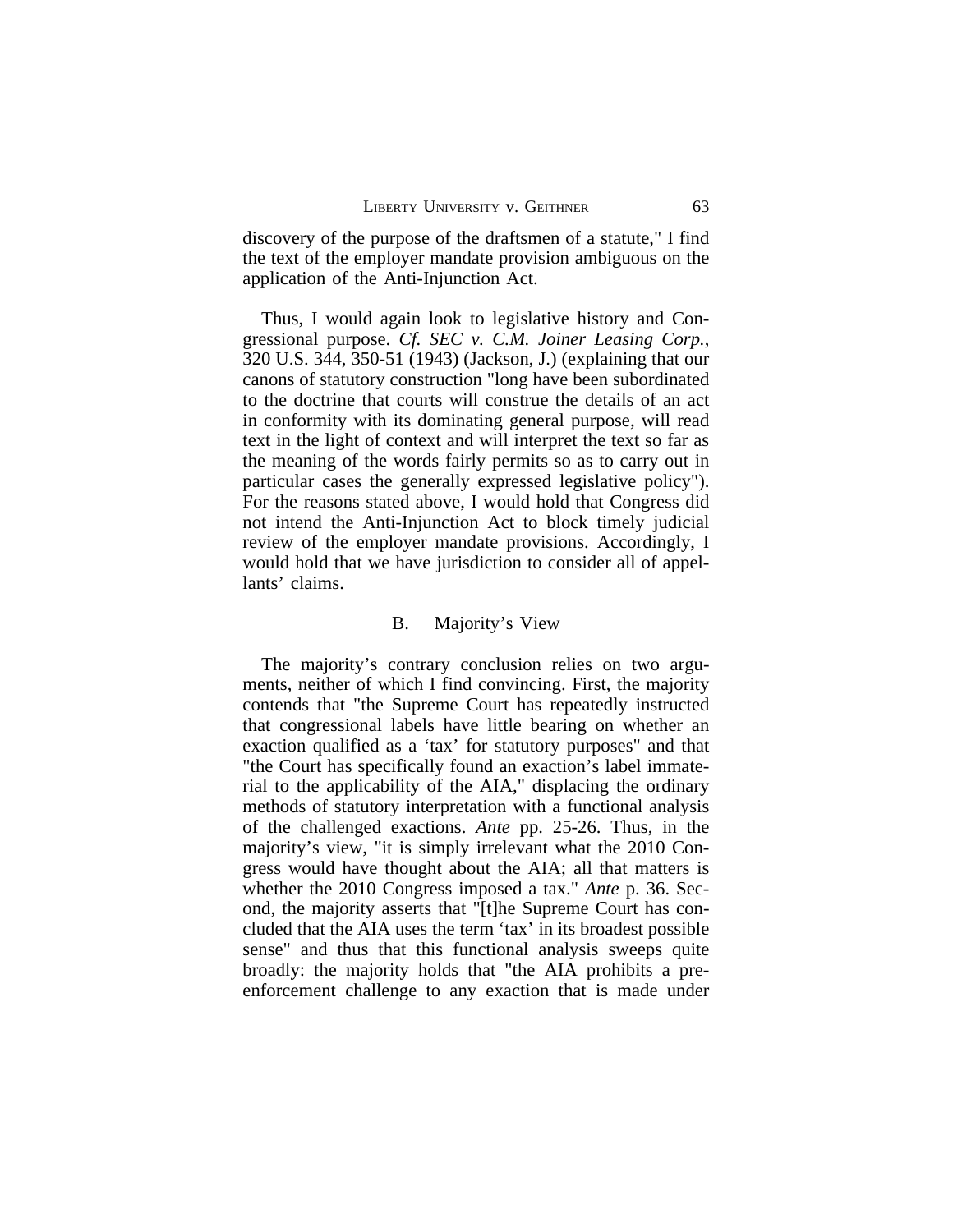color of their offices by revenue officers charged with the general authority to assess and collect the revenue." *Ante* p. 22 (internal quotation marks and braces omitted).

1.

The majority's functional approach hinges on its interpretation of two Supreme Court cases from 1922: *Bailey v. George*, 259 U.S. 16 (1922), and *Lipke v. Lederer*, 259 U.S. 557 (1922). I read these cases differently from the manner in which the majority reads them. Because the majority's view of *George* and *Lipke* brings these cases into conflict, I believe my approach, which harmonizes them, is preferable.

The majority asserts that in *Lipke* "the Court . . . specifically found an exaction's label immaterial to the applicability of the AIA." *Ante* p. 26. The *Lipke* Court held that "[t]he mere use of the word 'tax' in an act primarily designed to define and suppress crime is *not enough* to show that *within the true intendment of the term* a tax was laid." 259 U.S. at 561 (emphases added). That is, "[t]he mere use of the word 'tax'" in a criminal statute—particularly where, as in the statute at issue in *Lipke*, the word "tax" is immediately followed by the word "penalty"—is not dispositive of Congress's "true inten[t]" regarding application of the AIA. *Id.* This is an ordinary exercise in statutory interpretation, not an instruction from the Court to disregard Congressional designations as "immaterial to the applicability of the AIA." *Ante* p. 26.

The Court did go on to examine the function of the exaction, noting that "[w]hen by its very nature the imposition is a penalty, it must be so regarded," but it did *not* do so in the course of an ordinary application of the AIA. *Lipke*, 259 U.S. at 561. Rather, it is clear that the Court considered the function of the exaction because that function (as a criminal penalty) was relevant to the Court's due process concerns. It was to resolve this constitutional problem, *not* simply to construe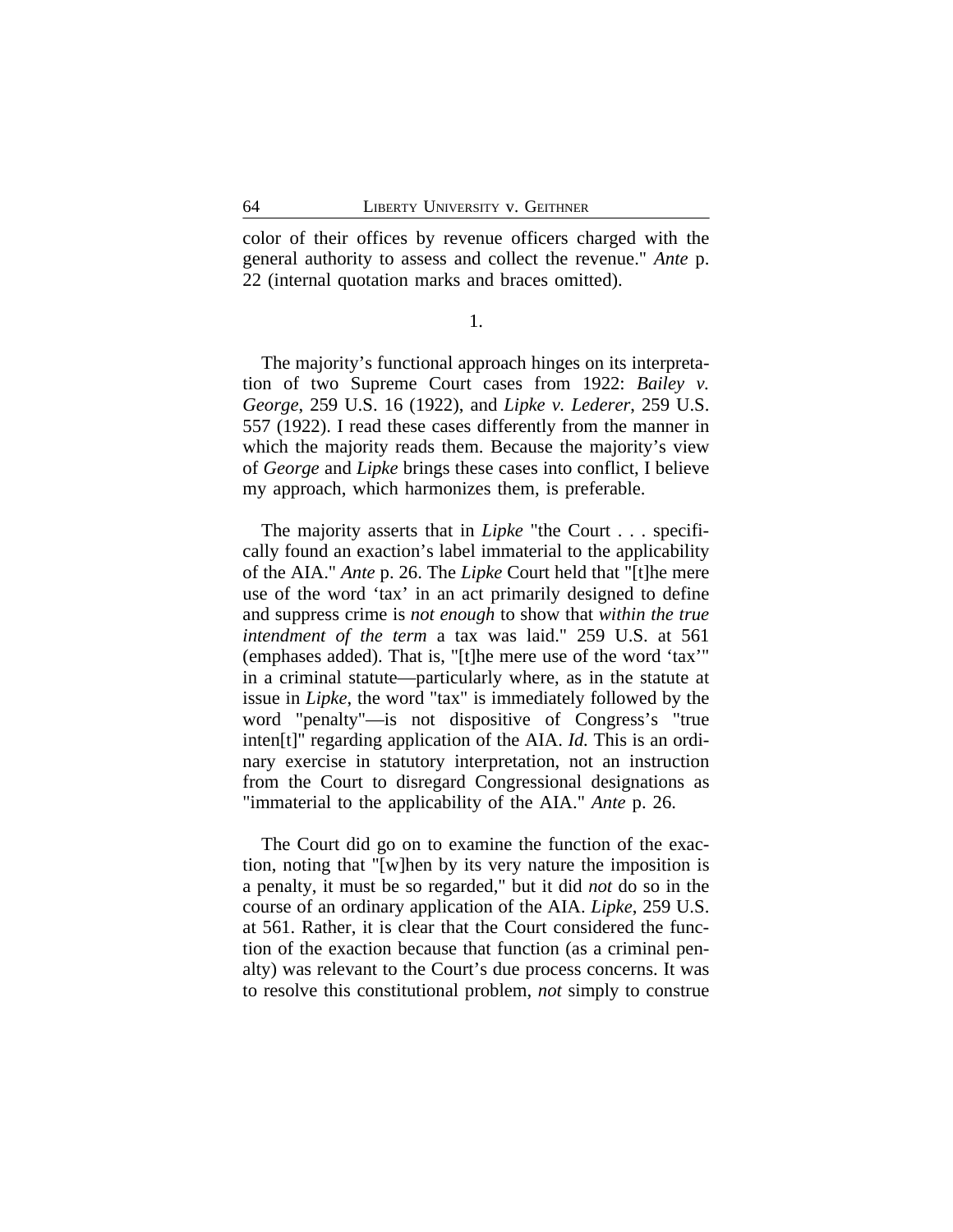the word "taxes" in the AIA, that the Court looked to the exaction's function.

Thus, the Court reasoned,

Before collection of taxes levied by statutes enacted in plain pursuance of the taxing power can be enforced, the taxpayer must be given fair opportunity for hearing; this is essential to due process of law. And certainly we cannot conclude, *in the absence of language admitting of no other construction*, that Congress intended that penalties for crime should be enforced through the secret findings and summary action of executive officers. The guaranties of due process of law and trial by jury are not to be forgotten or disregarded.

*Id.* at 562 (emphasis added). This passage strongly indicates that the Court was applying the canon of constitutional avoidance, construing the exaction at issue together with the AIA so as not to run afoul of due process. *Cf. South Carolina v. Regan*, 465 U.S. 367, 398-400 (1984) (O'Connor, J., concurring in the judgment) (relying on doctrine of constitutional avoidance to interpret the AIA not to apply to original jurisdiction of the Supreme Court). The functional analysis was required by the Court's constitutional concerns, as due process is triggered when the penalty is criminal, whatever its designation by Congress. As the AIA was simply being interpreted to accord with the *constitutional* mandate of due process—which binds Congress and thus of course requires that we look beyond Congressional labels to the nature and function of the exaction—*Lipke* did not establish a new methodology for construing "taxes" under the AIA. Instead, it recognized that the term "taxes" in the AIA is flexible, like nearly all statutory language, and may admit to alternative constructions. And it affirmed that a court's goal when applying the AIA, like any other statute, is to do so in accord with the "true intendment" of Congress. *Id.* at 561.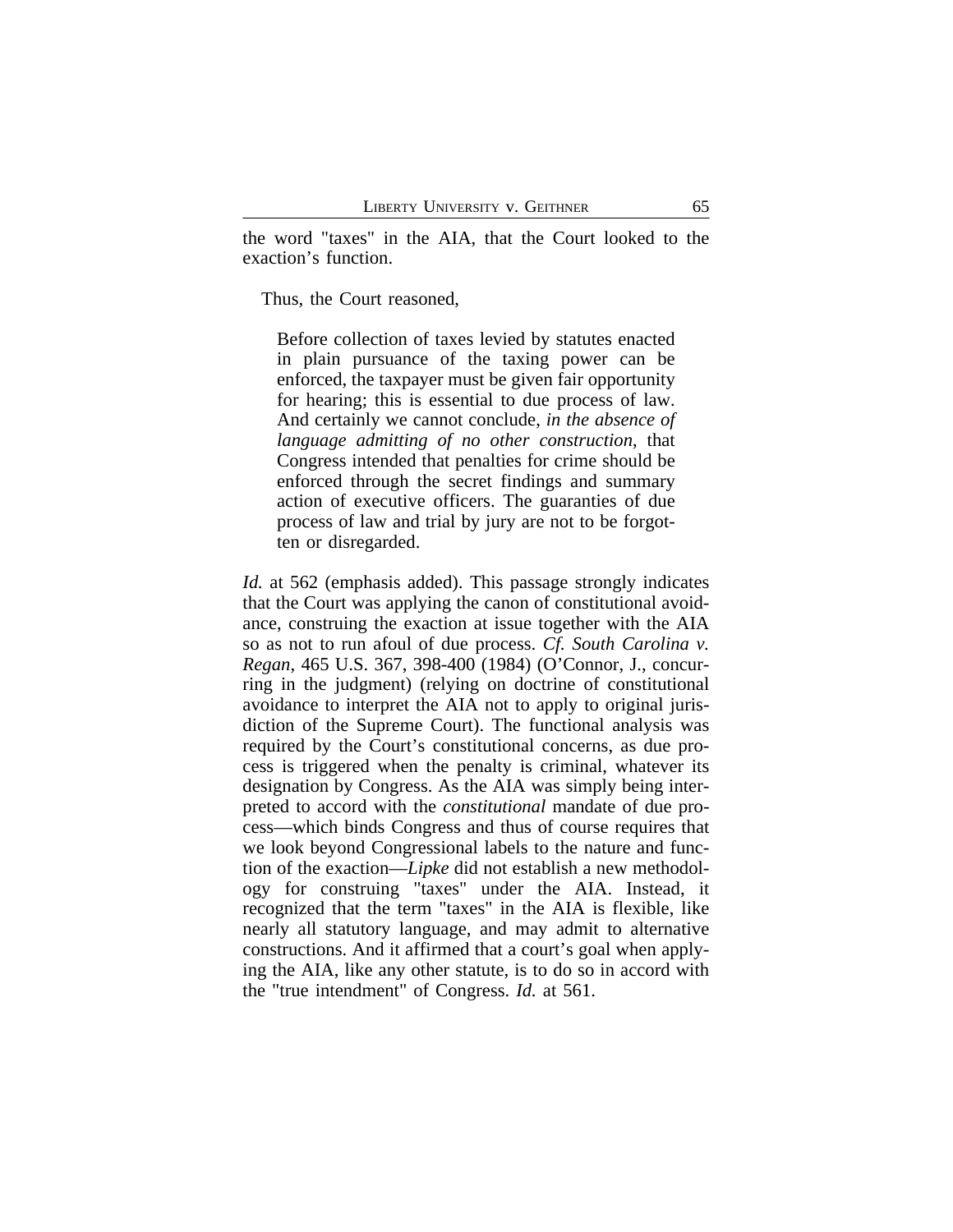This reading of *Lipke* harmonizes it with the two *Bailey* cases. As the majority explains, the Supreme Court considered a tax refund suit in *Bailey v. Drexel Furniture Co.* and held the Child Labor Tax Law unconstitutional as a "penalty" rather than a "tax." 259 U.S. 20, 38-39 (1922). The same day, in *Bailey v. George*, the Court dismissed, pursuant to the AIA (§ 3224, precursor to the modern AIA), a pre-collection suit alleging the Child Labor Tax Law was unconstitutional. 259 U.S. 16 (1922). The *George* Court's reasoning is extremely brief (in a one-page opinion): "The averment that a taxing statute is unconstitutional does not take this case out of [the AIA]." *Id.* at 20. The question, of course, is *why* the statute, though an unconstitutional exercise of the taxing power per *Drexel Furniture*, is still "a taxing statute" for purposes of the AIA.

My answer is the more straightforward one: it constitutes a "taxing statute" for purposes of the AIA because it *purported* to be a taxing statute and appeared to be one on its face—that is, because it was designated as a taxing statute by Congress. *See Drexel Furniture*, 259 U.S. at 34 (noting exaction was called "Tax on Employment of Child Labor," part of "An act to provide revenue . . ."). Thus, the Court provided no explanation because it relied on the most obvious reason for deeming the statute at issue a "taxing statute." The majority disagrees, arguing that "the Court *never mentioned* the statutory label" in *George* and that "it [does not] seem plausible that the Court implicitly relied on that label, given that it had never before and has never since found an exaction's label controlling for statutory purposes." *Ante* p. 27.

Under the majority's approach, the *George* Court must have conducted a functional analysis of the exaction and determined that it qualified as a tax. Yet this supposed functional analysis appears nowhere in the opinion. It is difficult to believe that the Court would not bother to specify any criteria for determining when an exaction is functionally a tax, given that the Court had just held the statute *not* to qualify as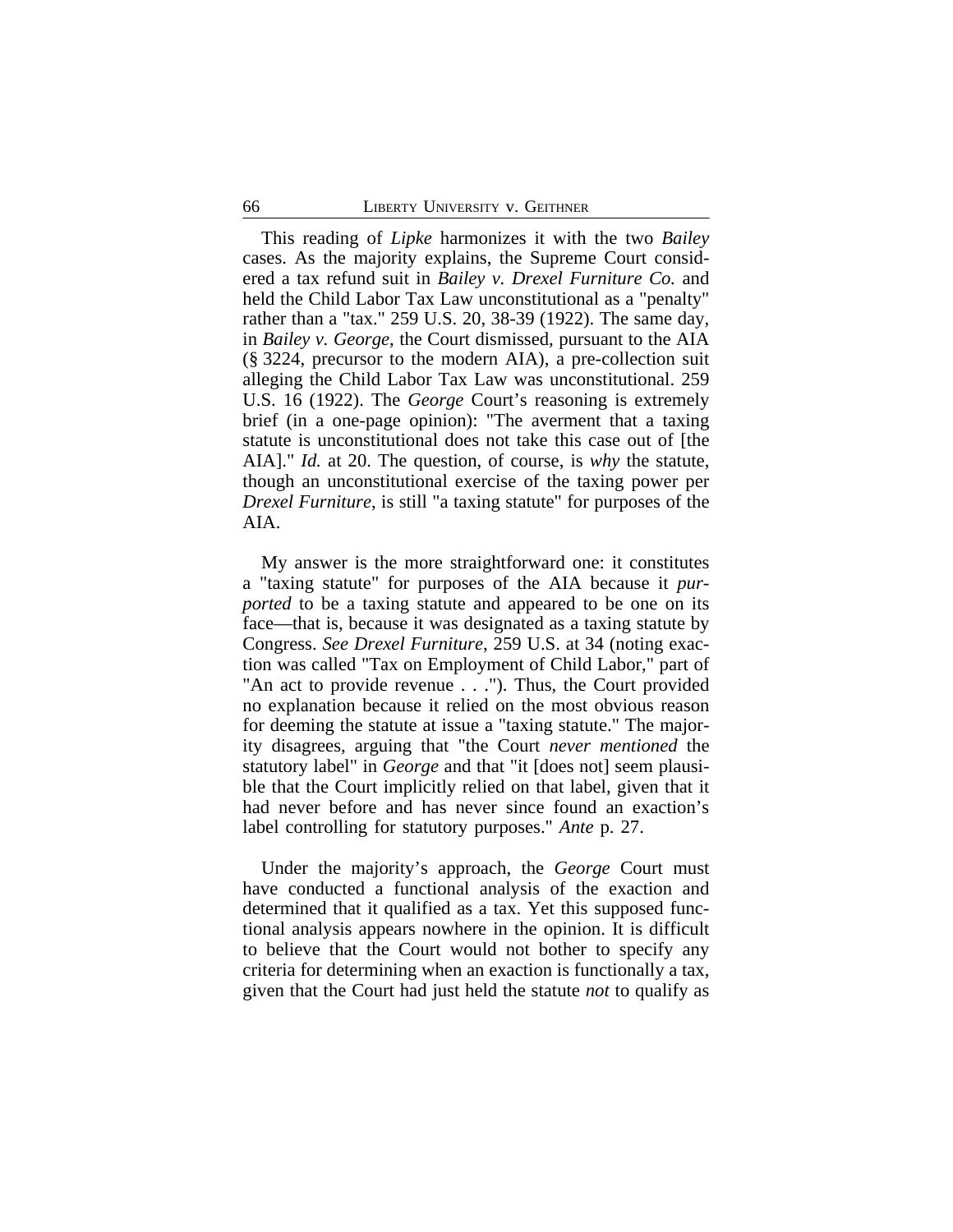a tax for constitutional purposes in *Drexel Furniture*. If the *George* Court were relying on anything beyond the face of the statute, surely the Court would have provided some explanation of why the enactment qualified as a tax under the AIA but not under the Taxing and Spending Clause.

More troubling still, the majority's reading of *George* brings it into conflict with *Lipke*. Under the majority's approach, the Court in *George* must have simply recognized that "the AIA . . . [reaches] any exaction that is made under color of their offices by revenue officers charged with the general authority to assess and collect the revenue." *Ante* 22 (internal quotation marks and braces omitted). But these criteria fail to distinguish the "penalty" in *Lipke*, which was held to be *outside* the AIA. The "penalty" in *Lipke* also met the majority's criteria: the National Prohibition Act simply doubled taxes already assessed and collected by the Commissioner, 41 Stat. 305, 317-18 (1919), which were laid down in the Revenue Act of 1918 "on all distilled spirits," and were "to be paid by the distiller or importer when withdrawn, and collected under the provisions of existing law," 40 Stat. 1057, 1105, Title VI — Tax on Beverages,  $\S 600(a)$ . That the Court found the exaction tantamount to a criminal penalty does not change this.**<sup>3</sup>** Thus, by the majority's understanding of the

<sup>&</sup>lt;sup>3</sup>The majority attempts to sidestep this conflict, nicely arguing that the Act "did not authorize the collector to make an assessment under his general revenue authority" because "it converted him into a federal prosecutor." *Ante* p. 28-29. But the constitutional failings of the Act does not change the fact that the Commissioner would be collecting the challenged tax "under his general revenue authority." The Act did not provide any separate mechanism for the assessment and collection of this tax, or even expressly assign those duties to the Commissioner; it simply stated that "a tax shall be assessed . . . and collected . . . in double the amount now provided by law" from those illegally manufacturing or selling alcohol. Thus, the Commissioner could only perform such assessments and collections under the "general revenue authority" granted by the Internal Revenue Code. 41 Stat. at 318. That such assessments violated due process does not change the fact that the revenue officers doing the assessment would be acting "under color of their offices." *Ante* p. 22 (internal quotation marks omitted).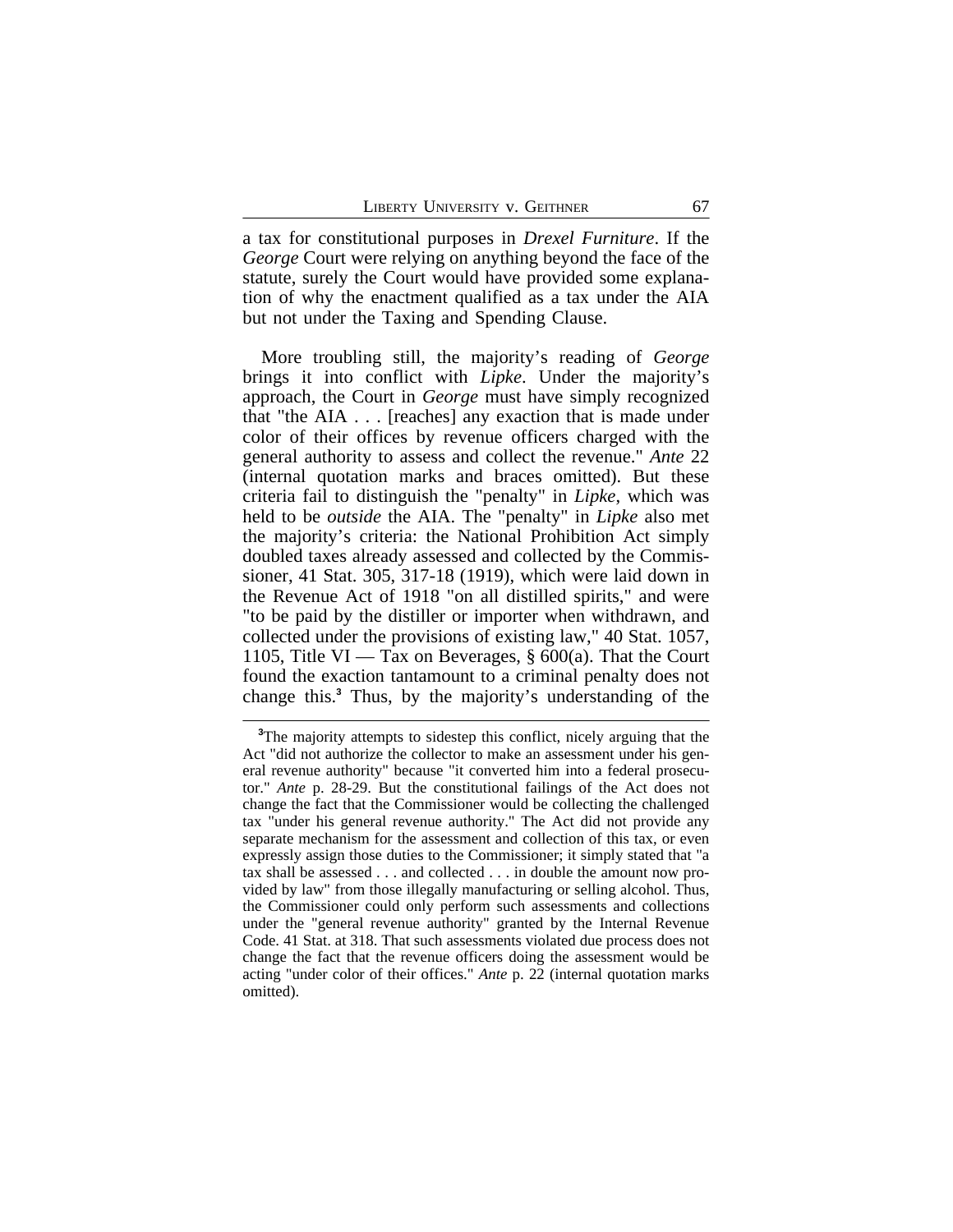AIA, there should have been *no room* for constitutional avoidance, and the Court in *Lipke* should have held the AIA applicable and refused jurisdiction.**<sup>4</sup>**

The majority seems to recognize that *Lipke* may appear problematic, but it contends that it is not. It argues that "*Lipke* held only that when Congress converts the tax assessment process into a vehicle for *criminal* prosecution, the Due Process Clause prohibits courts from applying the AIA." *Ante* p. 29. That was the core holding of *Lipke*, yes, but the question is whether the Court's construction of the AIA *in reaching that holding* accords with the majority's rigid interpretative regime constructed ninety years later.**<sup>5</sup>** Under the majority's proposed construction, the term "tax" in the AIA reaches *all* exactions which the Commissioner is empowered to collect. *Ante* pp. 22-23. Yet, the *Lipke* Court held that the AIA did *not* reach such an exaction. Though the majority would prefer that *Lipke* "create[d] only a narrow constitutional limitation" to the AIA, *ante* p. 29, the Court's holding is simply *not* framed as creating an exception to the AIA. Rather, the Court explained that it "constru[ed]" the term "tax" in the AIA (in accord with "Congress['s] inten[t]") and held that it was not so broad. 229 U.S. at 561-62. The majority's view of the AIA, and its corresponding interpretation of these cases, inescapably places *George* and *Lipke* in conflict.

My reading of these cases, which is fully consistent with my approach to the AIA, harmonizes them. Under my view

**<sup>4</sup>**This was the view of the dissenting opinion in *Lipke*, which relied on *George*. *See Lipke*, 259 U.S. at 563 (Brandeis, J., dissenting) ("The relief should therefore be denied, whatever the construction of section 35, tit. 2, of the Volstead Act, and even if it be deemed unconstitutional. *Compare Bailey v. George*, 259 U. S. 16, 42 Sup. Ct. 419, 66 L. Ed. 816, decided May 15, 1922.").

**<sup>5</sup>** Indeed, the rigidity of the majority's approach prompts a reminder that we confront here the court's statutory jurisdiction, not its Article III jurisdiction. Congress grants, and Congress restricts, as it chooses, the statutory jurisdiction of the lower federal courts.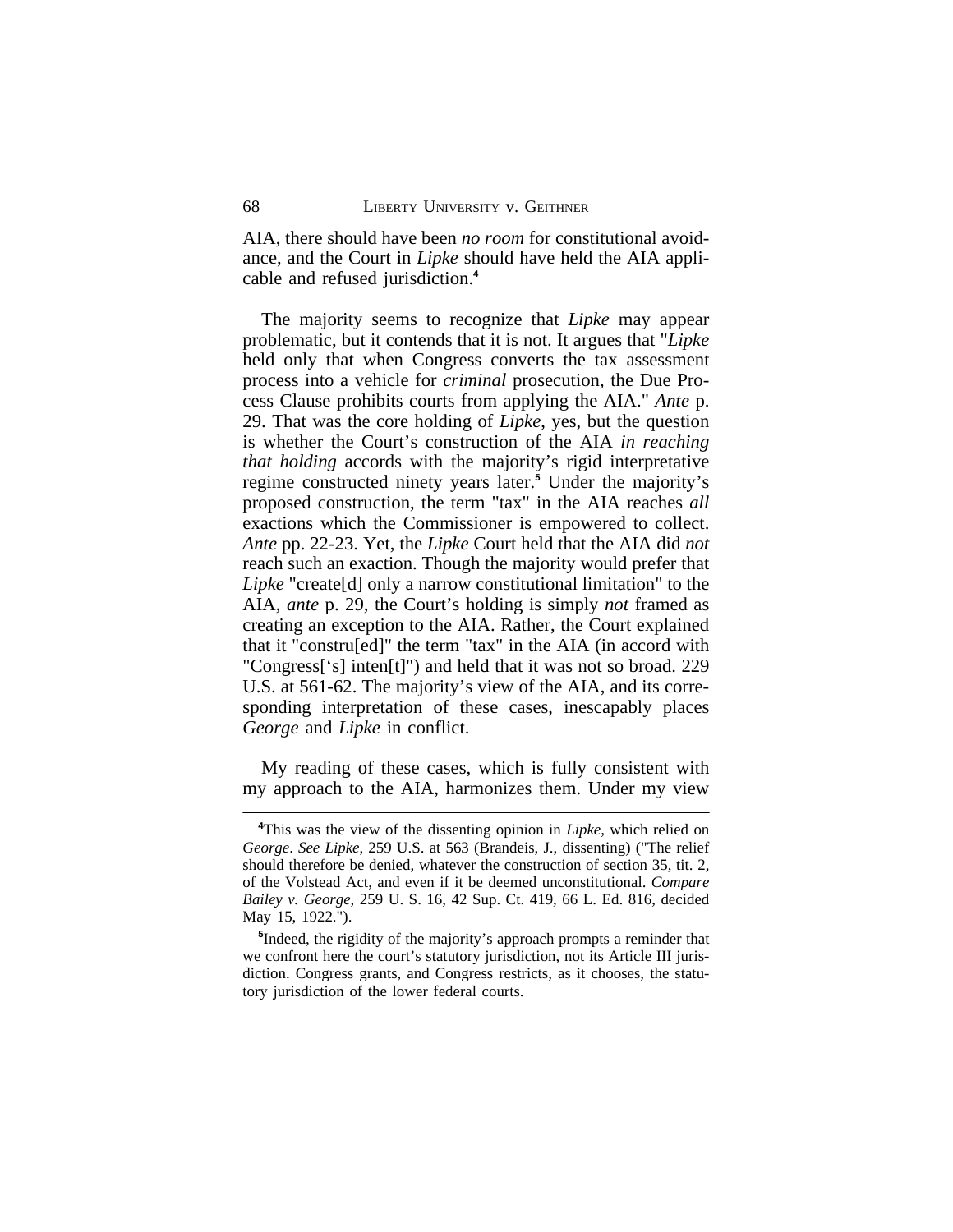of *Lipke*, the AIA's "taxes" is recognized to be, like any statutory language, a flexible term that must be interpreted in accord with Congressional intent and, when applicable, bounding constitutional mandates. In many cases, Congress's decision to designate something a "tax" will prove dispositive—indeed, the designation did so in *Bailey v. George*. *Lipke* simply reflects the recognition that Congress's use of the word "tax" in an otherwise non-tax provision (followed closely by the word "penalty") does not invariably *mandate* that the AIA be applied—constitutional concerns can override congressional designations. This is fully in accord with my view of the AIA and its relation to subsequent enactments, particularly an expansive programmatic enactment such as the ACA that would alter the fabric of many layers of American life.**<sup>6</sup>**

The majority cites several other cases for the proposition that we are to ignore Congressional designations when applying the AIA, instead asking only whether an exaction is intrinsically a tax according to its "nature and character." *Ante* p. 25 (quoting *Helwig v. United States*, 188 U.S. 605, 613 (1903)). I will briefly discuss two of them.

*Helwig v. United States*, for instance, concerned the interaction of a statute that imposed "a further sum" when importers declared a value more than 10% lower than customs' subsequent appraisal and a statute that gave federal district courts exclusive jurisdiction over "penalties" and "forfeitures." The passage the majority excerpted from is quite instructive:

**<sup>6</sup>** In this regard, Justice O'Connor nicely captured the essential purpose of the AIA when she declared: "The AIA 'depriv[es] courts of jurisdiction to resolve abstract tax controversies . . . .'" *South Carolina v. Regan*, 465 U.S. 367, 386 (1984) (O'Connor, J., concurring in the judgment); *and see id.* at 392 ("the Act generally precludes judicial resolution of all abstract tax controversies . . ."). The essential issues presented in this case are about as far from "abstract tax controversies" as one can get.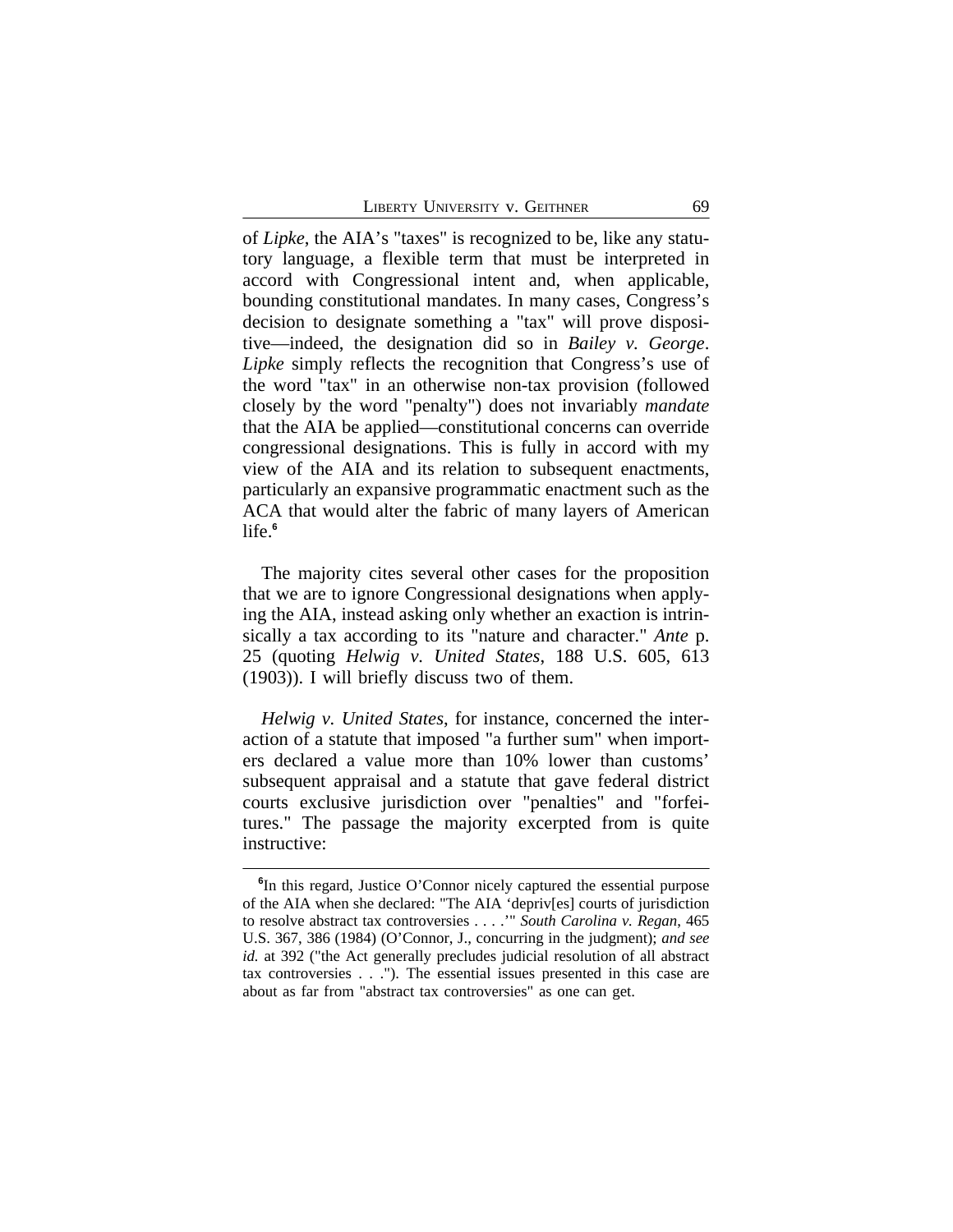Although the statute . . . terms the money demanded as "a further sum," and does not describe it as a penalty, still the use of those words does not change the nature and character of the enactment. Congress may enact that such a provision shall not be considered as a penalty or in the nature of one, with reference to the further action of the officers of the government, or with reference to the distribution of the moneys thus paid, or with reference to its effect upon the individual, *and it is the duty of the court to be governed by such statutory direction*, but the intrinsic nature of the provision remains, and, *in the absence of any declaration by Congress affecting the manner in which the provision shall be treated*, courts must decide the matter in accordance with their views of the nature of the act.

188 U.S. 605, 612-13 (emphases added). Thus, the Court emphasized that it looked to "the nature and character of the enactment" *only* "in the absence of any declaration by Congress" giving direction to the court. Far from supporting the majority's claim that "[t]he Supreme Court has repeatedly instructed that congressional labels have little bearing on whether an exaction qualifies as a 'tax' for statutory purposes," *Helwig* indicates that Congressional labels that *direct the court* may of course be dispositive. Terming an exaction "a further sum" did not help the Court determine whether or not that sum was a "penalty"; but Congress's expressly considering calling an exaction a "tax" and then deleting the dozens of references to a "tax" and instead designating it a "penalty" (as Congress did in the course of its enactment of the ACA) *does* help courts determine whether Congress wished us to view the exaction as a "tax" for purposes of the AIA.**<sup>7</sup>** Though Congress did not expressly reference the AIA

**<sup>7</sup>**The majority focuses on *Helwig*'s use of the phrase "with reference to," suggesting that *Helwig* would have us consider Congressional direction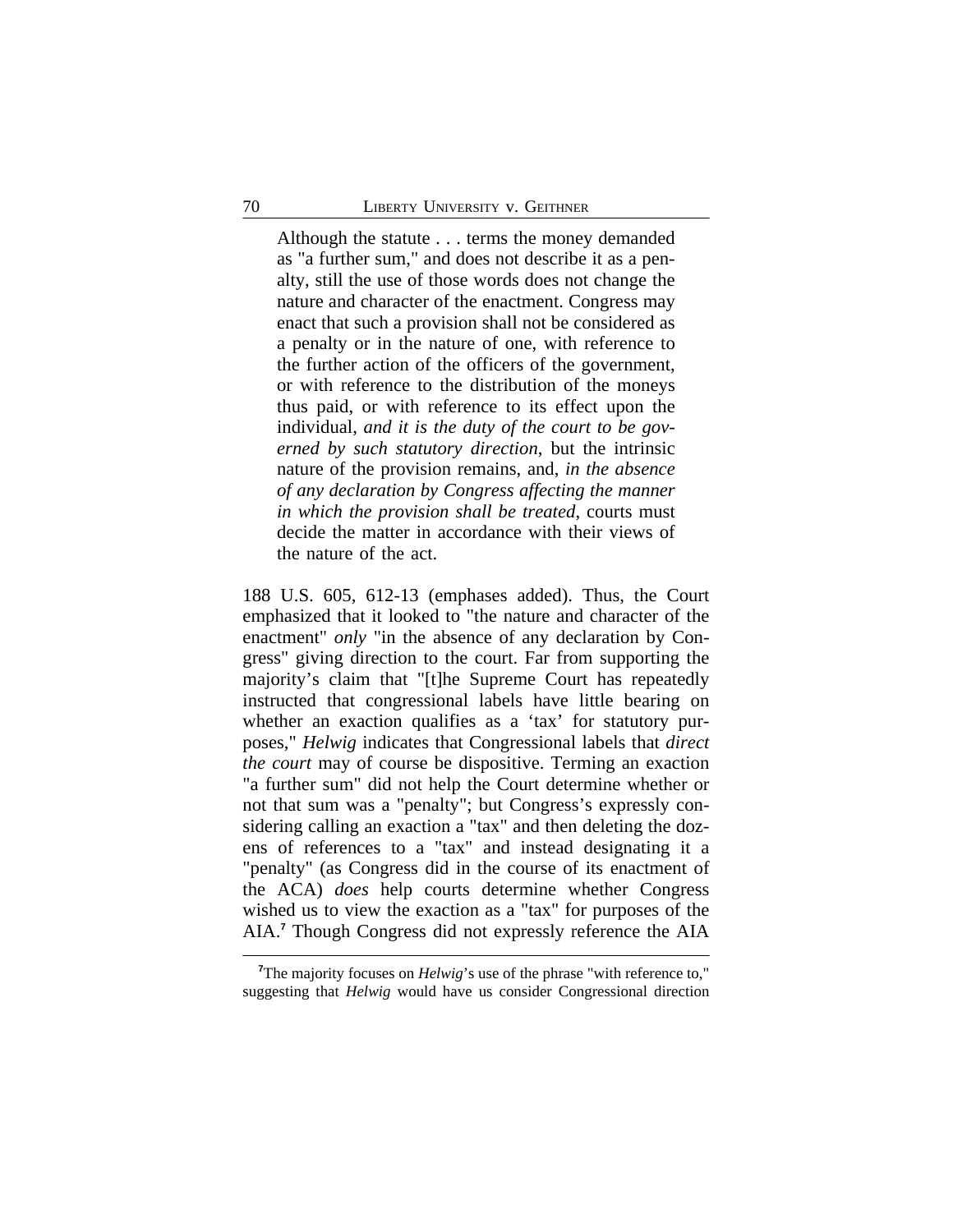here—and, judging from the legislative history, may well not have considered application of the AIA specifically—it did consider whether to attach all the trappings of a "tax" to the exaction (including, among many others provisions, the AIA), and decided instead to specify the ones it wanted. The AIA is not among them.

The majority's second citation for that proposition, *United States v. Reorganized CF & I Fabricators of Utah, Inc.*, 518 U.S. 213, (1996), is much like *Helwig*. There the Court determined whether a "tax" imposed on certain funding deficiencies constituted an "excise tax" for Chapter 11 purposes (as "an excise tax" was accorded higher priority than ordinary claims). It prefaced its discussion by recognizing that "Congress could have included a provision in the Bankruptcy Code calling [the relevant] exaction an excise tax . . . ; the only question is whether the exaction ought to be treated as a tax (and, if so, an excise) without some such dispositive direction." *Id.* at 219. Its ultimate conclusion considered legislative history of the exaction at issue and "conclude<sup>[d]</sup> that the 1978 Act reveals no congressional intent to reject generally the interpretive principle that characterizations in the Internal Revenue Code are not dispositive in the bankruptcy context . . . ." *Id.* at 224. Here, where Congress provided one of the

here only if it is expressly labeled as being made "'with reference to" the AIA." *Ante* 25 n.5. But that very sentence in *Helwig* goes on to describe such direction as "any declaration by Congress *affecting the manner in which the provision shall be treated*." 188 U.S. at 613 (emphasis added). The following citations to "statute after statute" which the majority references are part of the Court's analysis, the Court tells us, because it must determine whether the "words [employed by Congress] are not regarded by Congress as imposing a penalty and [thus] should not be so treated by the court," for "[i]f it clearly appear that it is the will of Congress that the provision shall not be regarded as in the nature of a penalty, the court must be governed by that will." *Id.* I do not mean to suggest that *Helwig* teaches that "an exaction's label controls," *ante* p. 25 n.5, only that any Congressional direction that indicates "the will of Congress" on the application of the AIA should be considered.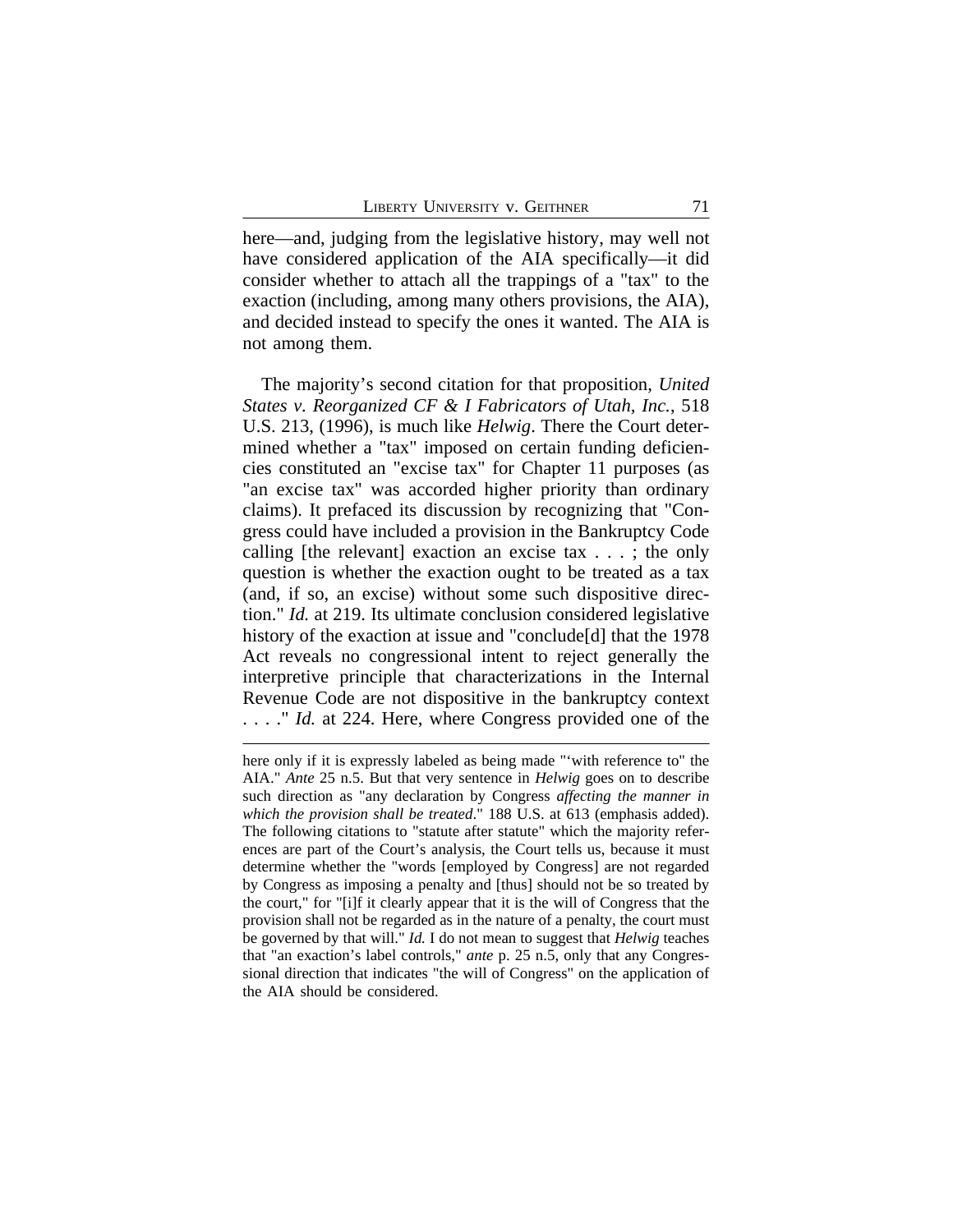most direct signals it can of its intentions—it expressly considered calling the exaction a "tax" and ultimately decided not to do so—*Helwig* and *Reorganized CF & I* would direct us to *follow Congress's direction* and treat an exaction denominated a "penalty" as a penalty and not as a tax for purposes of the AIA.

2.

Second, the majority's approach relies upon its assertion that "[t]he Supreme Court has concluded that the AIA uses the term 'tax' in its broadest possible sense" and thus that "the AIA prohibits a pre-enforcement challenge to any exaction that is made under color of their offices by revenue officers charged with the general authority to assess and collect the revenue." *Ante* p. 22 (internal quotation marks and braces omitted).

This definition is far from self-evident. As the majority concedes, taxes and penalties are distinguished in *some* federal statutory "contexts." *Ante* p. 24 n.4. In the very case discussed above, *Reorganized CF & I Fabricators*, which dates from 1996, the Court adopted these definitions for its "functional" inquiry of the exaction at issue: "A tax is an enforced contribution to provide for the support of government; a penalty . . . is an exaction imposed by statute as punishment for an unlawful act." 518 U.S. at 224. The majority reasons that "[n]either the Secretary nor the Sixth Circuit cites a single case suggesting that [this distinction applies to the AIA]." *Ante* p. 24 n.4. Of course, *Lipke*, on which the majority relies, is one major AIA case that distinguishes between taxes and penalties. And, as the Court in *Reorganized CF & I Fabricators* borrowed its definitions of "tax" and "penalty" from a "somewhat different context," it appears that these definitions are not particularly context-specific. 518 U.S. at 224. Thus, if a court is to perform a "functional examination" of its own, why would it not use these well-settled definitions, under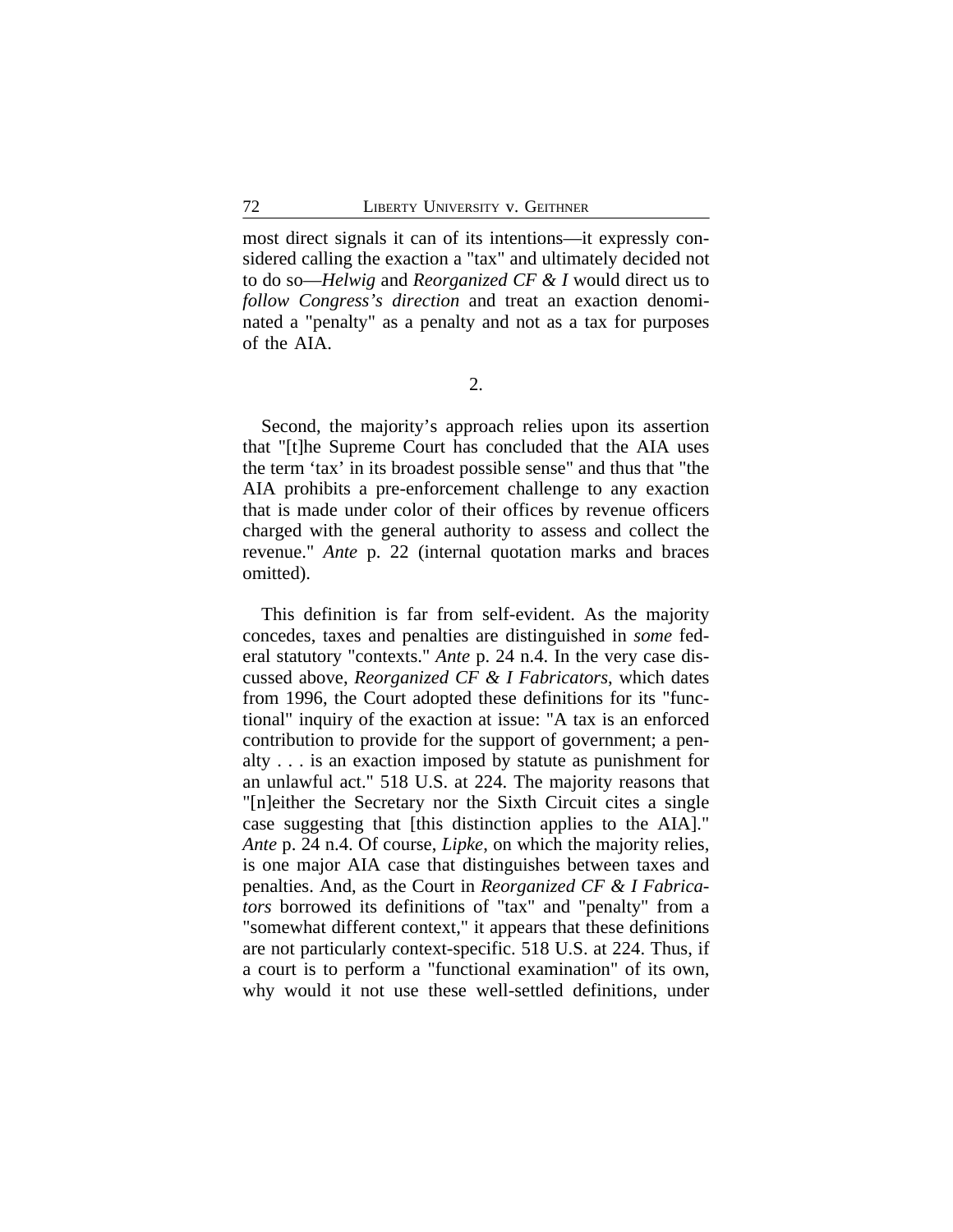which the Affordable Care Act's exaction would clearly be a penalty (for noncompliance with the individual mandate)?

By my count, the majority puts forward three affirmative arguments favoring the "broadest possible" definition for the word "taxes" in the AIA: (1) *Snyder v. Marks*, 109 U.S. 189 (1883), established a broad definition of "tax" under the AIA; (2) the twin *Bailey* cases show that the AIA is "broader" than the taxing clause; and (3) the fact that the IRS grants the Secretary the authority to make "assessments of all taxes (*including* interest, additional amounts, additions to the tax, and assessable penalties) imposed by this title" implies that the AIA, which generally protects the Government's interest in effecting unfettered tax assessments, must apply to all exactions. 26 U.S.C. § 6201(a) (emphasis added). I find these arguments unpersuasive.

First, *Snyder* does not establish the broad definition the majority cites it for. The Court explains that "tax" "meant that which is in condition to be collected as a tax, *and is claimed by the proper public officers to be a tax*." 109 U.S. at 192 (emphasis added). Thus, *Snyder* clearly makes relevant the Commissioner's designation of an exaction and, reasonably viewed, requires that the Commissioner "claim[ ]" an exaction "to be a tax." Here, of course, the Secretary of the Treasury is a party before us and supports Congress's designation of the mandate as a "penalty" rather than a "tax."**<sup>8</sup>**

Second, the *Bailey* cases have already been dealt with at length above. I agree that they show that the AIA is "broader" than the taxing clause when applied to exactions that are *des-*

<sup>&</sup>lt;sup>8</sup>The majority believes the "fundamental problem with this argument is that the Secretary still does 'claim' that the challenged exaction is a 'tax,' albeit one authorized by the Constitution's Taxing Clause." *Ante* p. 28 n.7. As *Snyder* is discussing the use of the word "tax" in the precursor to the modern AIA, I read *Snyder* to refer to the Commissioner's designation with respect to the statute.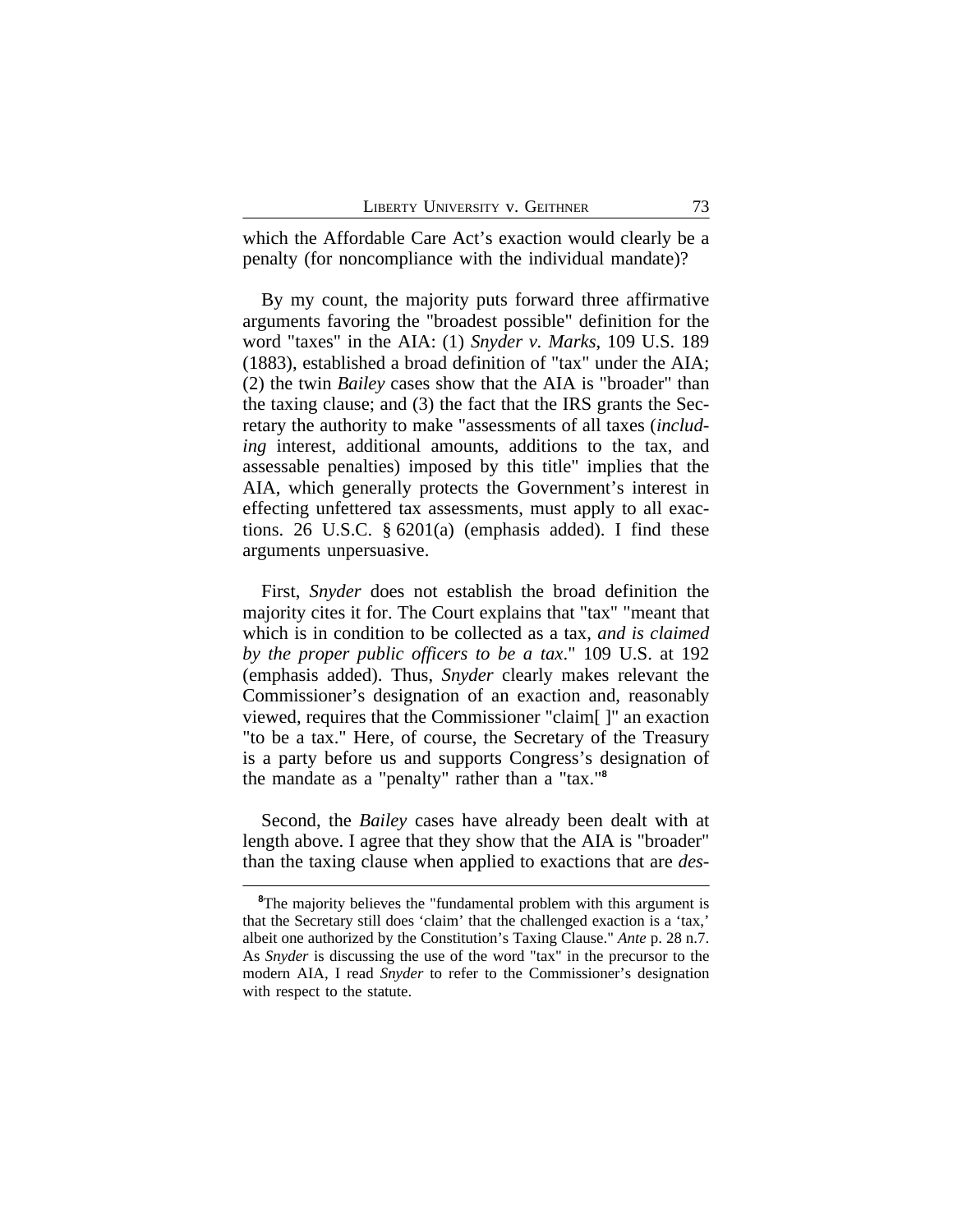*ignated by Congress as "taxes"*—in the limited sense that they include some exactions that purport to be taxes yet are unconstitutional—but they do no more than that.

As for the majority's final argument, it seems to require a logical leap. I reproduce the relevant paragraph for ease of reference:

The Court's broad interpretation of the AIA to bar interference with the assessment of any exaction imposed by the Code entirely accords with, and indeed seems to be mandated by, other provisions of the Internal Revenue Code. The AIA does not use the term "tax" in a vacuum; rather, it protects from judicial interference the "*assessment* . . . of any tax." I.R.C. § 7421(a) (emphasis added). The Secretary's authority to make such an "assessment . . . of any tax" derives directly from another provision in the Code, which charges the Secretary with making "assessments of all taxes (*including* interest, additional amounts, additions to the tax, and assessable *penalties*) imposed by this title." § 6201(a) (emphases added); *see also* § 6202 ("assessment of any internal revenue tax" includes assessment of "penalties"). *Thus, for purposes of the very assessment authority that the AIA protects, Congress made clear that "penalties" (as well as "interest, additional amounts, [and] additions to the tax") count as "taxes." Congress must have intended the term "tax" in the AIA to refer to this same broad range of exactions. See Erlenbaugh v. United States*, 409 U.S. 239, 243 (1972) ("[A] legislative body generally uses a particular word with a consistent meaning in a given context.").

*Ante* p. 22-23 (large emphasis mine).

I agree, of course, that "for purposes of the [Secretary's] assessment authority," Congress made clear that the 'penal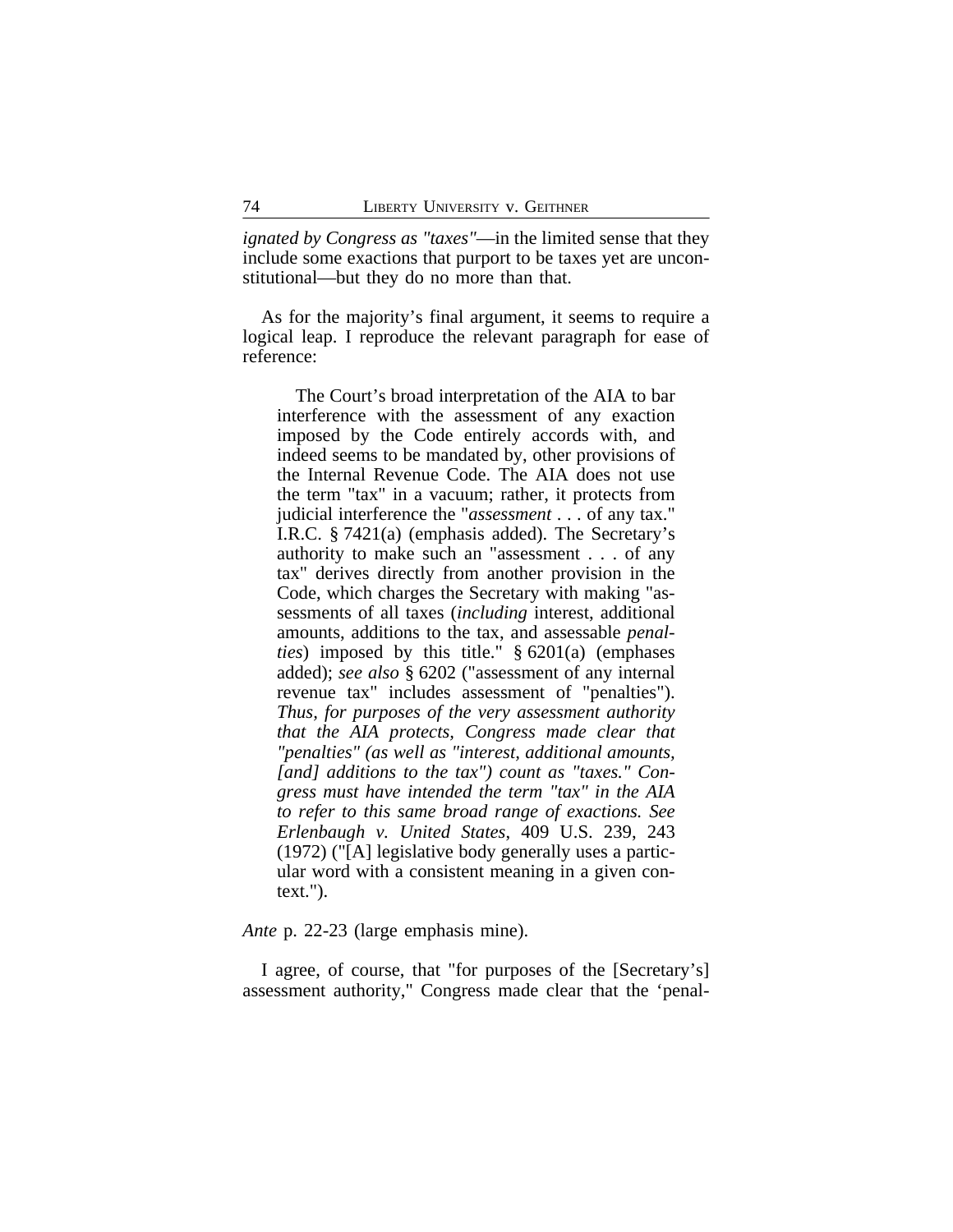ties' . . . count as 'taxes.'" Indeed, where Congress has wished "penalty" to be treated as a "tax," it has said so. *See, e.g.*, 26 U.S.C. §§ 6665(a)(2), 6671(a) (directing that "tax" be "deemed also to refer to . . . penalties" in Chapter 68 of the Internal Revenue Code). It is not at all surprising that Congress has employed this shorthand when defining the Secretary's authorities.

The problematic leap is this: simply because the AIA generally protects the Secretary's assessment authority does not mean that the AIA must apply to *all* exactions. The many exemptions included in the AIA as currently codified show that Congress has often wished to exempt certain exactions from the AIA. As a matter of statutory interpretation, it seems improper for a court to insist that "taxes" means *any* exaction (despite the fact that Congress does not say so) and thereby to undercut Congress's deliberate decision to reject designating an exaction as a "tax" and instead to call it a "penalty." Given that we have been cited no cases that would require such a large redrafting of the AIA—other "penalties" to which the AIA have been applied were placed in Chapter 68, which expressly directs that all references to "tax" in the IRC are to refer also to the Chapter's "penalties"—I believe that this "broadest possible" interpretation of the AIA is unwarranted and unwise.

The majority appears to reject the legal force of sections  $6665(a)(2)$  and  $6671(a)$ , arguing that section 7806(b) "forbid[s] courts from deriving any 'inference' or 'implication' from the 'location or grouping of any particular section or provision or portion of this title.'" *Ante* p. 31. This puzzles me, as it is absolutely clear that sections 6665(a)(2) and 6671 have the force of law. Section 6665(a)(2) directs that "any reference in this title to 'tax' imposed by this title shall be deemed also to refer to . . . penalties provided by this chapter." This instructs courts that Congress wished to make the word "penalty" inclusive of the word "tax" *in this particular chapter* (Chapter 68). Congress remains free to do otherwise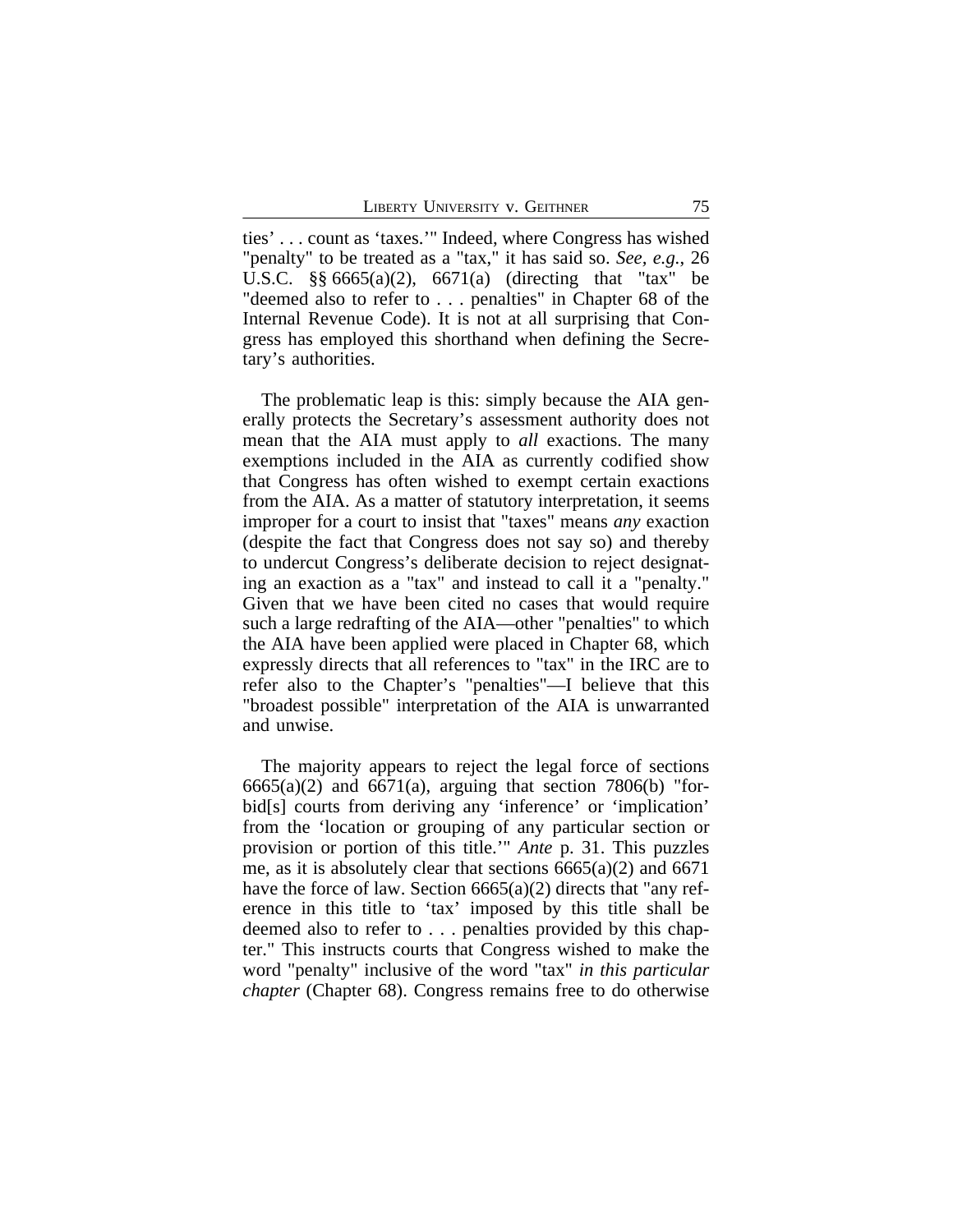in other chapters; indeed, it chose not to do so in Chapter 48, in which the individual mandate is found. Giving force to section  $6665(a)(2)$  in no way contradicts section 7806(b) by drawing a prohibited implication from the "location or grouping" of Internal Revenue Code (IRC) provisions. Section 7806(b) prohibits inferences drawn *from the location or group* itself; instructions can still flow from section 6665(a)(2) that are to apply only to a specified chapter. This seems to me to be beyond serious doubt. Likewise, section 7806(b) does not prohibit courts interpreting one provision of the IRC from looking to other provisions of the IRC and noting that, where Congress has desired a particular result, it has stated so. To suggest that a court cannot draw the traditional inference from Congress's decision to define "penalty" as inclusive of "tax" in other chapters and its failure to do so here seems wholly unwarranted by section 7806(b).**<sup>9</sup>**

In the final analysis, the majority's approach essentially imposes a clear-statement rule on Congress, making the AIA applicable to *all* exactions, regardless of statutory language and in disregard of apparent Congressional intent, unless Congress had the foresight to expressly exempt an exaction from the AIA. The majority concedes, as it must, that the 111th Congress could have exempted the individual mandate from the AIA, but it suggests that the *only way* Congress could avoid the AIA's bar on immediate judicial review of the ACA is by amending the AIA itself to include an express exemption for the ACA or (in what amounts to the same thing) by referencing the AIA by name in the ACA. That is, the majority seems to believe that a clear-statement rule is operative here, and that absent a clear statement regarding the inapplicability

**<sup>9</sup>** I do not suggest that "we [should] infer from § 6665(a)(2) a *categorical exclusion* from the term 'tax' of all non-Chapter 68 penalties." *Ante* p. 31 (emphasis added). Rather, the fact that Congress has directed us to treat *some* "penalties" as "taxes" simply makes it less likely that Congress desired this result where it enacted no such direction (and in fact expressly rejected the term "tax" for the term "penalty").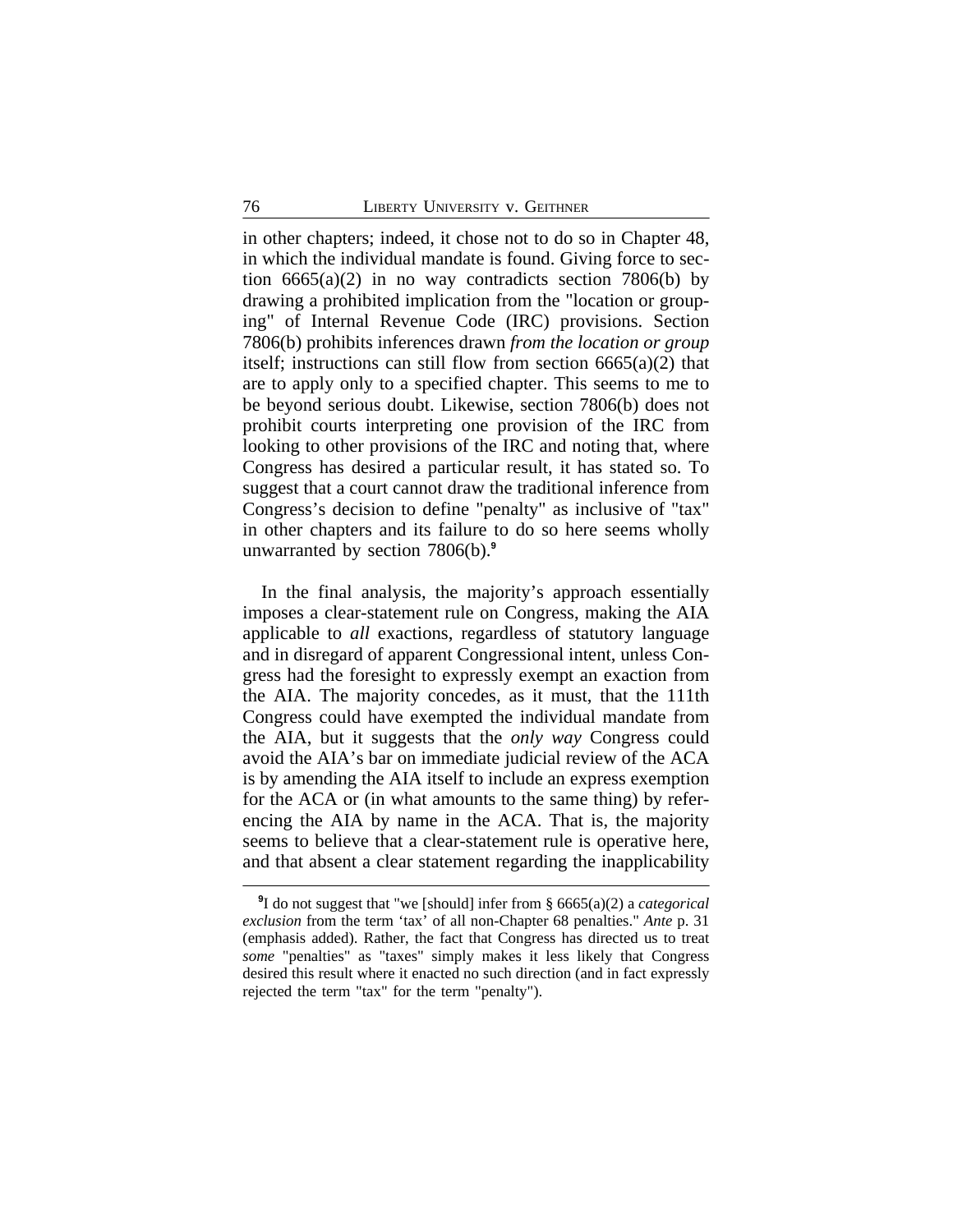of the AIA, it must apply to any and all exactions. Given that the Supreme Court has never recognized such a clearstatement rule, it seems to me that this turns the ordinary principles of statutory interpretation on their head.

As Justice Kennedy recently recognized for a plurality of the Court, clear-statement rules are designed to "avoid applications of otherwise unambiguous statutes that would intrude on sensitive domains in a way that Congress is unlikely to have intended had it considered the matter." *Spector v. Norwegian Cruise Line Ltd.*, 545 U.S. 119, 139 (2005) (plurality op.). Justice Kennedy even warned in his plurality opinion against "convert[ing] the clear statement rule from a principle of interpretive caution into a trap for an unwary Congress." *Id.* That seems to be precisely what the majority does today.

Presumably because the majority believes such a clearstatement rule applies, it asserts that "[t]o infer an intent on the part of the 2010 Congress to implicitly exempt this preenforcement challenge from the AIA bar would be tantamount to inferring an implicit repeal of that bar." *Ante* p. 36. But our case is nothing like implicit repeal cases like *TVA v. Hill*, 437 U.S. 153 (1978), which the majority cites in that paragraph. In *Hill*, the Court considered whether continued federal appropriations for a dam after notice that construction was being challenged under the Endangered Species Act worked an implicit repeal of the Act with respect to the dam. In an implicit repeal case, the Court is forced to consider whether Congressional action *definitively to the contrary* of an earlier enactment works an implied repeal. In our case, on the other hand, we are simply asking *whether* Congress *created* with the ACA the sort of exaction to which the earlier act (the AIA) applies. This requires us to construe both the word "taxes" under the AIA and the word "penalty" in the ACA, applying our ordinary tools of statutory interpretation. We look first to the text itself, and, after finding that it is at best ambiguous, we look to legislative history and Congressional purpose. Because the application of the AIA to the ACA is *in*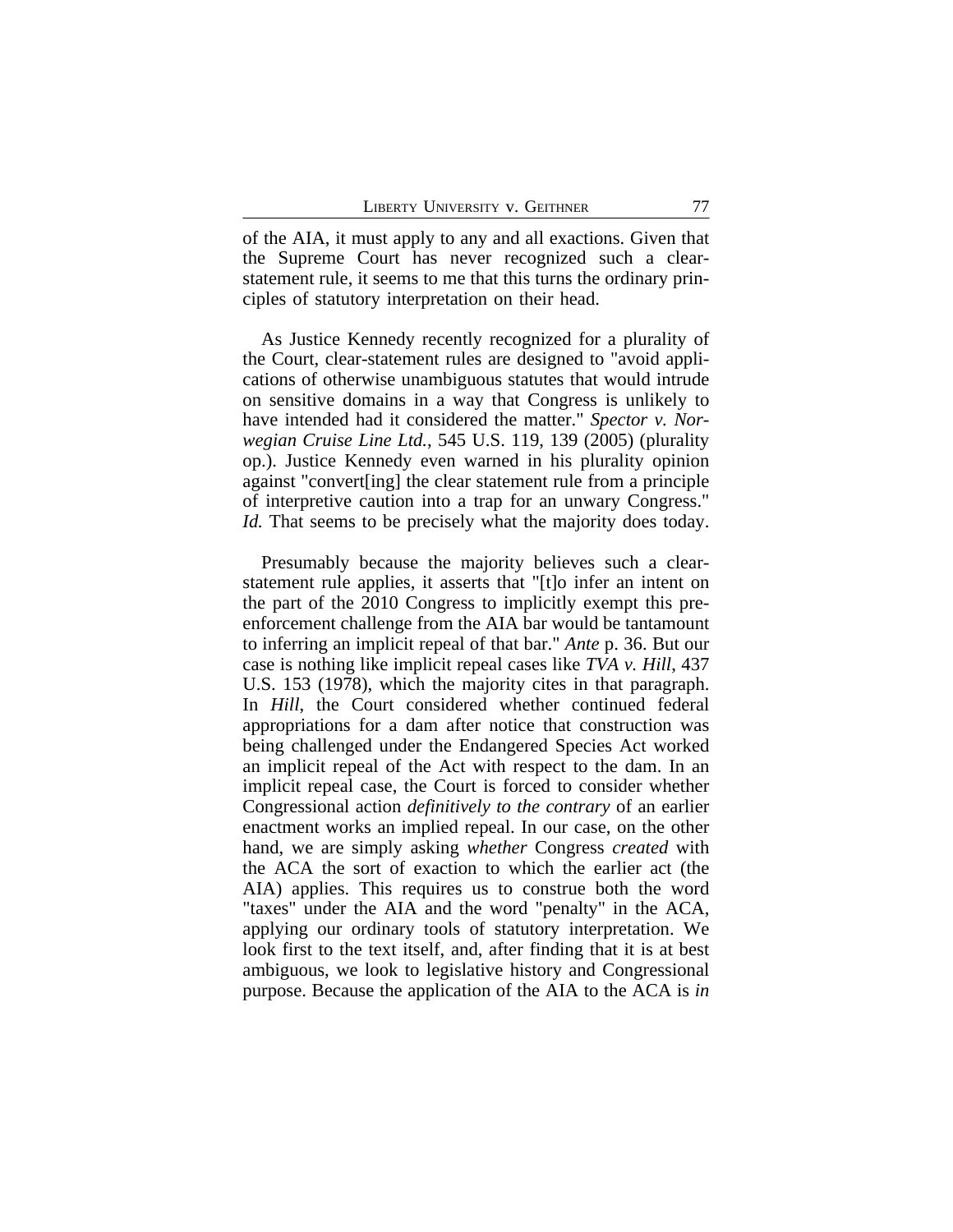*doubt*—this is precisely the question we are deciding *sua sponte*—our case is nothing like implicit repeal cases.

Of course, my approach fully recognizes that the AIA has legal force. But, as the AIA can undoubtedly be sidestepped by any Congress as it creates a new exaction (at the very least, in the majority's view, by a clear statement that the AIA is not to apply), the AIA *is* non-binding on future Congresses. When courts determine the application of the AIA to the ACA, they are only considering the application of one Congressional enactment to a later one. Because one Congress cannot bind a later one, the 111th Congress was fully within its prerogative to indicate, even if only implicitly, that the AIA should not apply. *See United States v. Winstar Corp.*, 518 U.S. 839, 872 (1996) (plurality op.) (quoting Blackstone for "the centuries-old concept that one legislature may not bind the legislative authority of its successors"). The independent legal force of the AIA does not spring from the fact that it can trap future, unwary Congresses, but rather from the fact that we must seek to harmonize its terms with that of future legislation. That is, the AIA is not binding on *Congress*, it is binding on *us, the judiciary*.

Finally, as for the majority's suggestion that policy arguments favor its position because a contrary holding "might have serious long-term consequences for the Secretary's revenue collection," *ante* p. 38, I would simply note again that the Secretary of the Treasury is a party before us and argues that the AIA does not apply. Indeed, I cannot find a Supreme Court case where the AIA has been applied over the objection of the Secretary.

3.

The majority suggests that the issue presented here is one of "context," and I agree. The majority accepts "the Sixth Circuit's general observation that there are 'contexts' in which the law treats 'taxes' and 'penalties' as mutually exclusive"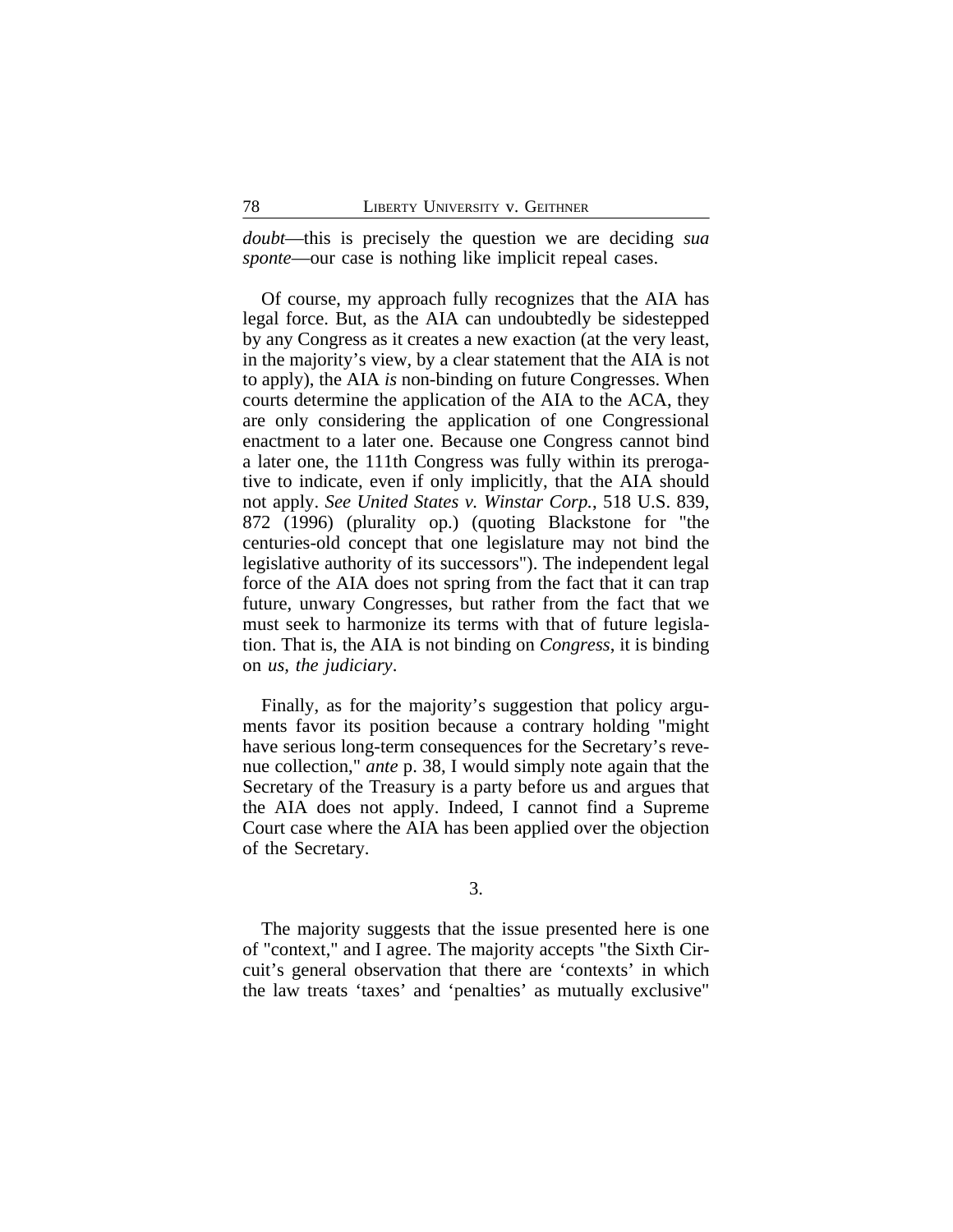and explains that "[t]he question here is whether the AIA is one of these 'contexts.'" *Ante* p. 24 n.4 (internal quotation marks omitted). To my mind, the proper question is not whether "taxes" and "penalties" are always "mutually exclusive" under the AIA, but whether Congress, in creating a later-enacted exaction, intended to create a "tax" for purposes of the AIA. But the more important question of "context" is this: whether, in light of the context provided by Congress's deliberate decision to designate the individual mandate's exaction a "penalty" rather than a "tax" and the evidence of Congress's desire to erect no jurisdictional bar to immediate judicial review of the ACA, we should nonetheless interpret the ACA as creating a "tax" within the meaning of the AIA. My effort here, to marshal the historical, jurisprudential, interpretive, and, yes, commonsense factors necessary to answer this question, persuades me that we should not. Given this larger context, I do not believe that one interpretation of near century-old AIA cases—cases that fail to devote enough space to the AIA analysis to even spell out their reasoning—should carry the day. If the Supreme Court's vacillations concerning the proper interpretation of the AIA teach us anything, they teach us that context matters.**<sup>10</sup>**

\* \* \* \*

Because I do not believe that *Lipke* and *George* instruct courts to eschew our ordinary methods of statutory interpretation and I do not agree that the AIA reaches *all* exactions

*Bob Jones Univ.*, 416 U.S. at 742. Rediscoveries of congressional intent abound in the law and should not surprise us.

**<sup>10</sup>**Justice Powell summarized the history of the AIA as follows, in part:

<sup>[</sup>T]he Court's unanimous opinion in *Williams Packing* indicates that the case was meant to be the capstone to judicial construction of the Act. It spells an end to a cyclical pattern of allegiance to the plain meaning of the Act, followed by periods of uncertainty caused by a judicial departure from that meaning, and followed in turn by the Court's rediscovery of the Act's purpose.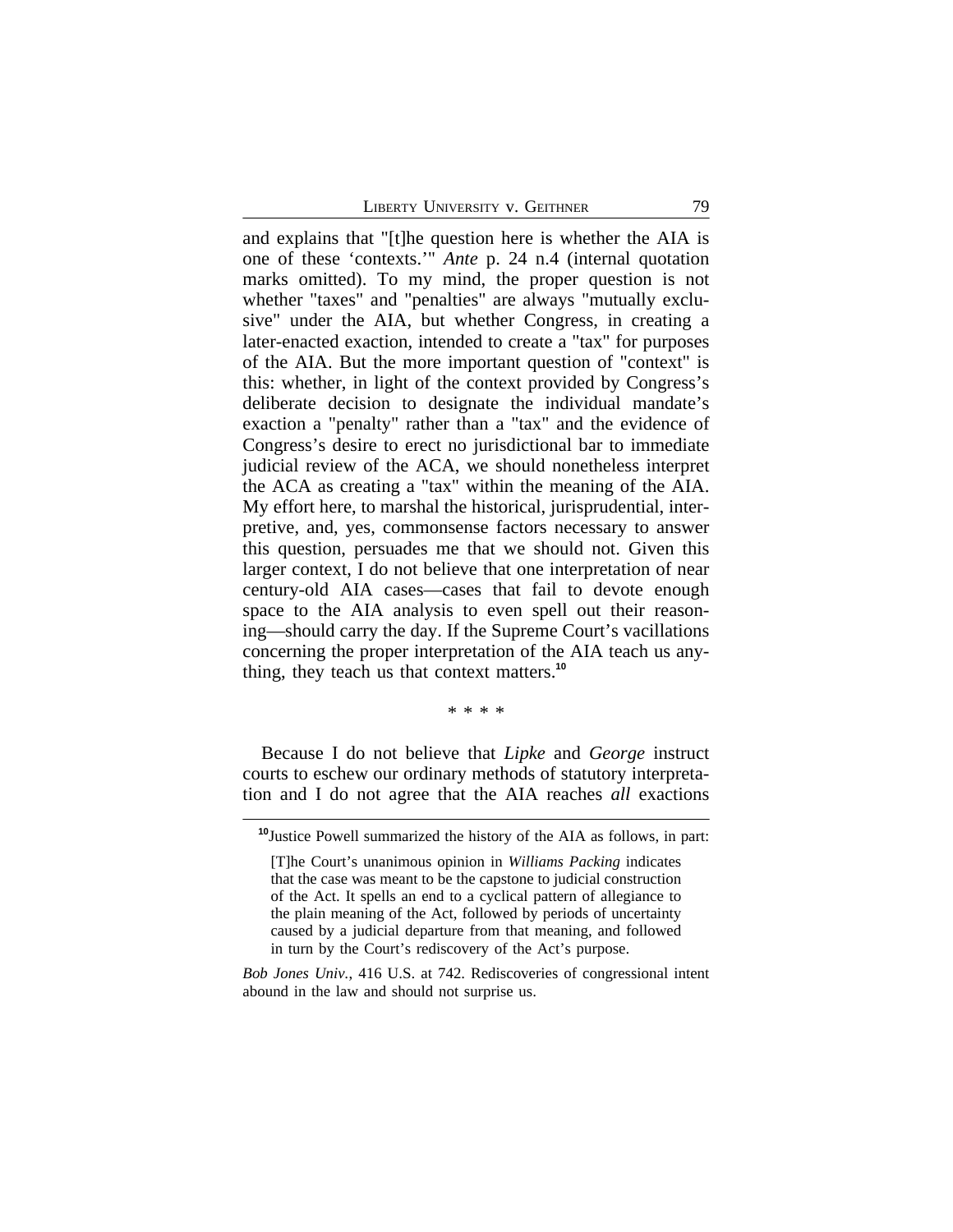though by its terms it is limited to "taxes," I cannot join the majority. Where Congress expressly rejected the term "tax" in favor of "penalty," and where it appears that application of the AIA would do little to further the purposes of the AIA, but would do much to frustrate the Affordable Care Act's reforms desired by the Congress that approved the Act, I would hold that the AIA does not strip us of jurisdiction. Thus, I would reach (and I do indeed reach) the merits of appellants' challenges.

### II. The Act

After a months-long national debate, the Patient Protection and Affordable Care Act was signed into law on March 23, 2010. Pub. L. No. 111-148, 124 Stat. 119, *amended by* The Health Care and Education Reconciliation Act of 2010, Pub. L. No. 111-152, 124 Stat. 1029 (2010). The Affordable Care Act is comprised of a half-dozen initiatives designed to reduce the costs of health care and the number of Americans who remain uninsured.

First, the Act creates "health benefit exchanges" in each state, which are regulated to increase transparency concerning premium increases and claim denials and which offer marketbased incentives tied to increases in efficiency and better health outcomes. 42 U.S.C. § 18031(e), (g).

Second, the Act prevents insurers from rejecting applicants with preexisting conditions (the "guaranteed issue" requirement) and bars insurers from charging higher premiums to those with serious medical conditions or a history of past illness (the "community rating" requirement). *Id.* §§ 300gg – 300gg-3.

Third, the Act makes more Americans eligible for Medicaid, and to many of those who earn too much to receive Medicaid it grants tax credits to subsidize the cost of insurance premiums and pledges federal dollars to reduce out-of-pocket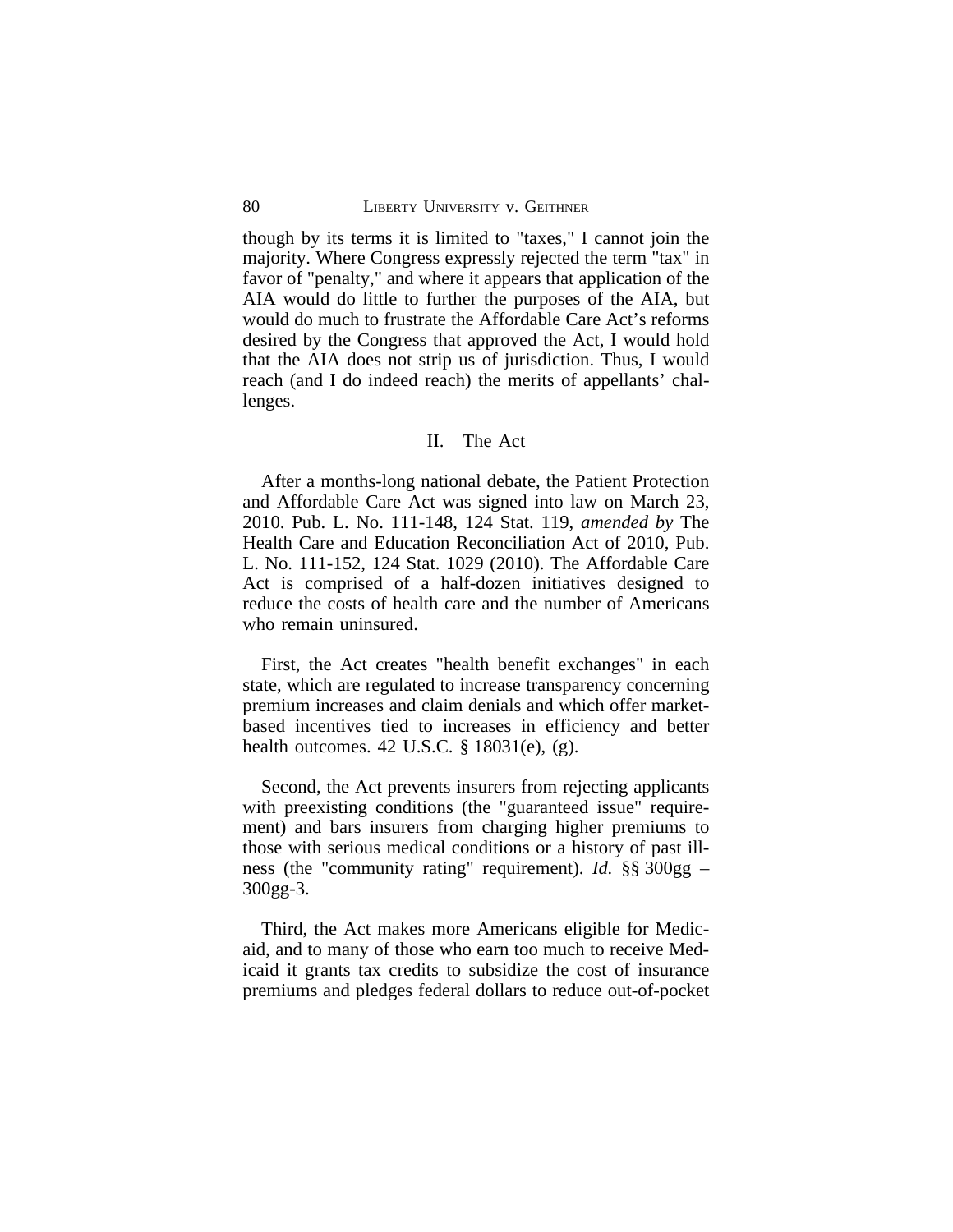expenses. *Id.* §§ 1396a(10)(A)(i)(VIII), 18071; 26 U.S.C. § 36B.

Fourth, the Act requires that individuals keep up "minimum essential [health insurance] coverage." *Id.* § 5000A. In particular, it directs that "[a]n applicable individual shall for each month beginning after 2013 ensure that the individual, and any [applicable] dependent . . ., is covered under minimum essential coverage for such month." *Id.* Appellants term this the "individual mandate," and it is the chief target of their suit. Appellants' Br. 3. Congress found that hospitals provided \$43 billion in uncompensated care to the uninsured in 2009, and that these costs were shifted onto insured individuals, "increas[ing] family premiums by on average over \$1,000 a year." 42 U.S.C. § 18091(a)(2)(F). It also found that, "[b]y significantly lowering the number of the uninsured, the [minimum coverage] requirement, together with the other provisions of th[e] Act, will lower health insurance premiums." *Id.*

Congress created two religious exemptions to the individual mandate: a religious conscience exemption and a healthcare sharing ministry exemption. 26 U.S.C. § 5000A(d)(2). I discuss the particulars of these exemptions in Part VIII, where I consider appellants' First Amendment claims.

Fifth, the Act created tax incentives making it more affordable for small businesses to offer health insurance to their employees. *Id.* § 45R.

Finally, the Act required "applicable large employers . . . to offer to its full-time employees (and their dependents) the opportunity to enroll in minimum essential coverage under an eligible employer-sponsored plan" if at least one full-time employee is receiving federal subsidies for health insurance. *Id.* § 4980H(a). Appellants call this the "employer mandate." Appellants' Br. 3.

Appellants Michele Waddell, Joanne Merrill, and Liberty University assert an array of constitutional challenges to the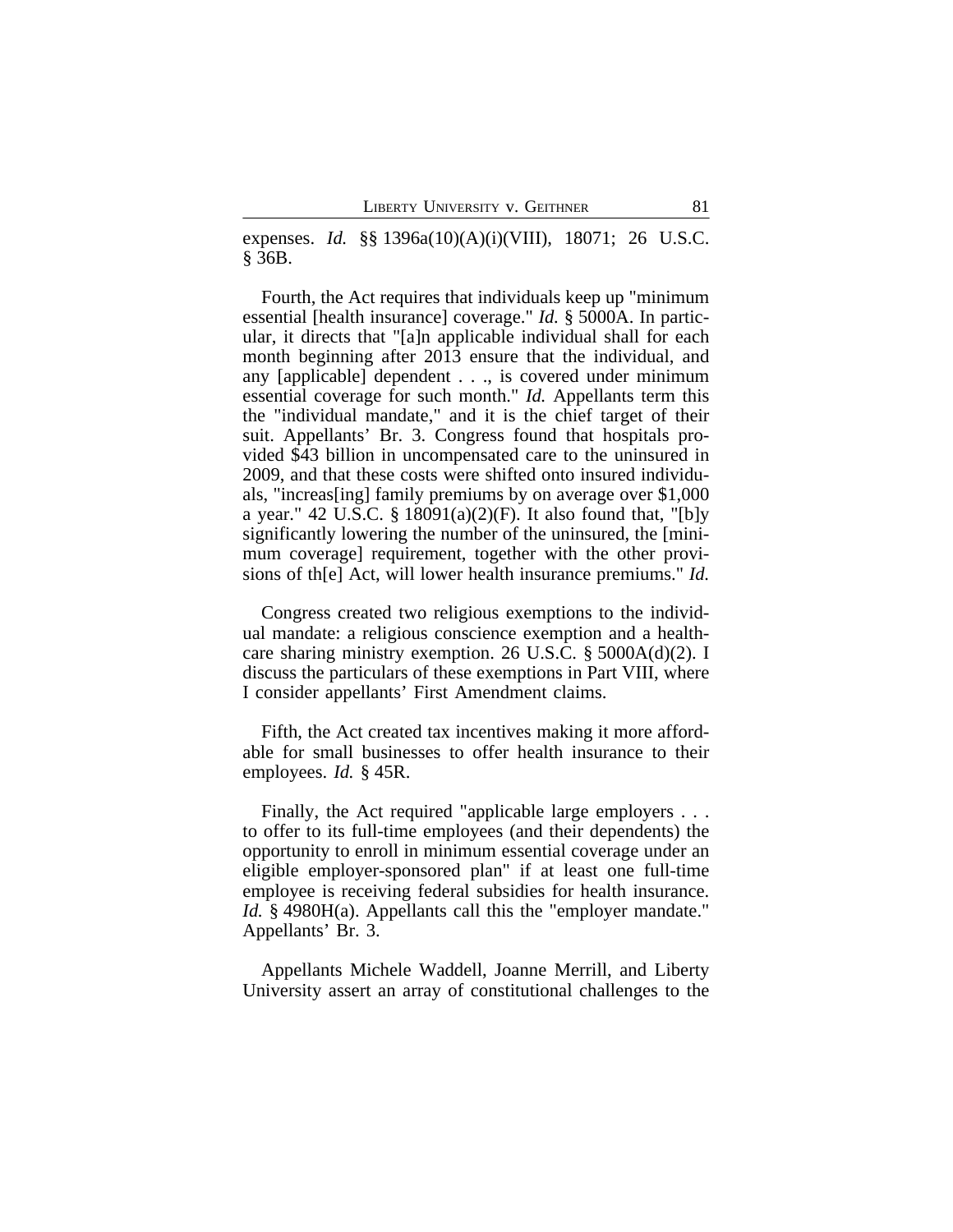Act's individual and employer mandates and request declaratory and injunctive relief. They allege that the mandates are outside Congress's Article I powers and that the individual mandate's religious exemptions effect violations of the First Amendment's Free Exercise and Establishment Clauses as well as the equal protection component of the Fifth Amendment's Due Process Clause. Appellants' chief contention is that the individual mandate was not validly enacted pursuant to Congress's commerce power because it regulates what they call "inactivity." *Id.* at 1. The district court carefully parsed appellants' arguments and dismissed their suit pursuant to Federal Rule of Civil Procedure 12(b)(6), concluding that appellants had failed to state a legally sufficient claim. *Liberty University, Inc. v. Geithner*, 753 F. Supp. 2d 611 (W.D. Va. 2010). For the following reasons, I would affirm.

## III. Constitutionality, Inactivity Aside

Putting aside appellants' "inactivity" argument, to which I return in Parts IV and V, I first consider whether the Act is otherwise authorized under Congress's "power to regulate activities that substantially affect interstate commerce." *Gonzalez v. Raich*, 545 U.S. 1, 16-17 (2005). In particular, I ask whether the Act runs afoul of the teachings of *United States v. Lopez* and *United States v. Morrison*, two cases in which the Supreme Court enforced limits on the Commerce Clause so as not to "convert congressional authority under the Commerce Clause to a general police power." *Lopez*, 514 U.S. 549, 567 (1995); *see Morrison*, 529 U.S. 598, 617-19 (2000).

#### A. *Lopez* and *Morrison*

In *Lopez* and *Morrison* the Supreme Court struck down two congressional enactments because the objects of regulation—the possession of guns in school zones in *Lopez*, violence against women in *Morrison*—were noneconomic. Affirming that "Congress' commerce authority includes the power to regulate those activities having substantial relation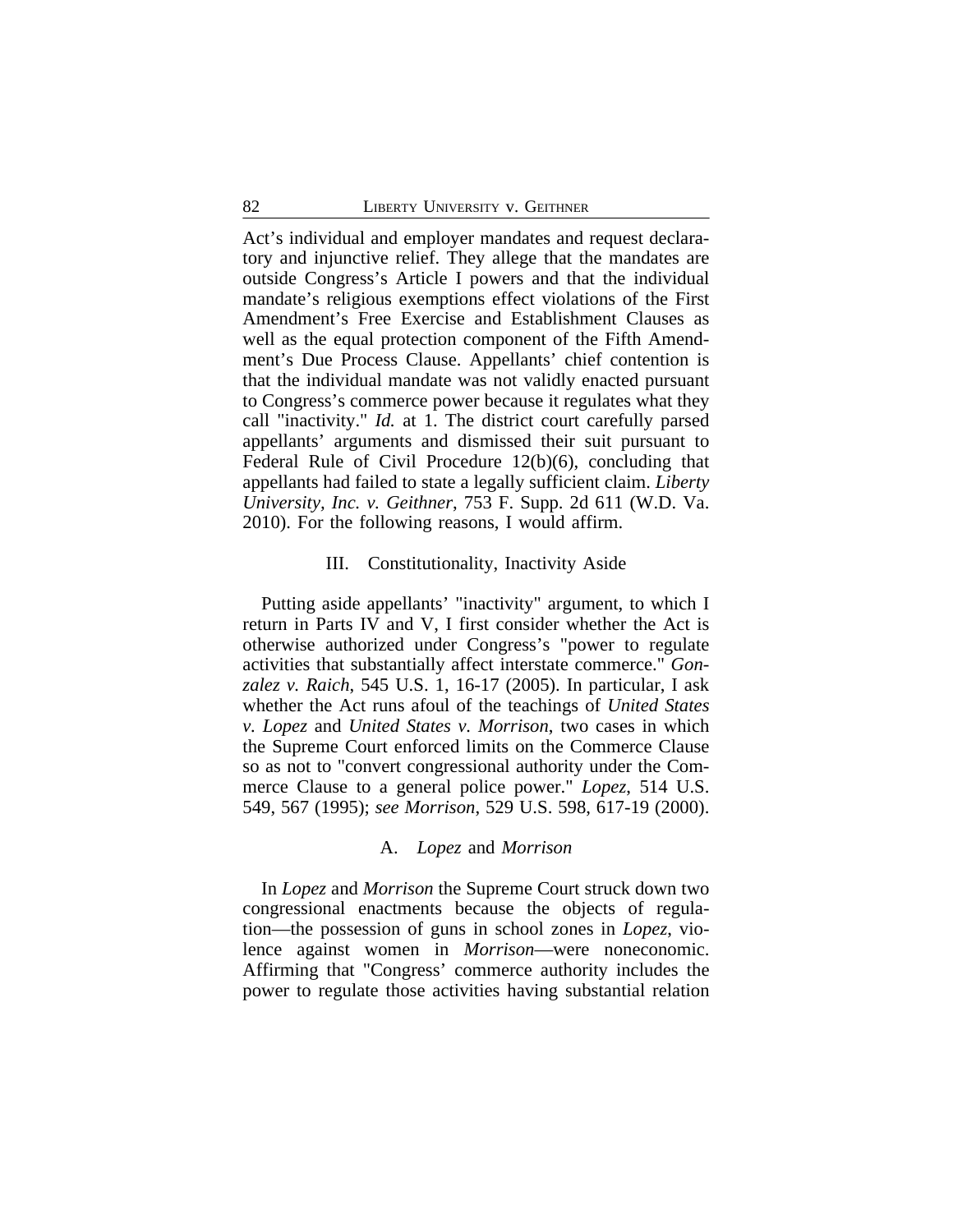to interstate commerce, *i.e.*, those activities that substantially affect interstate commerce," *Lopez* held that gun possession in schools did not substantially affect interstate commerce. 514 U.S. at 559-60 (internal citations omitted). The Court worried that to identify the effect of guns in schools on interstate commerce it "would have to pile inference upon inference in a manner that would bid fair to convert congressional authority under the Commerce Clause to a general police power of the sort retained by the States." *Id.* at 567. If gun possession in schools were held to be substantially related to interstate commerce simply because such incidents harmed our "national productivity," then "Congress could regulate any activity that it found was related to the economic productivity of individual citizens" and it would be "difficult to perceive any limitation on federal power, even in areas such as criminal law enforcement or education where States historically have been sovereign." *Id.* at 564.

*Morrison* further clarified the holding of *Lopez*. The Court explained that "a fair reading of *Lopez* shows that the noneconomic, criminal nature of the conduct at issue was central to our decision in that case." 529 U.S. at 610. Without "express congressional findings regarding the effects upon interstate commerce of gun possession in a school zone," the Court refused to find a substantial effect upon interstate commerce, as it believed "the link between gun possession and . . . interstate commerce was attenuated." *Id.* at 612. The Court noted that it has "upheld Commerce Clause regulation of intrastate activity only where that activity is economic in nature." *Id.* at 613. Because the *Morrison* Court found that "[g]endermotivated crimes of violence are not, in any sense of the phrase, economic activity" and that their effects on interstate commerce (many of which were expressly enumerated by Congress) are "attenuated," it struck down the challenged congressional regulation of these crimes. *Id.* at 613, 615. As it did in *Lopez*, the Court emphasized that the "regulation . . . of intrastate violence . . . has always been the province of the States" and affirmed that "[t]he Constitution requires a dis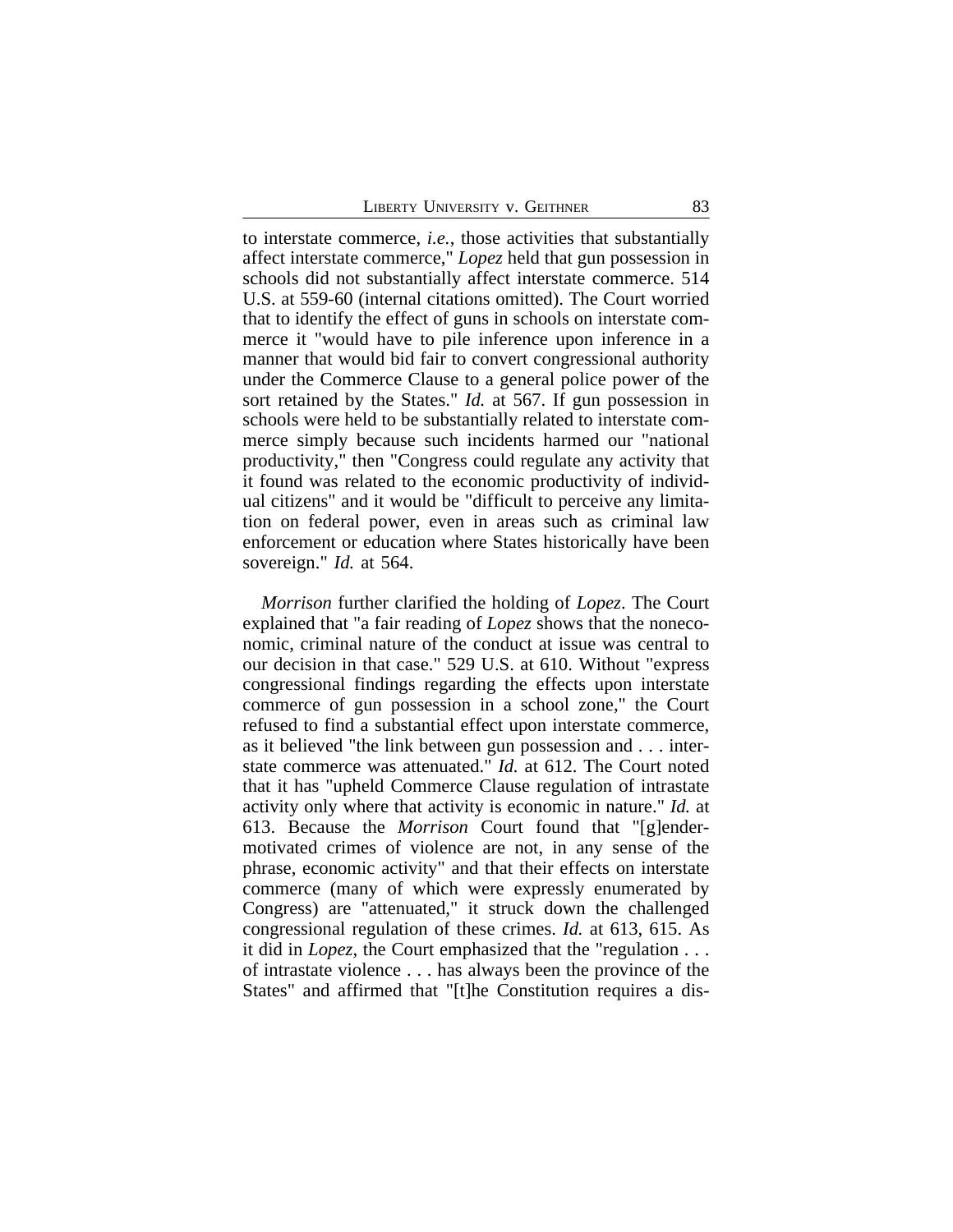tinction between what is truly national and what is truly local." *Id.* 617-18.

Without doubt, appellants are correct to insist that *Lopez* and *Morrison* remind us that any formulation of the Commerce Clause must admit to limiting principles that distinguish the "truly national" from the "truly local." But the concern directly animating *Lopez* and *Morrison*—the noneconomic character of the regulated activities—is not present in this case, where the failure to obtain health insurance is manifestly an economic fact with direct effects on the interstate markets for both health insurance and health services. *Cf. Thomas More*, \_\_\_ F.3d at \_\_\_, 2011 WL at \*11-12 (Martin, J.); *Florida*, \_\_\_ F.3d, at \_\_\_, 2011 WL at \*94, \*106 (Marcus, J., dissenting).

Nor can it be said that health insurance or health services have "always been the province of the states" in the way that education, family law, and criminal law have been. *Raich*, 529 U.S. at 618. Since the Social Security Act of 1965, Pub. L. No. 89-97, 79 Stat. 286, established Medicare and Medicaid benefits, the federal government has been the single largest provider in the interstate health insurance market and the largest purchaser in the health services market. Federal dollars have accounted for more than one-quarter of all health spending each year since 1974; in 2008, Americans spent \$2.3 billion on health services, of which the federal government paid more than \$815 million—nearly 35%. Ctrs. for Medicare & Medicaid Servs., National Health Expenditure Amounts by Type of Expenditure and Source of Funds: Calendar Years 1965-2019. The year 1974 also saw the passage of the Employee Retirement Income Act (ERISA), which has a "broadly worded" and "clearly expansive" preemption provision. 29 U.S.C. § 1144(a); *Egelhoff v. Egelhoff ex rel. Breiner*, 532 U.S. 141, 146 (2001). Through ERISA, as well as later enactments like the Health Insurance Portability and Accountability Act of 1996, Pub. L. No. 104-191, 110 Stat. 1936, the federal government has come to occupy much of the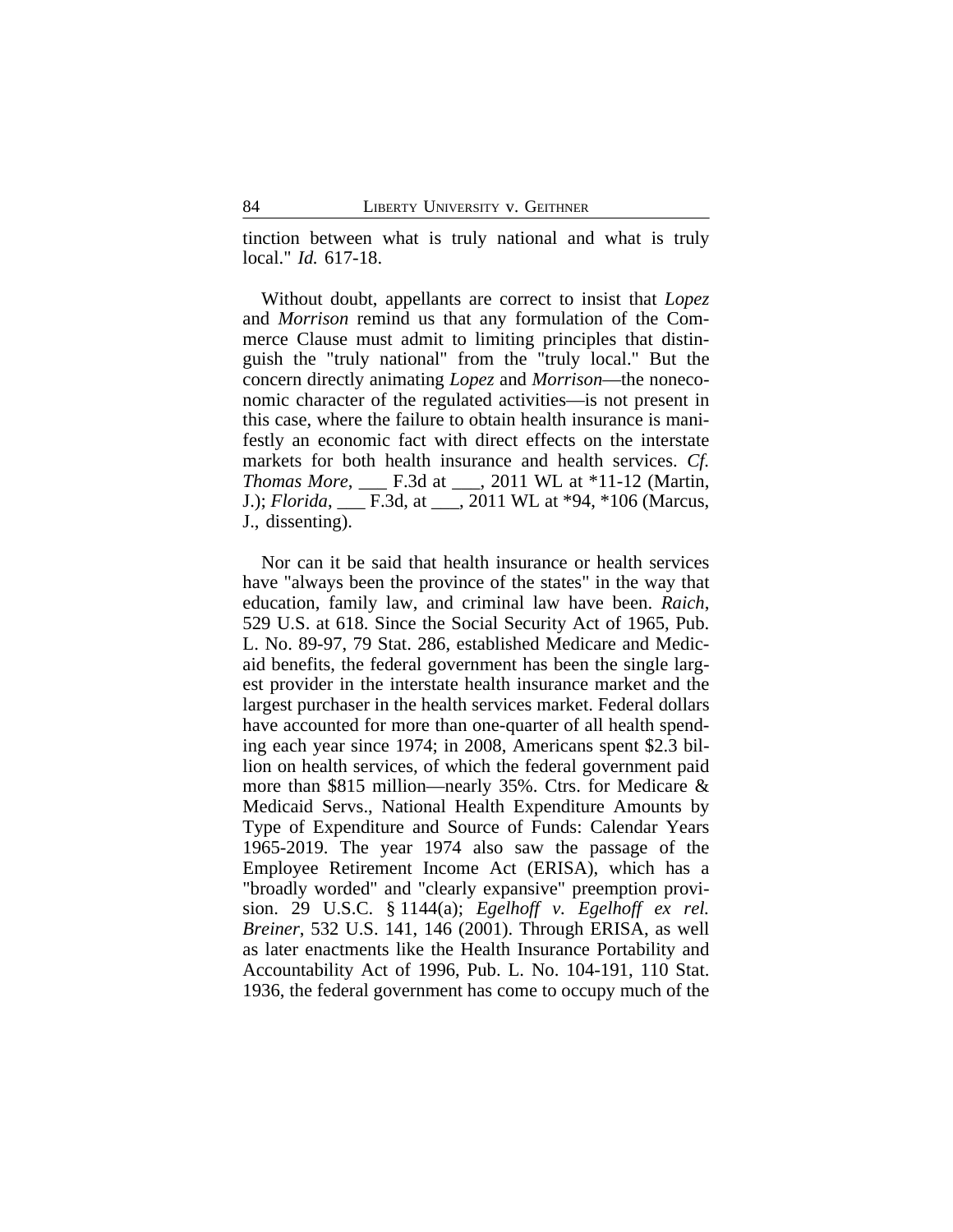field of the regulation of health benefits, and many state and local attempts to regulate health insurance have been held preempted. *See, e.g.*, *Retail Industry Leaders Ass'n v. Fielder*, 475 F.3d 180 (4th Cir. 2007) (holding Maryland's Fair Share Health Care Fund Act, which regulated employer health care spending, preempted by ERISA, as "ERISA establishes comprehensive federal regulation of employers' provisions of benefits to their employees"); *but see Metropolitan Life Ins. Co. v. Mass.*, 471 U.S. 724 (1985) (holding that state mandated-benefit law survives ERISA preemption as a law that "regulates insurance, banking, or securities" within the meaning of ERISA's savings clause). Given nearly half a century of extensive federal involvement in the national health insurance and health services sectors, it seems clear that *Lopez* and *Morrison*'s interest in protecting areas of traditional state sovereignty is not directly implicated.

That said, *Lopez* and *Morrison* do remind us that the scope of the Commerce Clause is finite and that its jurisprudence must admit to bounding principles. Thus courts must assure themselves that upholding the Act under the Commerce Clause would not effectively create a federal police power.

## B. Substantial Effects

Appellants argue that if we were to hold that failure to obtain insurance substantially affects interstate commerce, we would be forced to find that the failure to purchase *any* marketed product substantially affects interstate commerce. Thus, they quote *Florida ex rel. Bondi*, where the district court for the Northern District of Florida found the Act unconstitutional in part because it believed that a Commerce Clause broad enough to authorize the Act must also support purchase mandates for broccoli or GM cars. Appellants' Reply Br. 9 (quoting *Bondi*, \_\_\_ F. Supp. 2d at \_\_\_, \_\_\_, 2011 WL 285683, at \*24). The Eleventh Circuit, upholding the district court on that point, expressed similar fears that there are no "cogniza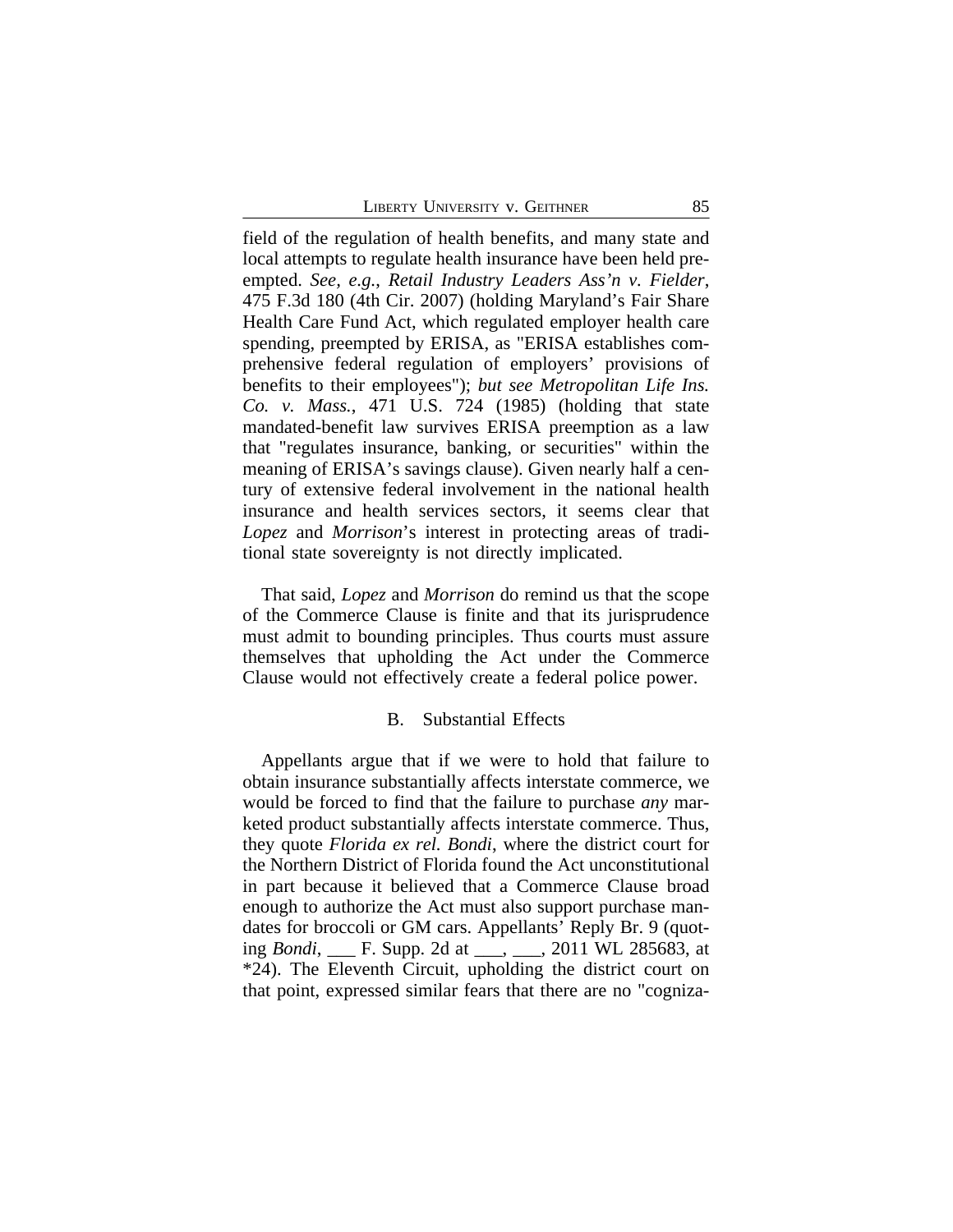ble, judicially administrable limiting principles." *Florida*, \_\_\_ F. 3d at \_\_\_, 2011 WL at \*54. This is not so.

I begin by noting that whether failure to purchase insurance substantially affects interstate commerce relies on a great number of factual determinations. These are to be made not by the courts but by Congress, an institution with far greater ability to gather and critically evaluate the relevant information. As the Supreme Court noted in *Raich*, "[i]n assessing the scope of Congress' authority under the Commerce Clause, . . . [our] task . . . is a modest one. We need not determine whether respondents' activities, taken in the aggregate, substantially affect interstate commerce in fact, but only whether a 'rational basis' exists for so concluding." 545 U.S. at 22.

The Act's effects on interstate commerce depend in large part on an unusual feature of the health care market. By federal law, a hospital participating in Medicare must stabilize any patient who arrives at its emergency room, regardless of the patient's ability to pay for treatment, Emergency Medical Treatment and Active Labor Act, 42 U.S.C. § 1395dd(b)(1), and many states impose similar requirements, *see, e.g.*, H.R. Rep. No. 99-241(III), at 5 (1985), *reprinted in* 1986 U.S.C.C.A.N. 726, 726-27 (noting that "at least 22 states have enacted statutes or issued regulations requiring the provision of limited medical services whenever an emergency situation exists" and that "many state court rulings impose a common law duty on doctors and hospitals to provide necessary emergency care"). As a result, the uninsured often receive care that they are unable to pay for: in 2008, hospitals provided \$43 billion in uncompensated care to the uninsured. 42 U.S.C.  $§$  18091(a)(2)(F). To cope with these costs, hospitals increase the price of health care services, which in turn leads to rising health insurance premiums; Congress found that "[t]his costshifting increases family premiums by on average over \$1,000 a year." *Id.*

Recognizing these direct effects on the health insurance and health services markets does not require us to "pile inference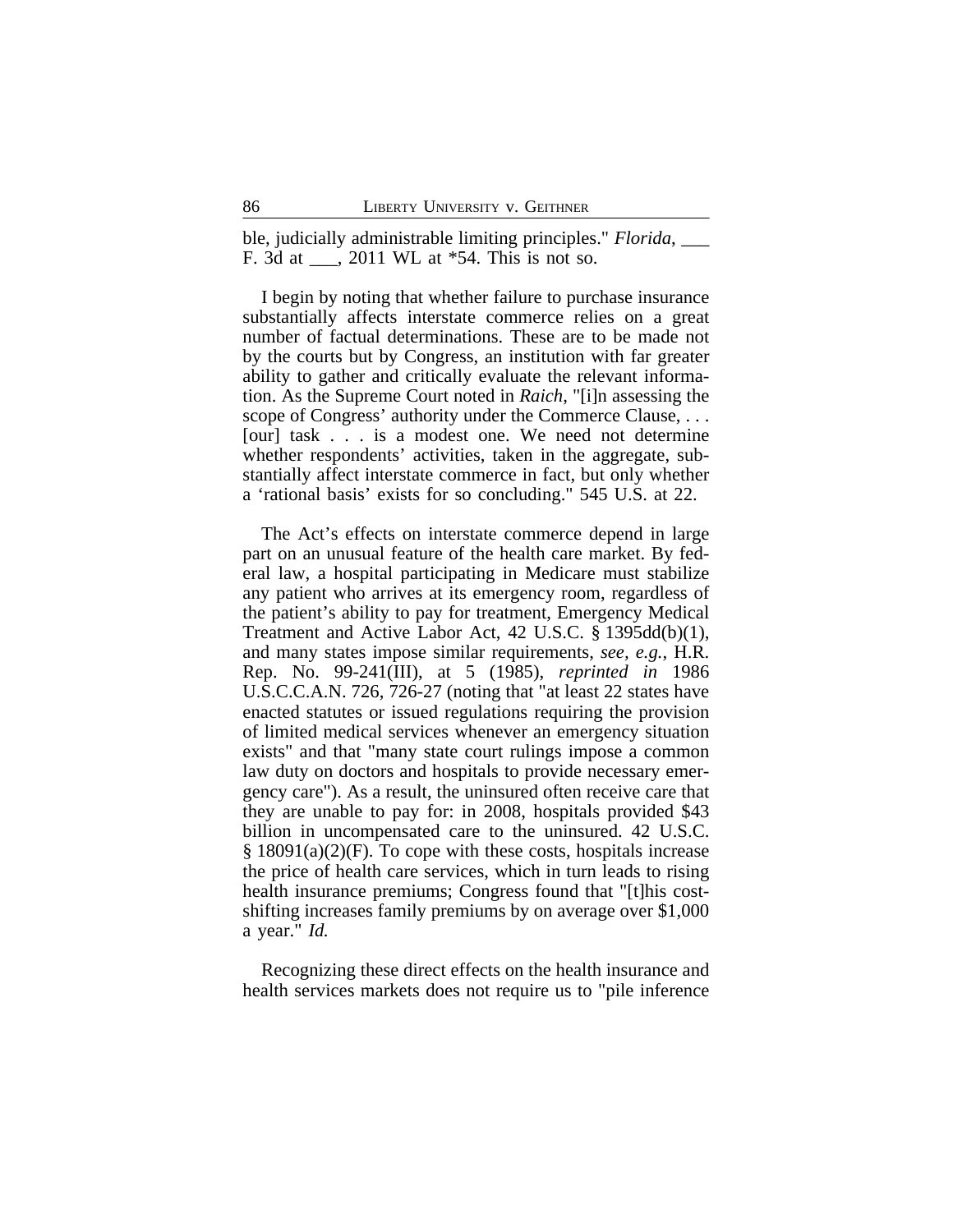upon inference" in the way linking noneconomic acts like the possession of guns in schools or gender-motivated violence to interstate commerce might have done in *Lopez* and *Morrison*. *Lopez*, 514 U.S. at 567; *see Morrison*, 529 U.S. at 615. In *Lopez*, the Court rejected the Government's argument that gun possession in schools substantially affected interstate commerce due to the general "costs of crime" or because "the presence of guns in schools poses a substantial threat to the education process," which "in turn, will result in a less productive citizenry." 514 U.S. at 564. Likewise, the Court rejected Congress's findings in *Morrison* because they "follow[ed] the but-for causal chain from the initial occurrence of violent crime . . . to every attenuated effect upon interstate commerce," chiefly "deterring potential victims" from interstate travel, employment, general commercial transactions, "diminishing national productivity, increasing medical and other costs, and decreasing the supply of and demand for interstate products." 529 U.S. at 615 (quoting H.R. Rep. No. 103-711, at 385 (1990), *reprinted in* 1994 U.S.C.C.A.N. 1803, 1853). Where the proffered "substantial effects" in *Lopez* and *Morrison* were attenuated, here the effects are direct: considered as a class (per *Wickard* and *Raich*'s aggregation principle, *see Wickard v. Filburn*, 317 U.S. 111, 127- 28 (1942); *Raich*, 545 U.S. at 22; *post* pp. 88-90), those who fail to purchase health insurance will seek and receive medical care they cannot afford; the cost of that care (\$43 billion in 2008) is borne by the hospitals, which are forced to increase the price of health care services.

And recognizing that the uninsured's passing on \$43 billion in health care costs to the insured constitutes a substantial effect on interstate commerce in no way authorizes a purchase mandate for broccoli or any other vegetable. The health care market is unique in that its product (medical care) must be provided even to those who cannot pay, which allows some (the uninsured) to consume care on another's (the insured's) dime. Here the substantial effect on commerce comes not from simply manipulating demand in a market, as it would in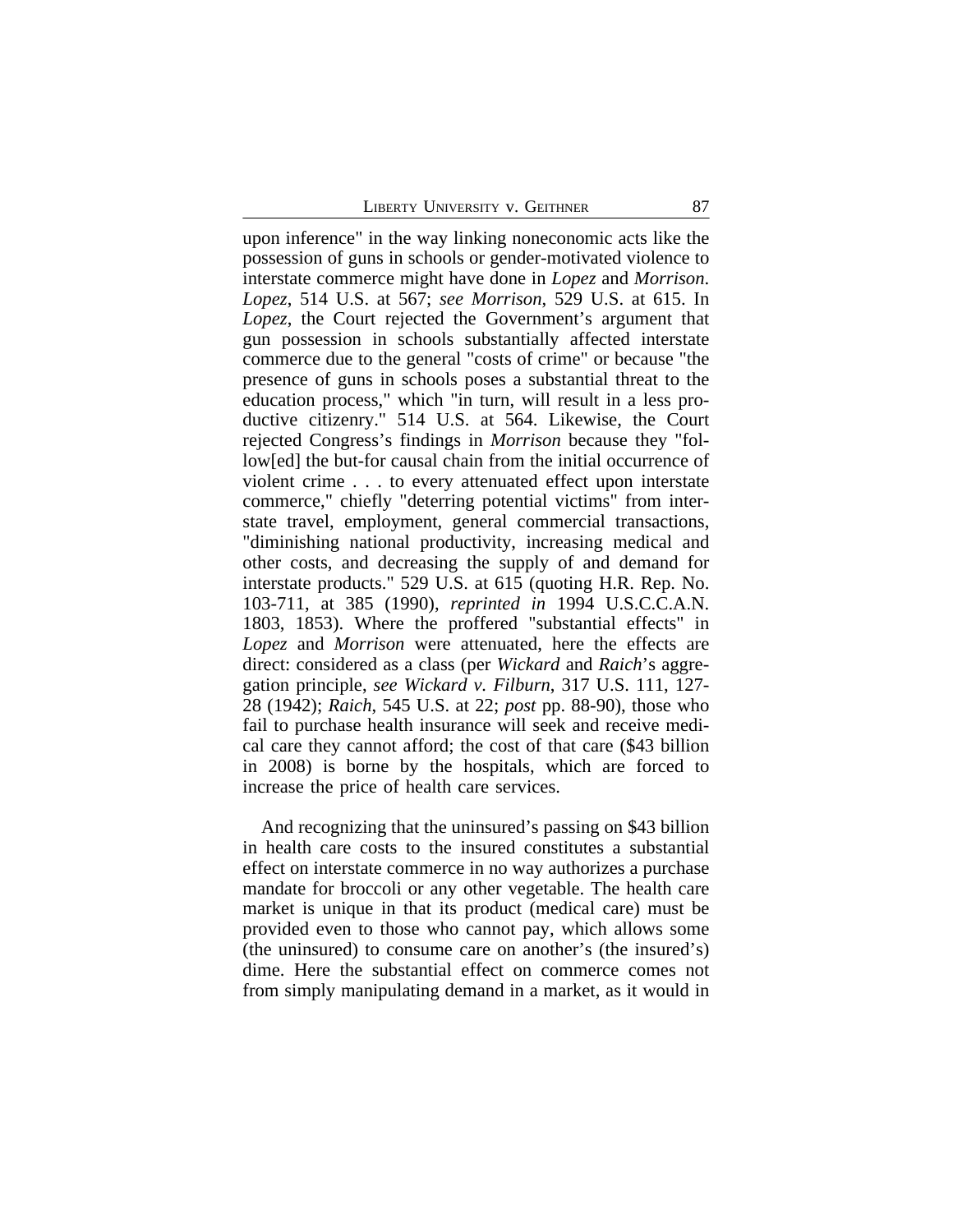the case of a broccoli or GM car mandate, but from correcting a massive market failure caused by tremendous negative externalities. Thus, we need not decide today whether the reasoning of *Wickard* and *Raich*, which were both concerned in part about limiting supply in interstate markets for fungible goods, extends to artificially inflating demand via a purchase mandate. *See Wickard*, 317 U.S. at 128 (recognizing that even wheat grown for home consumption "overhangs the market and if induced by rising prices tends to flow into the market and check price increases"); *Raich*, 545 U.S. at 19 (noting that "high demand in the interstate market"—and consequent higher prices—is likely to "draw [home consumed] marijuana into that market").

For these reasons, I would hold that the failure to obtain health insurance substantially affects the interstate markets for health insurance and health care services. *Accord Thomas More*, \_\_\_ F.3d at \_\_\_, 2011 WL at \*12 (Martin, J.); *id.* at \*24-25 (Sutton, J.); *Florida*, \_\_\_ F.3d at \_\_\_, 2011 WL at \*106 (Marcus, J., dissenting).

### IV. Universal Participation in the Health Care Market

Nor need I decide today whether the Commerce Clause discriminates between activity and inactivity. Appellants concede that virtually all persons will voluntarily enter into the interstate health services market in their lifetimes, and they concede further, as they must, that this constitutes activity in commerce. Yet appellants insist that the Commerce Clause requires Congress to adopt an extremely narrow time-horizon: it may regulate persons seeking health care, but *only once they have sought it*. Appellants' Br. 34. A faithful application of *Wickard*'s and *Raich*'s teachings requires us to reject this contention.

*Wickard* introduced the aggregation principle into Commerce Clause jurisprudence: "That appellee's own contribution to the demand for wheat may be trivial by itself is not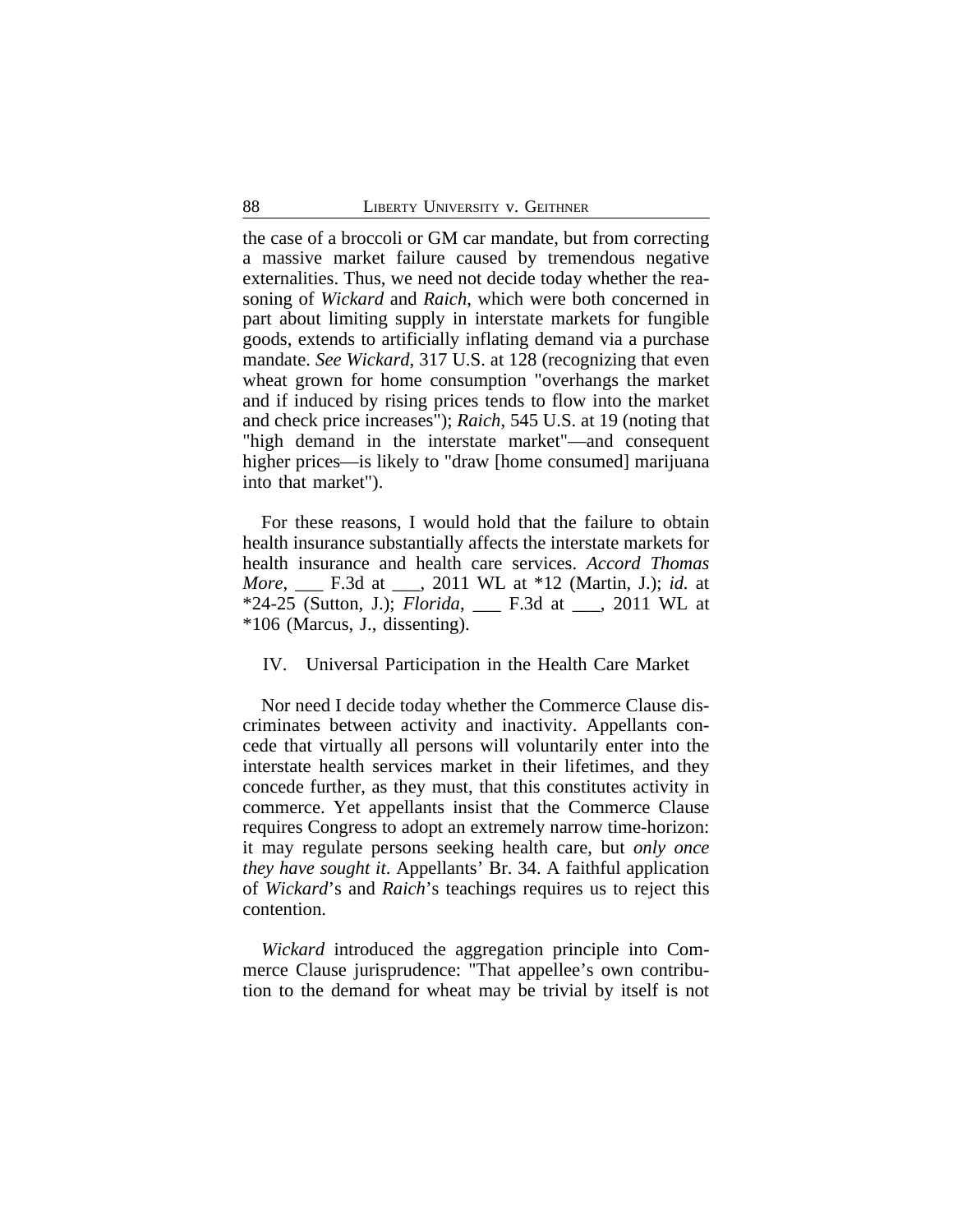enough to remove him from the scope of federal regulation where, as here, his contribution, taken together with that of many others similarly situated, is far from trivial." 317 U.S. at 127-28. *Raich* reaffirmed this approach, noting that Commerce Clause analysis looks to the regulated "activities, taken in the aggregate." 545 U.S. at 22.

Further, *Raich* emphasized that

Congress [need not] legislate with scientific exactitude. When Congress decides that the "total incidence" of a practice poses a threat to a national market, it may regulate the entire class. *See United States v. Perez*, 402 U.S. at 154-55 ("[W]hen it is necessary in order to prevent an evil to make the law embrace more than the precise thing to be prevented it may do so."). In this vein, we have reiterated that when a general regulatory statute bears a substantial relation to commerce, the *de minimis* character of individual instances arising under that statute is of no consequence.

*Id.* at 17 (some internal quotation marks and citations omitted).

Under *Wickard* and *Raich*, we are to take the view of the legislators, not those who are regulated. Courts look at the aggregated impact of an activity, not the impact of individuals; the Commerce Clause authorizes the regulation of an "entire class," regardless of "the *de minimis* character of individual instances." *Id.* We are to put aside "the mechanical application of legal formulas" and look instead to "the actual effects of the activity in question upon interstate commerce." *Wickard*, 317 U.S. at 120, 124. Indeed, it bears repeating, our task in deciding Commerce Clause challenges "is a modest one" in which we ask "only whether a 'rational basis' exists" for Congress to find a substantial effect on interstate commerce. *Id.* at 22.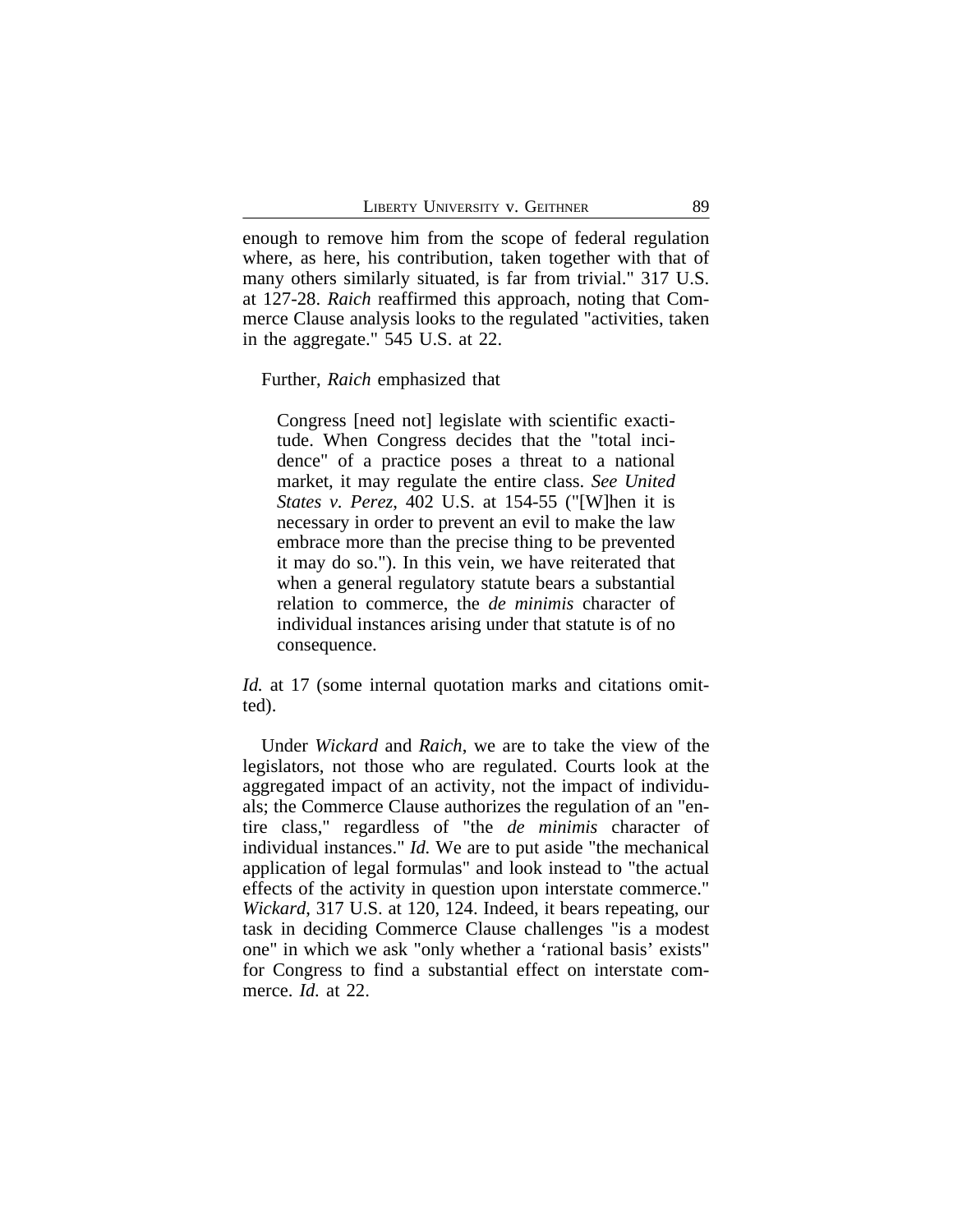Considering that hospitals are required to provide certain care to the uninsured, that illness and accidents are nothing if not unpredictable, and that the costs of medical care are often catastrophic, I have no hesitation in concluding the Congress rationally determined that addressing the \$43 billion annual cost-shifting from the uninsured to the insured could only be done via regulation *before* the uninsured are in need of emergency medical treatment. *Wickard* and *Raich* teach that we are to take the longer view of legislators; it is difficult to imagine that Commerce Clause analysis would aggregate individuals and allow regulation of entire classes but then, when legislators confront a problem requiring a remedy before emergencies (and their ever-growing costs) occur, refuse to permit them to adopt the time-horizon necessary to enact a solution. *Accord Florida*, **F.3d at** , 2011 WL at \*93 (Marcus, J., dissenting).

Thus, as Congress rationally found virtually universal participation in the interstate health care market over the course of residents' lifetimes, the Act does not present an issue of congressional regulation of inactivity. *Accord Thomas More*, \_\_\_ F.3d at \_\_\_, 2011 WL at \*15 (Martin, J.); *id.* at \*27-30 (Sutton, J.); *Florida*, \_\_\_ F.3d at \_\_\_, 2011 WL at \*93-\*94 (Marcus, J., dissenting). Rather, courts are asked to pass on regulation of voluntary participation in the interstate health care market that, to be effective, must be preemptive. As it is clear that the regulated behavior substantially affects interstate commerce and appellants bring no other challenge to Congress's authority under the Commerce Clause, I would hold the Act to be a proper exercise of congressional power.

## V. Regulating Inactivity

But even if I were to assume that the uninsured are, in appellants' phrase, "inactive in commerce," I would be bound to uphold the Act. Despite appellants' several arguments, the Commerce Clause is not offended by the regulation of "inactivity" or, in proper circumstances, by a purchase mandate.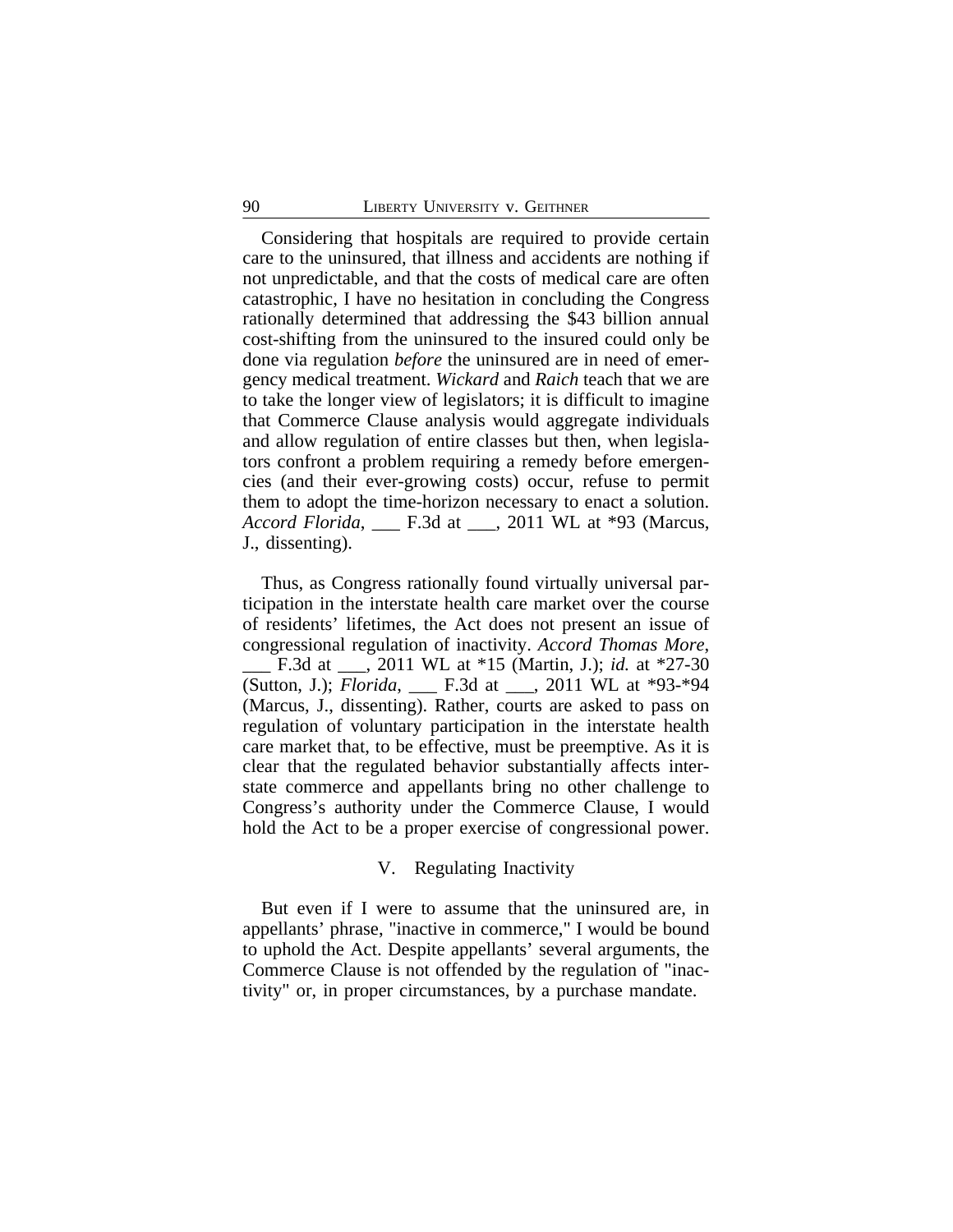Appellants urge that the Act is an "unprecedented attempt to force private citizens who have decided not to participate in commerce to engage in commerce by mandating that they purchase . . . health insurance . . . ." Appellants' Br. 3. This argument presents two distinct questions: (1) "[w]hether Congress has authority under the Commerce Clause to regulate a private citizen's inactivity in commerce"; and (2) whether such regulation can include "forc[ing] [a] citizen to participate in commerce by mandating that she purchase a [commodity] . . . or pay a penalty for noncompliance." *Id.* at 1. I consider these questions in turn.

## A. Regulating "Inactivity in Commerce"

Appellants characterize Mss. Waddell's and Merrill's "decision not to purchase health insurance and to otherwise privately manage her own healthcare" as "inactivity in commerce," which they claim is beyond the reach of the Commerce Clause. *Id.* at 1. As the following brief review of the case law will show, this broader Commerce Clause challenge—whether it reaches non-market participants (those "inactiv[e] in commerce")—has already been litigated. The Supreme Court's "case law firmly establishes" that Congress may regulate those who have opted not to participate in a market when their self-provisioning, considered in the aggregate, "substantially affect[s]" an interstate market. *Raich*, 545 U.S. at 17. After explaining why appellants' broader challenge is foreclosed, I consider the far narrower challenge to the Act that survives.

## 1. Regulating Non-Market Participants

Nearly seventy years ago, in the famous case of *Wickard v. Filburn*, the Supreme Court upheld Congress's power under the Commerce Clause to regulate Mr. Filburn's private, noncommercial production of wheat. The Court squarely confronted the question: it began its discussion by noting that "[t]he question would merit little consideration . . . except for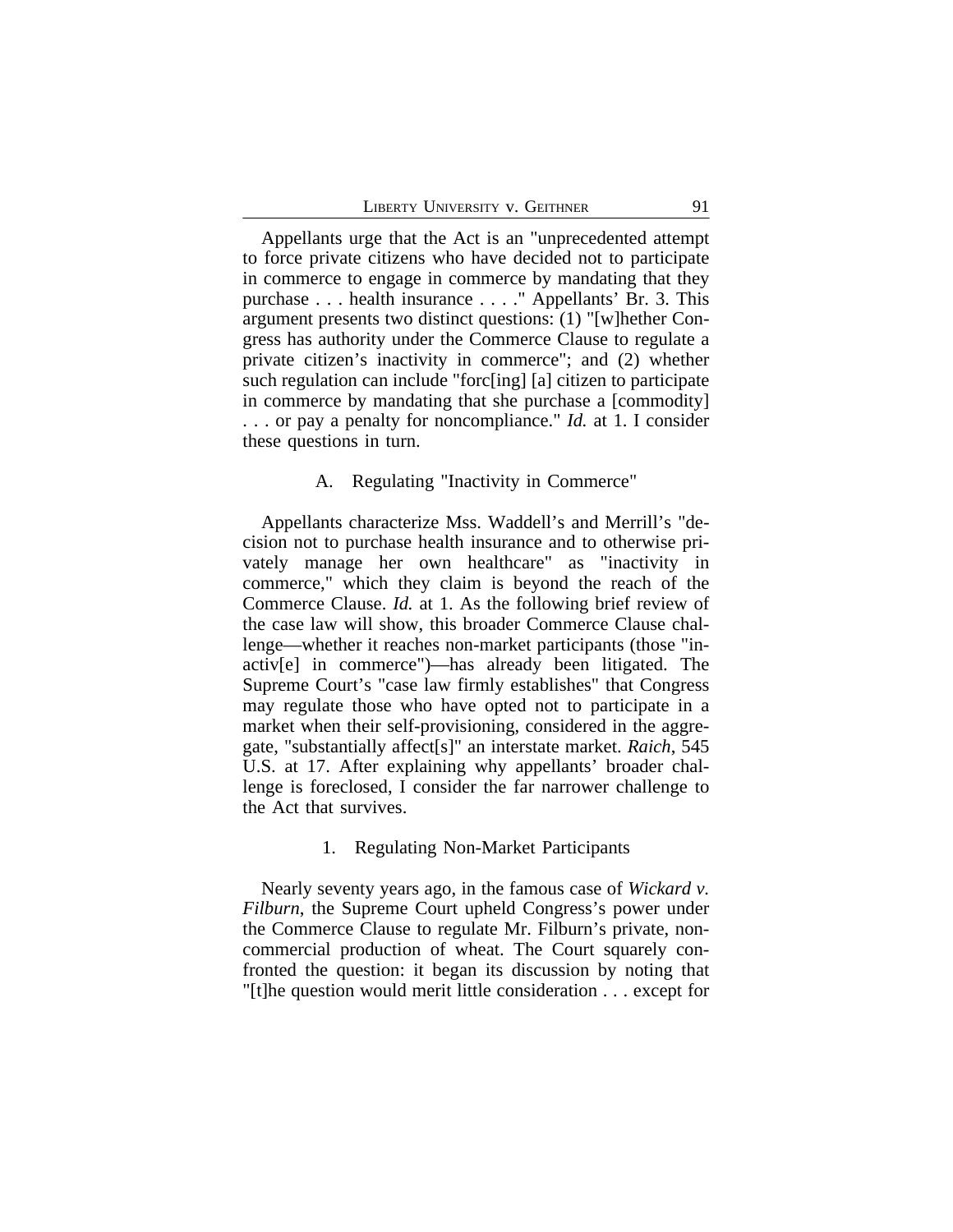the fact that this Act extends federal regulation to production not intended in any part for commerce but wholly for consumption on the farm." 317 U.S. at 118. Just six years ago, the Court reaffirmed *Wickard*'s vitality in *Raich*, explaining,

Our case law firmly establishes Congress' power to regulate purely local activities that are part of an economic 'class of activities' that have a substantial effect on interstate commerce. As we stated in *Wickard*, "even if appellee's activity be local *and though it may not be regarded as commerce*, it may still, whatever its nature, be reached by Congress if it exerts a substantial economic effect on interstate commerce."

*Raich*, 545 U.S. at 17 (quoting *Wickard*, 317 U.S. at 125) (emphasis added). The *Raich* Court made clear that "Congress can regulate purely intrastate activity that is not itself 'commercial,' in that it is not produced for sale, if it concludes that failure to regulate that class of activity would undercut the regulation of the interstate market in that commodity." *Id.* at 18. Applying this principle, the Court upheld the regulation of individuals who grew marijuana solely for "home consumption"—that is, it allowed Congress to regulate individuals who deliberately chose not to participate in commerce. *Id.*

Thus, appellants' true quarrel with the Act is more limited than their language sometimes suggests. With subheadings like "*Wickard* does not support the district court's conclusion that private economic decisions can be regulated under the Commerce Clause," appellants' briefs muddy their real point. Appellants' Br. 20. As just described, it is well settled that Congress may regulate the *private, noncommercial* economic activities of *non-market participants* when their selfprovisioning (growing wheat or marijuana for themselves) substantially affects an interstate market. Appellants contend that this "firmly establishe[d]" Commerce Clause law, *Raich*, 545 U.S. at 17, is inapplicable because *Wickard* and *Raich*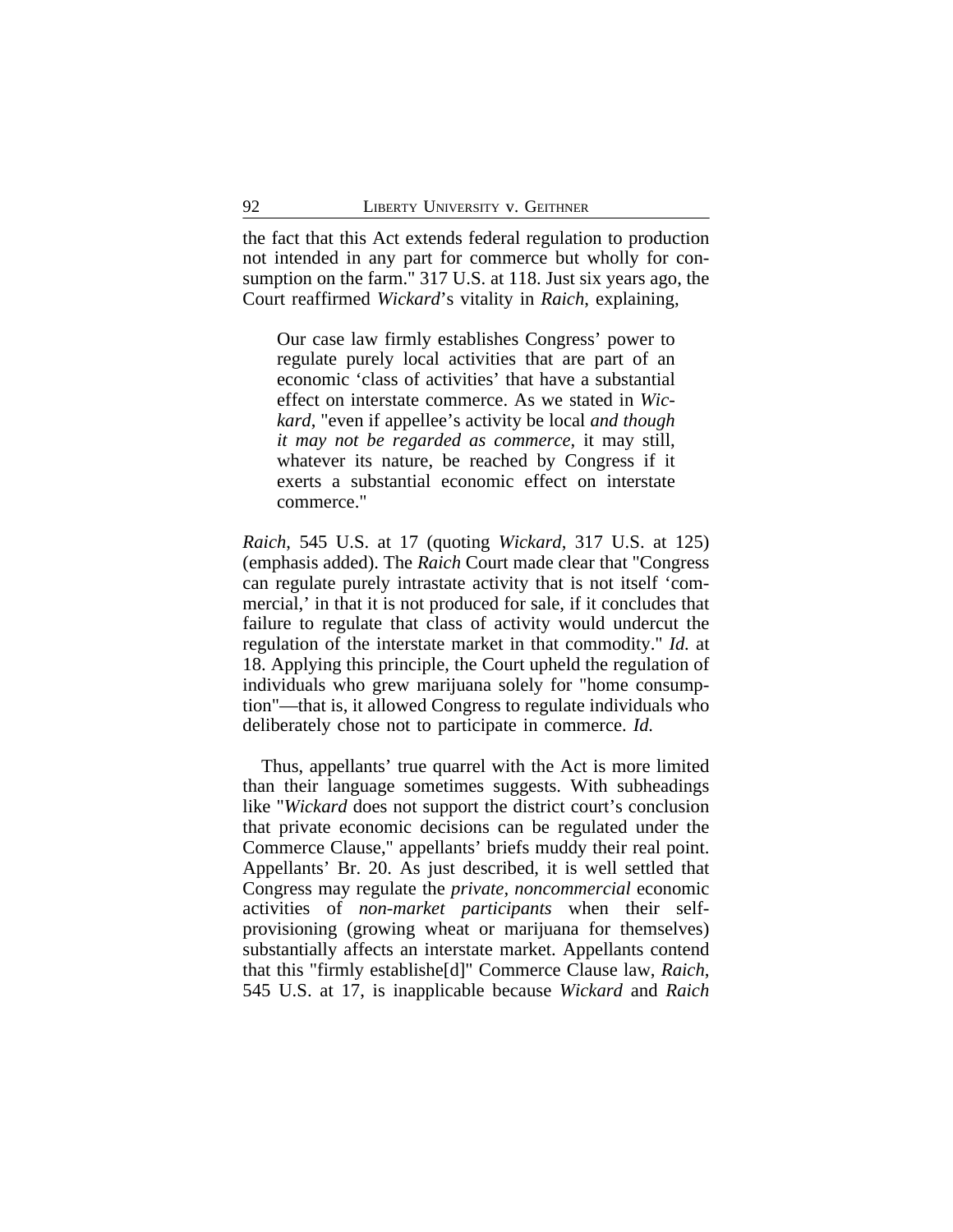"involved voluntary *activity*, whereas the Act regulates voluntary *inactivity*." Appellants' Br. 19. To the extent that "voluntary *inactivity*" again suggests deliberate non-participation in the market, this fails to distinguish *Raich*; yet appellants also seem to be raising a different point. "[I]t was the fact that Mr. Filburn actively grew wheat beyond the quota, even if for personal use, that was significant in *Wickard*," as "it was that activity that constituted economic activity. By contrast, [appellants] have exerted no effort and used no resources." *Id.* at 21. It is *this* "distinction between *activity* and *inactivity*," *id.* at 19—*absolute* inactivity, not just inactivity (nonparticipation) in commerce—that carries the true thrust of appellants' argument.

### 2. Regulating the "Inactive"

Before I can consider this narrower argument, I must be sure I understand exactly what appellants mean by it. Appellants say that "Mr. Filburn actively grew wheat beyond the quota, even if for personal use" while Ms. Waddell and Mrs. Merrill "have exerted no effort and used no resources." Appellants' Br. 21. But appellants expressly state that "Miss Waddell and Mrs. Merrill have voluntarily and deliberately decided not to purchase health insurance, but *to instead save for and privately manage health care*." *Id.* at 10 (emphasis added). It is not clear why "sav[ing] for and privately manag-[ing] health care," a species of what economists call "selfinsurance,"**<sup>11</sup>** requires neither "effort" nor "resources"—in

<sup>&</sup>lt;sup>11</sup>*Cf.* 42 U.S.C. § 18091(a)(2)(A) ("In the absence of the [individual mandate], some individuals would make an economic and financial decision to forego health insurance coverage and attempt to self-insure . . . ."). Because individuals who self-insure are unable to shift risk in the way that market insurance does, self-insurance is far more common among collectives or businesses, where it may be efficient. *See generally* M. Moshe Porat, Uri Spiegel, Uzi Yaari, Uri Ben Zion, *Market Insurance Versus Self Insurance: The Tax-Differential Treatment and Its Social Cost*, 58 J. Risk & Ins. 657 (1991); Patrick L. Brockett, Samuel H. Cox, Jr., and Robert C. Witt, *Insurance Versus Self-Insurance: A Risk Management Perspective*, 53 J. Risk & Ins. 242 (1986); Isaac Ehrlich, Gary S. Becker, *Market Insurance, Self-Insurance, and Self-Protection*, 80 J. Pol. Econ. 623 (1972).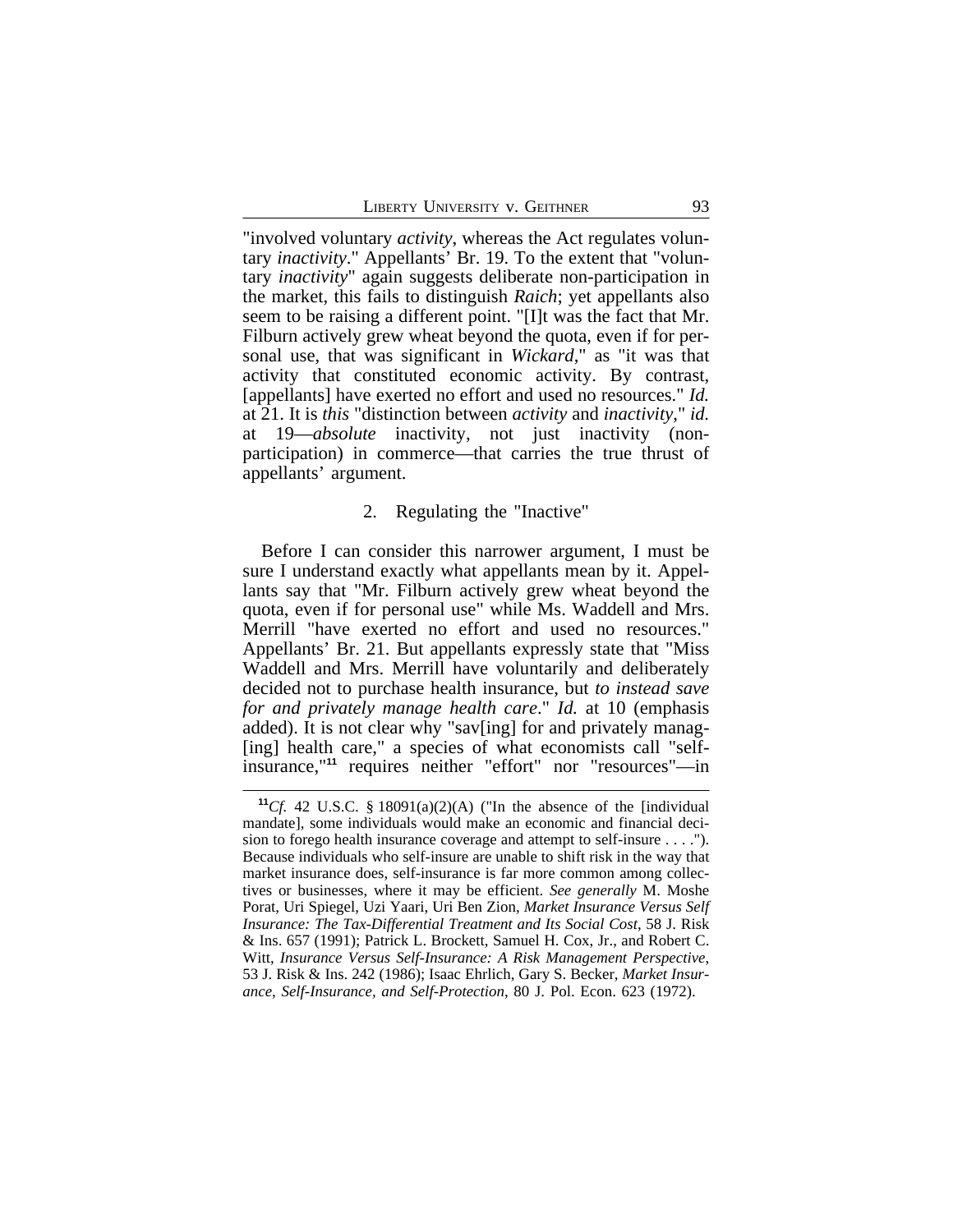fact, one would imagine that "sav[ing]" requires "resources" (namely, money) and that "manag[ing]" requires some "effort." *Id.* at 10, 21. Though, unlike wheat and marijuana, insurance is intangible, appellants do not suggest that interstate markets in intangible goods or services are less subject to regulation under the Commerce Clause than markets in tangible goods; thus, it is difficult to see why the legal import of the appellants' "sav[ing]" and "manag[ing]" should differ from that of Mr. Filburn's sowing and harvesting.

But even if appellants had said nothing about saving and managing and I accepted that Ms. Waddell and Mrs. Merrill had truly "exerted no effort and used no resources" with respect to health insurance—that is, that they had taken no steps to self-insure—it is difficult to make out the legal relevance of this point. Mr. Filburn and Ms. Raich deliberately chose to meet their own needs rather than enter commerce and purchase goods on the market and thus they, too, "exerted no effort and used no resources" in connection to the relevant markets; why are they more susceptible to Commerce Clause regulation than appellants simply because they *privately* exerted effort and expended resources for a *noncommercial* end?

Appellants have provided no express answer, but one is implicit in their arguments: in choosing to act, even privately, with notice of regulation, one can be said to consent or at least submit to that regulation. Under this view, *Wickard* and *Raich* are distinguishable because they concerned regulated domains which individuals voluntarily entered upon the commencement of some "activity." Thus, appellants' complaint that "appellants in *Raich* could avoid Congress' reach by not manufacturing or possessing marijuana, but here the Appellants cannot avoid Congress' reach even if they are not doing anything." Appellants' Br. 19. Appellants express concern throughout their brief about allowing Congress to "regulate [people] because they are legal citizens who merely exist," *id.*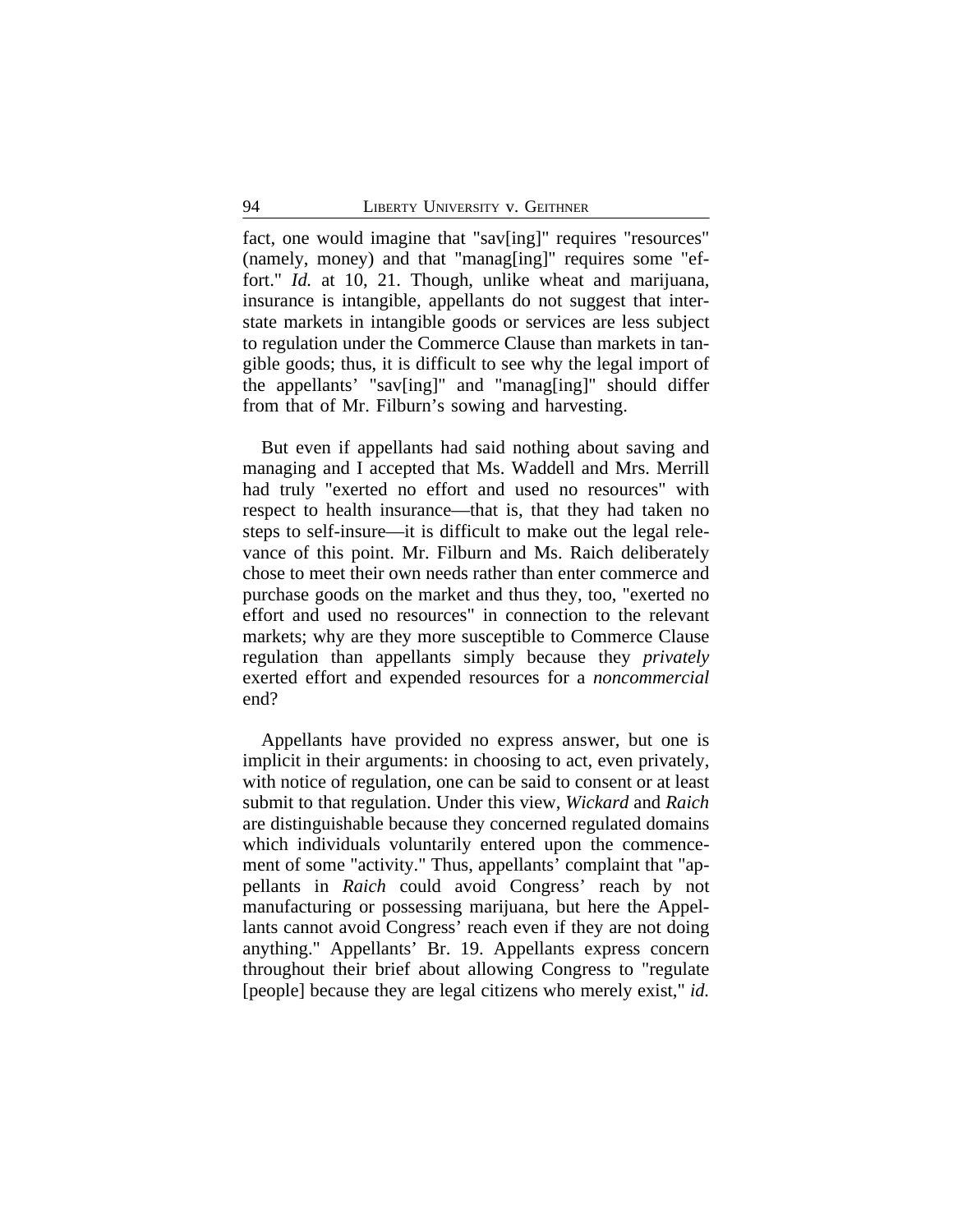at 20;**<sup>12</sup>** likewise, the Eleventh Circuit majority worries that "[i]ndividuals subjected to this economic mandate have not made a voluntary choice to enter the stream of commerce . . . ." *Florida*, \_\_\_ F.3d at \_\_\_, 2011 WL at \*48. So I will consider the Commerce Clause ramifications of regulating "everyone."

### 3. Federalism & Regulations Affecting Everyone

I am aware of no "substantial effect" case, in more than a century of Commerce Clause jurisprudence, that looks beyond the class of *activities* regulated to the class of *persons* affected. And this is unsurprising, as the dispositive question is whether the object of regulation substantially affects interstate commerce; what the affected persons have done to consent (or not) to the regulation is obviously irrelevant to that inquiry. Appellants claim that their liberty concern springs from the principles of federalism rather than black-letter Commerce Clause law. Though these principles serve to protect state sovereignty and the resulting division of power helps to secure our liberty, federalism is not an independent font of individual rights.

As Justice Kennedy explained in his concurrence in *Lopez*, "it was the insight of the Framers that freedom was enhanced by the creation of two governments, not one," as power could be split between state and federal governments even before each government's powers were further separated among legislative, executive, and judicial departments. 514 U.S. at 576. Thus, "[s]tate sovereignty is not just an end in itself: 'Rather, federalism secures to citizens the liberties that derive from the diffusion of sovereign power.'" *New York v. United States*, 505 U.S. 144, 181 (1992) (quoting *Coleman v. Thompson*, 501 U.S. 722, 759 (1991) (Blackmun, J., dissenting)). Federalism "enhance[s]" our liberty by disaggregating power; it

**<sup>12</sup>**It is no coincidence that "voluntary" or "voluntarily" appears twentyeight times in appellants' briefs.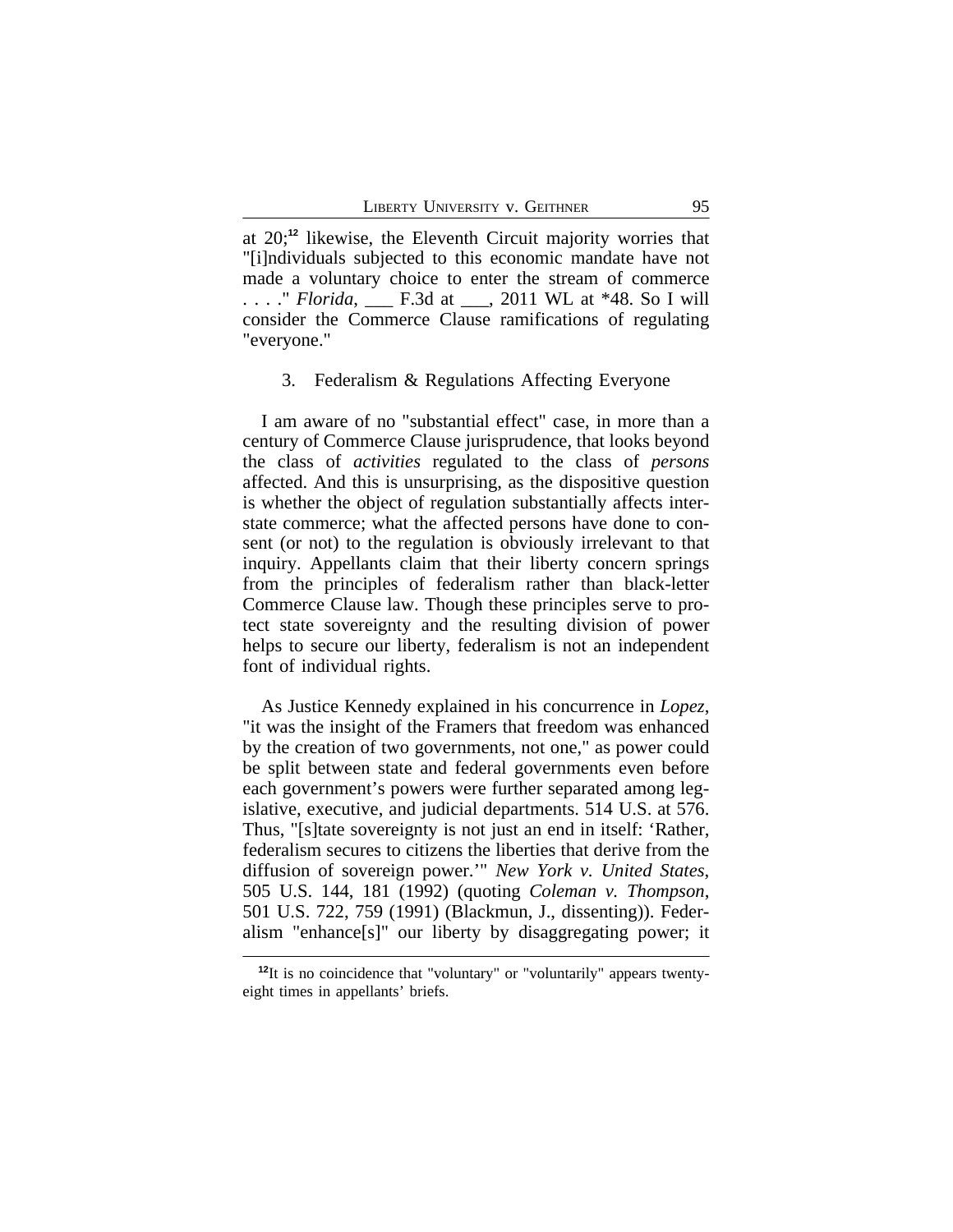helps to secure all our individual rights, but it does not create new ones. The Supreme Court's recent decision in *Bond v. United States*, which granted an individual criminal defendant *standing* to challenge a federal statute on the grounds that it usurped powers reserved to the states and which discussed at length the ways in which federalism protects individual liberty, is not to the contrary.  $564$  U.S.  $\_\_\_\_\_\_\_\_\_$  131 S. Ct. 2355, 2364 (2011). Appellants provide no support for their suggestion that some novel, heretofore unknown, individual right can spring from the principles of federalism.

Federalism was properly invoked in *Lopez* and *Morrison*, where, to police the division of authority between state and federal governments, the Court struck down federal regulation of noneconomic activity within "areas such as criminal law enforcement or education where States historically have been sovereign." *Lopez*, 514 U.S. at 564; *see Morrison*, 529 U.S. at 599. *Lopez* and *Morrison*'s concern about the loss of state authority within areas traditionally reserved to the states implicates the division of power between state and federal governments and thus goes to the very core of federalism. Appellants' individual liberty concerns do not. Appellants suggest that allowing the Act to touch all U.S. residents, whether or not they have voluntarily entered a regulated domain, "threatens . . . the bedrock concept[ ] of . . . individual freedom." Appellants' Br. 11-12. Federalism does not speak to this issue.

Nor does any recognized individual right. Appellants' rhetoric sometimes suggests a generalized right to be left alone; but outside of a limited right to privacy concerning "the most intimate and personal choices a person may make in a lifetime, choices central to personal dignity and autonomy," including those "relating to marriage, procreation, contraception, family relationships, child rearing, and education," *Planned Parenthood of Se. Penn. v. Casey*, 505 U.S. 833, 851 (1992), no such right exists. And any such right springing from substantive due process would bind the states under the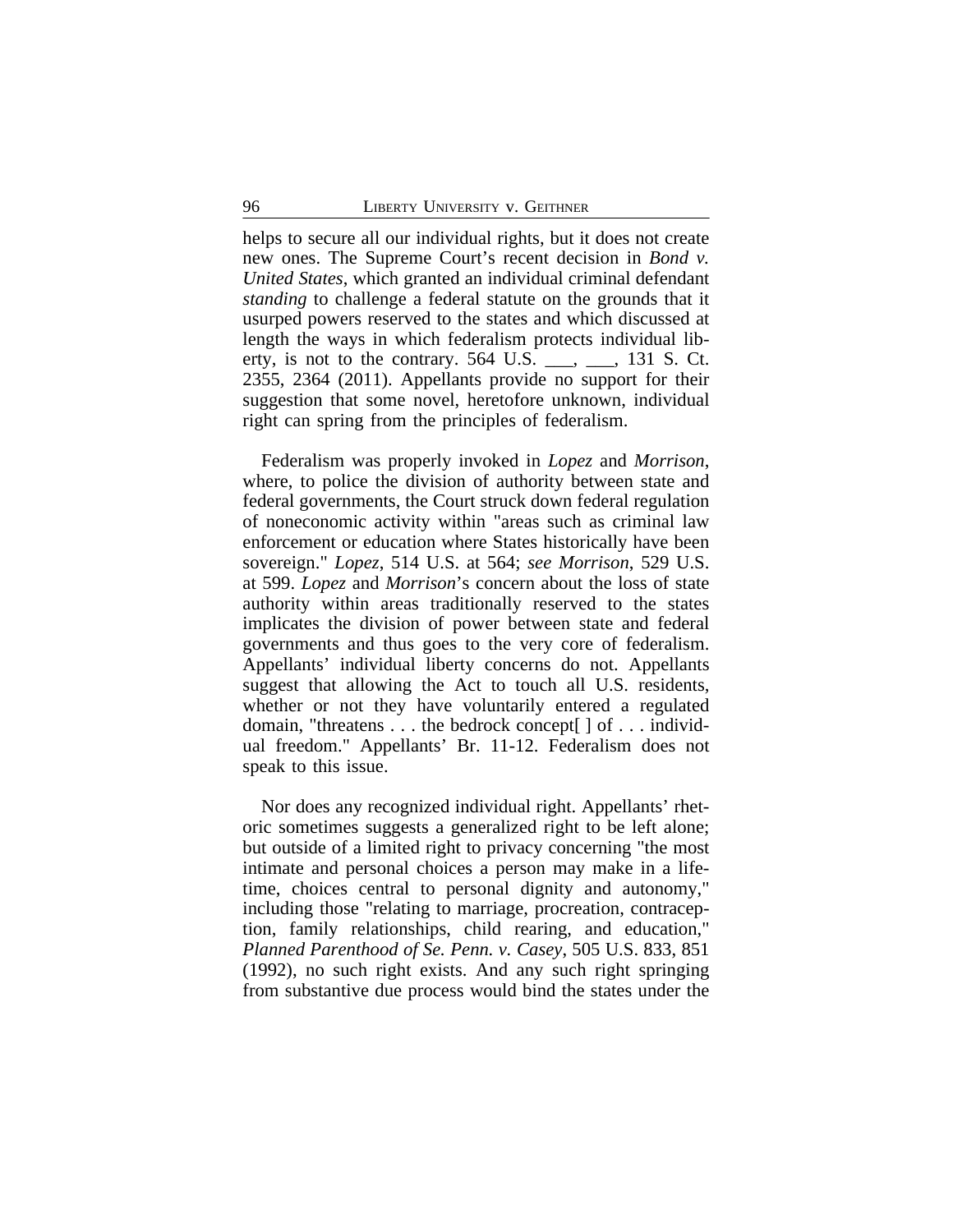Fourteenth Amendment as well as the federal government under the Fifth, placing universal regulation outside the reach of any government.

Moreover, an extensive body of federal laws, many passed pursuant to the Commerce Clause, targets all U.S. residents: federal criminal law. Indeed, *Raich* itself concerned the Controlled Substances Act and the noncommercial production and consumption of marijuana; nowhere in *Raich* did the Court intimate concern that the federal government was regulating the drug use of "everyone . . . just for being alive and residing in the United States." *Bondi*, \_\_\_ F. Supp. 2d. at \_\_\_, 2011 WL 285683, at \*20. Though penalties do not attach until someone has violated the statute, the same is true of the Act's regulation. Of course, appellants suggest that compelling action is less legitimate under the Commerce Clause than prohibiting action. I take up that question next.

### VI. Compelling Action

Having established that the regulation of "inactivity in commerce" does not offend the Commerce Clause, I consider whether federal commerce regulation can properly "force [a] citizen to participate in commerce by mandating that she purchase a [commodity] . . . or pay a penalty for noncompliance." Appellants' Br. 1.

As I explained at length above, the Supreme Court has taught that an enactment is authorized by the Commerce Clause where Congress could rationally conclude that the object of regulation substantially affects interstate commerce. This inquiry looks only at the relation between the object of regulation and interstate commerce; the content of the regulation—what it compels or prohibits—is irrelevant. Indeed, it has long been recognized that "[t]he power of Congress over interstate commerce is plenary and complete in itself, may be exercised to its utmost extent, and acknowledges no limitations other than are prescribed in the Constitution." *Wickard*,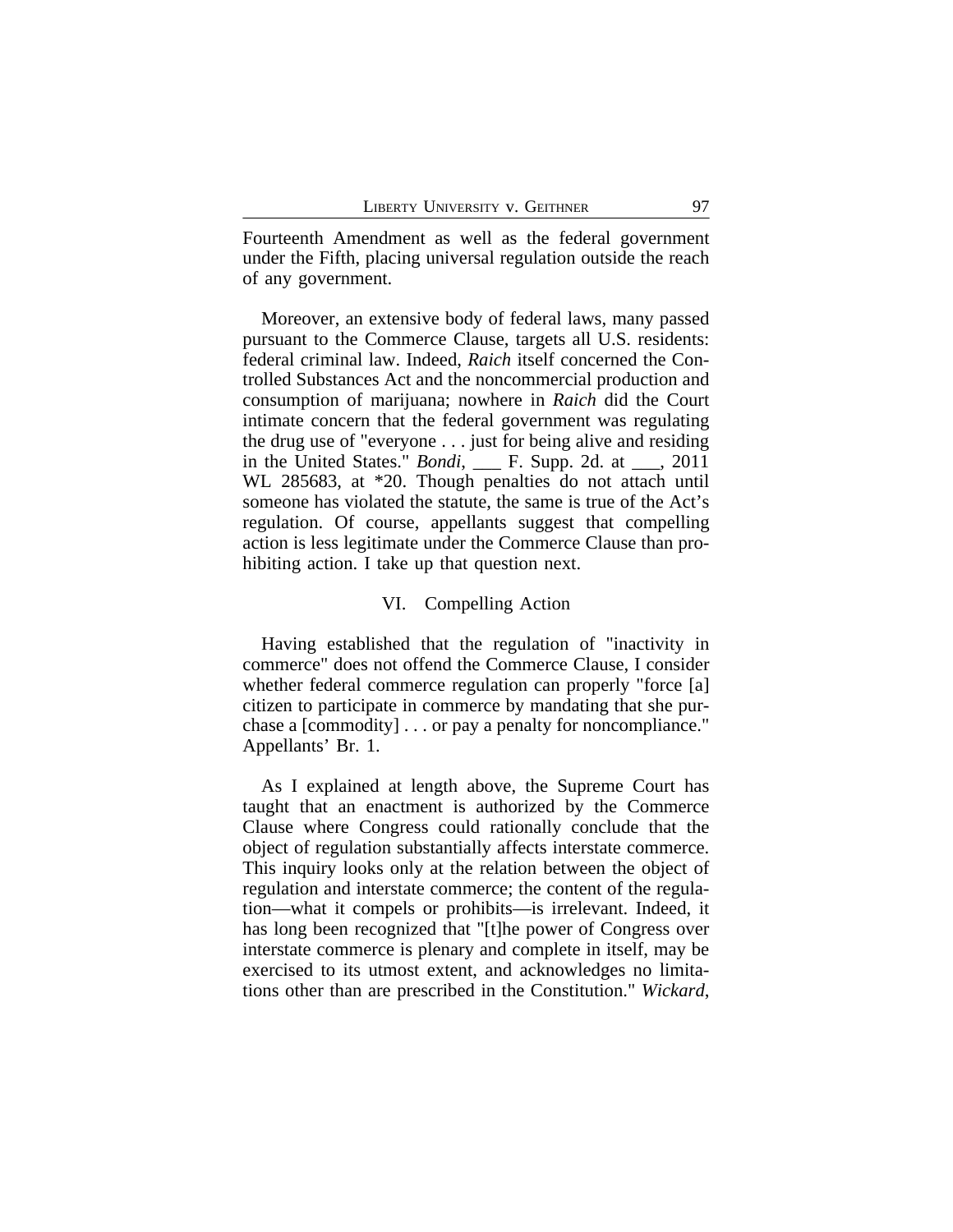317 U.S. at 124 (quoting *United States v. Wrightwood Dairy Co.*, 315 U.S. 110, 119 (1942)); *cf. Raich*, 545 U.S. at 29 ("[S]tate action cannot circumscribe Congress' plenary commerce power."). The Necessary and Proper Clause makes clear that we are to defer to Congress with respect to the means it employs to effectuate legitimate ends. U.S. Const. art. I, § 8, cl. 18. In combination with the Commerce Clause, it empowers Congress "'to take all measures necessary or appropriate to' the effective regulation of the interstate market." *Raich*, 545 U.S. at 38 (Scalia, J., concurring) (quoting *Shreveport Rate Cases*, 234 U.S. 342, 353 (1914)).

But even if it were appropriate to review the method of regulation Congress has chosen to employ, I would find that the individual mandate fits well within the range of acceptable commercial regulations.

# A. The Act Does Not Compel Citizens to Enter Commerce

I first note that the Act does not "force" any citizen to enter commerce. Appellants' Br. 1. Instead, residents are given a choice between obtaining health insurance (by market purchase or otherwise) and paying a non-punitive tax penalty that, by law, is capped at "the national average premium for qualified health plans which have a bronze level of coverage." 26 U.S.C. § 5000A(c)(1)(B); *see id.* at § 5000A(b)(1). As the average cost of providing the most basic insurance, this amount should roughly approximate the expected costs to the regulatory scheme (in the form of higher premiums) occasioned by an individual's failure to procure insurance. Because the uninsured effectively force the rest of the nation to insure them with respect to basic, stabilizing care, this penalty is something like a premium paid into the federal government, which bears a large share of the shifted costs as the largest insurer in the nation.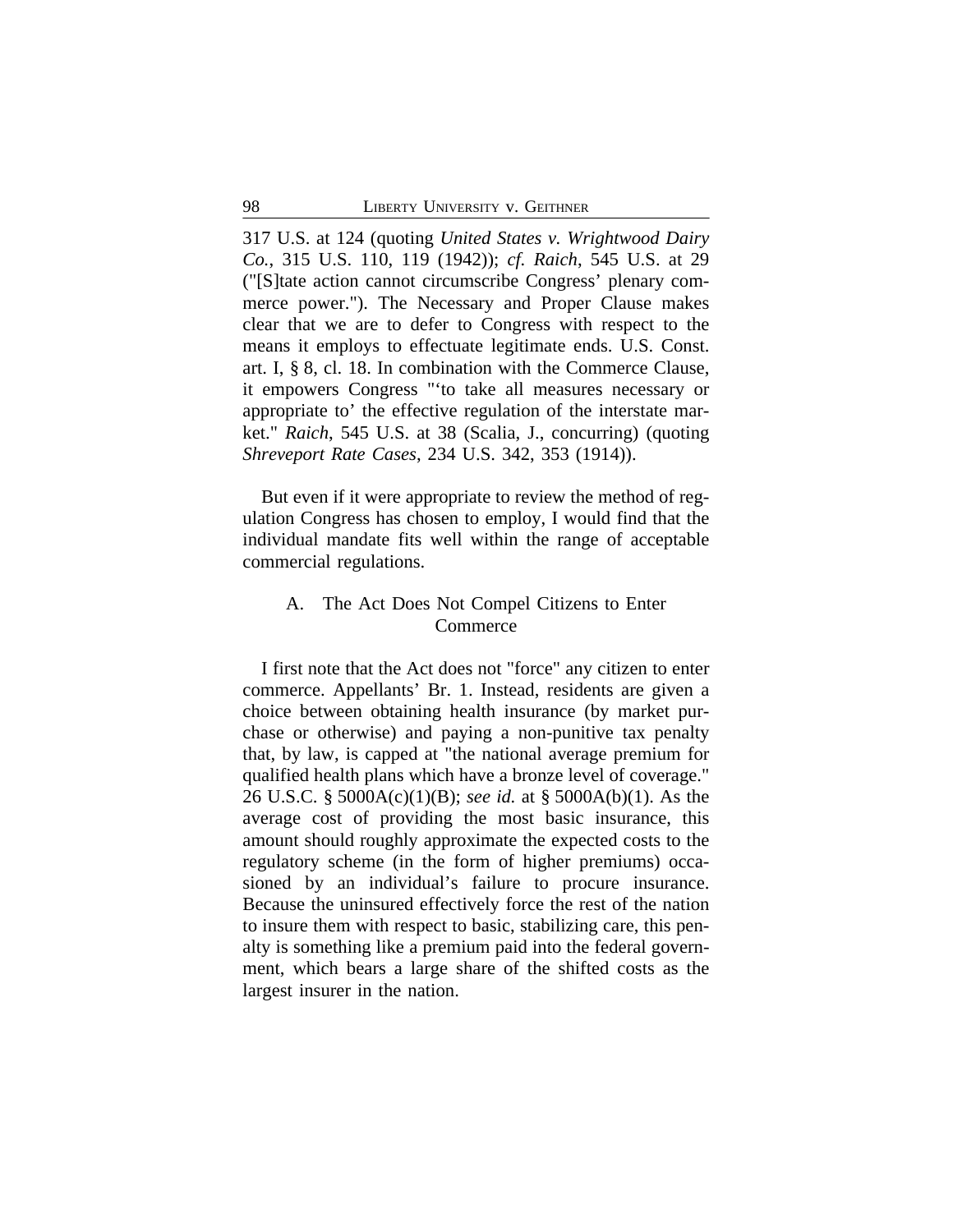#### B. History of Compelled Purchases

Even if the individual mandate were properly characterized as compelling residents to enter the market, this has long been an acceptable form of regulation under the Commerce Clause. For instance, the Federal Motor Carrier Safety Administration, acting pursuant to the Motor Carrier Act of 1980, requires that motor carriers purchase either liability insurance or a surety bond in order to ensure that they are able to pay for damage they may cause. *See* 49 C.F.R. § 387. And the Comprehensive Environmental Response, Compensation, and Liability Act of 1980 (CERCLA) requires that the owner of property contaminated by a hazardous substance "provide removal or remedial action"—likely requiring resort to the market—on pain of liability for punitive damages, even where the owner bears "no[ ] culpability or responsibility for the contamination" and indeed is entirely "passiv[e]." 42 U.S.C. § 9607(c)(3); *Nurad, Inc. v. William E. Hooper & Sons Co.*, 966 F.2d 837, 846-47 (4th Cir. 1992). CERCLA has survived all Commerce Clause challenges, and it was expressly held a proper exercise of Congress's Commerce Clause power by the Second Circuit Court of Appeals. *See Freier v. Westinghouse Elec. Corp.*, 303 F.3d 176, 203 (2d Cir. 2002), *cert. denied*, 538 U.S. 998 (2003); *cf. United States v. Olin Corp.*, 107 F.3d 1506, 1511 (11th Cir. 1997) (holding CERCLA constitutional Commerce Clause legislation as applied to appellants).

*Wickard* itself suggests that compelled purchases are permissible. The Court explained:

It is said, however, that this Act, *forcing some farmers into the market to buy* what they could provide for themselves, is an unfair promotion of the markets and prices of specializing wheat growers. It is of the essence of regulating that it lays a restraining hand on the selfinterest of the regulated and that advantages from the regulation commonly fall to others.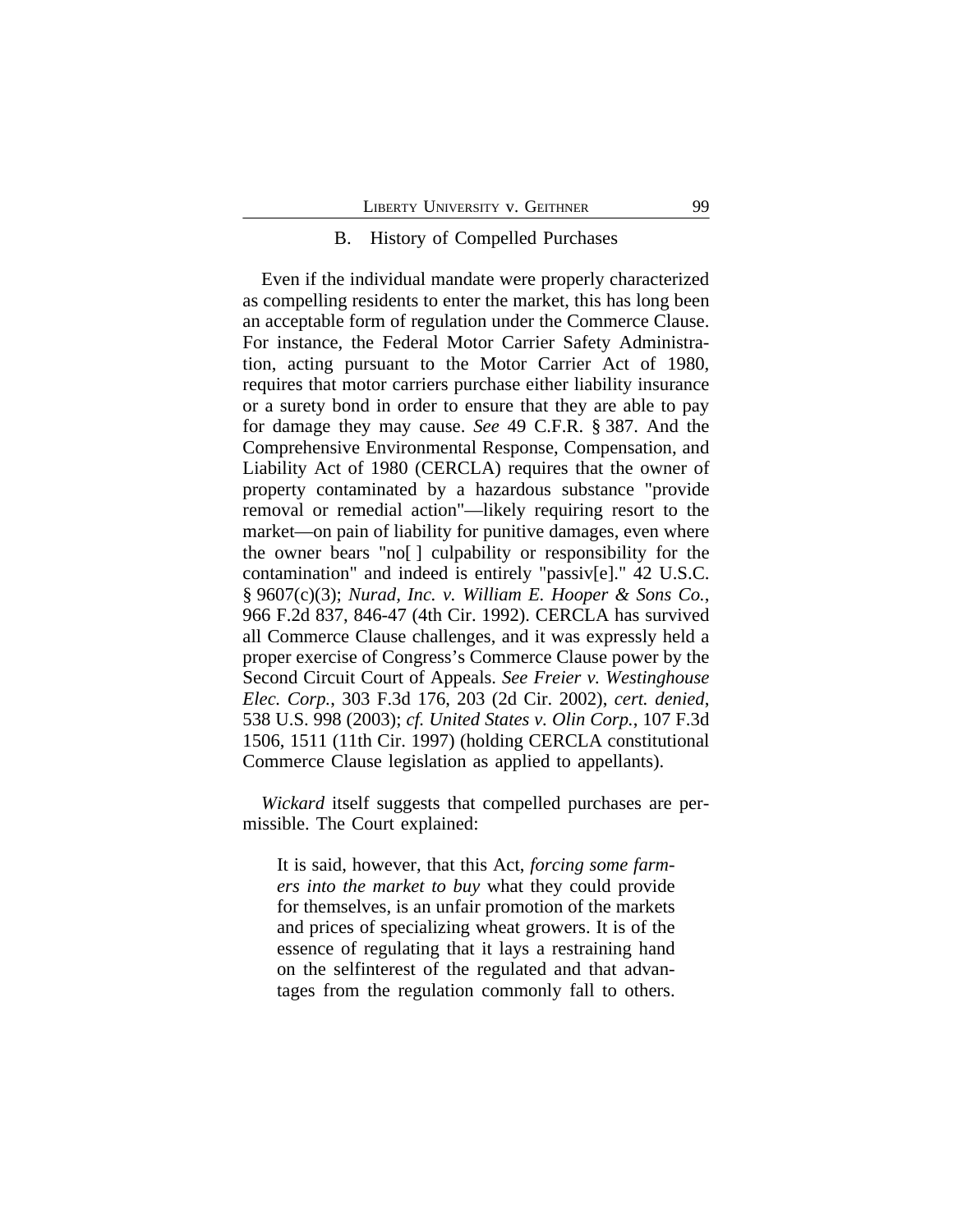. . . And with the wisdom, workability, or fairness, of the plan of regulation we have nothing to do.

317 U.S. at 129 (emphasis added). When describing how noncommercial wheat production decreased demand for market wheat, the Court explained that it "forestall[ed] resort to the market" and "supplies a need of the man who grew it which would otherwise be reflected by purchases in the open market." *Id.* at 127, 128. Though *Wickard* did not involve an express purchase mandate, the Court understood that Mr. Filburn was effectively being "forc[ed] . . . into the market to buy" wheat when it rejected his Commerce Clause challenge. *Id.* at 129.

C. Compelled Purchases as Government's Core Function

Finally, I pause to consider why purchase mandates—whether they be for health insurance or broccoli—occasion such fear of federal aggrandizement. *Cf. Thomas More*, F.3d at , 2011 WL at \*32 (conveying author's "lingering intuition—shared by most Americans, I suspect—that Congress should not be able to compel citizens to buy productions they do not want") (Sutton, J). Compelled purchases are the most fundamental function of government of any sort, and the fact that the government here allowed its residents additional freedom of choice over these purchases should diminish, not exacerbate, anxieties about federal tyranny.

Governments exist, most fundamentally, to solve collective action problems. Core governmental functions, like the provision of domestic peace, enforceable property rights, national defense, and infrastructure, are assigned to government because the market fails to produce optimal levels of such public goods.**<sup>13</sup>** Since public goods are enjoyed by all, most

**<sup>13</sup>***See generally* R.H. Coase, *The Lighthouse in Economics*, 17 J.L. & Econ. 357, 357-360 (1974); Paul A. Samuelson, *The Pure Theory of Pub-*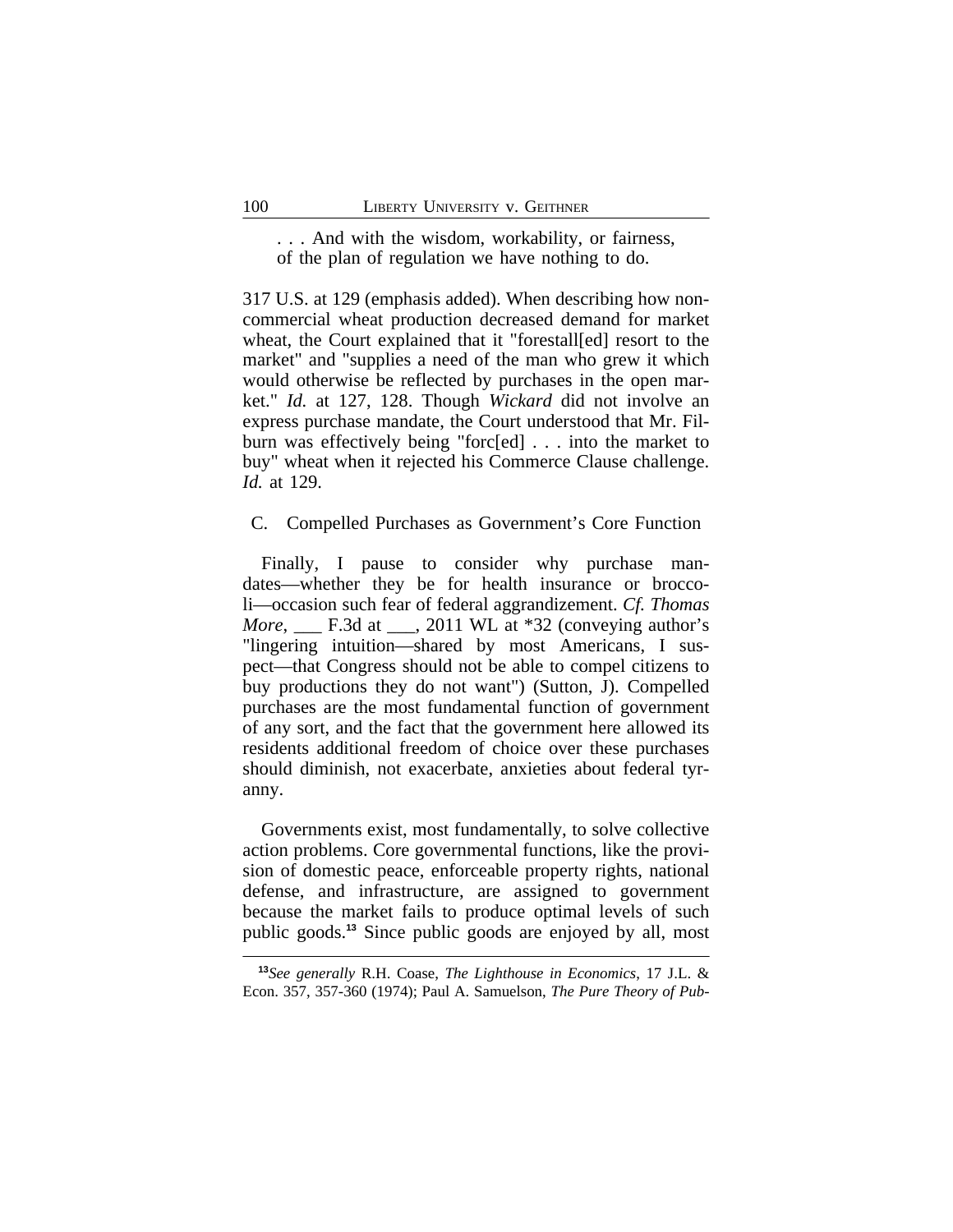individuals refuse to purchase them themselves, hoping instead that they can free-ride when someone else does. By forcibly collecting tax revenue and using it to purchase public goods, governments are able to solve this collective action problem. Thus, at root, governments are formed precisely to *compel purchases of public goods*.

Because hospitals are required to stabilize the uninsured, the uninsured are able to pass along much of the cost of their health care to the insured.**<sup>14</sup>** Solving this problem, as the Act attempts to do, creates a public good: lower prices for health services for all citizens. Thus, the Act compels the purchase of a public good, just as the federal government does when it collects taxes and uses it to fund national defense.

Indeed, it is undisputed that Congress would have had the power under the Taxing and Spending Clause to raise taxes and use increased revenues to purchase and distribute health insurance for all. It seems quite odd that Congress's attempt to enhance individual freedom by allowing citizens to make their own purchase decisions would give rise to such bloated concerns about a federal power grab. *Cf. Thomas More*, \_\_\_ F.3d at \_\_\_, 2011 WL at \*31 (Sutton, J.) ("Few doubt that Congress could pass an equally coercive law under its taxing power  $\dots$ .").

As for the broccoli mandate appellants fear, I have explained at several points why nothing I have written would

*lic Expenditure*, 36 Rev. Econ. & Statistics 387 (1954). Public goods are goods that are "non-rival" and "non-excludable." "Non-rival" means that enjoyment of the good by one citizen does not reduce the enjoyment by another; "non-excludable" means that all citizens will enjoy the good once it is produced—none can be excluded. *See, e.g.,* John P. Conley & Christopher S. Yoo, *Nonrivalry and Price Discrimination in Copyright Economics*, 157 U. Pa. L. Rev. 1801, 1805-11 (2009).

**<sup>14</sup>**In the language of economics, the failure to obtain insurance has "negative externalities"—negative effects on those not responsible for the decision.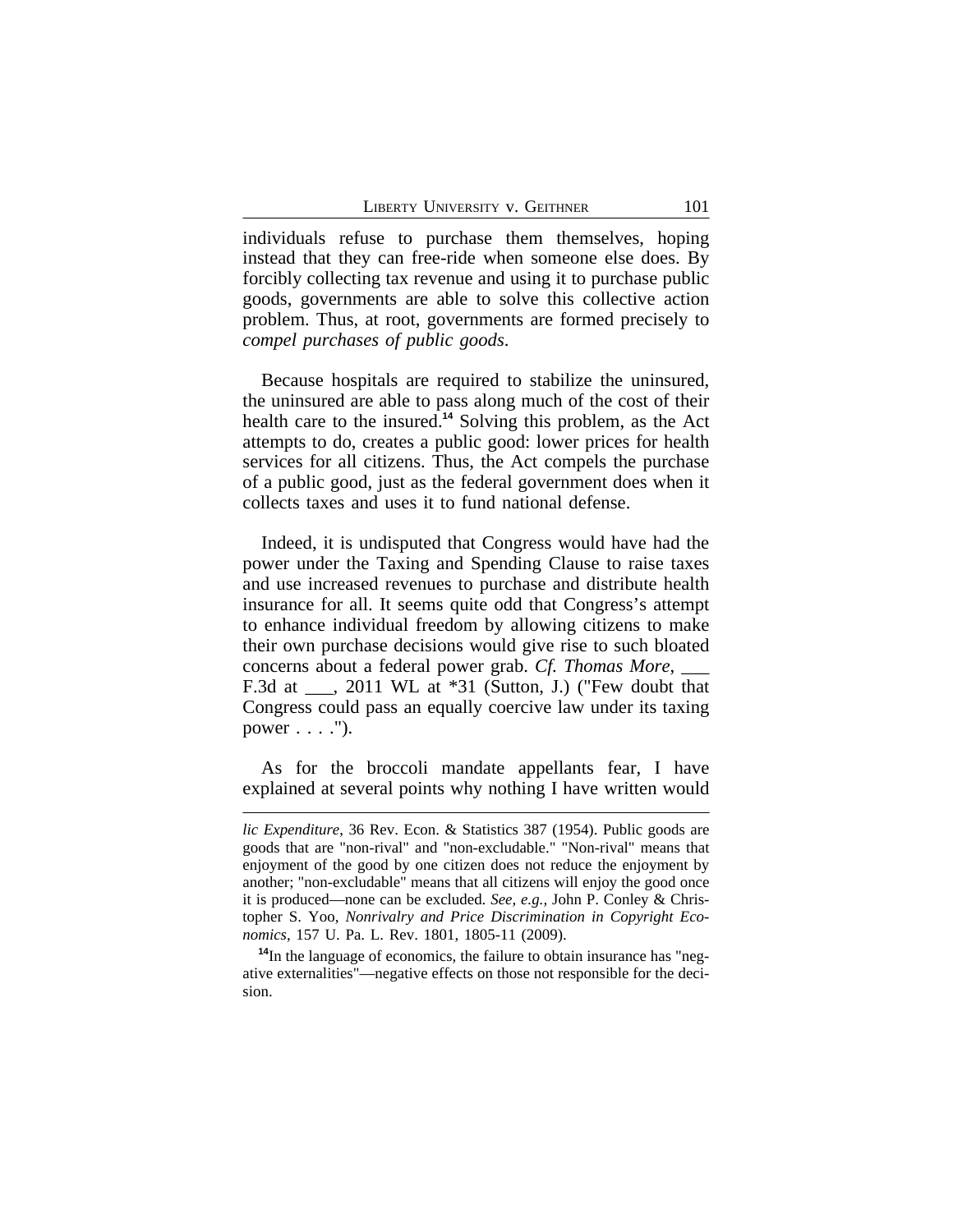authorize it. But I note that mandating the purchase (but *not* the consumption, which would raise serious constitutional issues) of broccoli in order to bolster the broccoli market would, in practical effect, be nothing new. Since the time of the Founding Fathers, when Alexander Hamilton called for federal subsidies for domestic manufacturers, the federal government has used tax revenues to subsidize various industries. *See Algonquin SNG, Inc. v. Federal Energy Administration*, 518 F.2d 1051, 1061 (D.C. Cir. 1975) ("From earliest days, the tariff authority given Congress by the Constitution has been understood to apply to the 'protective tariff' sponsored by Alexander Hamilton, a measure focused . . . on the 'nonrevenue purpose' of protecting domestic industry against foreign competition."), *rev'd by Federal Energy Administration v. Algonquin SNG, Inc.*, 426 U.S. 548 (1976). Though centralized subsidies are far more efficient than purchase mandates—which is why a broccoli mandate is purely fantastical—they are, in effect, the same. Since they, too, are clearly within Congress's power under the Taxing and Spending Clause, allowing broccoli purchase mandates would not increase federal power. For these reasons, I find appellants' fears to be unfounded. I would reject their novel and unsupported suggestion that Commerce Clause jurisprudence ought to discriminate among regulated persons according to the amount of effort or resources they have expended in a given economic arena. Under seventy years of well-settled law, it is enough that the behavior regulated (whether characterized as activity or inactivity) substantially affects interstate commerce. Appellants can cite neither case nor constitutional text for their proposed activity/inactivity distinction. They can explain neither why it ought to be relevant to my Commerce Clause analysis nor why it ought to impel courts to ignore seventy-year-old law that takes a wholly different approach. And they cannot even provide a sufficiently concrete definition of "activity" and "inactivity" to allow courts to reliably apply their distinction. Because I find the individual mandate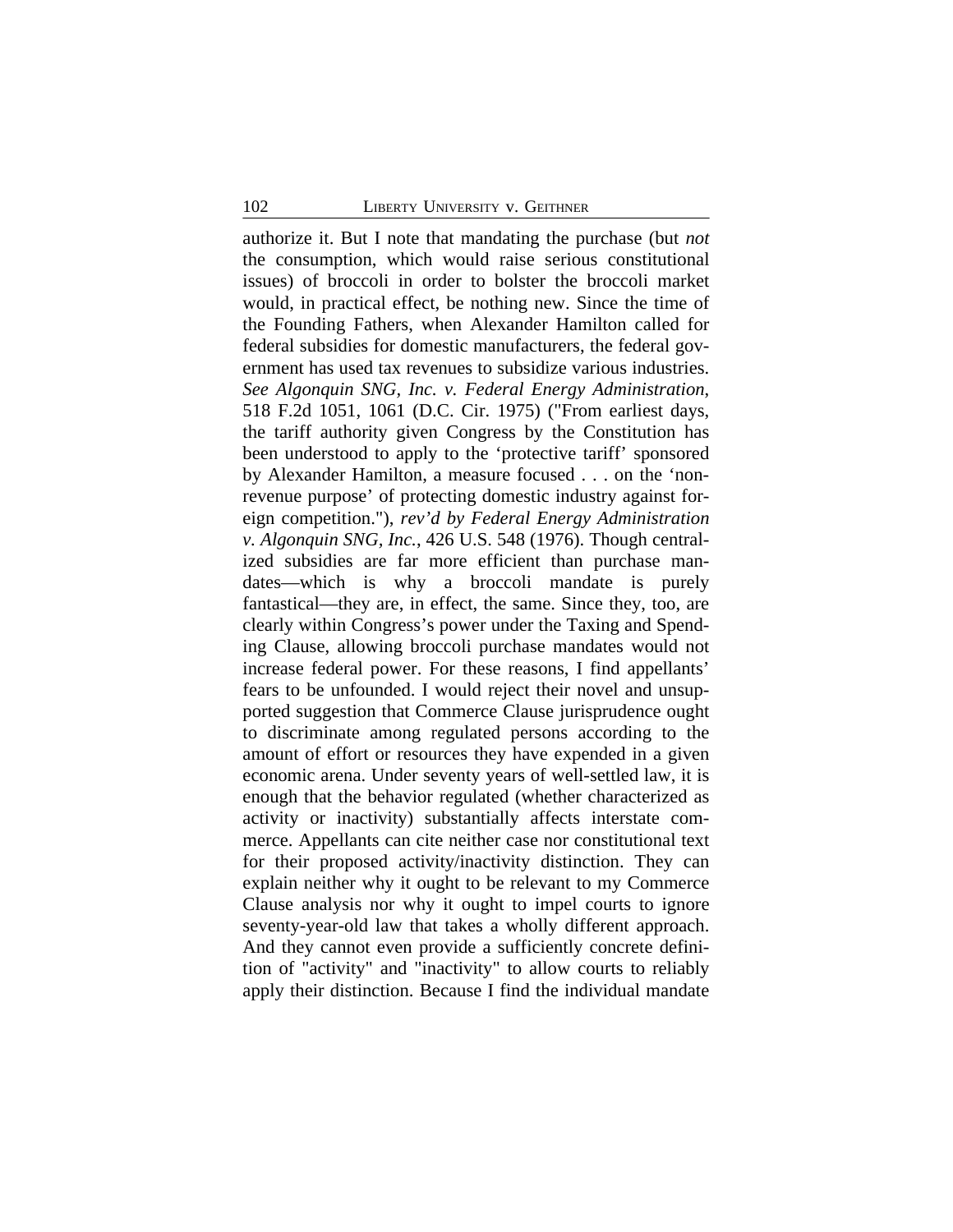to be within the bounds of Congress's commerce power defined by *Wickard*, *Lopez*, *Morrison*, and *Raich*, I would reject appellants' Commerce Clause challenge.

### VII. Employer Mandate

Appellants also challenge the Affordable Care Act's employer mandate, arguing that it is not a proper exercise of Congress's power under the Commerce Clause. I disagree.

It is well settled that Congress may regulate terms of employment under the Commerce Clause. *See United States v. Darby*, 312 U.S. 100 (1941) (upholding minimum wage and overtime provisions of the Fair Labor Standards Act); *NLRB v. Jones & Laughlin Steel Corp.*, 301 U.S. 1 (1937) (upholding National Labor Relations Act of 1935, which forbid unfair labor practices); *cf.* Employee Retirement Income Security Act of 1974, 29 U.S.C. § 1001 *et seq.* (regulating employer retirement plans and preempting state regulations under the Commerce Clause); *id.* at § 1082 *et seq.* (setting minimum funding standards for employer retirement plans). This is true, of course, of employers "engaged [solely] in intrastate commerce," so long as Congress could reasonably find that their intrastate activities (considered in the aggregate) substantially affect interstate commerce. *Garcia v. San Antonio Metro. Transit Auth.*, 469 U.S. 528, 537 (1985); *accord Darby*, 312 U.S. at 118-119; *Jones & Laughlin*, 301 U.S. at 36-38.

Appellants do not challenge Congress's finding that "employers who do not offer health insurance to their workers gain an unfair economic advantage relative to those employers who do provide coverage" and contribute to a negative feedback loop in which "uninsured workers turn to emergency rooms for health care which in turn increases costs for employers and families with health insurance," making it more difficult for employers to insure their employees. H.R. Rep. No. 111-443(II), at 985-86 (2010). Nor do appellants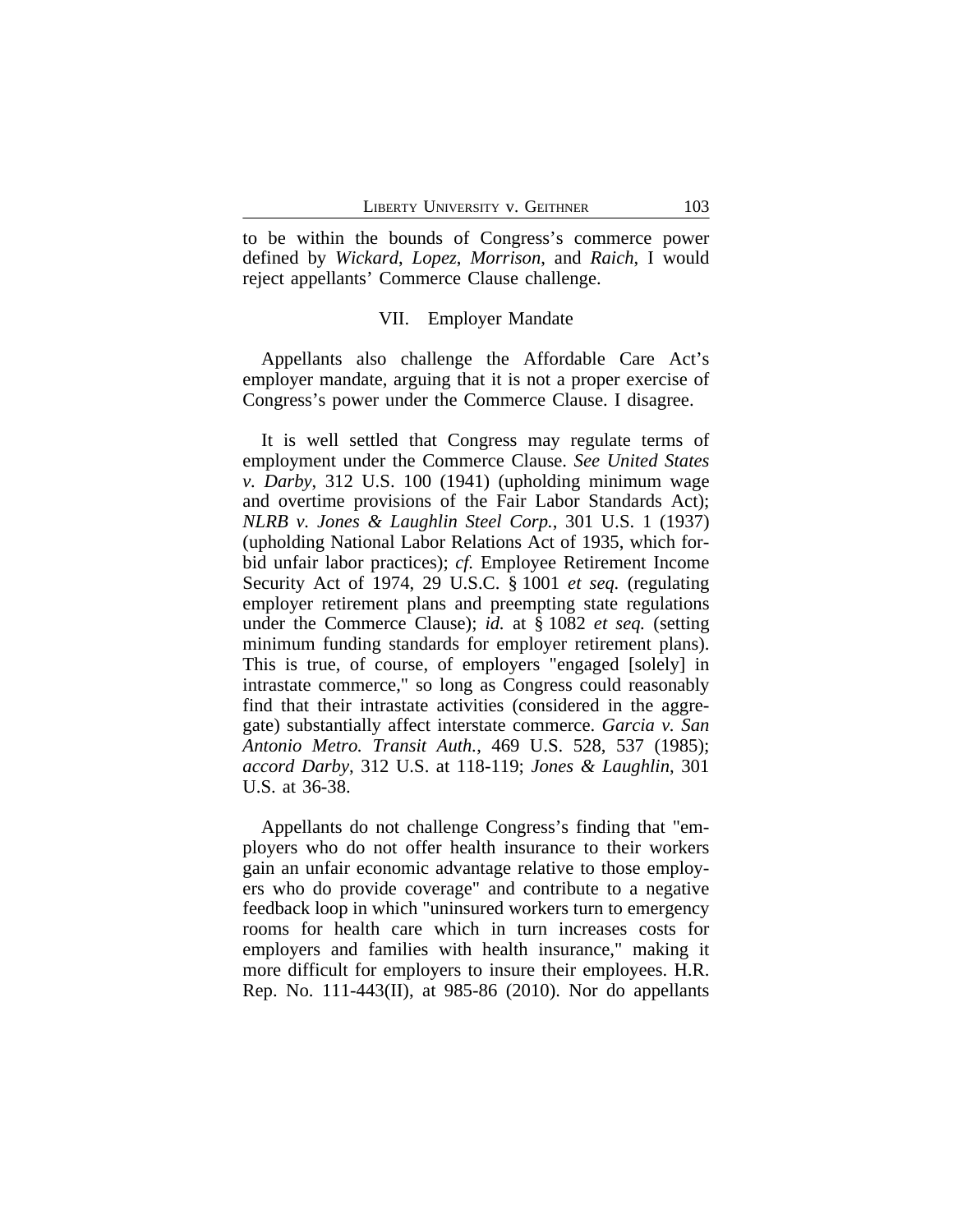dispute the fact that this amounts to a substantial effect on interstate commerce. Instead, they attempt to distinguish the employer mandate from the wage and overtime provisions in *Darby* and the fair labor practices in *Jones & Laughlin* and argue that the mandate compels "private employers [to] enter into a contract with other private parties for a particular product." Appellants' Br. 25.

These arguments fail. Appellants cannot convincingly distinguish *Darby* or *Jones & Laughlin*. They repeatedly suggest that regulated employers must be involved in interstate commerce; but, as explained above, it is well settled that employers who conduct only intrastate business may be regulated under the Commerce Clause so long as their economic activities, considered in the aggregate, substantially affect interstate commerce. Appellants emphasize the Court's observation in *Jones & Laughlin* that the National Labor Relations Act "does not compel agreements between employers and employees." *Id.* at 27 (quoting *Jones & Laughlin*, 301 U.S. at 31). Neither does the employer mandate: like the minimum wage and overtime provisions upheld in *Darby*, it merely requires that employment agreements contain certain terms (or that the employer pay a penalty).

Appellants attempt to distinguish *Darby* by arguing that "the wage and hour provisions in *Darby* . . . did not prescribe what must be contained within the employment contract, other than setting a floor for wages and a ceiling for hours." Appellants' Br. 28. But the employer mandate, too, only "set[s] a floor": it requires employers to offer employees "the opportunity to enroll in minimum essential coverage under an eligible employer-sponsored plan," but employers are free to select any plan (or create their own) and provide any level of coverage above the "minimum essential" level, the mandate's "floor." 26 U.S.C. § 4980H(a)(1).

Appellants' only other objection to the employer mandate is that it allegedly forces employers to contract with third par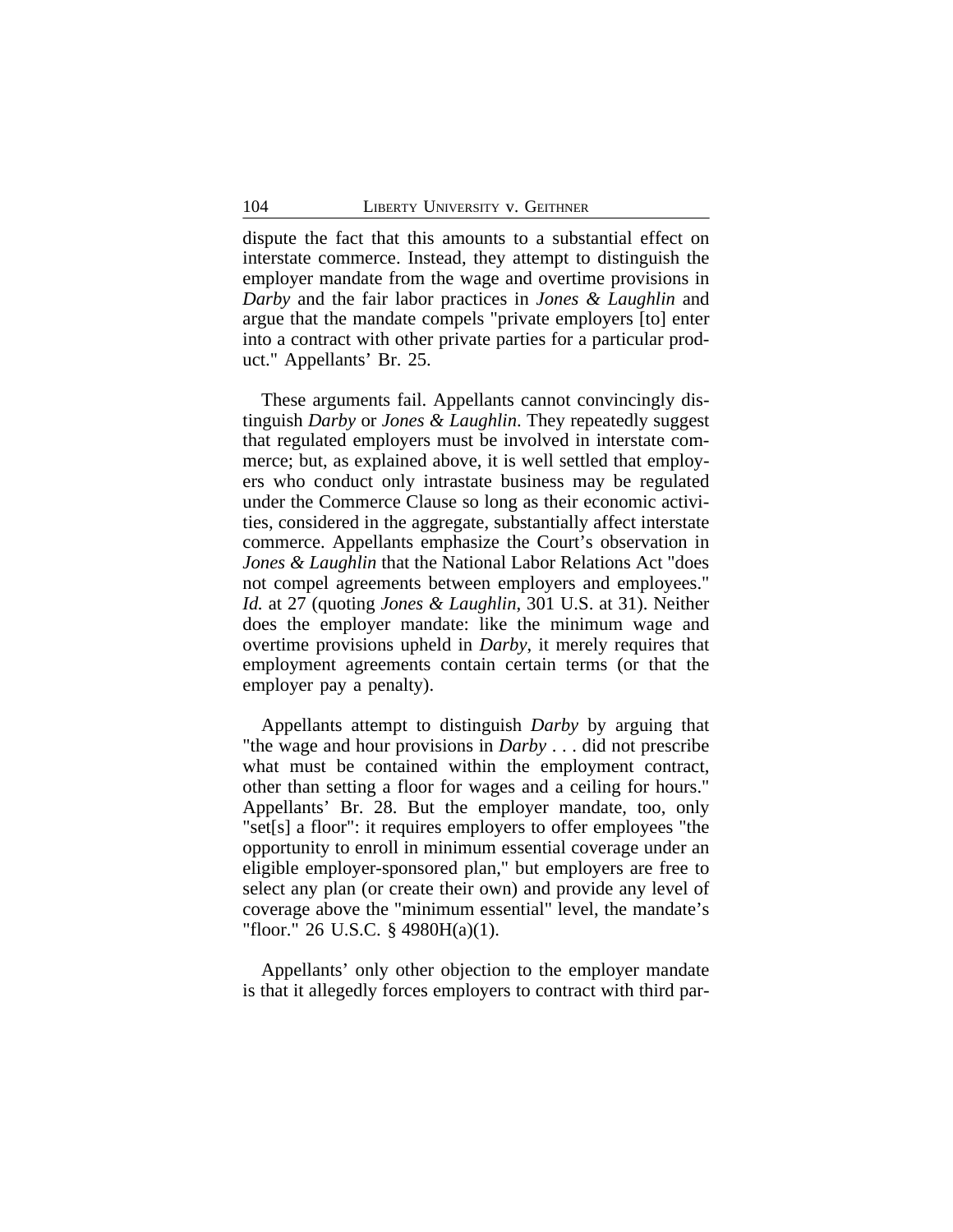ties. This is untrue: employers are free to self-insure, and many do. *See* Employee Benefit Research Inst., *Health Plan Differences: Fully-Insured vs. Self-Insured* (2009) (reporting that 55% of employees with health insurance were enrolled in self-insured plans in 2008); Christina H. Park, Div. of Health Care Statistics at the Nat'l Ctr. for Health Statistics, Ctrs. for Disease Control and Prevention, *Prevalence of Employer Self-Insured Health Benefits: National and State Variation*, 57 Med. Care Res. & Rev. 340, 352 (2000) (finding that 21% of all private-sector employers who offered health benefits offered a self-insured health plan in 1993; 49% of employees were enrolled in self-insured plans). Even if employers were compelled to enter the market to purchase health insurance, appellants' objection would fail for the very reasons I would reject their similar challenge to the individual mandate.

#### VIII. Religious Exemptions

Appellants also allege violations of the Free Exercise Clause, the Religious Freedom Restoration Act of 1993, the Establishment Clause, and equal protection. The Act makes two religious exemptions: a religious conscience exemption and a health-care sharing ministry exemption. 26 U.S.C. § 5000A(d)(2). The former exempts members of a recognized religious sect in existence since December 31, 1950 who are "conscientiously opposed to acceptance of the benefits of any private or public insurance which makes payments in the event of death, disability, old-age, or retirement or makes payments toward the cost of, or provides services for, medical care." *Id.*  $\S 1402(g)(1)$ . The latter exempts members of a "health care sharing ministry"—a non-profit organization in existence since December 31, 1999 with members who "share a common set of ethical or religious beliefs and share medical expenses among members in accordance with those beliefs and without regard to the State in which a member resides or is employed." *Id.* § 5000A(d)(2)(B)(ii).

Appellants claim that these exemptions are "religious gerrymanders" demonstrating that the Act itself is hostile to cer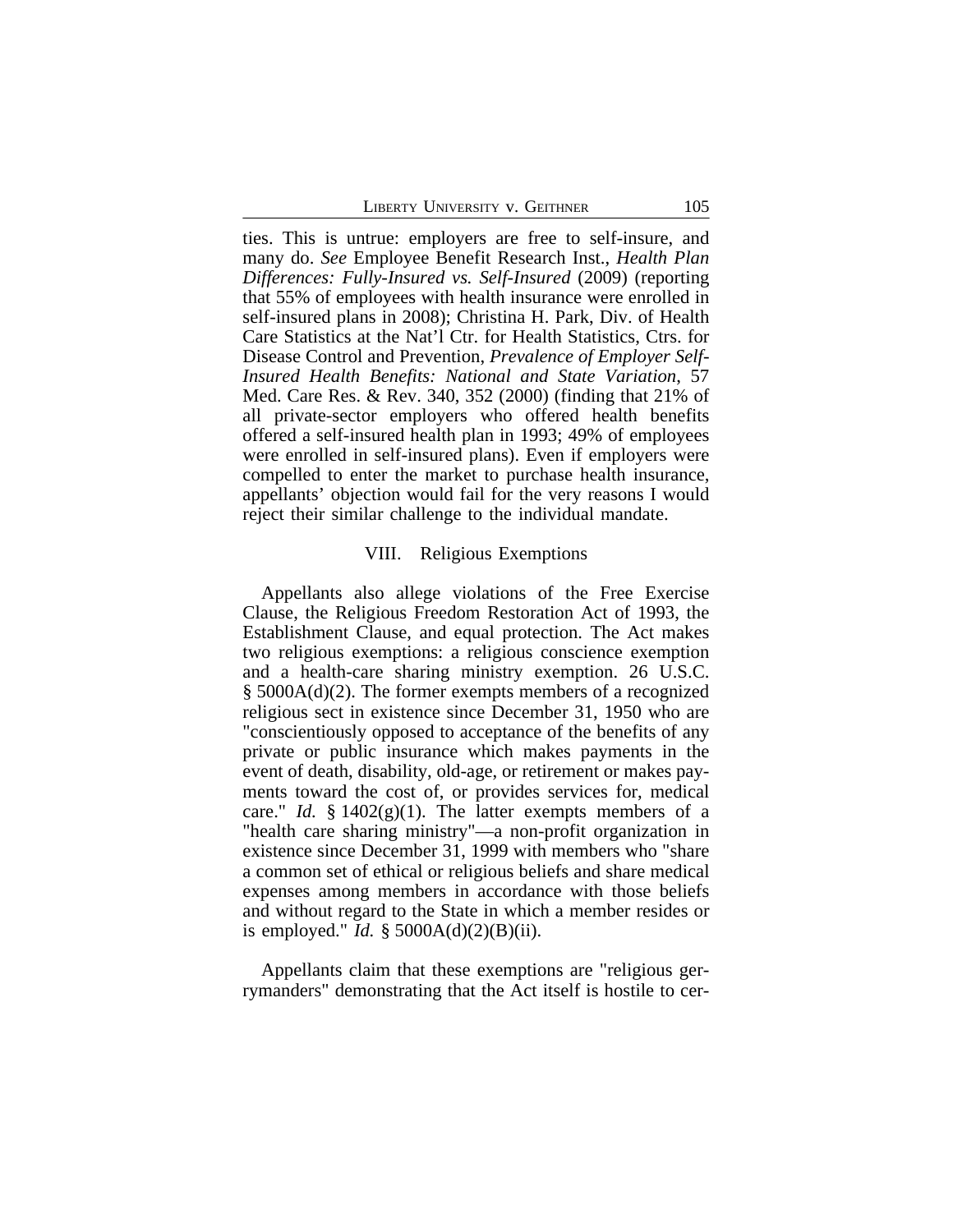tain religions, Appellants' Br. 45, and further that the exemptions themselves are unconstitutional under the Establishment and Equal Protection Clauses. For the following reasons, I reject these arguments.

### A. Free Exercise Clause

Appellants allege that the Act compels them to violate their "sincerely held religious beliefs against facilitating, subsidizing, easing, funding, or supporting abortions" and prohibits the University from "providing health care choices for employees that do not conflict with the mission of the University and the core Christian values under which it and its employees order their day to day lives." Second Am. Compl. ¶ 142; Pls.' Opp'n 36. This argument is unavailing.

"[T]he right of free exercise does not relieve an individual of the obligation to comply with a valid and neutral law of general applicability on the ground that the law proscribes (or prescribes) conduct that his religion prescribes (or proscribes)." *Dept. of Human Res. of Or. v. Smith*, 494 U.S. 872, 879 (1990). Appellants claim that the Act is not neutral because its religious exemptions are "the type of 'religious gerrymanders' that the Supreme Court warned against in *Lukumi*." Appellants' Br. 45 (quoting *Church of Lukumi Babalu Aye, Inc. v. City of Hialeah*, 508 U.S. 520, 534 (1993)). They are not. In *Lukumi*, the Supreme Court struck down city ordinances after finding that "[t]he record in this case compels the conclusion that the suppression of the central element of the Santeria worship service was the object of the ordinances." 508 U.S. at 534. Here appellants never allege that "the object of [the Act] [wa]s to infringe upon or restrict practices because of their religious motivation." *Id.* The Act is a neutral law of general applicability and so does not violate the Free Exercise Clause.

# B. Religious Freedom Restoration Act

I also reject the claim that application of the individual mandate to appellants would run afoul of the Religious Free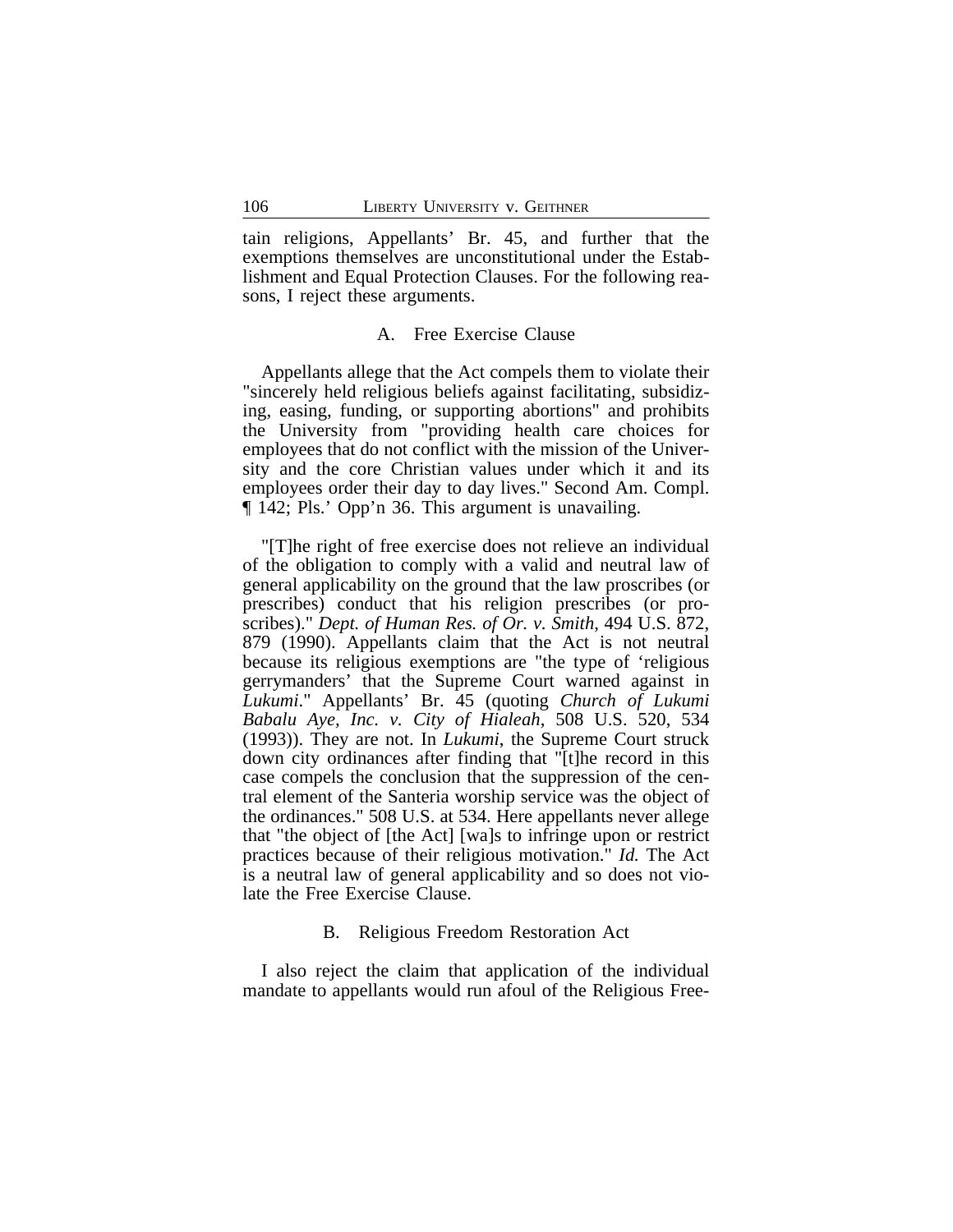dom Restoration Act of 1993 (RFRA). The RFRA directs that the "Government shall not substantially burden a person's exercise of religion even if the burden results from a rule of general applicability," unless the Government "demonstrates that application of the burden to the person (1) is in furtherance of a compelling governmental interest; and (2) is the least restrictive means of furthering that compelling governmental interest." 42 U.S.C. § 2000bb-1.

If appellants had plead sufficient facts to demonstrate a substantial burden to their exercise of religion, I would be forced to consider the relevance of the RFRA to a subsequent act of Congress. *Cf. Gonzales v. O Centro Espirita Beneficente Uniao do Vegetal*, 546 U.S. 418 (2006) (applying RFRA to enforcement of pre-RFRA provisions of the Controlled Substances Act). But appellants have not.

To survive the Government's 12(b)(6) motion to dismiss, appellants' complaint must "provide the grounds of [their] entitlement to relief," which "requires more than labels and conclusions." *Bell Atlantic Corp. v. Twombly*, 550 U.S. 544, 555 (2007) (internal quotation marks omitted). "[C]onclusory" allegations are "not entitled to be assumed true." *Ashcroft v. Iqbal*, \_\_\_ U.S. \_\_\_, \_\_\_, 129 S. Ct. 1937, 1951 (2009). Unless appellants' allegations "nudge[ ] their claims across the line from conceivable to plausible, their complaint must be dismissed." *Twombly*, 550 U.S. at 570.

Here appellants merely alleged that the individual mandate will force them to violate their "sincerely held religious beliefs against facilitating, subsidizing, easing, funding, or supporting abortions." Second Am. Compl. ¶ 142. Nowhere does the complaint explain how the Act would do this. The Act contains provisions to ensure that federal funds are not used for abortions (except in cases of rape or incest, or when the life of the woman would be endangered), *see* Affordable Care Act § 1303; *see also* Exec. Order No. 13,535 of Mar. 24, 2010, 75 Fed. Reg. 15,599 (implementing Section 1303's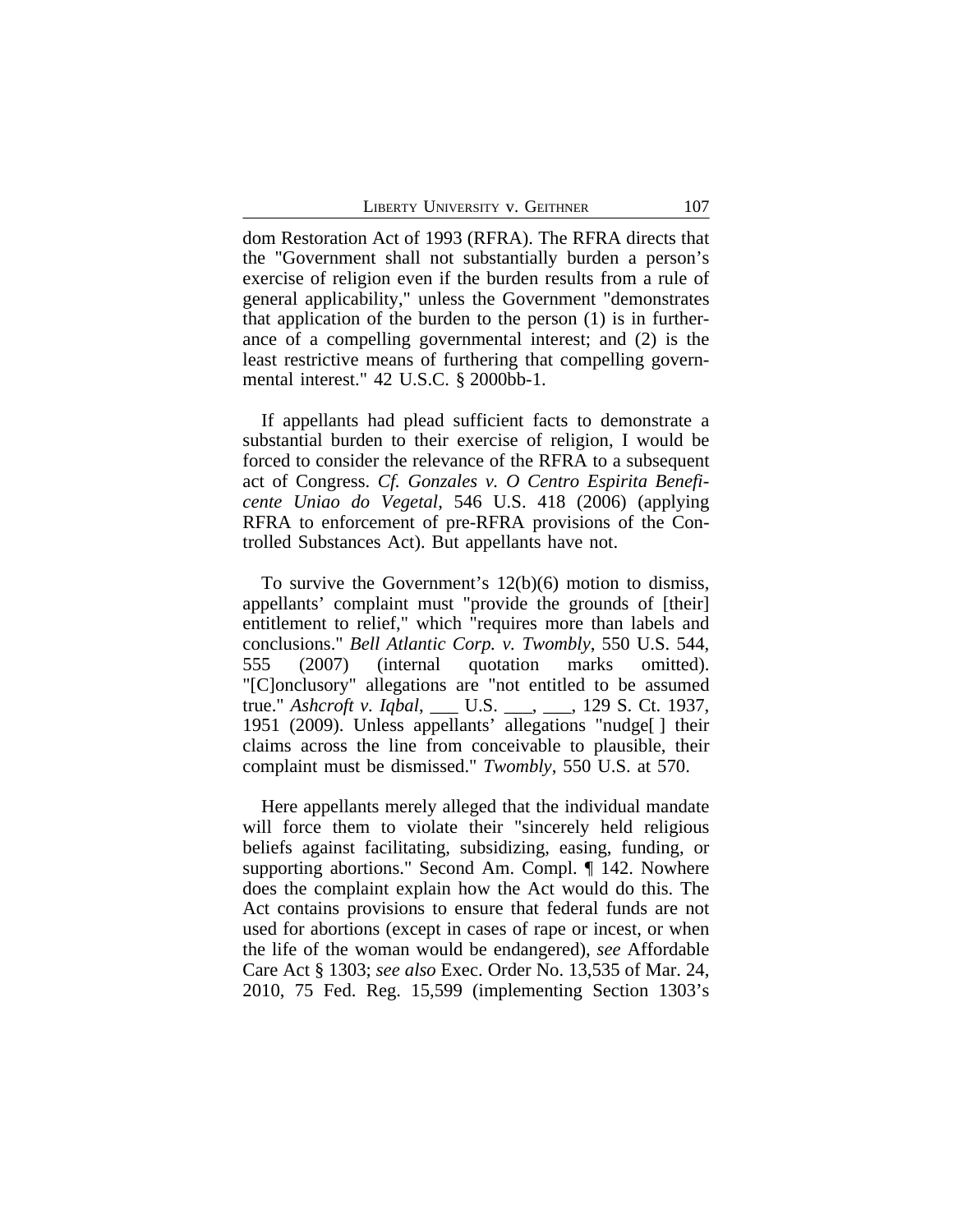abortion restrictions), and that each state's health benefit exchange will include at least one plan that does not cover (non-excepted) abortions, *see* Affordable Care Act § 1334(a)(6). Without additional or more particularized allegations, I cannot say that appellants' complaint makes it plausible that the Act "substantially burdens [their] exercise of religion." 42 U.S.C. § 2000bb-1(b).

C. Establishment Clause and Equal Protection

Appellants also challenge the Act's religious exemptions themselves, claiming that they violate the Establishment Clause and equal protection because "they grant preferred status only to certain religious adherents." Appellants' Br. 45. I disagree. Like the "permissible legislative accommodation of religion" upheld by the Supreme Court in *Cutter v. Wilkinson*, the Act's exemptions alleviate "government-created burdens on private religious exercise," "do[ ] not override other significant interests," and neither "confer[ ] . . . privileged status on any particular religious sect, [nor] single[ ] out [any] bona fide faith for disadvantageous treatment." 544 U.S. 709, 719- 23 (2005).

The religious conscience exemption simply incorporates the exemption created by section  $1402(g)(1)$ , which has survived every Establishment Clause challenge to it over the last forty years. *See, e.g.*, *Droz v. Comm'r*, 48 F.3d 1120, 1124 (9th Cir. 1995); *Hatcher v. Comm'r*, 688 F.2d 82, 83-84 (10th Cir. 1979); *Jaggard v. Comm'r*, 582 F.2d 1189, 1190 (8th Cir. 1978); *Palmer v. Comm'r*, 52 T.C. 310, 314-15 (1969). For the reasons set out by our sister courts in these cases, I would reject appellants' Establishment Clause challenge to the Act's exemptions.

The exemptions easily survive appellants' equal protection challenge as well. Legislation comports with equal protection requirements so long as it employs "a rational means to serve a legitimate end." *City of Cleburne v. Cleburne Living Ctr.*,